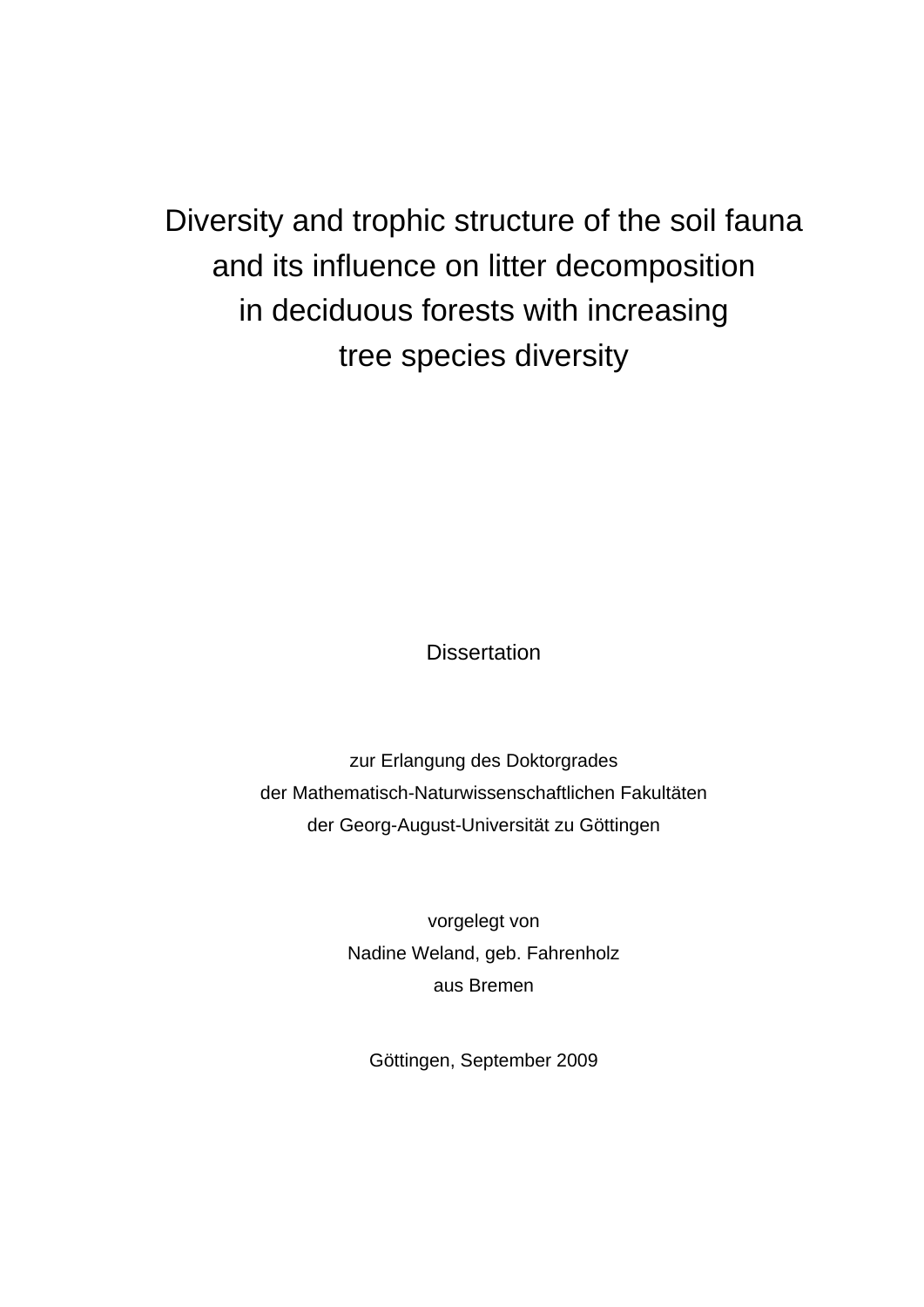Referent: Prof. Dr. Matthias Schaefer Korreferent: Prof. Dr. Klaus Hövemeyer Tag der mündlichen Prüfung: 30.04.2009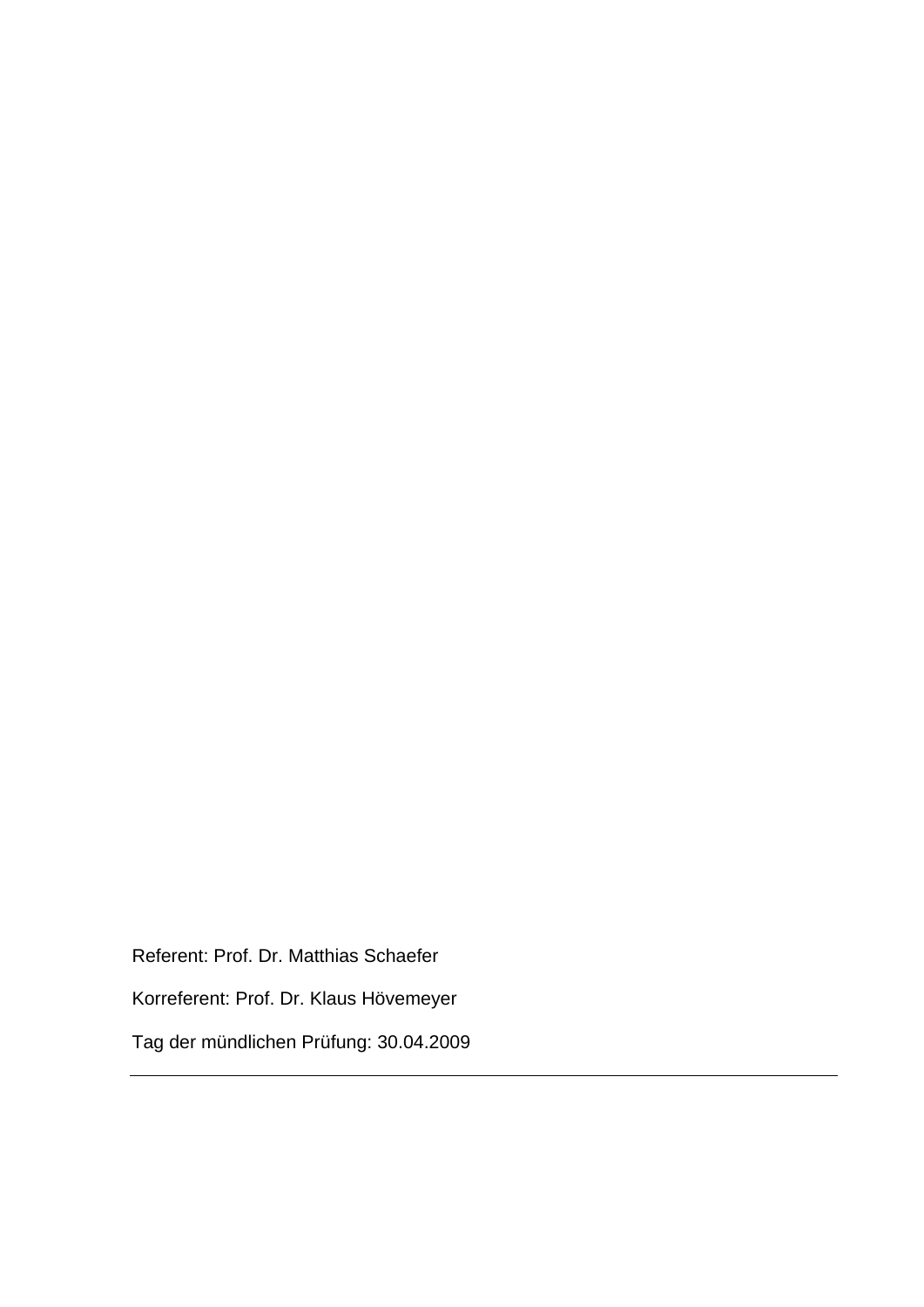# **Table of contents**

| <b>Chapter 1</b>                                                     | 1   |
|----------------------------------------------------------------------|-----|
| <b>General introduction</b>                                          |     |
| <b>Chapter 2</b>                                                     | 10  |
| Communities of ground-living spiders in deciduous forests:           |     |
| Does tree species diversity matter?                                  |     |
| <b>Chapter 3</b>                                                     | 33  |
| Earthworm communities in relation to tree diversity                  |     |
| in a deciduous forest                                                |     |
| <b>Chapter 4</b>                                                     | 45  |
| Soil macrofauna communities respond differently                      |     |
| to increasing tree species diversity in a temperate deciduous forest |     |
| <b>Chapter 5</b>                                                     | 71  |
| Nutrient release from decomposing leaf litter                        |     |
| of temperate deciduous forest trees along a gradient                 |     |
| of increasing tree species diversity                                 |     |
| <b>Chapter 6</b>                                                     | 92  |
| General synthesis                                                    |     |
| Summary                                                              | 108 |
| Acknowledgements                                                     |     |
| Curriculum vitae                                                     |     |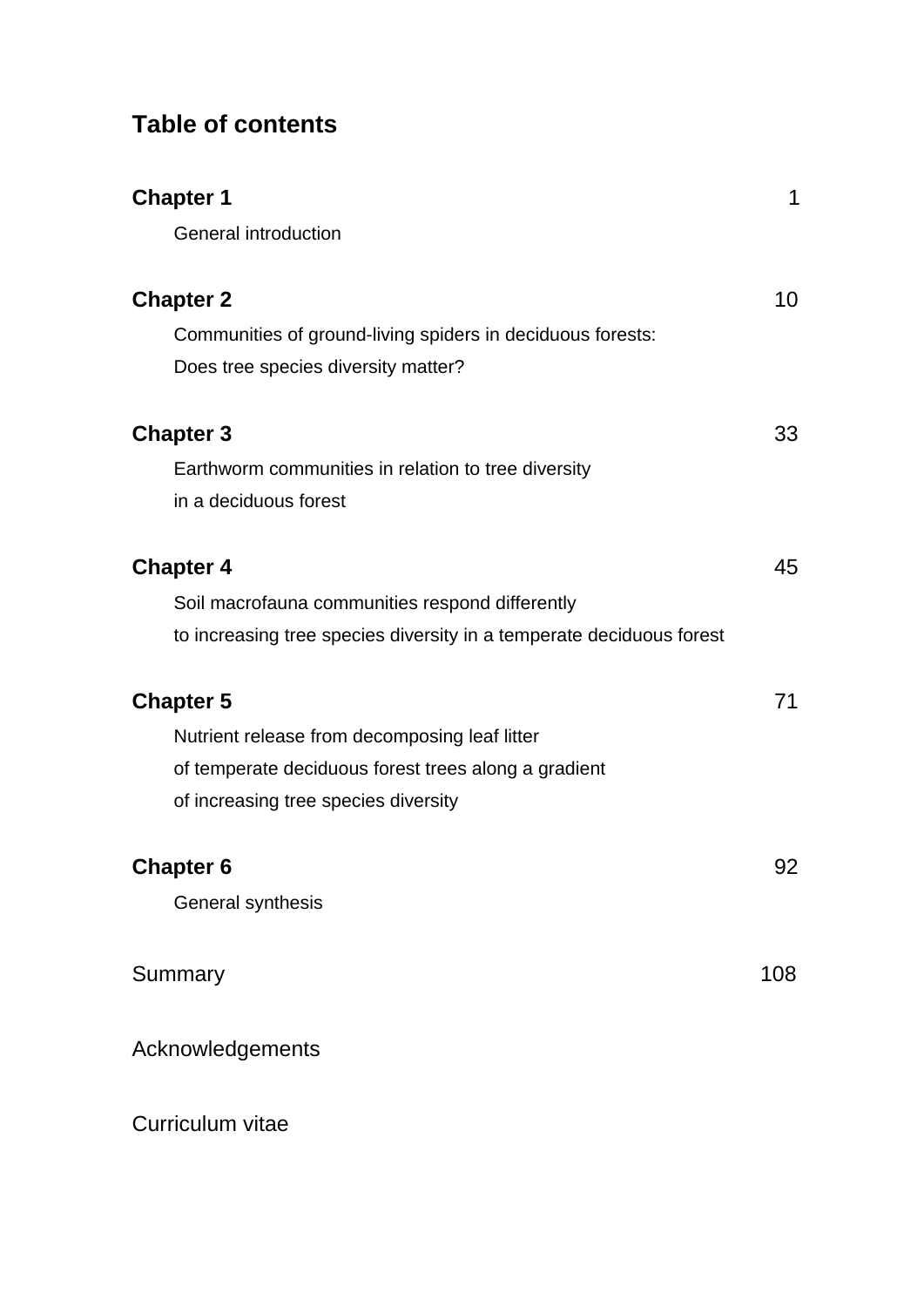# Chapter 1

General introduction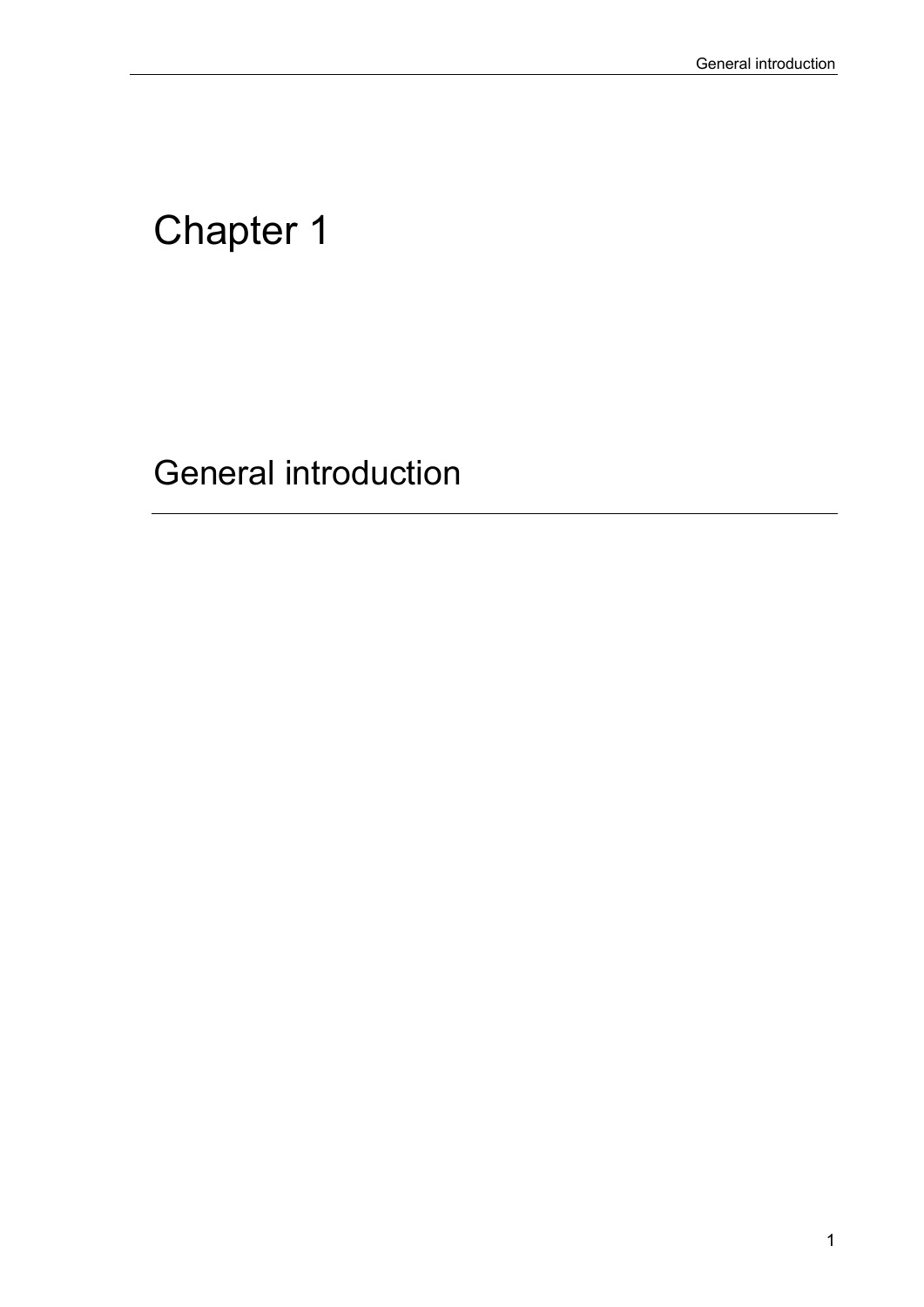# Biodiversity and ecosystem functions

In December 1993, the Convention on Biological Diversity entered into force. A considerable number of countries have ratified it, including Germany. In the Convention, "biological diversity" is defined as "*the variability among living organisms from all sources including, inter alia, terrestrial, marine and other aquatic ecosystems and the ecological complexes of which they are part; this includes diversity within species, between species and of ecosystems*". Since then, biodiversity has become an important topic of ecological research. In the last years, many studies have contributed to our understanding how biodiversity influences ecosystem functioning. Besides the direct goods and services for human society, provided by biological diversity, it is generally accepted that biodiversity affects certain ecosystem processes, such as plant primary production, decomposition and nutrient cycling (e.g. Chapin et al. 2000, Loreau et al. 2001; Hooper et al. 2005). However, it has also been found that individual species can be as powerful drivers of ecosystem processes as a more diverse community (e.g. Hooper et al 2005, Cardinale et al. 2006).

#### **Biodiversity in forests**

There is a multitude of field studies concerning the effect of plant species diversity on ecosystem processes. However, most of these studies were performed in relatively shortlived test systems like grasslands or oldfields (e.g. Tilman et al. 1997, Hector et al. 1999, Loreau et al. 2001). Such simple approaches are not easily applicable to complex forest systems. Due to the longevity of the trees, research on biodiversity functions in forests is challenging. Although there is a considerable number of comparative studies concerning processes and ecosystem functions in single or two-species forest systems (e.g. Cannell et al. 1992, Aubert et al. 2003, Pretzsch 2005), differences between these systems often depended on the identity of the tree species as well as stand age and location (Kerr et al. 1992). Studies on more complex multi-species forests are still rare (Vilà et al. 2005).

During the last years a number of large-scale biodiversity experiments with trees have been initiated. In these plantations, the effects of increasing tree species richness on a number of ecosystem functions are investigated in the tropics, as well as in temperate and boreal climate zones (Scherer-Lorenzen 2005). These experimental approaches offer the advantage of manipulating tree diversity under relatively controlled conditions. However, such young even-aged stands can only imperfectly mimic natural forests and need several decades to become mature. Therefore, observational studies on mature forests should complement these manipulative diversity experiments for the understanding of ecosystem functioning in diverse forests (Underwood and Paine 2007, Leuschner et al. 2009).

2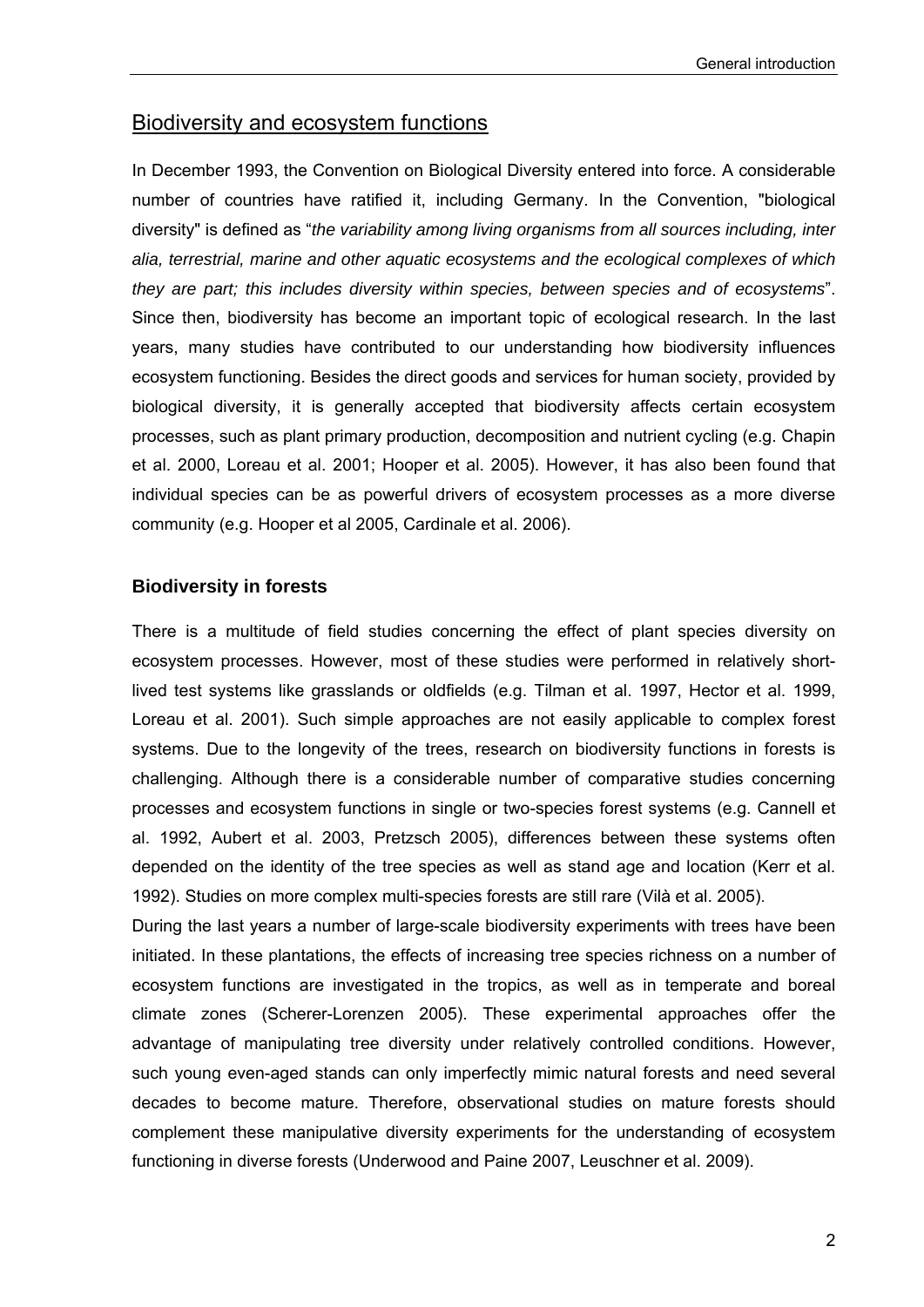#### **Above-/belowground interactions and decomposition processes**

Studies on the influence of plant species diversity on aboveground animal diversity are numerous, but different patterns have been found depending on the level of diversity examined (functional group richness or species richness) (Siemann 1998, Symstad et al. 2000). Plant diversity has often been important but the structural complexity of vegetation that provides a diverse range of habitats is a significant factor for a species rich animal community (Schaefer 2002). Although the fundamental dependence of the soil food web on the resources provided by primary production is well studied, the knowledge of tree species diversity interactions with belowground processes and animal communities is still imperfect (Wardle, 2002, Hättenschwiler et al. 2005, Scheu 2005). Depending on scale, there is mixed evidence for correlations between above- and belowground diversity. Patterns in species richness are not necessarily correlated due to the variety of mechanisms by which aboveand belowground communities affect each other (Hooper et al. 2000).

Generally, the soil fauna is an important part of terrestrial ecosystems. In forests, the soil fauna is numerous and forms diverse communities (De Ruiter et al. 2002, Fitter et al. 2005). Trophic groups in the decomposer food webs and their interactions influence ecosystem functions and processes (Mikola et al. 2002, Wardle 2006). Plant litter decomposition is one such ecosystem process essential for organic matter turnover and nutrient cycling. The ensuing release of carbon and nutrients represents the primary source of nutrients for plants and microbes (e.g., Swift et al. 1979, Berg and McClaugherty 2008). The influence of different plant species on decomposition is well studied. Plant species composition can affect ecosystem nutrient cycling through plant-nutrient uptake and use, amount and chemical composition of the leaf litter, rhizosphere interactions and microenvironmental changes (Hättenschwiler et al. 2005, Hättenschwiler and Gasser 2005). Litter decomposition rates have repeatedly been found to be related to litter quality, most importantly to the content of nitrogen, phosphorous, lignin, polyphenols and soluble carbohydrates (e.g. Swift et al. 1979, Heal et al. 1997). Nature and abundance of decomposing organisms are also strongly influencing decomposition processes (Côuteaux et al. 1995, Jonsson and Wardle 2008). For instance, the soil fauna can increase nutrient mobilization by accelerating decomposition rates (Anderson 1973, Joergensen 1991). Generally, microorganisms are important controllers of decomposition and mineralization (Lavelle and Spain 2001), but the meso- and macrofauna affect these processes through their grazing pressure on the microflora (Schaefer 1990, Kautz and Topp, 2000, Cragg and Bargett 2001). Ecosystem engineers, e.g. earthworms, additionally influence decomposition and mineralization through structural impacts on the litter and soil matrix (Marhan and Scheu 2006, Postma-Blaauw et al. 2006). Soil animals such as litter-feeding macrofauna interact with leaf litter composition and modify effects exerted by litter species diversity (e.g. Hättenschwiler and Gasser 2005, Schädler and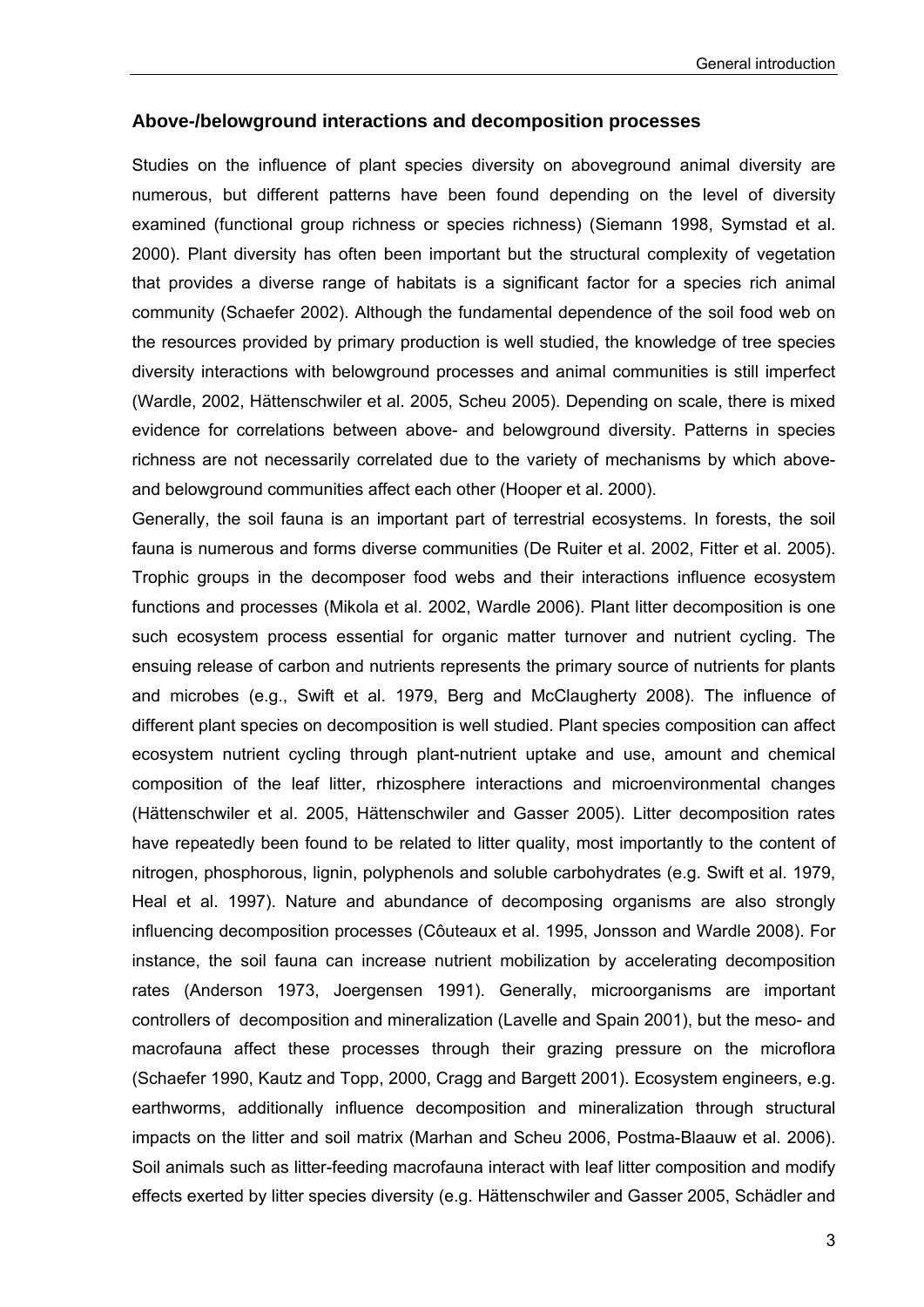Brandl 2005). Hence, soil animal diversity and activity feed back to the aboveground food web and plant growth (Setälä 2002, Scheu 2005), because the effect of plant species on ecosystem processes is mediated by the soil organisms, which influence the processes (Wardle 2002).

### Study sites

The Hainch is the largest cohesive deciduous forest in Germany. It is located in Central Germany (Thuringia) and covers a total area of 13.000 hectare (ha) on a low mountain ridge along the Thuringian basin*.* In 1997, 7.600 ha of forests and bordering succession areas in the southern part of the Hainich were put under protection and have been declared National Park. Here, forest cover was present at least since the middle of the 18<sup>th</sup> century. Selective cutting or coppicing with standards were the common management systems during this time (Mund 2004). In the second half of the twentieth century, parts of the Hainich have been used as military training site and for at least 40 years only single stems were extracted (Schmidt et al. 2009).

In the north-eastern and eastern part of the Hainich National Park twelve study sites were installed in 2005. All sites were selected for comparable edaphic and climatic conditions. Their elevation is about 350 m a.s.l. and all sites are situated above Triassic limestone covered by loess layers of at least 60 cm (Guckland et al. 2009). Mean annual precipitation in this area ranges from 600 mm to 670 mm and the annual temperature average is 7.5 $^{\circ}$  C to 8.0° C (Mönninghoff 1998). Nine of the study sites were fenced to prevent disturbance by animals, and in these nine sites the zoological studies were carried out. The dominant tree species is European beech (*Fagus sylvatica* L.) but due to the former management practices up to 14 tree species per hectare coexist in a smale–scale mosaic (Mölder et al. 2006). Three study sites each (labelled a, b and c) were assigned to a different level of tree species diversity:

- Diversity level 1 (DL 1) low diversity, predominantly *Fagus sylvatica* L.,
- Diversity level 2 (DL 2) medium diversity, with *F. sylvatica, Fraxinus excelsior, Tilia cordata* and *T. platyphyllos* and
- Diversity level 3 (DL 3) high diversity, with: *F. sylvatica, F. excelsior, T. cordata, T. platyphyllos, Carpinus betulus, Acer pseudoplatanus* and *A. platanoides*.

The study sites belong either to the alliance of beech forests (*Galio odorati-Fagion*: DL 1 and DL 2a,c) or to the oak-hornbeam forests (*Carpinion betuli*: DL 2b and DL 3) (Mölder et al. 2006).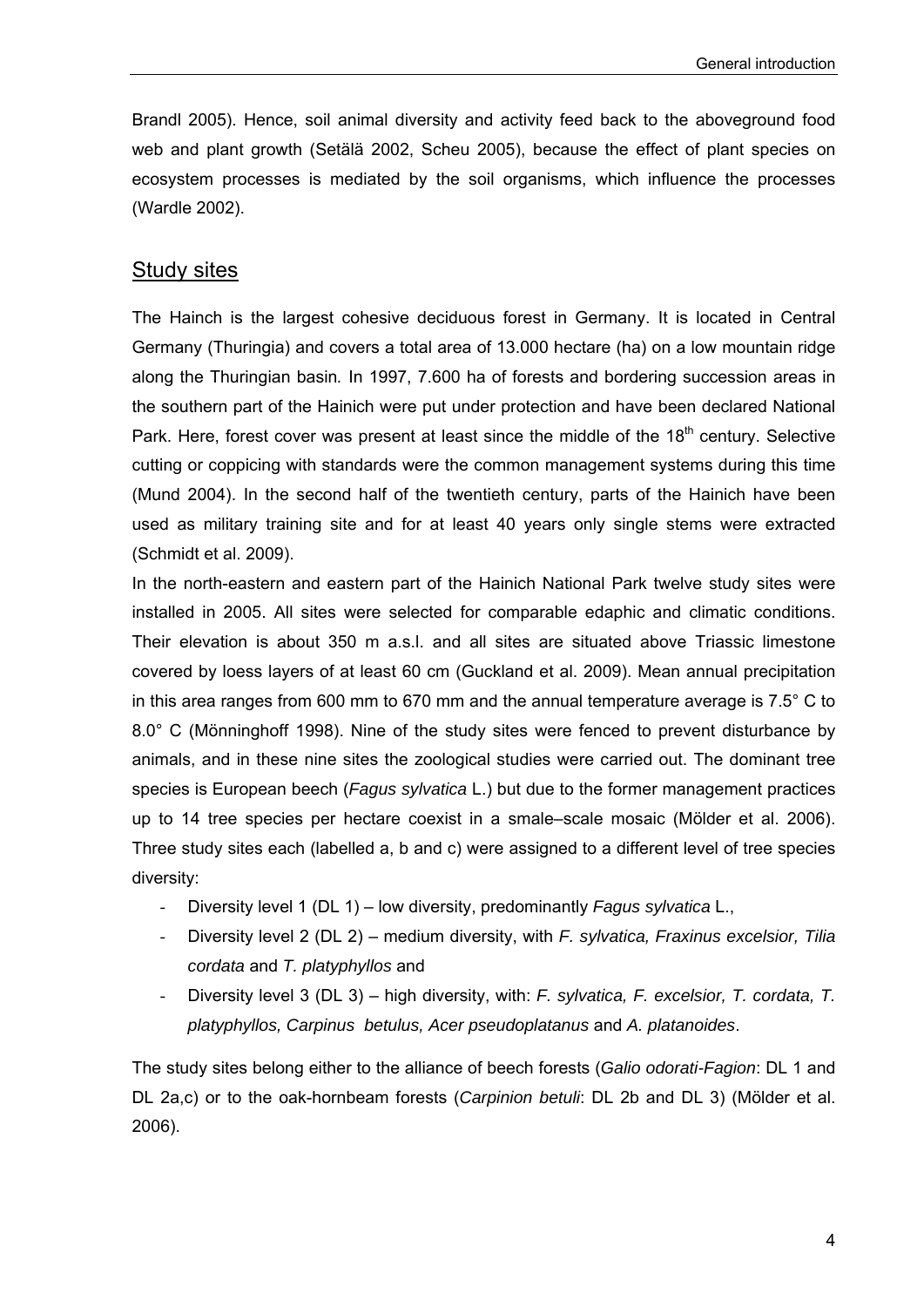In each of the study sites, the main part of zoological research was done in six smaller plots of 30 m² (Fig 1). They were randomly selected along three transects also randomly placed into the sites. Additionally, procedures involving larger areas of litter removed (for snail handsorting) or actions which could possibly change soil chemistry (hand-sorting and mustard extraction of earthworms) were done outside in the immediate vicinity of the sites.



Fig 1 Overview of study site DL 1b (by M. Daenner), dots = trees, transects with two study plots each, and detail of smaller plot for zoological studies,  $a = 5$  m<sup>2</sup> stripe for soil sampling,  $b =$  pitfall trap,  $c =$ litterbags,  $d =$  litter exchange (1 m<sup>2</sup>)

## Project – Research Training Group 1068

The research for this thesis has been conducted as part of the Research Training Group (GK) 1086 "*The role of biodiversity for biogeochemical cycles and biotic interactions in temperate deciduous forests*" which is funded by German Research Foundation (DFG). The aim of the program is to assess the effect of tree species diversity on a number of ecosystem processes in a natural habitat (Leuschner et al. 2009). In this interdisciplinary program, 14 Ph.D. students from the Faculties of Biology, Acricultural and Forest Science of the Georg-August-University Göttingen and the Max Planck Institute for Biogeochemistry in Jena worked together in common projects.

My study focuses on the effect of tree species diversity on the soil macrofauna and its influence on decomposition processes. It attempts to relate the occurrence and abundance of soil macrofauna species to tree species diversity and environmental factors associated with different levels of tree species diversity.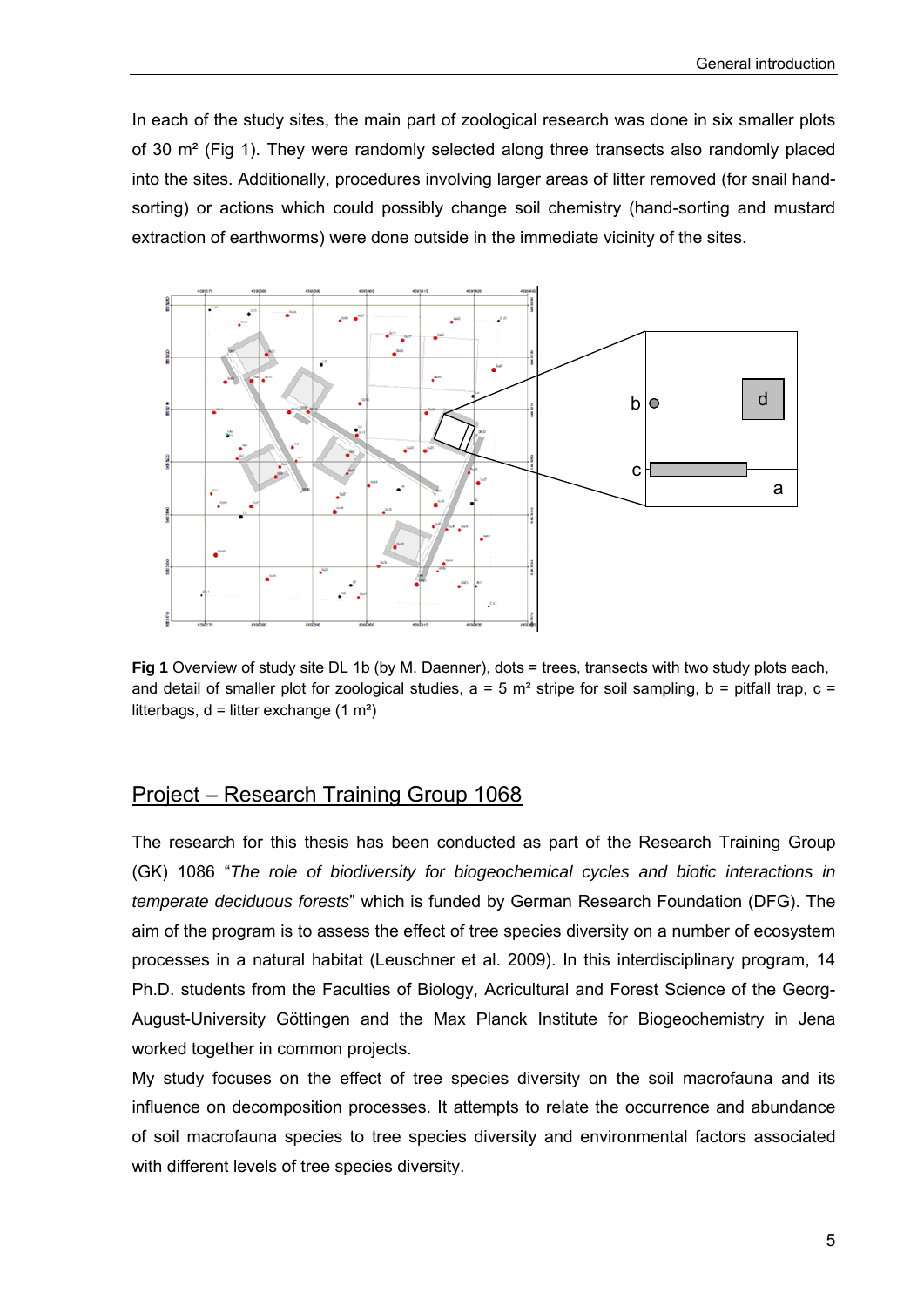Guiding questions of my study were:

- How does tree species diversity influence the soil macrofauna communities?
- Do certain trophic groups react differently to increasing tree species diversity?
	- How does tree species diversity influence decomposition processes?

These questions will be addressed in four chapters. The first is a detailed analysis of spider communities as an important carnivorous group of the soil food web, followed by a study on the earthworm communities as an example for a major saprophagous group and for ecosystem engineers. In the next chapter, general results on the soil macrofauna diversity and abundance are summed up for snails, earthworms, isopods, ground beetles and spiders. Finally, the influence of tree species diversity and faunal activity on leaf litter decomposition will be presented.

#### References

- Anderson JM (1973) The breakdown and decomposition of sweet chestnut (Castanea sativa Mill.) and beech (Fagus sylvatica L.) leaf litter in two deciduous woodland soils. 1. Breakdown, Leaching and Decomposition. Oecologia 12: 251–274.
- Aubert M, Hedde M, Decaens T, Bureau F, Margerie P, Alard D (2003) Effects of tree canopy composition on earthworms and other macro-invertebrates in beech forests of Upper Normandy (France). Pedobiologia 47: 904–912.
- Berg B, McClaugherty C (2008) Plant Litter Decomposition, Humus Formation, Carbon Sequestration. Springer, Berlin, 338 pp.
- Cannell MGR, Malcolm DC, Robertson PA (Eds.) (1992) The Ecology of Mixed-Species Stands of Trees. Blackwell Scientific Publications, Oxford.
- Cardinale BJ, Srivastava DS, Emmett Duffy J, Wright JP, Downing AL., Sankaran M, Jouseau C (2006) Effects of biodiversity on the functioning of trophic groups and ecosystems. Nature 443: 989–992.
- Chapin FS III, Zavaleta ES, Eviner VT, Naylor RL, Vitousek PM, Reynolds HL, Hooper DU, Lavorel S, Sala OE, Hobbie SE, Mack MC, Diaz S (2000) Consequences of changing biodiversity. Nature 405: 234-242.
- Côuteaux M-M, Bottner P, Berg B (1995) Litter decomposition, climate and litter quality. Tree 10: 63– 66.
- Cragg RG, Bardgett RD (2001) How changes in soil faunal diversity and composition within a trophic group influence decomposition processes. Soil Biology & Biochemistry 33: 2073–2081.
- De Ruiter PC, Griffiths B, Moore JC (2002) Biodiversity and stability in soil ecosystems: patterns, processes and the effects of disturbance. In: Loreau M, Naeem S, Inchausti P (eds) Biodiversity and ecosystem functioning. Synthesis and perspectives. Oxford University Press, Oxford, pp 102– 113.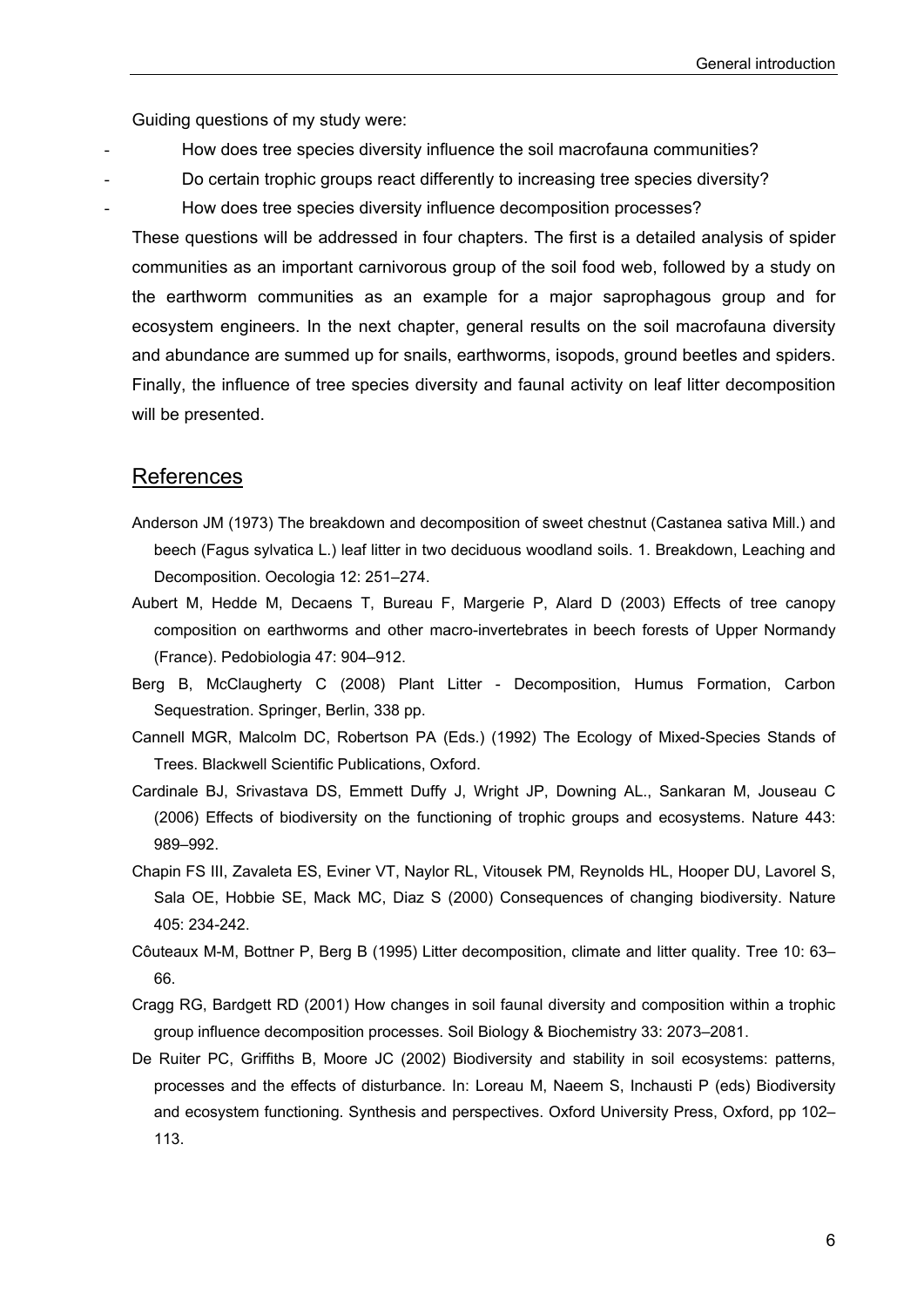- Fitter AH, Gilligan CA, Hollingworth K, Kleczkowski A, Twyman RM, Pitchford JW, The members of the NERC Soil Biodiversity Programme (2005) Biodiversity and ecosystem function in soil. Functional Ecolology 19:369–377
- Kerr G, Nixon C, Matthews RW (1992) Silviculture and yield of mixed-species stands: the UK experience. In Cannell MGR, Malcolm DC, Robertson PA, (eds) The ecology of mixed-species stands of trees. Oxford: Blackwell Scientific Publications, pp. 35-51.
- Guckland A, Brauns M, Flessa H, Thomas FM, Leuschner C (2009) Acidity, nutrient stocks and organic matter content in soils of a temperate deciduous forest with different abundance of European beech (Fagus sylvatica L.). Journal of Plant Nutrition and Soil Science, in press.
- Hättenschwiler S, Gasser P (2005) Soil animals alter plant litter diversity effects on decomposition. Procedings of the National Academy of Science USA 102: 1519-1524.
- Hättenschwiler S, Tiunov AV, Scheu S (2005) Biodiversity and litter decomposition in terrestrial ecosystems. Annual Review of Ecology, Evololution, and Systematics 36: 191-218.
- Heal OW, Anderson JM, Swift MJ (1997) Plant litter quality and decomposition: an historical overview. In: Cadisch G, Giller KE (eds) Driven by Nature. Plant Litter Quality and Decomposition. CAB International, Wallingford, UK, pp 3-30.
- Hector A, Schmid B, Beierkuhnlein C, Caldeira MC, Diemer M, Dimitrakopoulos PG, Finn J, Freitas H, Giller PS, Good J, Harris R, Högberg P, Huss-Danell K, Joshi J, Jumpponen A, Körner C, Leadley PW, Loreau M, Minns A, Mulder CPH, O'Donovan G, Otway SJ, Pereira JS, Prinz A, Read DJ, Scherer-Lorenzen M, Schulze E-D, Siamantziouras A-SD, Spehn EM, Terry AC, Troumbis AY, Woodward FI, Yachi S, Lawton JH (1999) Plant diversity and productivity experiments in European grasslands. Science 286: 1123–1127.
- Hooper DU, Bignell DE, Brown VK, Brussaard L, Dangerfield JM. Wall DH, Wardle DA, Coleman DC, Giller KE, Lavelle P, van der Putten WH, de Ruiter PC, Rusek J, Silver WL, Tiedje JM, Wolters V (2000) Interactions between aboveground and belowground biodiversity in terrestrial ecosystems: patterns, mechanisms, and feedbacks. BioScience 50: 1049-1061.
- Hooper DU, Chapin FS, Ewel JJ, Hector A, Inchaustl P, Lavorel S, Lawton JH, Lodge DM, Loreau M, Naeem S, Schmid B, Setälä H, Symstad AJ, Vandermeer J, Wardle DA (2005) Effects of biodiversity on ecosystem functioning: a consensus of current knowledge. Ecological Monographs 75: 3–35.
- Joergensen RG (1991) Organic matter and nutrient dynamics of the litter layer on a forest rendzina under beech. Biology and Fertility of Soils 11: 163–169.
- Jonsson M, Wardle D, 2008. Context dependency of litter-mixing effects on decomposition and nutrient release across a long-term chronosequence. Oikos 117: 1674–1682.
- Kautz G, Topp W (2000) Acquisition of microbial communities and enhanced availability of soil nutrients by the isopod Porcellio scaber (Latr.) (Isopoda: Oniscidea). Biology and Fertility of Soils 31: 102-107.
- Lavelle P, Spain AV (2001) Soil Ecology. Kluwer Scientific Publications, Amsterdam.
- Leuschner C, Jungkunst HF, Fleck S (2009) Functional role of forest diversity: Pros and cons of synthetic stands and across-site comparisons in established forests. Basic and Applied Ecology, 10: 1-9.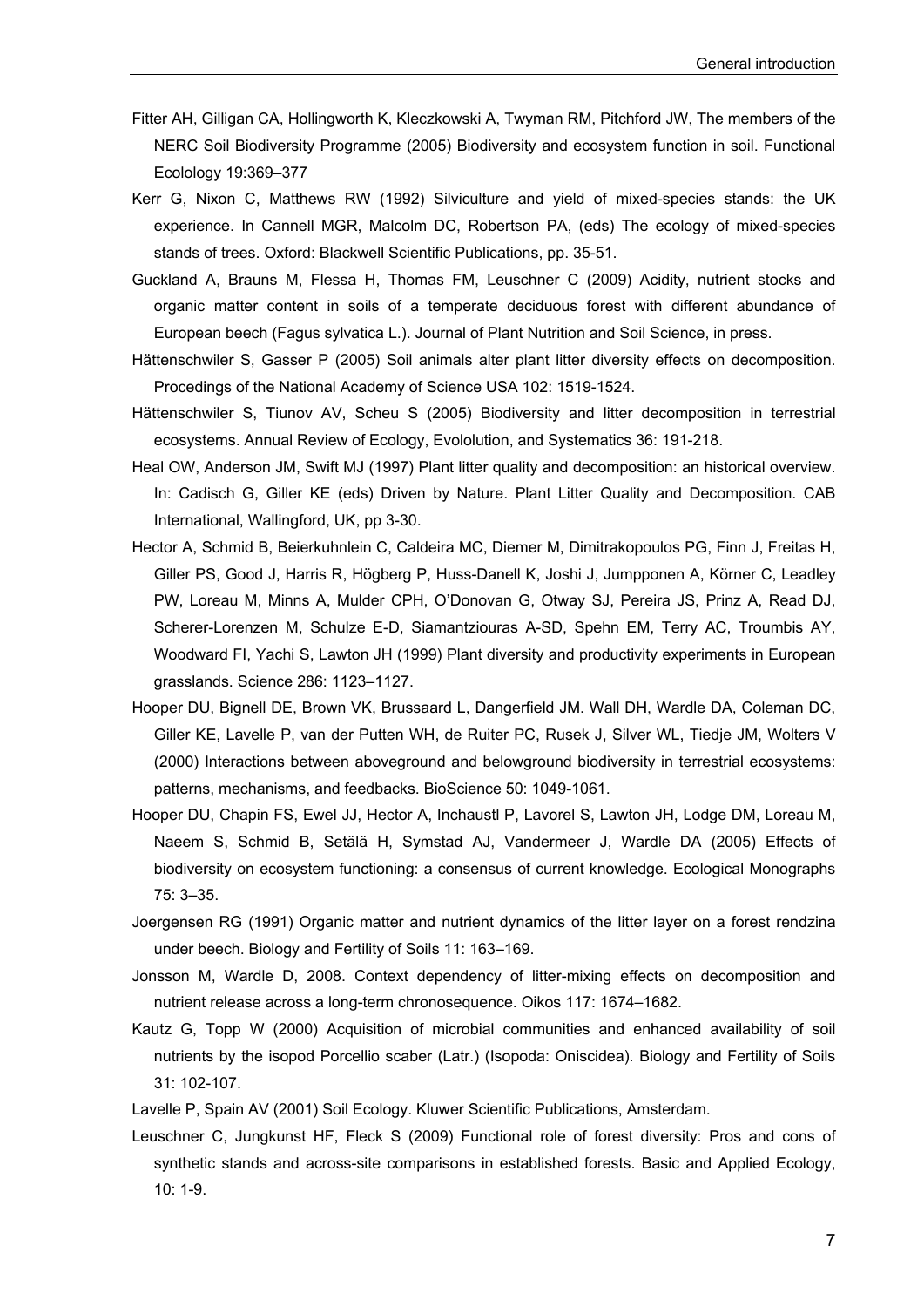- Loreau M, Naeem S, Inchausti P, Bengtsson J, Grime JP, Hector A, Hooper DU, Huston MA, Raffaelli D, Schmid B, Tilman D, Wardle DA (2001) Biodiversity and ecosystem functioning: current knowledge and future challenges. Science 294: 804–808.
- Marhan S. Scheu S (2006) Mixing of different mineral soil layers by endogeic earthworms affects carbon and nitrogen mineralization. Biology and Fertility of Soils 42: 308–314.
- Mikola J, Bardgett RD, Hedlund K (2002) Biodiversity, ecosystem functioning and soil decomposer food webs. In: Loreau M, Naeem S, Inchausti P (eds) Biodiversity and ecosystem functioning. Synthesis and perspectives. Oxford University Press, Oxford, pp 169–180.
- Mönninghoff (1998) Nationalpark Hainich. VEBU, Berlin.
- Mölder A, Bernhardt-Römermann M, Schmidt W (2006) Forest ecosystem research in Hainich National Park (Thuringia): first results on flora and vegetation in stands with contrasting tree species diversity. Waldökologie-Online 3: 83–99.
- Mund M (2004) Carbon pools of European beech forests (Fagus sylvatica) under different silvicultural management, Göttingen, Universität Göttingen.
- Postma-Blaauw MB, Bloem J, Faber JH, van Groenigen JW, de Goede RGM, Brussaard L (2006) Earthworm species composition affects the soil bacterial community and net nitrogen mineralization. Pedobiologia 50: 243-256.
- Pretzsch H (2005) Diversity and productivity in forests: evidence from long-term experimental plots. In: Scherer- Lorenzen M, Körner C, Schulze E-D (eds), Forest Diversity and Function: Temperate and Boreal Systems, Ecological Studies, 176. Springer, Berlin, pp. 41–64.
- Schädler M, Brandl R (2005) Do invertebrate decomposers affect the disappearance rate of litter mixtures. Soil Biology & Biochemistry 37: 329–337.
- Schaefer M (1990) The soil fauna of a beech forest on limestone: trophic structure and energy budget. Oecologia 82: 128-136.
- Schaefer M (2002) The relationship between forest structure and animal species diversity. In: Spellmann H (ed.): Presentations of the 5th International Workshop of the EU-LIFE-Project: Demonstrations of Methods to Monitor Sustainable Forestry, 5.−8.5.2001. pp. 59-67.
- Scherer-Lorenzen M, Potvin C, Koricheva J, Schmid B, Hector A, Bornik Z, Reynolds G, Schulze E-D (2005) The design of experimental tree plantations for functional biodiversity research. In: Scherer-Lorenzen M, Körner C, Schulze E-D (eds), Forest Diversity and Function: Temperate and Boreal Systems, Ecological Studies, 176, Springer, Berlin, pp. 347–376.
- Scheu S (2005) Linkages between tree diversity, soil fauna and ecosystem processes, in: Scherer-Lorenzen M, Köhler C, Schulze E-D, Forest Diversity and Function: Temperate and Boreal Systems, Ecological Studies 176, Springer, Berlin, pp. 211-233.
- Schmidt I, Leuschner C, Mölder A, Schmidt W (2009) Structure and composition of the seed bank in monospecific and tree species-rich temperate broad-leaved forests. Forest Ecology and Management 257: 695–702.
- Setälä H (2002) Sensitivity of ecosystem functioning to changes in trophic structure, functional group composition and species diversity in belowground food webs. Ecological Research 17: 207–215.
- Siemann EH (1998) Experimental tests of the effects of plant productivity and plant diversity on grassland arthropod diversity. Ecology 79: 2057–2070.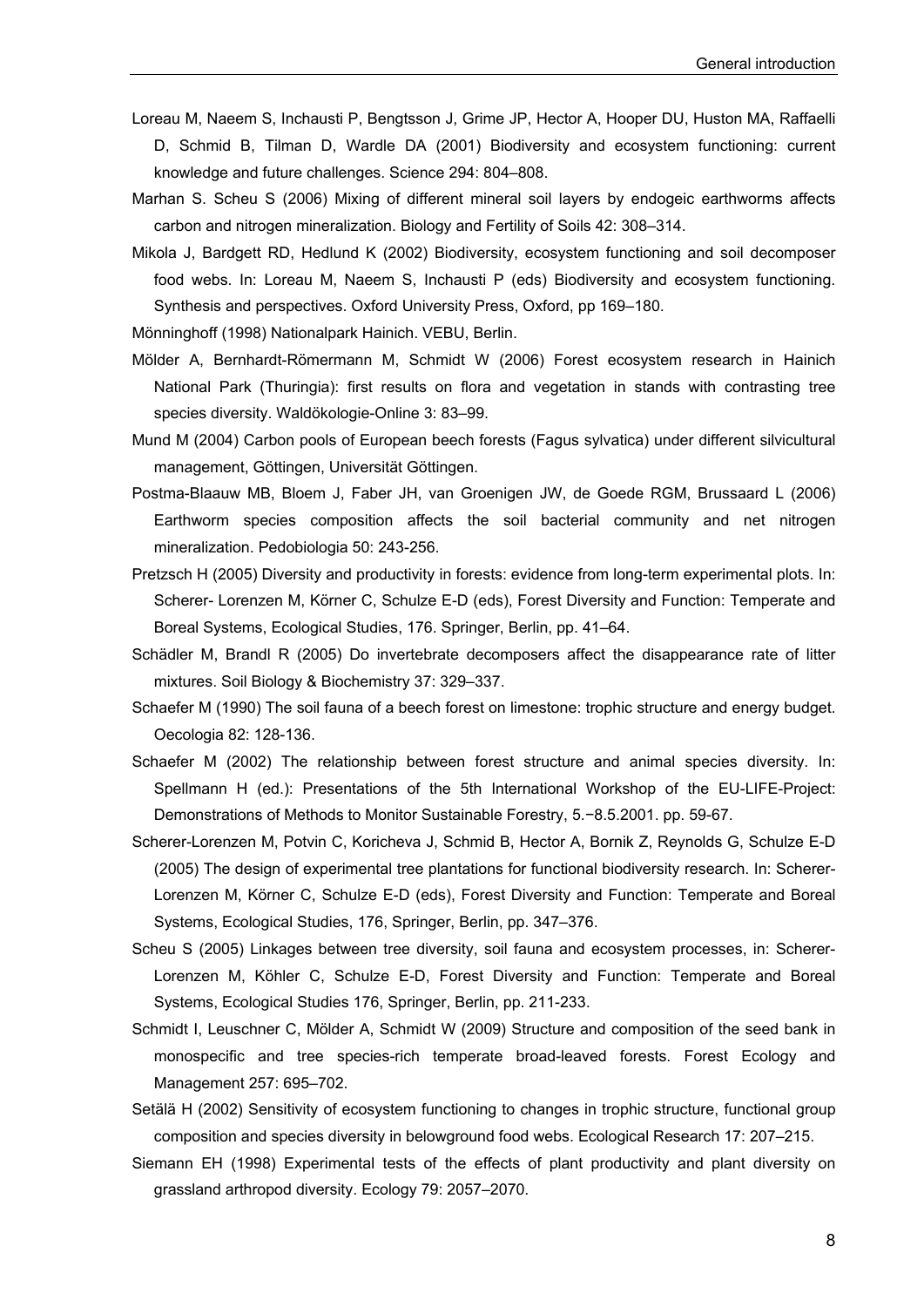- Swift MJ, Heal 0W, Anderson JM (1979) Decomposition in terrestrial ecosystems. Blackwell, Oxford, 372 pp.
- Symstad AJ, Siemann E, Haarstad J (2000) An experimental test of the effect of plant functional group diversity on arthropod diversity. Oikos 89: 243-253.
- Tilman D, Knops J, Wedin D, Reich P, Ritchie M, Siemann E (1997) The Influence of Functional Diversity and Composition on Ecosystem Processes. Science 277: 1300-1302.
- Underwood AJ, Paine RT (2007) Two views on ecological experimentation, Bulletin of the British Ecological Society 38: 24–27.
- Vilà M, Inchausti P, Vayreda J, Barrantes O, Gracia C, Ibanez JJ, Mata T (2005) Confounding factors in the observational productivity-diversity relationship in forests. In: Scherer-Lorenzen M, Körner C, Schulze E-D (eds) Forest Diversity and Function: Temperate and Boreal Systems, Springer, Berlin, pp. 65–81.
- Wardle DA (2002) Communities and Ecosystems Linking the aboveground and belowground components, Princeton University Press, Princeton.
- Wardle DA (2006) The influence of biotic interactions on soil biodiversity. Ecology Letters 9: 870–886.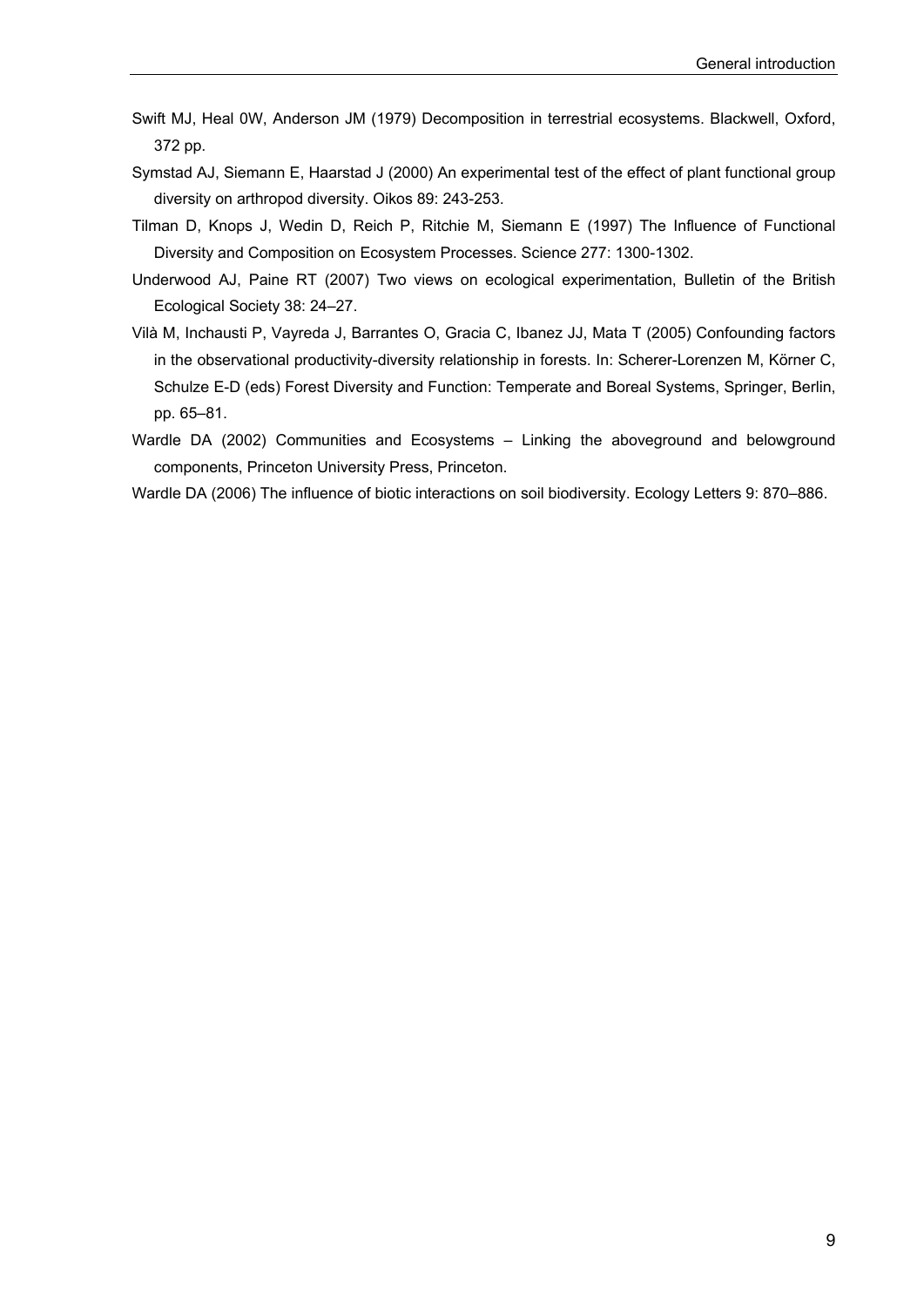# Chapter 2

Communities of ground-living spiders in deciduous forests: Does tree species diversity matter?

> Andreas Schuldt, Nadine Fahrenholz, Mascha Brauns, Sonja Migge-Kleian, Christian Platner & Matthias Schaefer

Biodiversity and Conservation 17 (5), 1267-1284, 2008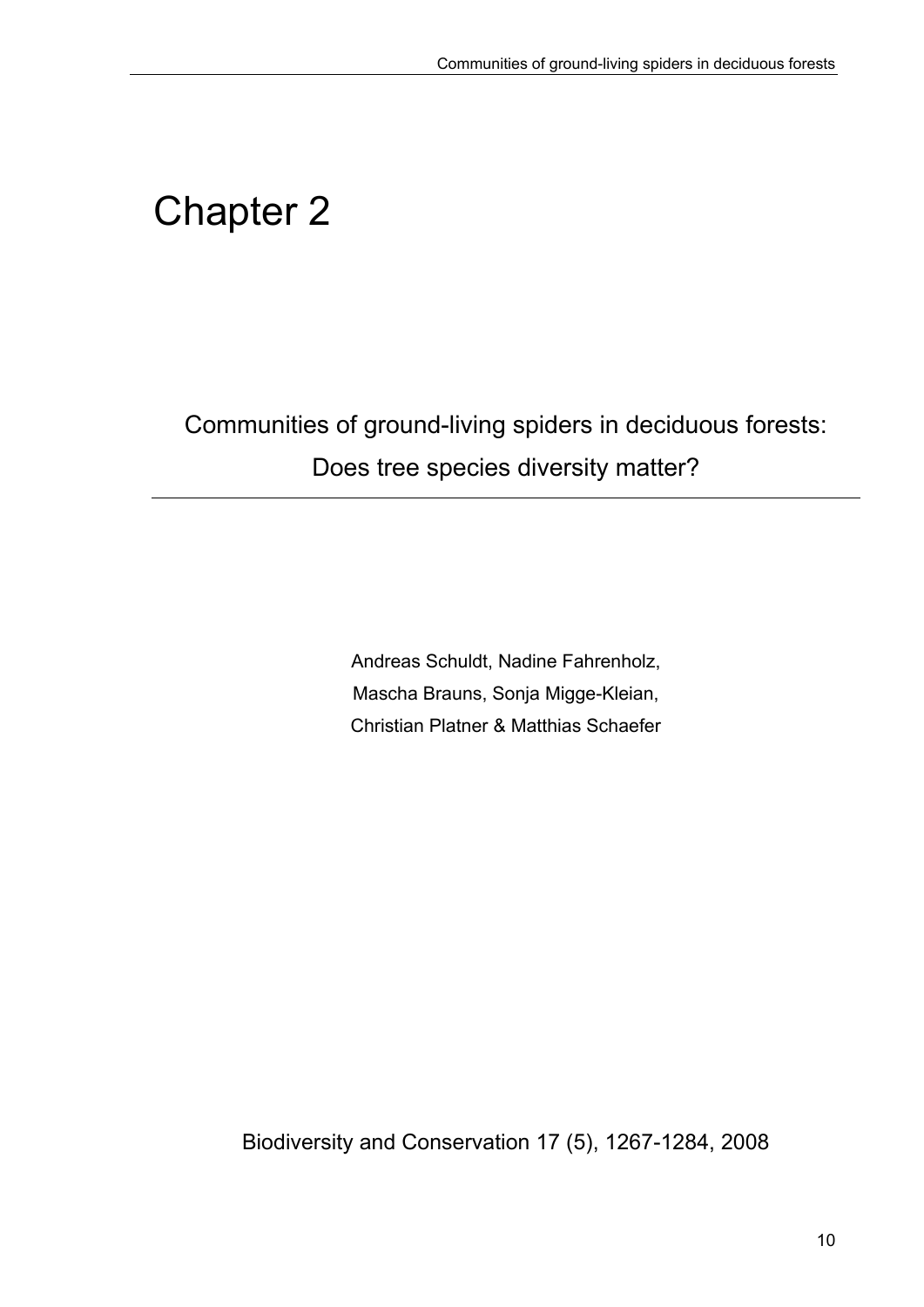# Abstract

The relationships between species diversity and ecosystem functions are in the focus of recent ecological research. However, until now the influence of species diversity on ecosystem processes such as decomposition or mineral cycling is not well understood. In deciduous forests, spiders are an integral part of the forest floor food web. In the present study, patterns of spider diversity and community structure are related to diversity of deciduous forest stands in the Hainich National Park (Thuringia). In 2005, pitfall trapping and quantitative forest floor sampling were conducted in nine plots of forest stands with one (Diversity Level 1), three (DL 2) and five (DL 3) major deciduous tree species. Species richness, measured with both methods, as well as spider abundance in forest floor samples were highest in stands with medium diversity (DL 2) and lowest in pure beech stands (DL 1). The Shannon-Wiener index and spider numbers in pitfall traps decreased from DL 1 to DL 3, while the Shannon-Wiener index in forest floor samples increased in the opposite direction. Spider community composition differed more strongly between single plots than between diversity levels.

Altogether, no general relationship between increasing tree species diversity and patterns of diversity and abundance in spider communities was found. It appears that there is a strong influence of single tree species dominating a forest stand and modifying structural habitat characteristics such as litter depth and herb cover which are important for ground-living spiders.

**Keywords:** Araneae / Community structure / Deciduous forest / Diversity / Spiders / Tree species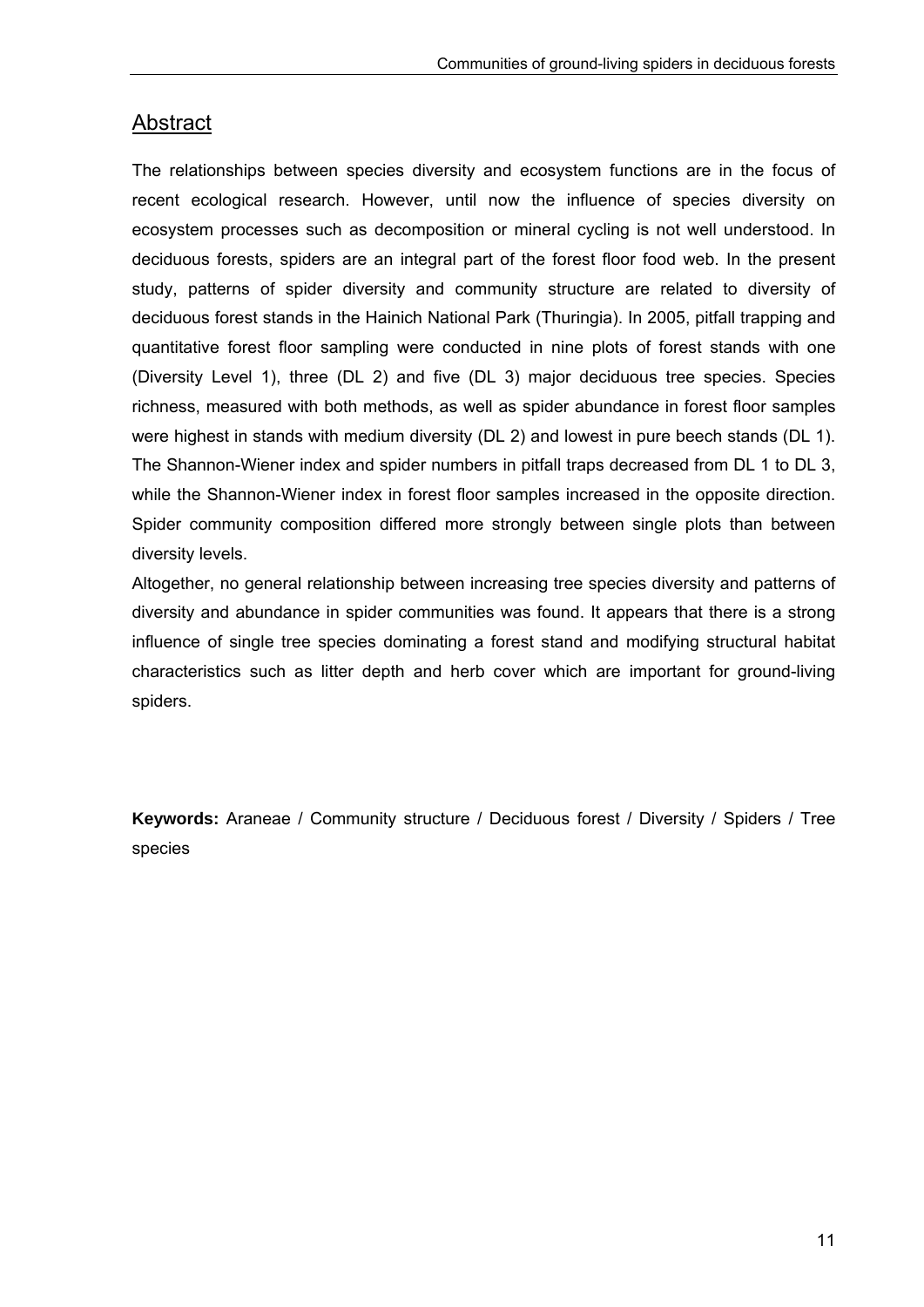#### Introduction

Soil and litter of forests generally contain highly diverse communities with a large number of organisms (De Ruiter et al. 2002, Setälä 2005, Fitter et al. 2005). In soils, the relationship between biodiversity and soil processes is thought to be primarily controlled by the dynamics and interactions in the soil community food web including the plants. It is well established that trophic groups and their interactions in decomposer food webs significantly influence ecosystem functioning, thus warranting a food-web approach when studying the diversityfunctioning relationship in soil (Mikola et al. 2002, Wardle 2006).

Spiders as generalist predators are an integral part of the forest floor food web (Weidemann 1976, Schaefer 1991, Wise and Chen 1999). They are linked to the detritivore community by numerous direct and indirect interactions. On the one hand, they can be limited by the densities of their prey populations (Chen and Wise 1999, Wise et al. 1999). On the other hand, they are able to control the abundance of prey organisms such as microbi-detritivorous Collembola, displaying indirect stimulating or retarding top–down effects on decomposition processes and nutrient cycling (Kajak 1995, Hunter et al. 2003, Lawrence and Wise 2004, Wise 2004, Lensing et al. 2005). Species-rich spider communities have been found to regulate prey populations more effectively than less diverse communities (Riechert and Lawrence 1997). However, with increasing diversity of spider coenoses there is also a higher probability of intraguild predation (Wise and Chen 1999) modifying the effects of spiders in trophic cascades and ecosystem processes (Finke and Denno 2005).

In addition to these biotic interactions, spider communities are influenced to a large degree by abiotic environmental factors comprising structural and microclimatic features of the habitat (Hatley and MacMahon 1980, Uetz 1990, Niemelä et al. 1996, Gurdebeke et al. 2003, Oxbrough et al. 2005), which in turn might be affected by forest stand diversity (e.g. via litter diversity and differing decomposition dynamics).

Stand diversity has been found to increase structural diversity which is a key factor for spider communities (Jocque 1973). However, previous studies of the araneofauna of deciduous forests in Central Europe did not directly consider tree species diversity. They either concentrated on stands with only one major tree species (Dumpert and Platen 1985, Stippich 1986, Sührig 1997) or compared different forest stands, which in addition often varied in soil characteristics and their geographic location thus limiting comparability (Heimer and Hiebsch 1982, Hofmann 1986, Irmler and Heydemann 1988, Gurdebeke et al. 2003).

The Hainich National Park (Thuringia, Germany) offers a wide variety of mixed deciduous forest stands, where the influence of tree species diversity on animal communities can be studied under comparable geographic and pedogenetic conditions. The objective of this study was to analyze spider communities of the forest floor in a diversity gradient ranging from pure beech stands to forest stands comprising three and five major deciduous tree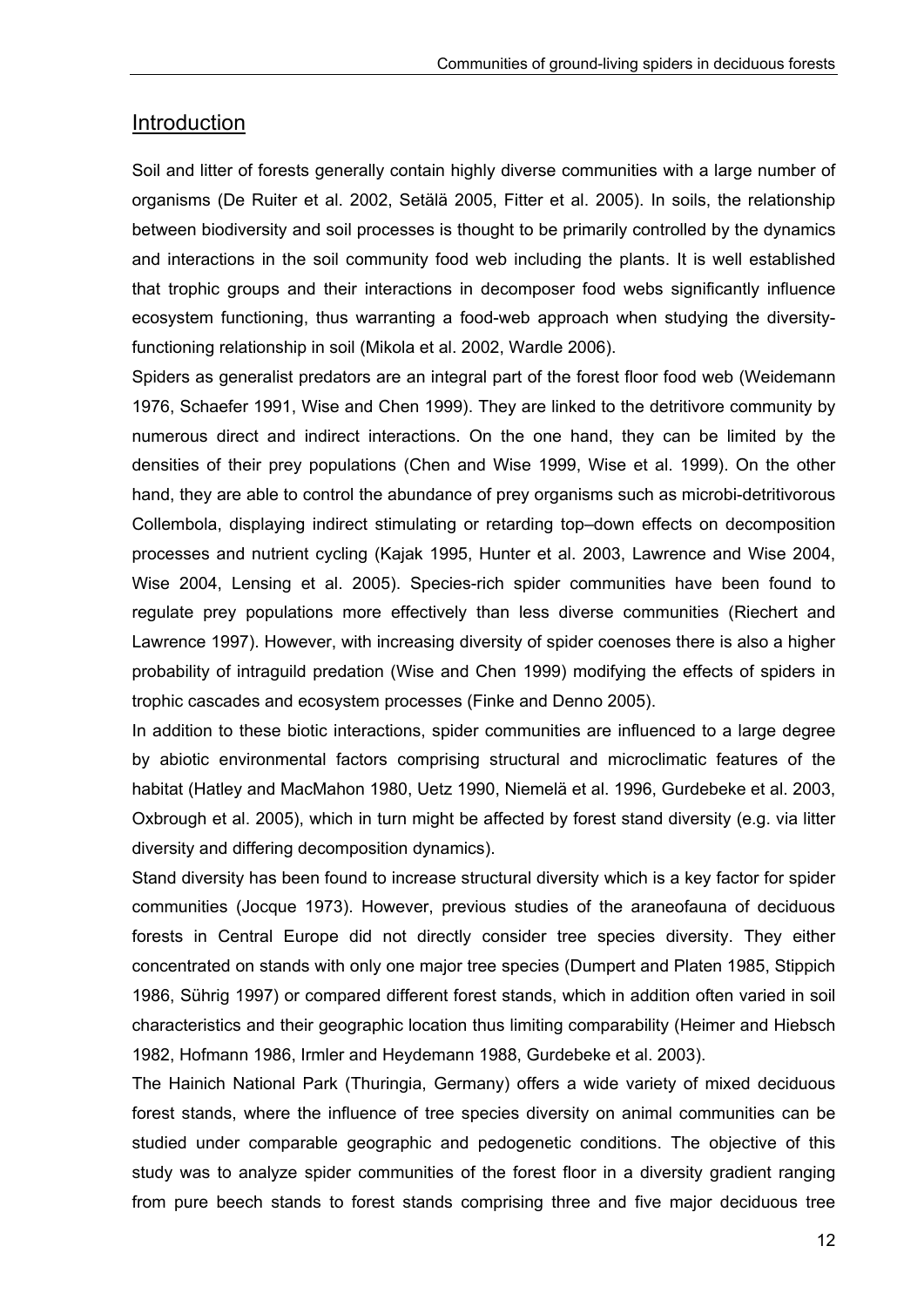species. Since plant diversity has often been found to affect structural and biotic properties of ecosystems (e.g. Gartner and Cardon 2004, Hooper et al. 2005, Scherer-Lorenzen et al. 2005, Unsicker et al. 2006), it might also positively or negatively influence spider communities either directly or indirectly by modifying important habitat features for forest floor species (e.g. spatial and temporal changes in litter structure and microclimate).

Guiding questions were: (i) Are there distinct spatial or temporal patterns of spider species richness or abundance related to different levels of forest stand diversity? (ii) Are there differences in community structure and species composition? (iii) Which factors correlate with observed differences? Can they be attributed to the influence of different stand diversities or do spiders respond to factors independent of tree species diversity?

#### Materials and methods

#### **Study sites**

The Hainich National Park is located at the southern end of the Hainich, a low mountain range in Thuringia, Central Germany, between the cities of Mühlhausen and Eisenach. Mean annual temperature averages from 7.5 to 8.0°C and mean annual precipitation is 600 mm, indicating a subatlantic climate with a slight subcontinental impact in the eastern part (Mönninghoff 1998).

Five study sites were established in the north-eastern part of the national park at about 300– 370 m a.s.l. (approx. 51\_10 N, 10\_50 E), 0.5–4 km apart from each other (Fig. 1). Due to former forest management, the national park consists of a wide variety of very different deciduous forest stands on a small scale (Ahrns and Hofmann 1998). A total of nine plots was selected within five study sites (Fig. 1) belonging to three different stand types of increasing diversity levels (DL): one-species stands (DL 1) with beech (*Fagus sylvatica* L.), three-species stands (DL 2) with beech, ash (*Fraxinus excelsior* L.) and lime (*Tilia cordata* Mill. and/or *Tilia platyphyllos* Scop.) and five-species stands (DL 3) with beech, ash, lime, hornbeam (*Carpinus betulus* L.) and maple (*Acer pseudoplatanus* L. and/or *Acer platanoides* L.) as major tree species (i.e., dominating species as compared to species with just very few trees growing in or at the edge of the stands). Thus, the diversity levels represent a gradient from pure beech stands to complex mixed stands.

Each diversity level was replicated three times (plots a, b and c). Phytosociologically, the plots belong to the alliance of beech forests (*Galio odorati-Fagion*: all DL 1 and DL 2a,c) and oak-hornbeam forests (*Carpinion betuli*: DL 2b and all DL 3; Mölder et al. 2006). The parent rock is limestone which in most parts is covered by a loess layer of up to 120 cm forming cambisols and partially planosols (Seidel 1995, A. Guckland et al. unpublished data). To control for confounding factors as best as possible in an observational study, plots were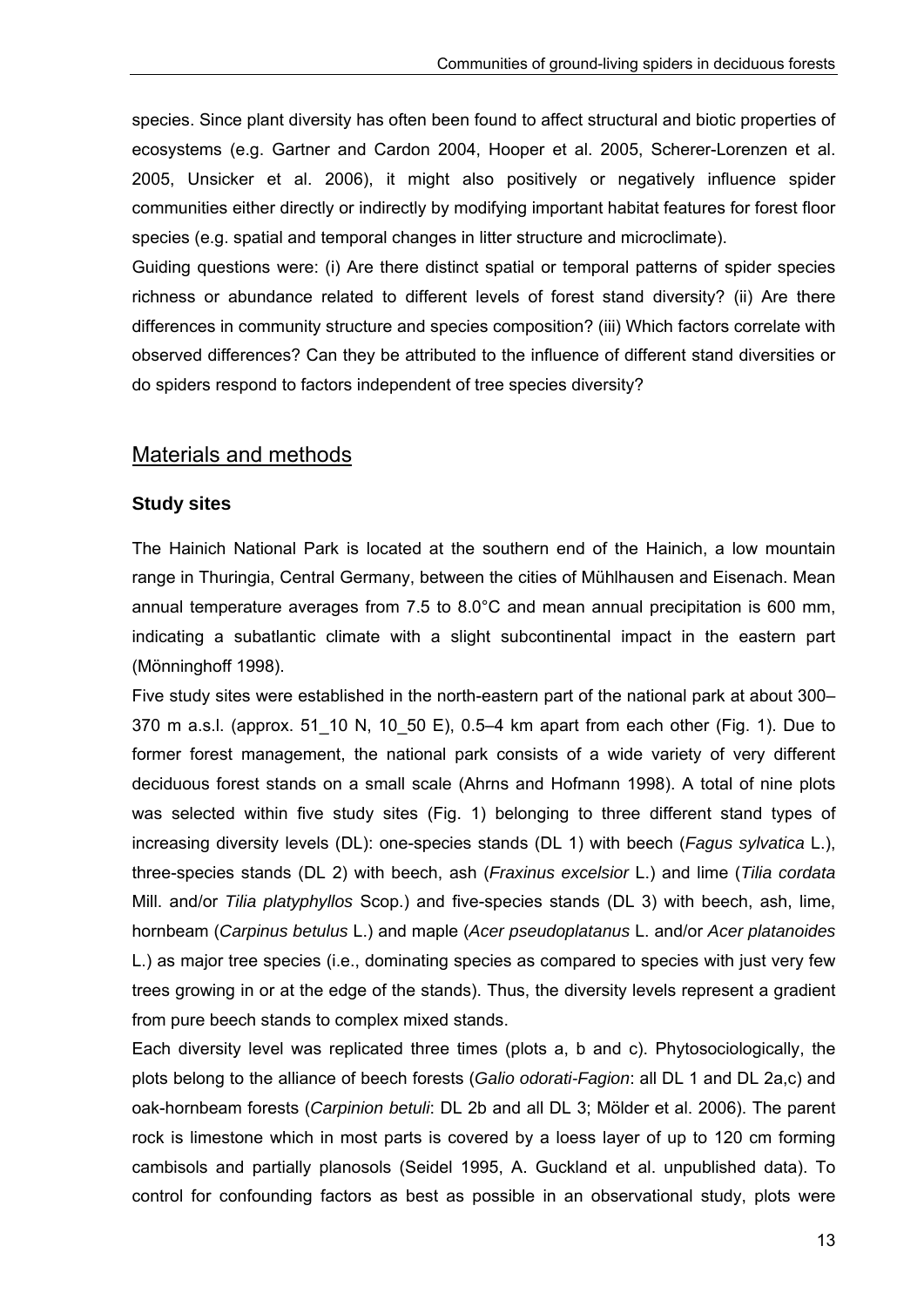chosen to be as similar as possible concerning pedological and biochemical properties of the stands, stand structure and stand age (approx. 80–120 years).



**Fig. 1** Study area in the Hainich National Park with the location of the nine plots at the five study sites (circled). Tree species diversity levels: DL 1 (pure beech stands), DL 2 (mixed stands with three major tree species), DL 3 (mixed stands with five major tree species). Replicates are indicated by letters a, b and c.

#### **Sampling design**

The plots had a size of 50  $\times$  50 m and were fenced to keep out wild game. Six pitfall traps were installed randomly in each of the plots, measuring spider activity. Trapping was done continuously from 27 April to 26 October, 2005, (182 days) and traps were emptied every two weeks. The traps consisted of 0.4 l jars (diameter of the opening 5.5 cm) filled up to one third with a 50% ethylene glycol solution in water, with a few drops of an odourless detergent. A mesh wire cage (mesh size 1.5 cm) with a plastic roof was placed above each trap to keep out small vertebrates and to prevent dilution of the ethylene glycol solution by precipitation.

For measuring spider abundance, samples of the litter layer and the upper 5 cm of the soil layer ( $\varnothing$  21 cm = 1/28 m2) were taken on 11 May, 3 August and 23 November, 2005, about three meters away from the pitfall traps (six samples per plot) and animals were extracted by heat using the modified high-gradient canister method (Kempson et al. 1963; Schauermann 1982). These samples, comprising the litter layer and the upper soil layer, are termed ''forest floor'' samples.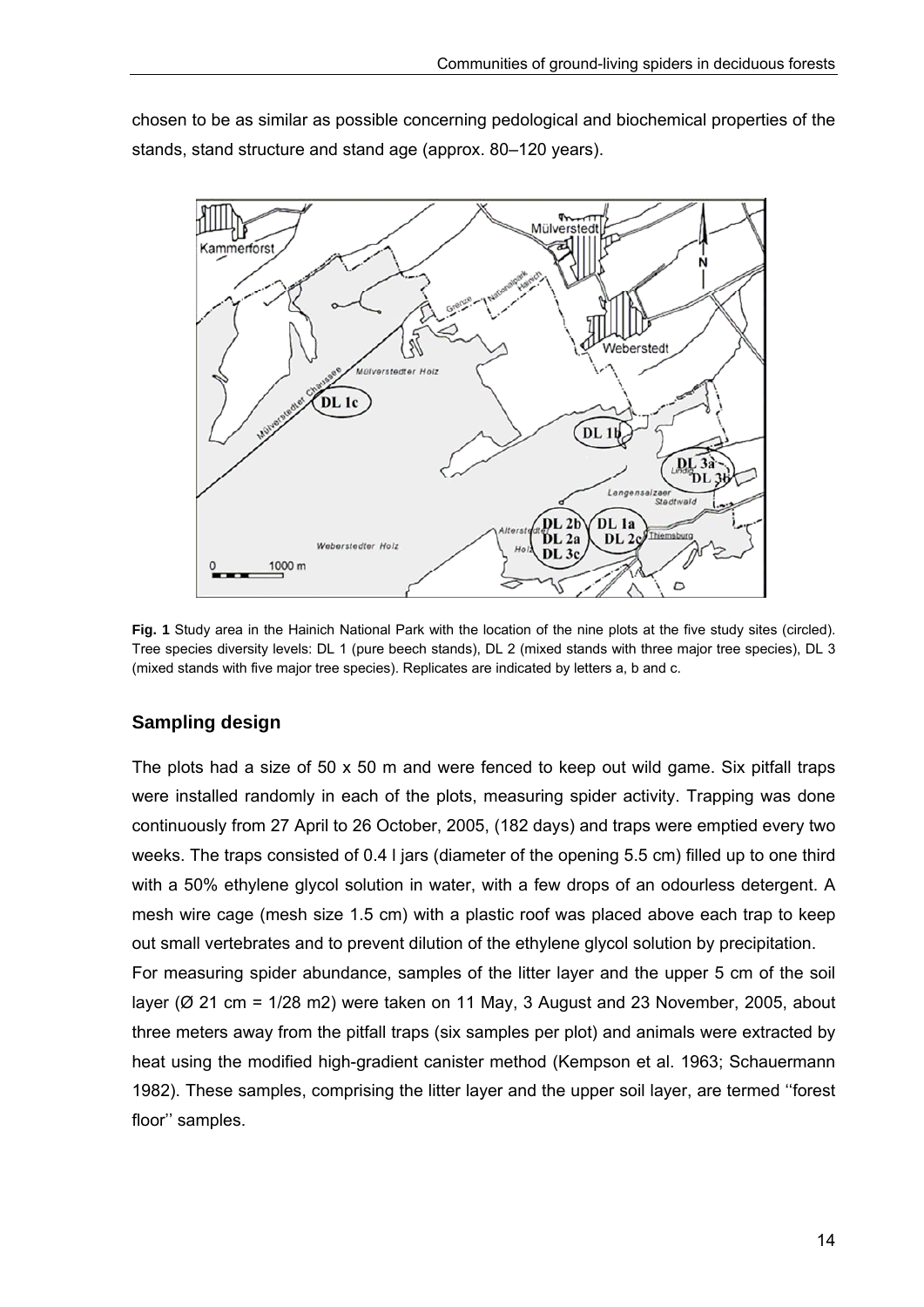#### **Environmental variables**

Temperature and relative humidity were recorded continuously during the trapping period by one ''HOBO pro H8-32'' datalogger attached under the roof of the centermost trap on each plot. The percentage of herb cover was estimated monthly on a 5 9 5 m area surrounding each pitfall trap. The species composition of litter was recorded with litter collectors (buckets with a diameter of 0.6 m) placed close to the traps, collecting falling leaves from August to December, 2005. Litter depth, litter pH, soil moisture and densities of springtails (Collembola) were determined from small forest floor samples (diameter of 5 cm), taken together with the larger samples for spider extraction. Collembolans were extracted by heat (Macfadyen 1961).

#### **Data analyses**

To detect differences in spider species richness, spider numbers and activity of selected spider species, analysis of variance (ANOVA) and Tukey's post hoc test were used in a design with the factor ''plot'' nested within the factor ''diversity level''. Thus, by splitting total variance, plot effects within the diversity levels could be separated from actual effects of the three diversity levels. A second ANOVA comparing the nine plots was used to assess the significance of observed plot effects. They were considered to be relevant only if one of the three plots within a diversity level differed significantly from the other two plots.

Before testing, data were checked for normality of distribution (Shapiro-Wilk) and homogeneity of variance (Bartlett's test) and if necessary log-transformed. Multiple comparisons were secured by MANOVA (''protected ANOVA'', Scheiner and Gurevitch 1993), which in all cases yielded a statistically significant model (P < 0.001). Analyses were performed using SAS for Windows 8.2 (SAS Institute, Cary, NC, USA). As a measure for species diversity the Shannon-Wiener index was calculated (Magurran 2004).

Data were pooled for pitfall traps because of continuous trapping, whereas forest floor sample data were analyzed separately for each of the three sampling dates. Principal components analysis (PCA) was used for multivariate analysis of community structure using Canoco for Windows 4.5 (Ter Braak and Šmilauer 2002). Data were logtransformed thus downweighting highly abundant, ubiquitous species. Additionally, species with less than four individuals in the pitfall trap dataset were excluded to reduce the influence of accidental occurrences. Integration of environmental factors was done by redundancy analysis (RDA). Relevance of the selected variables was confirmed by comparing PCA and RDA eigenvalues and by Monte Carlo permutation procedure (Ter Braak and Šmilauer 2002). Spearman's rank correlation was performed to test relationships between environmental variables and species richness as well as spider numbers, using SAS for Windows 8.2.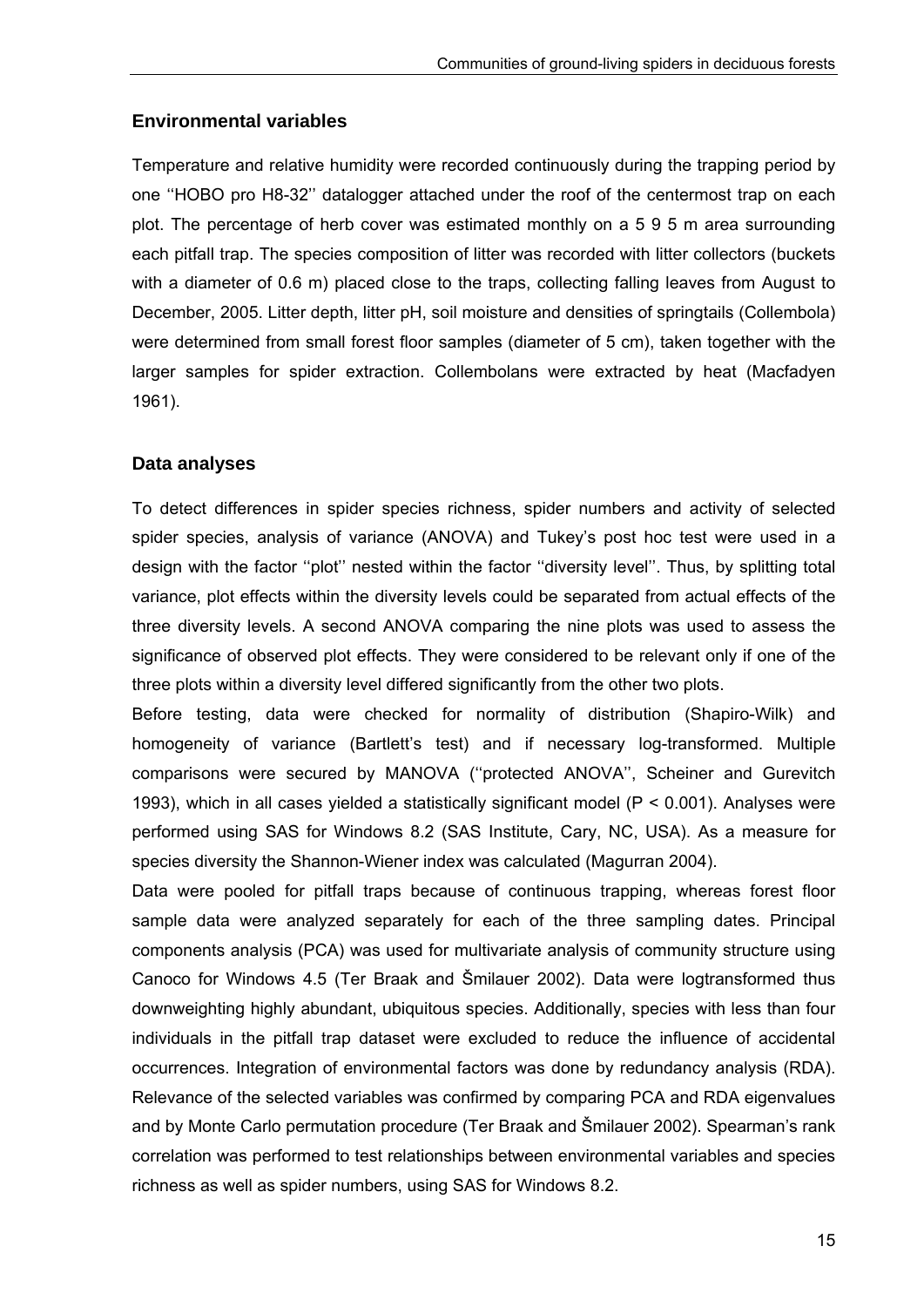## Results

#### **Environmental variables**

Diversity level characteristics are summarized in Table 1, with herb cover increasing ( $F_{2,45}$  = 58.0; P < 0.001) and litter depth decreasing  $(F_{2,45} = 34.48; P \lt 0.001)$  significantly with increasing tree diversity. Collembolan densities were higher in DL 1 than in DL 2 and DL 3  $(F_{2,45} = 24.02; P < 0.001)$ . For herb cover there was also a significant plot effect (F<sub>6, 45</sub> = 9.18; P < 0.001) in DL 2 because of reduced herb cover on plot DL 2c. Temperature and relative humidity were not markedly different between diversity levels, but data could not be analysed statistically due to missing values on some plots after datalogger malfunctions. Soil moisture was not continuously high or low on any diversity level, while litter pH was lowest on the DL 1 plots throughout the year.

**Table 1** Habitat characteristics for the stands of the three tree species diversity levels (DL 1, DL 2 and DL 3, see Figure 1) recorded during the sampling period (April to November 2005).

| DL 1                   | DL <sub>2</sub>  | DL <sub>3</sub>       |
|------------------------|------------------|-----------------------|
| $13.8 \pm 0.1$         | $13.5 \pm 0.1$   | $13.6 \pm 0.1$        |
| $89.9 \pm 0.7$         | $91.4 \pm 0.0$   | $92.2 \pm 0.6$        |
| $23.4 \pm 2.5^{\circ}$ | $48.3 \pm 5.5^b$ | $67.8 \pm 3.7^a$      |
| $0.01 - 0.31$          | $0.8 - 1.27$     | 1.36-1.53             |
| $2.9 \pm 0.1^a$        | $2.5 \pm 0.1^b$  | $1.9 \pm 0.1^{\circ}$ |
| $4.2 - 5.4$            | $5.3 - 6.7$      | $5.5 - 7.0$           |
| 23.1-36.4              | 20.5-30.8        | 22.9-33.0             |
| $184.2 \pm 20.5^a$     | $87.7 \pm 8.7^b$ | 64.1 ± $5.3^b$        |
|                        |                  |                       |

Mean values with different letters show significant differences between diversity levels at  $P = 0.05$  using ANOVA and Tukey's post hoc test.

\* Mean ± 1 SE

\*\* Range

Litter composition in the near vicinity of pitfall traps was rather homogeneous (Fig. 2) within DL 1 and DL 2, whereas litter composition between plots of DL 3 differed to a larger degree. Two plots had high proportions of lime (DL 3a and DL 3b) and only a low proportion of beech. DL 3c as the third DL 3 plot, however, was characterized by comparably larger amounts of beech as well as ash and only about 15% lime.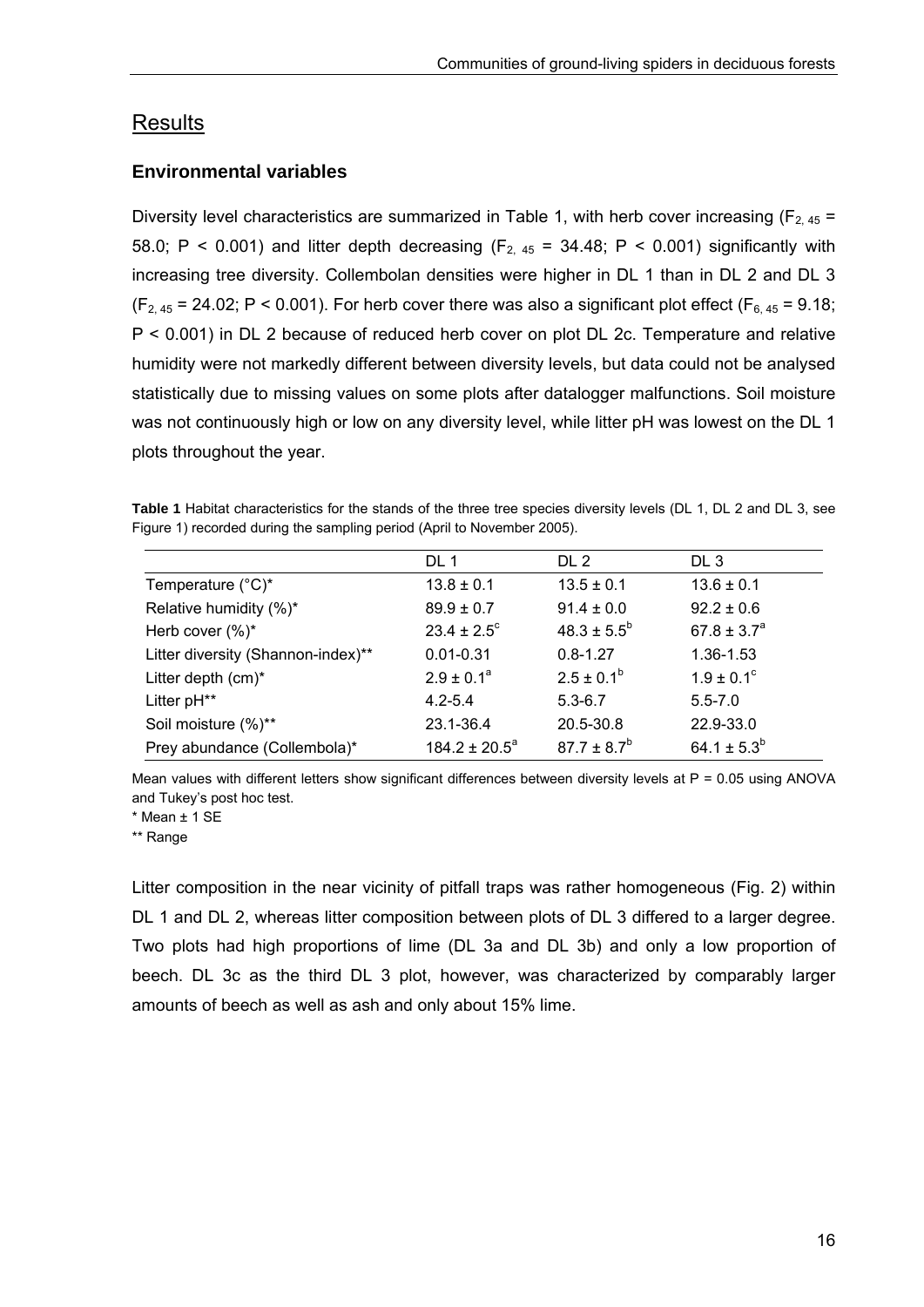

 $\Box$ beech  $\Box$ lime  $\Box$ ash  $\Box$ hornbeam  $\Box$ maple  $\Box$ others

**Fig. 2** Mean proportion (%) of litter of the major tree species at the nine studied plots in the vicinity of pitfall traps and of forest floor samples. DL 1, DL 2 and DL 3: tree species diversity levels (see Fig. 1)

#### **Spider diversity and numbers**

In total 6,877 individuals were collected with pitfall traps; 4,463 spiders (65%) were adults belonging to 64 species. Forest floor samples yielded 1,730 individuals with 390 adults (23%) belonging to 32 species with only four of these not caught in pitfall traps. Spider numbers in pitfall traps were dominated by Linyphiidae and Amaurobiidae with *Coelotes terrestris* (Wider 1834) being the dominant species, whereas forest floor samples comprised mostly Hahniidae and Linyphiidae with *Hahnia pusilla* C.L. Koch 1841 being most abundant. Most species and individuals were web builders. Hunting spiders were collected rarely, even in pitfall traps (7% of all individuals).

Mean species richness of spiders in pitfall trap catches was highest in DL 2 and significantly lower in DL 1 (F<sub>2, 45</sub> = 2.83; P = 0.012; Fig. 3a). The plot effect within the levels (F<sub>6, 45</sub> = 2.39;  $P = 0.043$ ) was not relevant and did not affect the results for the diversity levels. The mean number of all—adult and juvenile—spiders ( $F_{2,45}$  = 15.54; P < 0.001) and of adult spiders ( $F_{2,45}$  $_{45}$  = 13.31; P < 0.001) was significantly higher in DL 1 than in DL 3, with activity of all spiders decreasing steadily with increasing stand diversity (Fig. 3b and c). Plot effects ( $F_{6, 45} = 3.10$ ; P = 0.013 for all spiders and  $F_{6, 45}$  = 3.95; P = 0.003 for adults) were weak and did not influence mean spider numbers.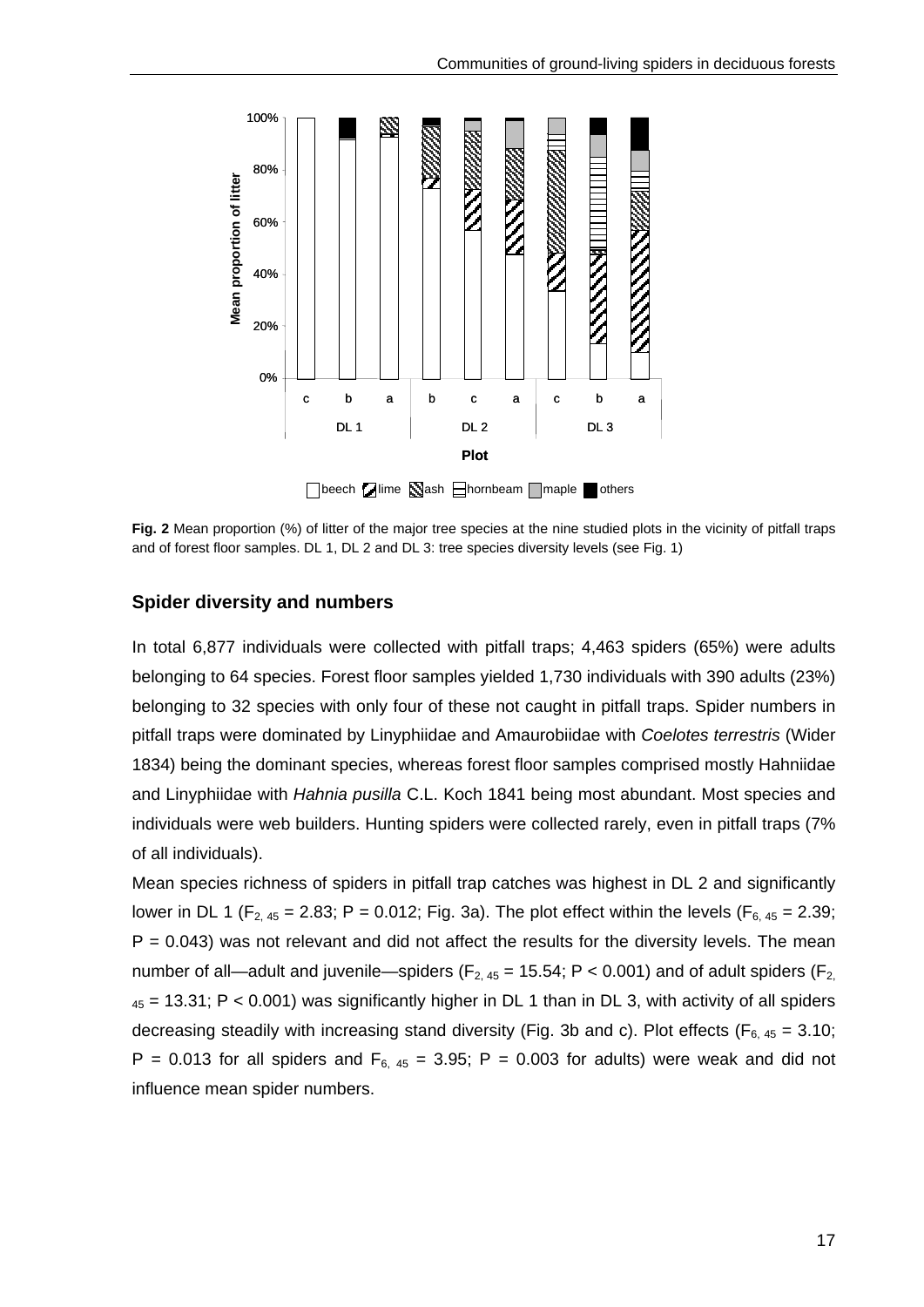

**Fig. 3** Mean values (±1 SE) of spider species richness (a), number of all spiders (b) and number of adult spiders (c) per pitfall trap for the three tree species diversity levels (DL 1, DL 2 and DL 3, see Fig. 1) for the whole sampling period. Bars with different letters show significant differences between diversity levels at P = 0.05 using ANOVA and Tukey's post hoc test

Temporal changes in numbers of adult spiders caught in pitfall traps were similar for DL 1 and 2, with two distinct peaks of activity in June/July and in September, whereas in DL 3 the first peak was more or less missing (Fig. 4).



**Fig. 4** Temporal changes in the number of adult spiders (mean values) caught per pitfall trap for the three tree species diversity levels (DL 1, DL 2 and DL 3, see Figure 1) during the trapping period

Species richness in forest floor samples differed significantly on two (May and August) of the three sampling dates, being highest in DL 2 and lowest in DL 1 ( $F_{2,45}$  = 7.53; P = 0.002 and  $F_{2,45}$  = 5.84; P = 0.006; Fig. 5a–c). Differences in total abundance for all spiders were only significant in May ( $F_{2, 45}$  = 4.61; P = 0.015; Fig. 5d–f), whereas numbers of adults were markedly higher in DL 2 than in DL 1 on all sampling dates (May:  $F_{2, 45}$  = 10.24; P < 0.001, August:  $F_{2, 45} = 8.86$ ; P < 0.001 and November:  $F_{2, 45} = 4.95$ ; P = 0.011). DL 3 was intermediate, with abundance being high in May and November and low in August (Fig. 5g– i). Weak and negligible plot effects appeared in May for species richness ( $F_{6, 45}$  = 4.0; P = 0.003) and for abundance of all individuals ( $F_{6, 45} = 2.53$ ; P = 0.034).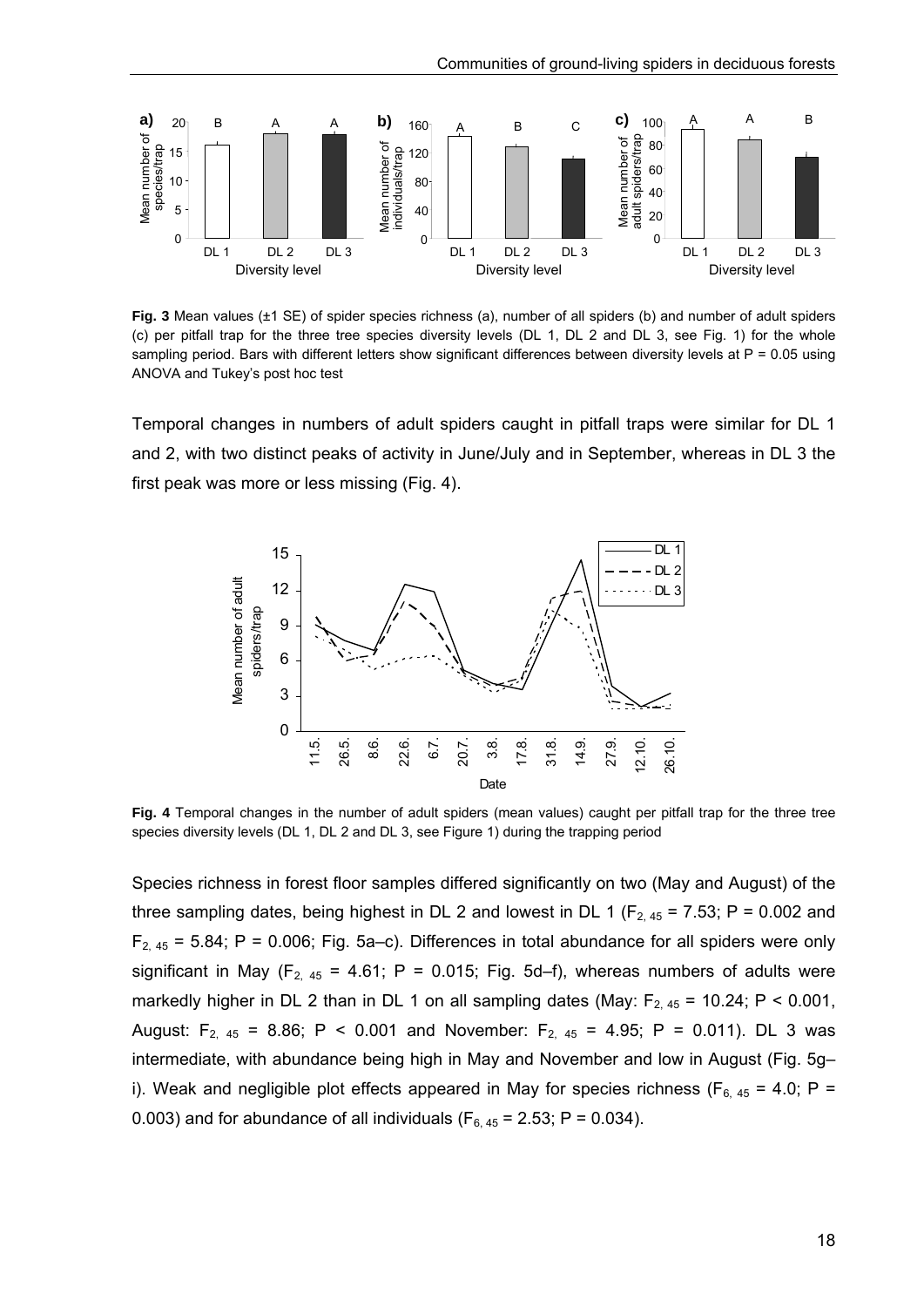

**Fig. 5** Mean values (±1 SE) of spider species richness (a–c), abundance of all spiders (d–f) and abundance of adult spiders (g–i) per forest floor sample for the three tree species diversity levels (DL 1, DL 2 and DL 3, see Fig. 1) on three sampling dates (May, August and November). Bars with different letters show significant differences between diversity levels at P = 0.05 using ANOVA and Tukey's post hoc test. ANOVAs performed with logtransformed values, but means of untransformed values are shown

The Shannon-Wiener index for pitfall trap catches increased with stand diversity from DL 1 to DL 3 due to increasing evenness (Table 2). Forest floor sample data rendered opposite results with decreasing diversity from DL 1 to DL 3 on all three sampling dates due to decreasing evenness (Table 2).

**Table 2** Shannon-Wiener index (HS), evenness (E) and total number of species for stands of the three tree species diversity levels (DL 1, DL 2 and DL 3, see Fig. 1) for pitfall trapping (whole trapping period) and forest floor sampling (May, August and November)

|                 |               |  | <b>Pitfall trap catches</b> | <b>Forest floor samples</b> |           |           |         |                  |           |          |              |           |
|-----------------|---------------|--|-----------------------------|-----------------------------|-----------|-----------|---------|------------------|-----------|----------|--------------|-----------|
|                 | April-October |  |                             | May                         |           |           | August  |                  |           | November |              |           |
|                 | $H_s$ E       |  | # Species                   | $H_{\rm S}$                 | E         | # Species | $H_S$ E |                  | # Species | $H_s$ E  |              | # Species |
| DL 1            | 2.47 0.64 48  |  |                             | 1.97                        | $0.85$ 10 |           |         | 1.73 0.97 6      |           |          | 2.11 0.88 11 |           |
| DL 2            | 2.62 0.70 42  |  |                             | 1.27                        | $0.55$ 10 |           |         | 1.26 0.61 8      |           |          | 1.44 0.58 12 |           |
| DL <sub>3</sub> | 2.74 0.71 47  |  |                             | 1.03                        | $0.45$ 10 |           |         | $1.13 \t0.7 \t5$ |           |          | 1.19 0.48 12 |           |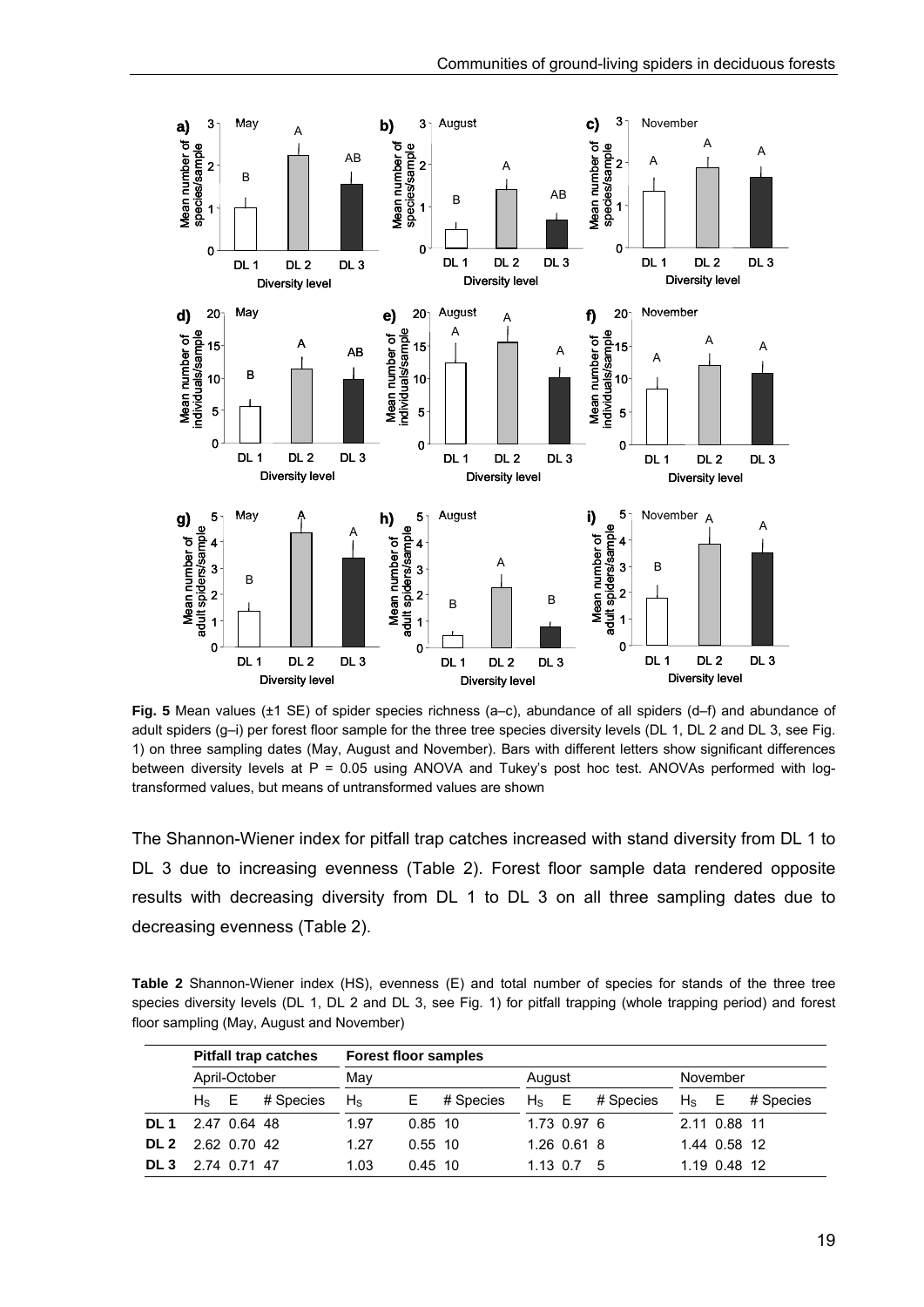#### **Community structure**

The ordination of the pitfall trap dataset revealed differences in community structure between plots rather than between diversity levels (Fig. 6). Differentiation was significant mainly along the first axis, the eigenvalue of the second axis being very low. The two plots DL 3a and DL 3b, located at the same study site (cf. Fig. 1), were distinct from the other seven plots, which formed a rather homogeneous group without clear separation of the plots. While many spider species were common on most plots, there was a group of spiders accounting for the differences in spider community structure. The species *Diplocephalus picinus* (Blackwall 1841) and *Hahnia pusilla* were important for DL 1, the former being abundant especially on plot DL 1c, the latter being almost totally absent from all DL 1 plots. Species such as *Diplostyla concolor* (Wider 1834), *Tenuiphantes cristatus* (Menge 1866) and *Tenuiphantes tenebricola* (Wider 1834) were highly associated with plots DL 3a and DL 3b, whereas other species, especially *Harpactea lepida* (C.L. Koch 1838), *Histopona torpida* (C.L. Koch 1834), *Saloca diceros* (O.P.-Cambridge 1871) and *Walckenaeria corniculans* (O.P.-Cambridge 1851) were less frequent or missing on these plots. These differences were highly significant, as shown by ANOVA comparing the nine plots (Table 3). Comparison between diversity levels yielded considerable plot effects within DL 3 for these species. Thus, the statistical analysis of the nine plots was preferred to a comparison of the three diversity levels, the latter obscuring significant differences within these levels.

|                | DL 1           |                   |                    | DL <sub>2</sub>    |                    |                    | DL <sub>3</sub>   |                   |                   | $F_{8,45}$ p      |  |
|----------------|----------------|-------------------|--------------------|--------------------|--------------------|--------------------|-------------------|-------------------|-------------------|-------------------|--|
|                | C              | b                 | a                  | C                  | b                  | a                  | C                 | b                 | a                 |                   |  |
| D. picinus     | $10,7^{\circ}$ | 1,8 <sup>cd</sup> | 5.7 <sup>abc</sup> | $7.5^{ab}$         | $1,8^{bcd}$        | 1.7 <sup>cd</sup>  | 1,0 <sup>d</sup>  | $1,2^{\text{cd}}$ | 1,3 <sup>cd</sup> | $7.86$ < 0.001    |  |
| H. torpida     | $16,8^{ab}$    | $27.2^a$          | $11,7^{ab}$        | $10,7^{bc}$        | $13,2^{ab}$        | $8,7^{\text{bc}}$  | $11,5^{bc}$       | $4,5^d$           | $7,0^{\text{cd}}$ | 7.85 < 0.001      |  |
| S. diceros     | $6,3^{\circ}$  | $2,8^{ab}$        | $5,5^{\circ}$      | $4,5^{\circ}$      | $5,5^{\circ}$      | $6,8^{\circ}$      | $6,7^{\circ}$     | 0.2 <sup>b</sup>  | $0^{\mathsf{b}}$  | 9.65 < 0.001      |  |
| H. lepida      | $8,0^a$        | $4,8^{\circ}$     | $5,3^{\circ}$      | $8,2^{\circ}$      | $4,0^a$            | $4,2^a$            | $3,5^{ab}$        | 0.5 <sup>b</sup>  | 0.7 <sup>b</sup>  | 9.18 < 0.001      |  |
| W. corniculans | $7,0^a$        | $13,3^a$          | $7,5^{\circ}$      | $6,7^{\circ}$      | $7,2^a$            | $8.5^{\circ}$      | 7.7 <sup>a</sup>  | 0 <sup>b</sup>    | $1,8^{\rm b}$     | $18.43 \le 0.001$ |  |
| H. pusilla     | $0^d$          | 0 <sup>d</sup>    | 0.3 <sup>d</sup>   | $3,0^{\rm bc}$     | $2,5^{\circ}$      | $6,3^{ab}$         | $7,3^a$           | $2,2^{\circ}$     | $2,3^{\circ}$     | $24.40 \le 0.001$ |  |
| T. tenebricola | $0^{\circ}$    | 0 <sup>c</sup>    | $0,8^{\circ}$      | $1.2^{\circ}$      | $0.8^\circ$        | 1.7 <sup>bc</sup>  | $1.2^{\circ}$     | $6,5^{\circ}$     | $4,5^{ab}$        | 11.33 < 0.001     |  |
| D. concolor    | $0.2^{\circ}$  | $0.2^{\circ}$     | $0^{\circ}$        | 0.5 <sup>abc</sup> | 2.8 <sup>abc</sup> | 1.5 <sup>abc</sup> | 0.3 <sup>bc</sup> | $3,2^a$           | $3,3^{ab}$        | $4.71 \le 0.001$  |  |

**Table 3** Mean number (±1 SE) of adults of selected spider species per pitfall trap (whole trapping period) on the nine plots of the three tree species diversity levels (DL 1, DL 2, DL 3, see Fig. 1) and ANOVA F- and P-values.

Mean values with different letters show significant differences between plots at  $P = 0.05$  using ANOVA and Tukey's post hoc test. High numbers of individuals of each species are typed in bold. ANOVAs performed with log-transformed values, but untransformed values are shown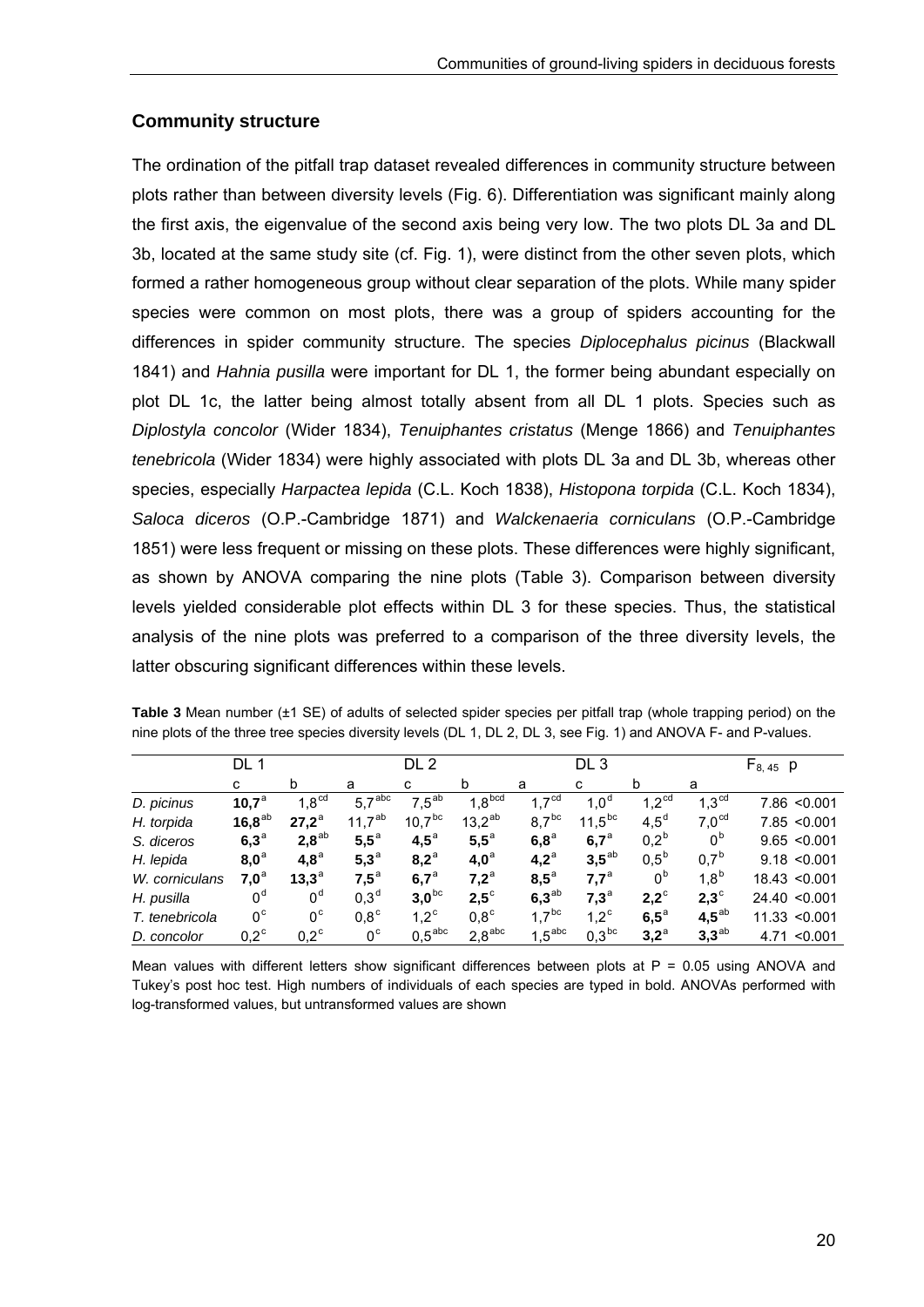

**Fig. 6** PCA ordination plot for spider data (whole trapping period) from pitfall traps of the nine studied plots (DL 1a-DL 3c, see Fig. 1). Data were log-transformed. Eigenvalues: first axis (horizontal) = 0.277, second axis (vertical) = 0.148. Cumulative percentage variance of species data for both axes: 42.5%. Only species with [3 individuals were included into the analysis. Circles and squares each represent a trap. Triangles represent species. Abbreviations are names of species: *Agroeca brunnea* (Blackwall 1833), *Agyneta ramosa* Jackson 1912, *Apostenus fuscus* Westring 1851, *Centromerus leruthi* Fage 1833, *Centromerus sylvaticus* (Blackw. 1841), *Ceratinella brevis* (Wider 1834), *Cicurina cicur* (Fabricius 1793), *Clubiona terrestris* Westr. 1851, *Coelotes inermis* (L. Koch 1855), *Coelotes terrestris* (Wider 1834), *Cybaeus angustiarum* L. Koch 1868, *Dicymbium tibiale* (Blackw. 1836), *Diplocephalus latifrons* (O.P.- Cambr. 1863), *Diplocephalus picinus* (Blackw. 1841), *Diplostyla concolor* (Wider 1834), *Gonatium rubellum* (Blackw. 1851), *Hahnia pusilla* C.L. Koch 1841, *Harpactea lepida* (C.L. Koch 1838), *Histopona torpida* (C.L. Koch 1834), *Lepthyphantes minutus* (Blackw. 1833), *Linyphia hortensis* Sundevall 1830, *Macrargus rufus* (Wider 1834), *Micrargus herbigradus* (Blackw. 1854), *Microneta viaria* (Blackw. 1841), *Ozyptila trux* (Blackw. 1847), *Palliduphantes pallidus* (O.P.-Cambr. 1871), *Panamomops mengei* Simon 1926, *Robertus lividus* (Blackw. 1836), *Saloca diceros* (O.P.-Cambr. 1871), *Tapinocyba insecta* (L. Koch 1869), *Tegenaria silvestris* L. Koch 1872, *Tenuiphantes cristatus* (Menge 1866), *Tenuiphantes mengei* Kulczynski 1887, *Tenuiphantes tenebricola* (Wider 1834), *Tenuiphantes zimmermanni* Bertkau 1890, *Walckenaeria atrotibialis* O.P.-Cambr. 1878, *Walckenaeria corniculans* (O.P.-Cambr. 1851), *Walckenaeria cucullata* (C.L. Koch 1837), *Walckenaeria cuspidata* (Blackw. 1833), *Walckenaeria dysderoides* (Wider 1834), *Walckenaeria mitrata* (Menge 1868), *Walckenaeria obtusa* Blackw. 1836, *Xysticus lanio* C.L. Koch 1824, *Zora spinimana* (Sundev. 1833)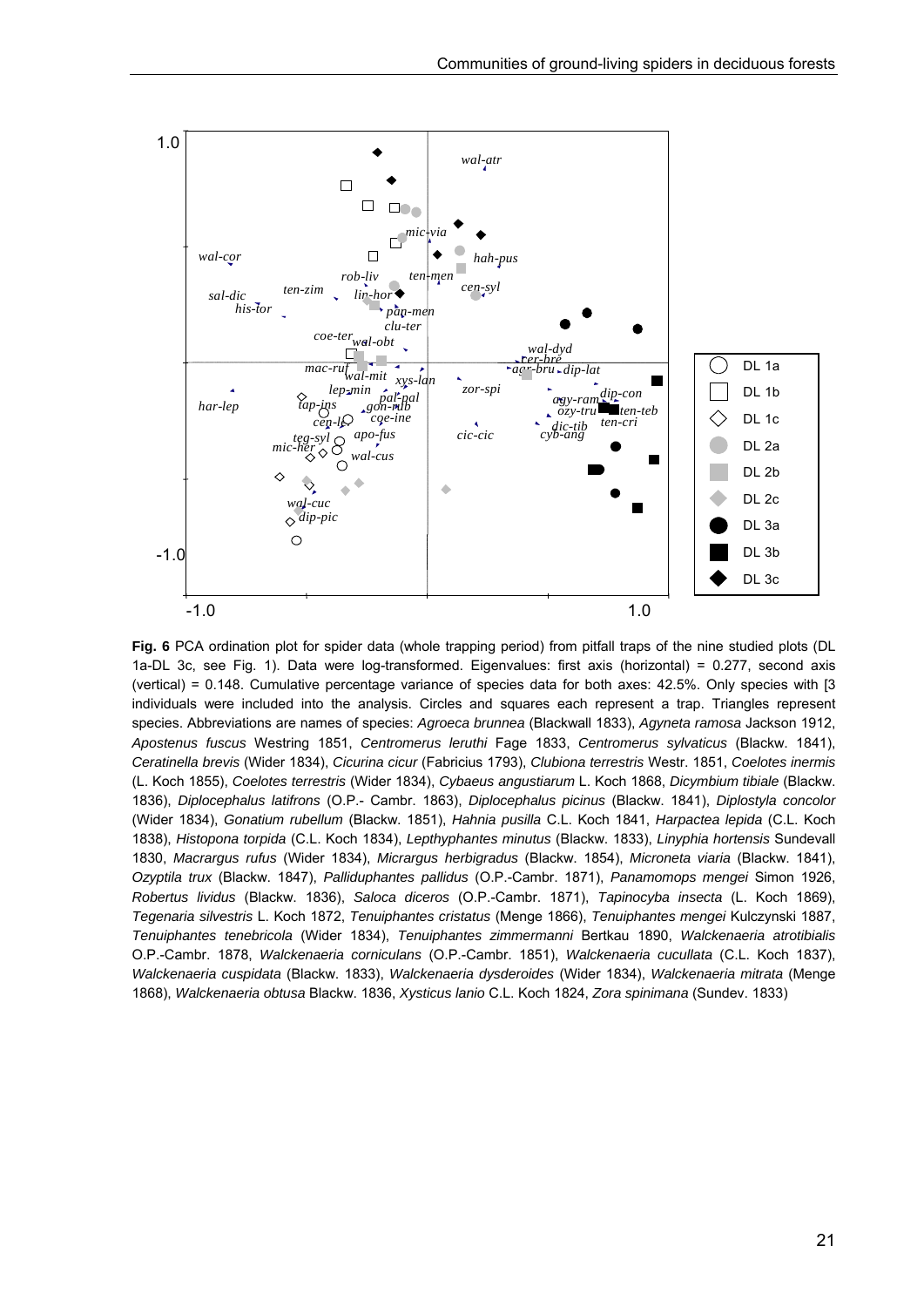Spider communities in the forest floor were even more homogeneous across the diversity gradient than spider assemblages in pitfall traps. Thus, only the ordination of November data is shown, where eigenvalues were largest (Fig. 7). Community structure of forest floor samples was strongly affected by the distribution of the dominant species *Hahnia pusilla* and *Saloca diceros*. The almost entire absence of *H. pusilla* in the DL 1 plots caused a separation of these plots from most of the DL 2 and DL 3 samples, but high variation of samples within all plots obscured this differentiation to a certain extent. However, mean densities of the highly abundant *H. pusilla* were significantly lower in DL 1 compared to DL 2 and DL 3 on all sampling dates without any plot effects (May:  $F_{2,45}$  = 28.21; P < 0.001, August:  $F_{2,45}$  = 14.76; P < 0.001 and November:  $F_{2,45}$  = 24.31; P < 0.001). Comparable to pitfall trap data, the second most abundant species, *S. diceros*, was missing in plots DL 3a and DL 3b, while being highly abundant on the other plots. However, these differences were not statistically significant because of the high variation within plots (Table 4).



**Fig. 7** PCA ordination plot for spider data (November samples) from forest floor sampling of the nine studied plots (DL 1a-DL 3c, see Fig. 1). Data were log-transformed. Eigenvalues: first axis (horizontal) = 0.446, second axis (vertical) = 0.205. Cumulative percentage variance of species data for both axes: 65%. Circles and squares each represent a trap. Triangles represent species. Additional abbreviations to those listed in Fig. 6: *Eperigone trilobata* (Emerson 1882) and *Robertus neglectus* (O.P.-Cambr. 1871)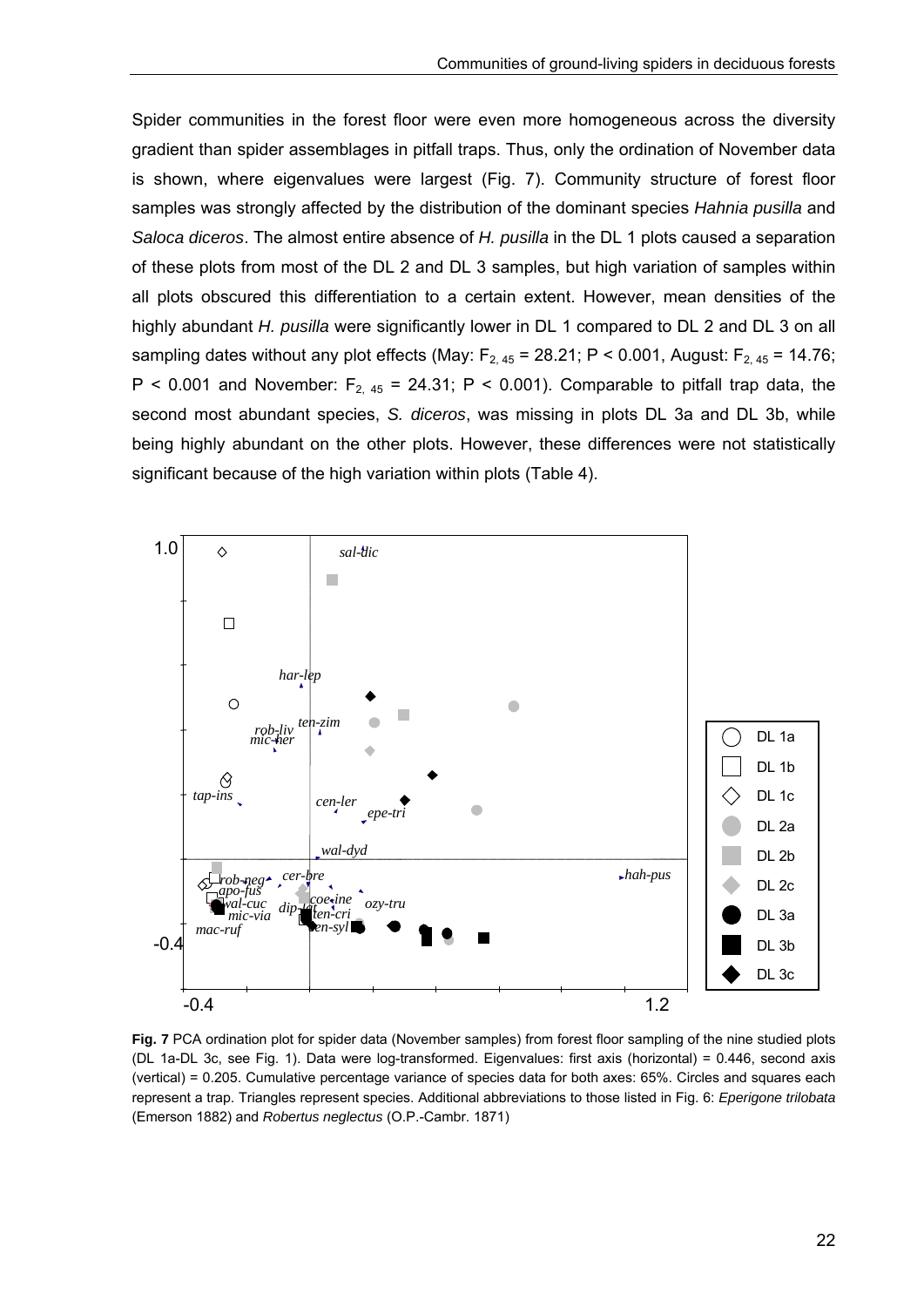|                            | DL 1           |                 |                | DL 2               |                   |                  | DL <sub>3</sub> |                 |                  | $F_{8,45}$<br>P |                   |  |
|----------------------------|----------------|-----------------|----------------|--------------------|-------------------|------------------|-----------------|-----------------|------------------|-----------------|-------------------|--|
|                            | C              | b               | a              | c                  | b                 | a                | c               | b               | a                |                 |                   |  |
| May                        |                |                 |                |                    |                   |                  |                 |                 |                  |                 |                   |  |
| S. diceros 23 <sup>ª</sup> |                | $0^a$           | $5^{\text{a}}$ | $5^{\circ}$        | 14 <sup>a</sup>   | 28 <sup>a</sup>  | $9^a$           | $0^a$           | $0^{\mathsf{a}}$ | 3.17            | 0.052             |  |
| H. pusilla                 | $0^{\text{b}}$ | $0^{\text{b}}$  | 0 <sup>b</sup> | $84^{\circ}$       | $47^{ab}$         | 107 <sup>a</sup> | $70^{ab}$       | 98 <sup>a</sup> | $51^{ab}$        |                 | 28.21 < 0.001     |  |
| <b>August</b>              |                |                 |                |                    |                   |                  |                 |                 |                  |                 |                   |  |
| H. pusilla                 | $0^{\circ}$    | $0^{\circ}$     | $0^{\circ}$    | $51^{ab}$          | $23^{abc}$        | 51 <sup>a</sup>  | $19^{abc}$      | $5^{bc}$        | $19^{abc}$       |                 | 14.76 < 0.001     |  |
| <b>November</b>            |                |                 |                |                    |                   |                  |                 |                 |                  |                 |                   |  |
| S. diceros 19 <sup>ª</sup> |                | $9^a$           | $14^a$         | $5^{\circ}$        | 33 <sup>a</sup>   | $23^{\circ}$     | 19 <sup>a</sup> | $0^a$           | $0^{\mathsf{a}}$ | 1.02            | 0.367             |  |
| H. pusilla                 | $0^d$          | 5 <sup>cd</sup> | 0 <sup>d</sup> | $47^{\text{abcd}}$ | 23 <sup>bcd</sup> | 121 <sup>a</sup> | $61^{abc}$      | $84^{ab}$       | $70^{ab}$        |                 | $24.31 \le 0.001$ |  |

**Table 4** Mean abundance (±1 SE) of adults of *Hahnia pusilla* and *Saloca diceros* per forest floor sample on the nine plots of the three tree species diversity levels (DL 1, DL 2, DL 3, see Fig. 1) in May, August and November, and ANOVA F- and P-values.

Mean values with different letters show significant differences between plots at  $P = 0.05$  using ANOVA and Tukey's post hoc test. High abundance of individuals is typed in bold. ANOVA performed with logtransformed values, but untransformed values are shown

#### **Influence of environmental parameters**

For forest floor samples, eigenvalues of PCA (cf. Fig. 7) and RDA (first axis 0.230, second axis 0.032) as well as the distribution of plots within the ordinations differed considerably, even though Monte Carlo testing of axes was significant ( $P = 0.004$ ). Thus, the correlations between ordination of spider communities and environmental variables in the RDA do not adequately explain community patterns and the RDA graph is not presented here.

RDA for pitfall trap data showed highly negative correlations between community structure of DL 3a and DL 3b and litter depth, amount of beech litter, and Collembolan densities, as well as positive correlations with the amount of lime litter and percentage of herb cover (Fig. 8). In this case eigenvalues of RDA and PCA differed only marginally confirming the significance of the Monte Carlo permutation test, thus indicating good correlations between environmental variables and community patterns.

Since species richness and total spider numbers of the plots could not be included into RDA, separate correlations were performed for the 54 pitfall traps/forest floor samples. There was a highly significant positive correlation between species numbers and litter diversity (Shannon-Wiener index;  $\rho = 0.47$ ,  $P < 0.001$ ) for pitfall trap data. Total number of individuals was correlated negatively with litter diversity ( $\rho = -0.46$ ; P < 0.001) and herb cover ( $\rho = -0.54$ ;  $P < 0.001$ ) and positively with litter depth ( $\rho = 0.58$ ; P < 0.001) and Collembolan densities (q = 0.53; P < 0.001). There was no significant correlation for species richness of forest floor samples with any of the above environmental variables. Only total spider abundance correlated with the amount of lime litter in May ( $p = 0.42$ ;  $P = 0.001$ ), but this effect disappeared completely in August and November.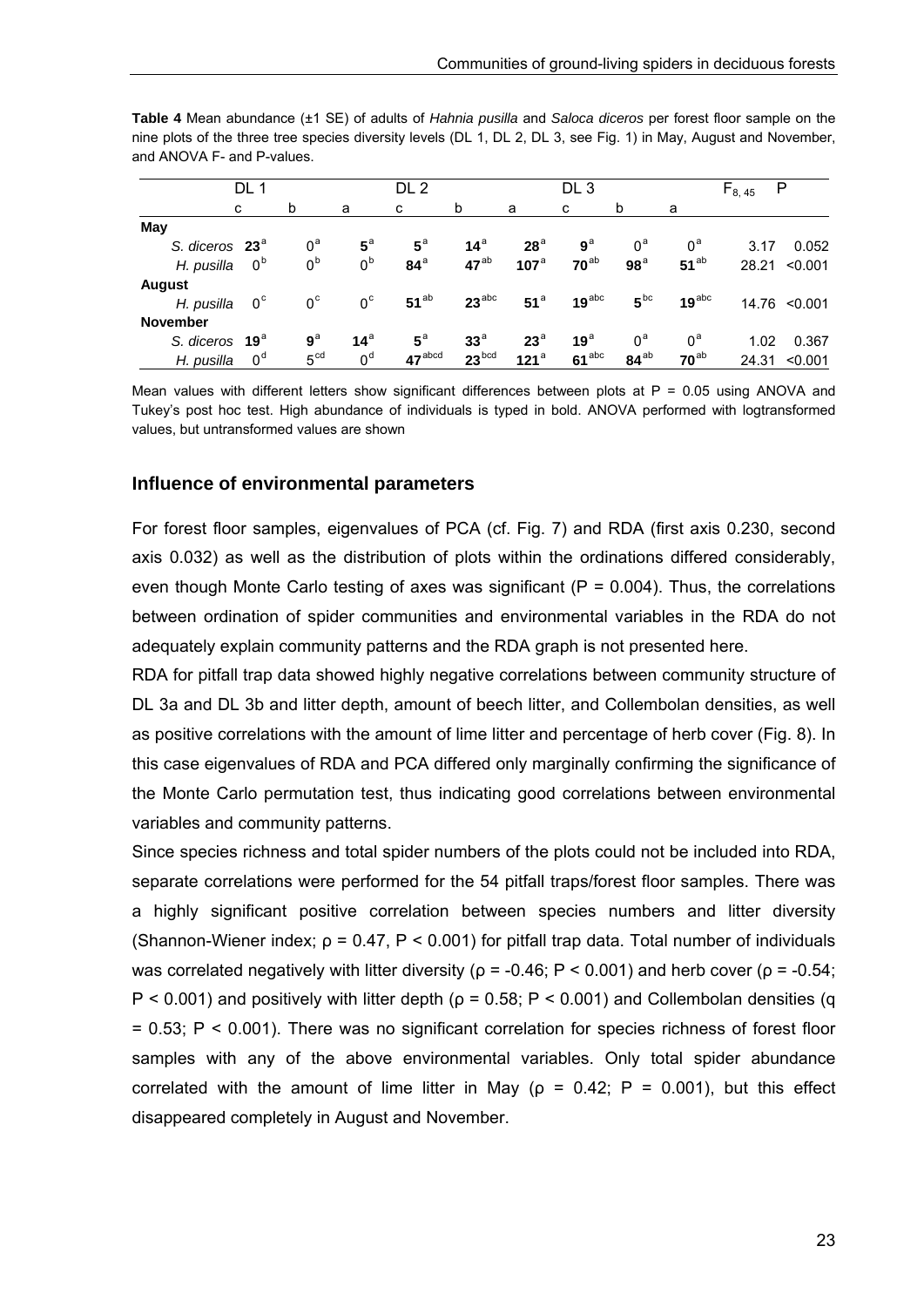

**Fig. 8** RDA ordination plot for spider communities (pitfall trap catches) of the nine studied plots (DL 1a- DL 3c, shown as centroids = weighted means of spider data) and correlated environmental variables (arrows). Data logtransformed. Eigenvalues: first axis (horizontal) = 0.239, second axis (vertical) = 0.059. Cumulative percentage variance of species data for both axes: 29.8%. Only species with > 3 individuals were included into the analysis (Species are not shown in ordination plot). Monte Carlo permutation test: first axis  $F = 13.8$  and  $P = 0.002$ ; all axes  $F = 3.1$  and  $P = 0.002$ 

#### **Discussion**

#### **Spider diversity and numbers**

With both methods, pitfall trapping [methodological constraints having been extensively discussed by Adis (1979), Churchill and Arthur (1999), Wagner et al. (2003) and many others] and quantitative forest floor sampling, mean species richness was highest in medium diverse (DL 2) and lowest in least diverse forest stands (DL 1). Mean abundance of spiders in forest floor samples exhibited the same pattern, being more pronounced for adults than for total numbers including juveniles, while activity in pitfall traps decreased from DL 1 to DL 3. Thus, except for the latter trend, there was no clear gradient attributable to increasing stand diversity. Rather, the results indicate a strong influence of factors that appear to be modified by the relative dominance of beech or lime rather than by tree species diversity itself, as will be discussed below. There are no studies directly comparable to this analysis, considering tree species diversity in deciduous forests. However, there is a plentitude of descriptive and experimental studies in single forest stands dealing with influencing variables on spider diversity and abundance, which can be used to derive general patterns determining the composition of the spider fauna in forests.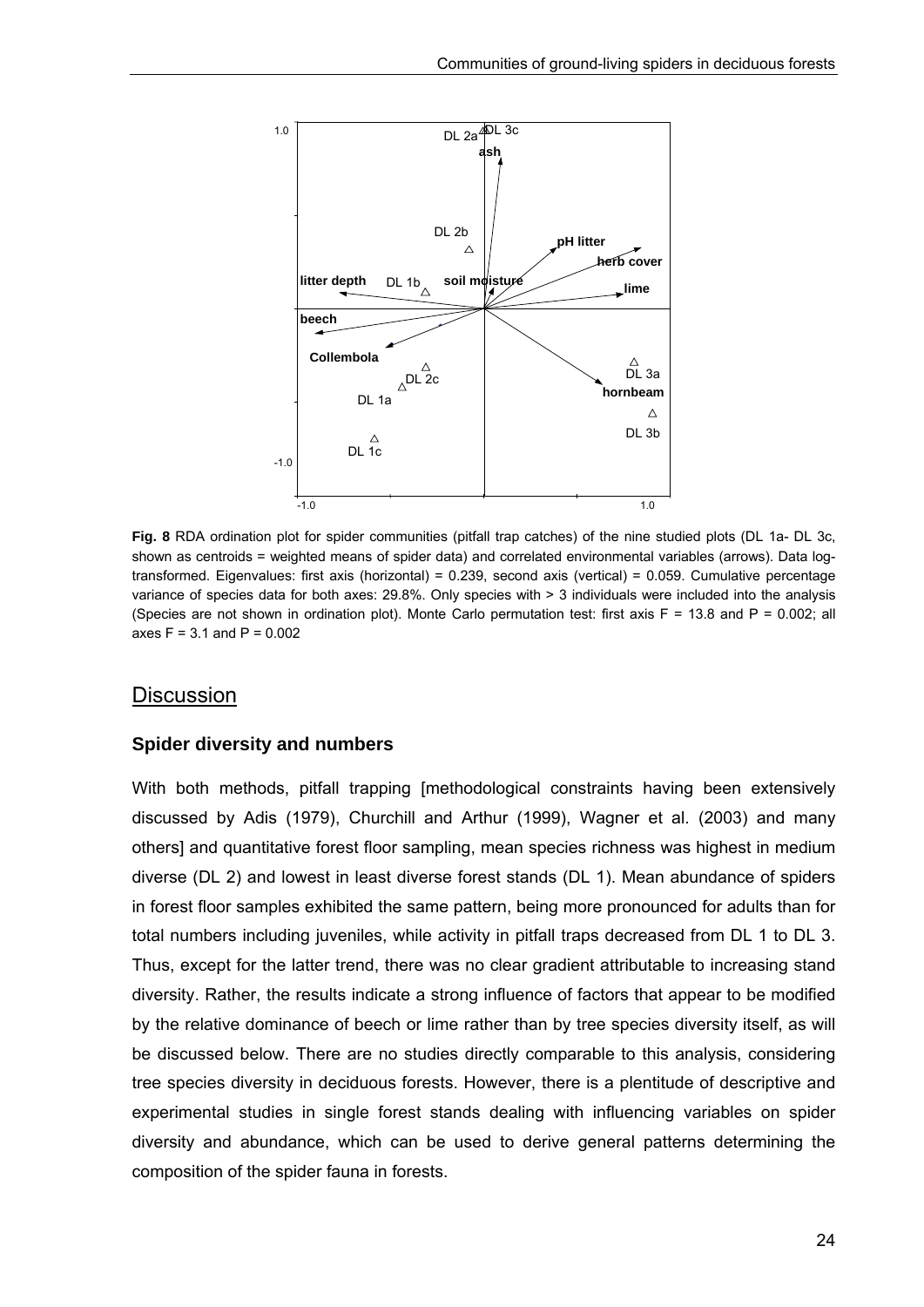In the present study, the spider fauna presumably was affected to a large extent by litter depth and herb cover, although no definite conclusions can be drawn since no manipulative experiments were done. Litter depth is dependent on the dominant tree species, with beech being decomposed much more slowly than ash or lime, resulting in a constantly deep litter layer (Swift et al. 1979, Dunger 1983).

High species numbers in DL 2 may be ascribed to the beneficial combination of litter depth and herb cover. Both factors are known to promote spider species richness in deciduous forests (Uetz 1976 and 1990, Stevenson and Dindal 1982, Docherty and Leather 1997, Bird et al. 2000, Willett 2001). In DL 1 the herb layer was only poorly developed and in DL 3 the litter layer was sparsely developed due to high earthworm activity (Cesarz et al. 2007), while in DL 2 both herb and litter layer were well developed, enabling the occurrence of both litterand ground-vegetation inhabiting species. Whereas Uetz (1979 and 1990) found litter depth to be the all-important factor influencing wandering spiders, in the present study herb cover appears to have a major influence as well, since mostly webbuilding spiders were recorded. These can use the lower parts of plants for web construction (Standen 2000, Oxbrough et al. 2005).

Mean spider activity strongly correlated with litter depth, decreasing from DL 1 to DL 3. As with species richness, this factor is known to affect spider activity (pitfall traps) as well as spider abundance (forest floor samples) by increasing interstitial space and thus available habitat within the litter (Bultman and Uetz 1982, Stippich 1989, Uetz 1990, Irmler 2005). Spider numbers also correlated with prey densities (Collembola), another influencing factor which can be separated from litter depth only experimentally (Chen and Wise 1999). There is no direct explanation for the deviating pattern in spider abundance of forest floor samples. High values in DL 2 and low values in DL 1 were rather unexpected. Possibly, this pattern is caused by the absence of the otherwise highly abundant species *Hahnia pusilla* from DL 1. According to Hänggi et al. (1995), this species is rare in pure beech forests and more numerous in mixed deciduous forests. This is supported by studies from beech forests on acidic soil with a deep litter layer, where this species was very rare (Albert 1976, Dumpert and Platen 1985, Roß-Nickoll 2000). Still, the underlying factors causing low spider abundance in DL 1, despite high availability of habitat and prey, require closer experimental investigation.

Soil moisture and humidity, often cited as important environmental factors for spider diversity and abundance (Abraham 1983, De Bakker et al 2001), were not crucial in this study as they were not distinctly different between diversity levels or between plots.

Diversity indices are often considered to be a more indicative diversity measure than mere species richness (Magurran 2004). The results for Shannon-Wiener indices differed from those for species richness. However, they also differed between the two sampling methods,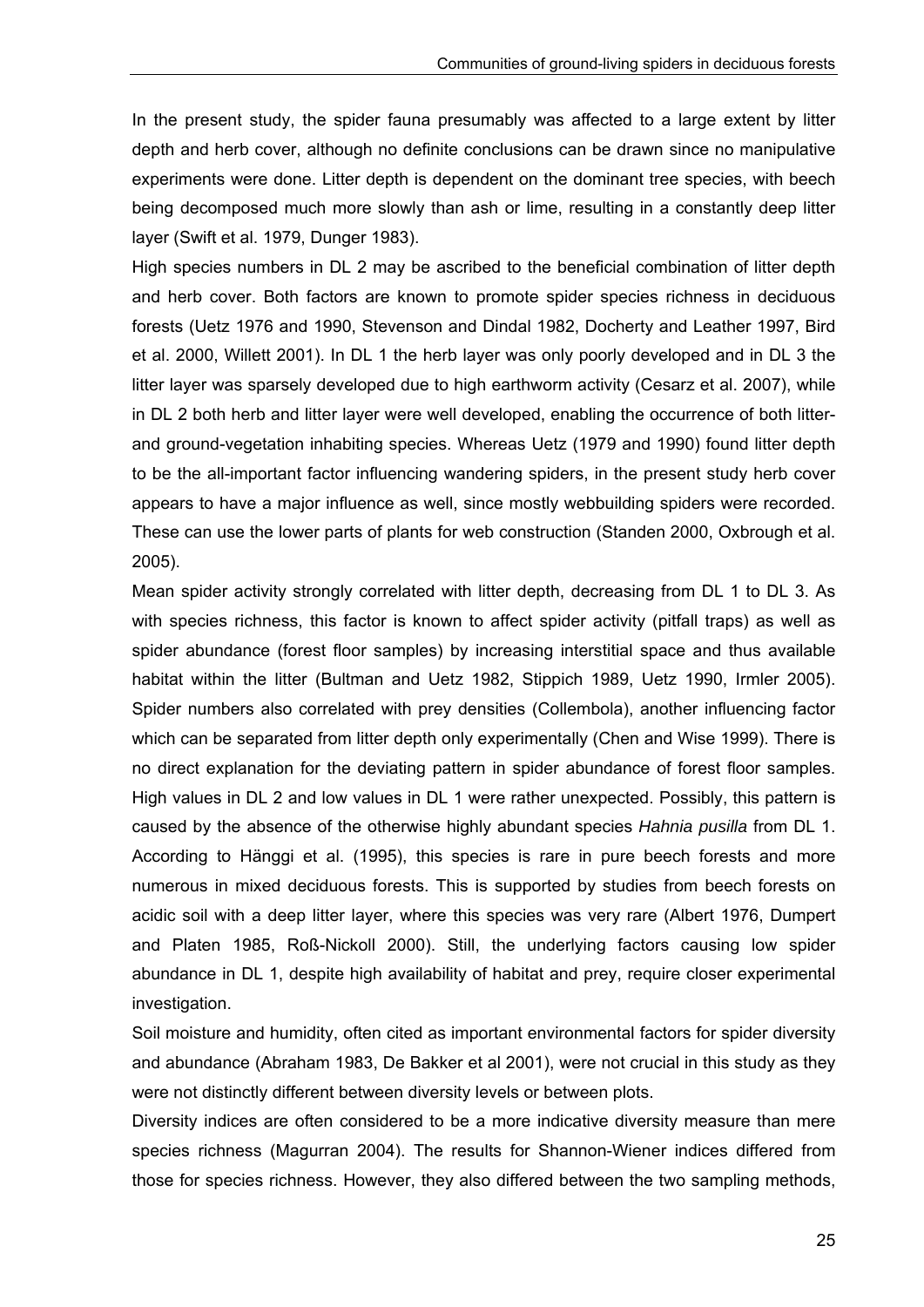with the Shannon-Wiener index increasing with stand diversity for pitfall trap catches and decreasing for forest floor samples. Apart from the low number of adults in the forest floor samples, this is probably a result of sampling different components of the soil, litter and epigeic fauna by using these two methods (see Hutha 1971). Thus, for diversity and equitability of assemblages of epigeic spiders in pitfall traps, herb cover might have been an important factor, as was also found by Docherty and Leather (1997), Bird et al. (2000) and Willett (2001). Spiders from forest floor samples might be more affected by the litter layer. Uetz (1975) assumes that evenness of spiders on the forest floor is enhanced by reduction of inter- and intraspecific predation in deep litter resulting in higher diversity.

#### **Community structure**

Pitfall trap spider assemblages did not distinctly differ between diversity levels. Only few species were especially associated with plots of DL 1 (*Diplocephalus picinus* and *Histopona torpida*) or were missing there (*Hahnia pusilla*). Altogether, communities of the three diversity levels were characterized by high similarity of species composition and dominance structure (see also Luczak 1963, Hutha 1965, Whitehouse et al. 2002). However, differences of community composition were present at the study site or plot level. Thus, variation of environmental factors between plots was more important than variation caused by actual tree species diversity, as was already discussed for species richness. This is seen clearly by the different community structures of plots DL 3a and DL 3b, which is probably due to the high dominance of lime or rather lower proportion of beech compared to the other plots. This results in specific modifications of environmental factors such as strong reduction of litter during the summer months, which is caused by the high palatability of lime litter for saprophagous invertebrates such as earthworms, diplopods and isopods. All these animal taxa were highly abundant in DL 3a and DL 3b (Cesarz et al. 2007, N. Fahrenholz, unpublished data). *Tenuiphantes tenebricola*, one of the differentiating spider species, was found to prefer a sparse litter layer and an ample herb layer (A. Sührig, unpublished data), typical for these two plots. Despite a lack of detailed information on habitat preferences of *Diplostyla concolor*, *Tenuiphantes cristatus* and *Diplocephalus latifrons* (O.P.-Cambridge 1863), there is evidence that they are influenced by factors similar to those important for T. tenebricola (Beyer 1972, Heimer and Hiebsch 1982, Bauchhenss et al. 1987, Höfer 1989, Hänggi et al. 1995). Those species being rare or absent from these two plots (*Histopona torpida*, *Harpactea lepida*, *Saloca diceros* and *Walckenaeria corniculans*) are known to prefer forest sites with a deep and continuous litter layer (Stippich 1986, A. Sührig, unpublished data). Avoidance of DL 3a and DL 3b by these mostly spring to summer active species and low numbers on DL 3c also explain the generally low spider activity in DL 3 in June/July.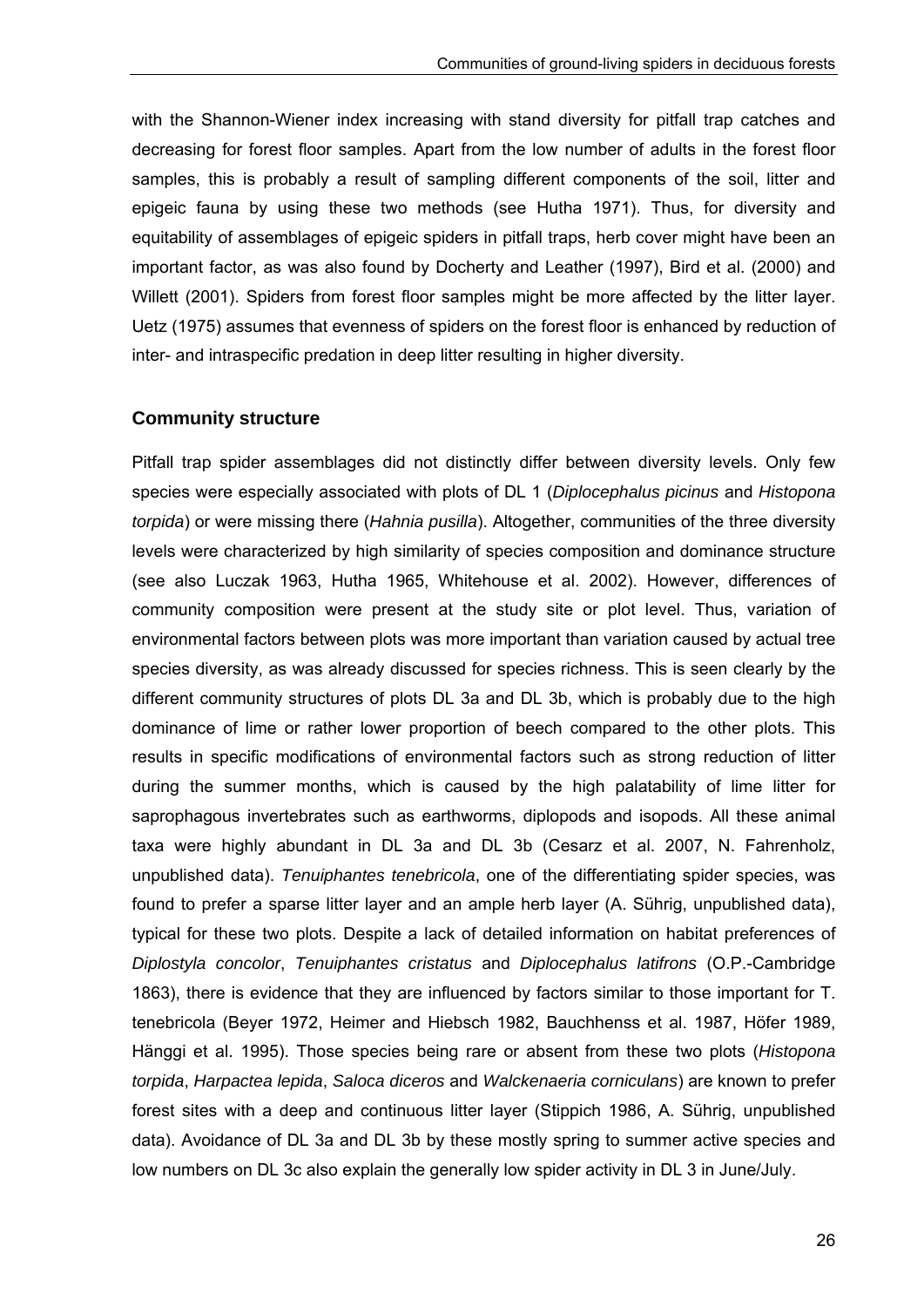Apart from differences in dominating tree species, there was also a clear effect of the vicinity of plots on spider community composition due to clustering within study sites. Centroids (weighted means) of neighbouring plots were also situated close to each other in multivariate ordination (see map, Fig. 1 and RDA, Fig. 8). Increased and wide-ranging activity of species caught in pitfall traps during maturity, radiating into adjacent plots, probably attenuated the impact of differences in environmental characteristics between diversity levels. Proximity of plots resulting in higher similarity of plots despite rather different habitat features was also observed by Luczak (1963), Heublein (1983), Hofmann (1986), Irmler and Heydemann (1988), Platen (1989) and Platen and Rademacher (2002).

As noted above, forest floor samples were characterized by low numbers of adult specimens leading to a high variation of samples within plots. Consequently, distinct patterns, as revealed with pitfall traps, were less obvious. Still, there were similar trends with the most abundant species *Hahnia pusilla* and *Saloca diceros*. Extreme dominance of the former species caused a more defined separation of mixed stands (DL 2 and DL 3) from pure beech stands (DL 1) than found for pitfall trap assemblages, which were dominated by a higher number of species common in both pure and mixed stands. Once again, this demonstrates the differences in the sampling procedures of the two methods.

RDA of forest floor samples was even more strongly affected by the above-mentioned high variation of samples and indistinct separation of plots. Though the correlations between environmental factors and spiders did not adequately explain differentiation of plots, it can be assumed that the determining factors influencing pitfall trap spider assemblages are important for forest floor sample spiders, too, as was found by Hutha (1971), Stippich (1989) and Irmler (2005).

#### **Conclusions**

No consistent general relationship between increasing tree species diversity and patterns of diversity and abundance of spider communities emerged. The diversity indices for the spider fauna based on data obtained by the two sampling methods correlated differently with the diversity of the forest stands, thus hampering a coherent interpretation. Diversification of forest stands can affect patterns of species richness and spider numbers as compared to pure beech stands. However, underlying structuring factors are not necessarily dependent on stand diversity. Rather, results indicate a strong influence of the dominating tree species (beech or lime) and its specific modifications of habitat characteristics. Similar trends were also found for higher strata (A. Schuldt, unpublished data). Still, the impact of actual tree species diversity on the multi-factorial complex determining species richness and abundance of the spider fauna cannot ultimately be separated from effects of the dominance of certain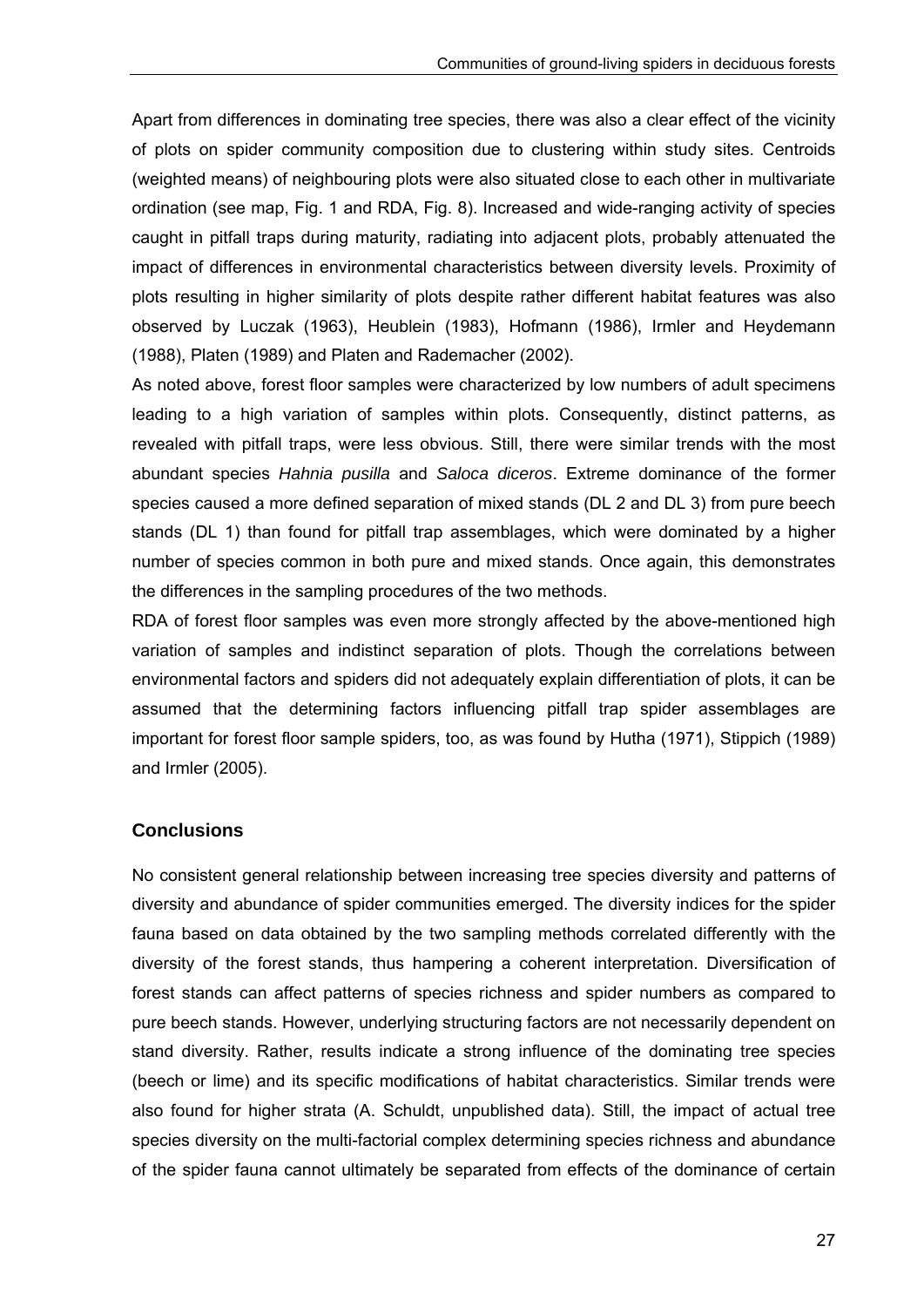tree species. Both variables are directly linked to each other in the present study, impeding evaluation of their relative importance and demanding further experimental studies.

#### **Acknowledgements**

The study was part of a larger project of the Research Training Group ''The role of biodiversity for biochemical cycles and biotic interactions in temperate deciduous forests'', funded by the German Research Foundation (DFG). We thank the colleagues from the DFG Research Training Group 1086 supporting our studies with data, especially Karl-Maximilian Daenner, Anja Guckland and Andreas Mölder, and the administration of the Hainich National Park for their assistance.

### References

- Abraham BJ (1983) Spatial and temporal patterns in a sagebrush steppe spider community (Arachnida, Araneae). Journal of Arachnology11:31–50.
- Adis J (1979) Problems of interpreting arthropod sampling with pitfall traps. Zoologischer Anzeiger 202:177–184.
- Ahrns C, Hofmann G (1998) Vegetationsdynamik und Florenwandel im ehemaligen mitteldeutschen Waldschutzgebiet ,,Hainich'' im Intervall 1963–1995. Hercynia 31:33–64.
- Albert R (1976) Struktur und Dynamik der Spinnenpopulationen in Buchenwäldern des Solling. Verhandlungen der Gesellschaft für Ökologie 1976:83–91.
- Bauchhenss E, Dehler W, Scholl G (1987) Bodenspinnen aus dem Raum Veldensteiner Forst (Naturpark ,,Fränkische Schweiz/Veldensteiner Forst''). Berichte der Naturwissenschaftlichen Gesellschaft Bayreuth 19:7–44.
- Beyer R (1972) Zur Fauna der Laubstreu einiger Waldstandorte im Naturschutzgebiet ,,Prinzenschneise'' bei Weimar. Archiv für Naturschutz und Landschaftsforschung 12:203–229.
- Bird S, Coulson RN, Crossley DA (2000) Impacts of silvicultural practices on soil and litter arthropod diversity in a Texas pine plantation. Forest Ecology and Management 131:65–80.
- Bultman TL, Uetz GW (1982) Abundance and community structure of forest floor spiders following litter manipulation. Oecologia 55:34–41.
- Cesarz S, Fahrenholz N, Migge-Kleian S, Platner C, Schaefer M (2007) Earthworm communities in relation to tree diversity in a deciduous forest. European Journal of Soil Biology 43: S61-S67.
- Chen B, Wise DH (1999) Bottom-up limitation of predaceous arthropods in a detritus-based terrestrial food web. Ecology 80:761–772.
- Churchill TB, Arthur JM (1999) Measuring spider richness: effects of different sampling methods and spatial and temporal scales. Journal of Insect Conservation 3:287–295.
- De Bakker D, Maelfait JP, Baert L, Hendrickx F (2001) Spider diversity and community structure in the forest of Ename (Eastern Flanders, Belgium). Bulletin del l'Institut Royal des Science Naturelles de Belgique, Entomologie 71:45–54.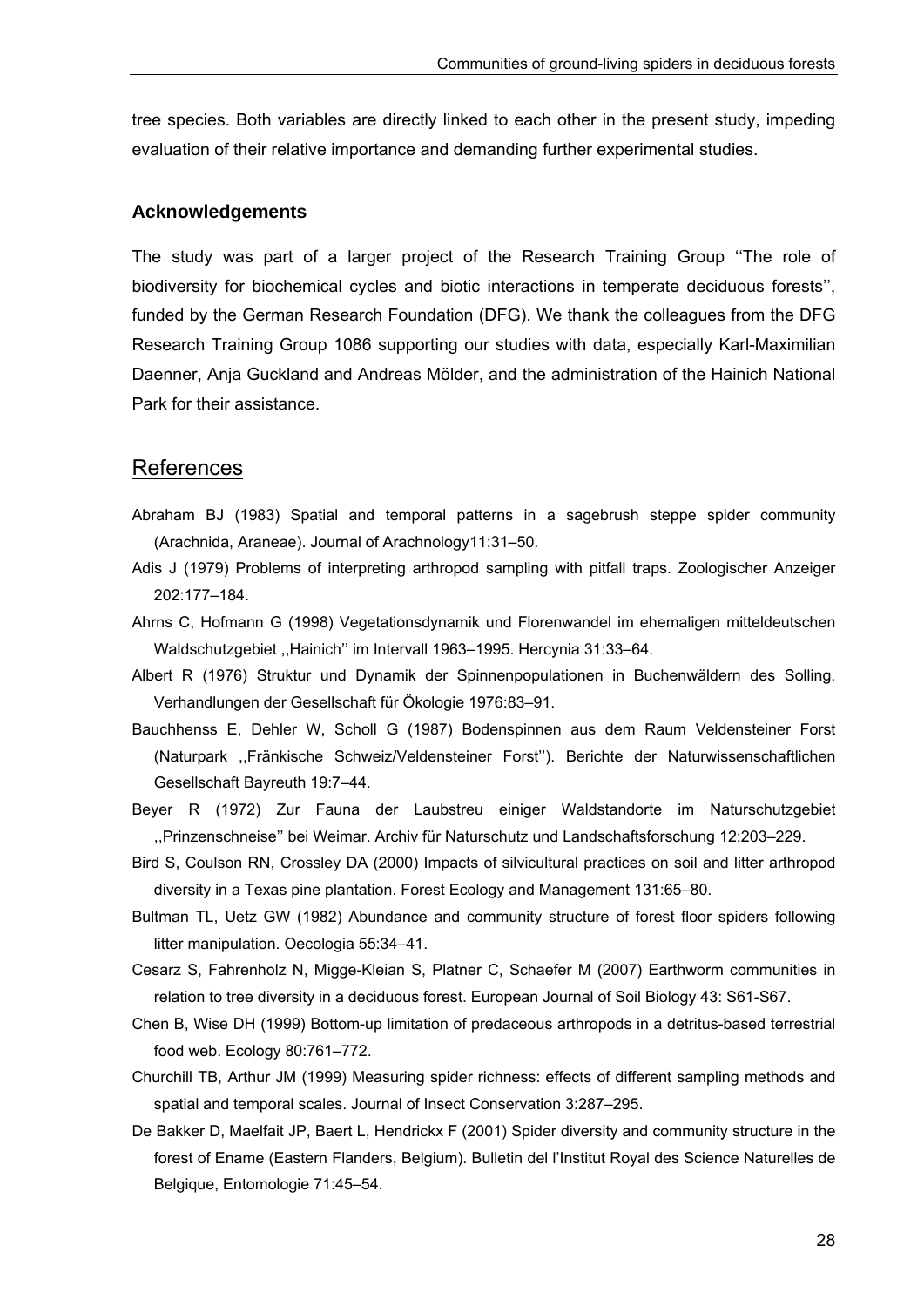- De Ruiter PC, Griffiths B, Moore JC (2002) Biodiversity and stability in soil ecosystems: patterns, processes and the effects of disturbance. In: Loreau M, Naeem S, Inchausti P (eds.) Biodiversity and ecosystem functioning. Synthesis and perspectives. Oxford University Press, Oxford, pp 102– 113.
- Docherty M, Leather SR (1997) Structure and abundance of arachnid communities in Scots and lodgepole pine plantations. Forest Ecology and Management 95:197–207.
- Dumpert K, Platen R (1985) Zur Biologie eines Buchenwaldbodens, 4. Die Spinnenfauna. Carolinea 42:75– 106.
- Dunger W (1983) Tiere im Boden, 3rd edn. A. Ziemsen, Wittenberg.
- Finke DL, Denno RF (2005) Predator diversity and the functioning of ecosystems: the role of intraguild predation in dampening trophic cascades. Ecology Letters 8:1299–1306.
- Fitter AH, Gilligan CA, Hollingworth K, Kleczkowski A, Twyman RM, Pitchford JW, The members of the NERC Soil Biodiversity Programme (2005) Biodiversity and ecosystem function in soil. Functional Ecology 19:369–377.
- Gartner TB, Cardon ZG (2004) Decomposition dynamics in mixed-species leaf litter. Oikos 104:230– 246.
- Gurdebeke S, De Bakker D, Vanlanduyt N, Maelfait JP (2003) Plans for a large regional forest in eastern Flanders (Belgium): assessment of spider diversity and community structure in the current forest remnants. Biodiversity and Conservation 12:1883–1900.
- Hänggi A, Stöckli E, Nentwig W (1995) Habitats of Central European spiders. Miscellanae Faunistica Helvetica 4:1–459.
- Hatley CL, MacMahon JA (1980) Spider community organization: seasonal variation in the role of vegetation architecture. Environmental Entomology 9:632–639.
- Heimer S, Hiebsch H (1982) Beitrag zur Spinnenfauna der Naturschutzgebiete Großer und Kleiner Hakel unter Einbeziehung angrenzender Waldgebiete. Hercynia 19:74–84.
- Heublein D (1983) Räumliche Verteilung, Biotoppräferenzen und kleinräumige Wanderungen der epigäischen Spinnenfauna eines Wald-Wiesen-Ökotons; ein Beitrag zum Thema ,,Randeffekt''. Zoologische Jahrbücher, Abteilung für Systematik 110:473–519.
- Höfer H (1989) Beiträge zur Wirbellosenfauna der Ulmer Region: 1. Spinnen (Arachnida: Araneae). Mitteilung des Vereines für Naturwissenschaft und Mathematik Ulm (Donau) 35:157–176.
- Hofmann I (1986) Die Webspinnenfauna (Araneae) unterschiedlicher Waldstandorte im Nordhessischen Bergland. Berliner Geographische Abhandlungen 41:183–200.
- Hooper DU, Chapin FS, Ewel JJ, Hector A, Inchaustl P, Lavorel S, Lawton JH, Lodge DM, Loreau M, Naeem S, Schmid B, Setälä H, Symstad AJ, Vandermeer J, Wardle DA (2005) Effects of biodiversity on ecosystem functioning: a consensus of current knowledge. Ecological Monographs 75:3–35.
- Hunter MD, Adl S, Pringle CM, Coleman DC (2003) Relative effects of macroinvertebrates and habitat on the chemistry of litter during decomposition. Pedobiologia 47:101–115.
- Hutha V (1965) Ecology of spiders in the soil and litter of Finnish forests. Annales Zoologici Fennici 2:260–308.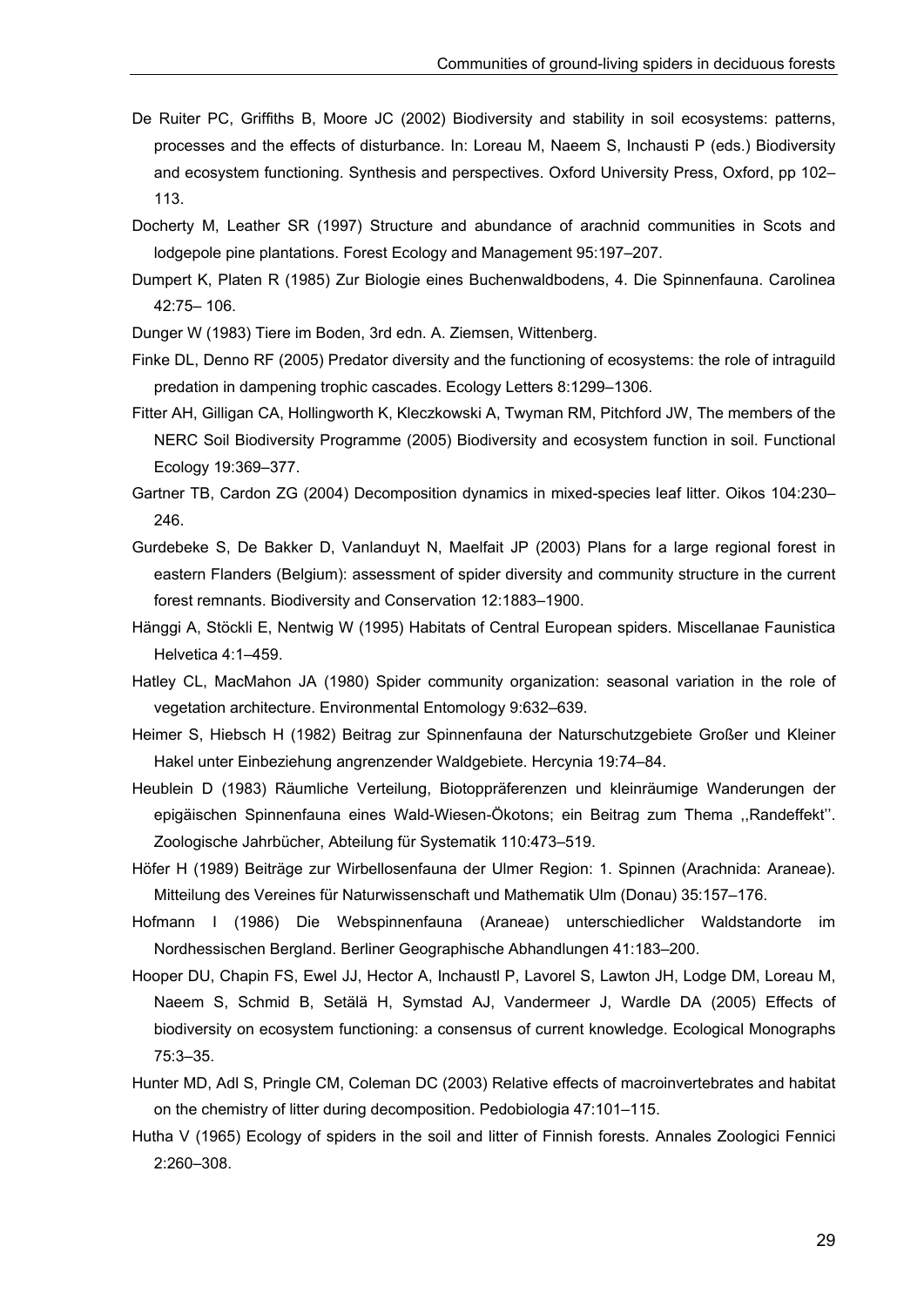- Hutha V (1971) Succession in the spider communities of the forest floor after clear-cutting and prescribed burning. Annales Zoologici Fennici 8:483–542.
- Irmler U (2005) Long-term fluctuations on the spider populations (Araneida) in a northern German woodland. Faunistisch-ökologische Mitteilungen 8:337–352.
- Irmler U, Heydemann B (1988) Die Spinnenfauna des Bodens schleswig-holsteinischer Waldökosysteme. Faunistisch-ökologische Mitteilungen 6:61–85.
- Jocque R (1973) The spider fauna of adjacent woodland areas with different humus types. Biologisch Jaarboek Dodonaea 41:153–178.
- Kajak A (1995) The role of soil predators in decomposition processes. European Journal of Entomology 92:573–580.
- Kempson D, Lloyd M, Ghelardi R (1963) A new extractor for woodland litter. Pedobiologia 3:1–21.
- Lawrence KL, Wise DH (2004) Unexpected indirect effect of spiders on the rate of litter disappearance in a deciduous forest. Pedobiologia 48:149–157.
- Lensing JR, Todd S, Wise DH (2005) The impact of altered precipitation on spatial stratification and activity-densities of springtails (Collembola) and spiders (Araneae). Ecological Entomology 30:194– 200.
- Luczak J (1963) Differences in the structure of communities of web spiders in one type of environment (young pine forest). Ekologia Polska 6:159–219.
- Macfadyen A (1961) Improved funnel-type extractors for soil arthropods. Journal of Animal Ecology 30:171–184.
- Magurran AE (2004) Measuring biological diversity. Blackwell Science, Malden, MA.
- Mikola J, Bardgett RD, Hedlund K (2002) Biodiversity, ecosystem functioning and soil decomposer food webs. In: Loreau M, Naeem S, Inchausti P (eds.) Biodiversity and ecosystem functioning. Synthesis and perspectives. Oxford University Press, Oxford, pp 169–180.
- Mölder A, Bernhardt-Römermann M, Schmidt W (2006) Forest ecosystem research in Hainich National Park (Thuringia): First results on flora and vegetation in stands with contrasting tree species diversity. Waldoekologie online 3:83–99.
- Mönninghoff W (1998) Nationalpark Hainich. VEBU, Berlin.
- Niemelä J, Haila Y, Punttila P (1996) The importance of small-scale heterogeneity in boreal forests: variation in diversity in the forest-floor invertebrates across the succession gradient. Ecography 19:352–368.
- Oxbrough AG, Gittings T, O'Halloran J, Giller PS, Smith GF (2005) Structural indicators of spider communities across the forest plantation cycle. Forest Ecology & Management 212:171–183.
- Platen R (1989) Struktur der Spinnen- und Laufkäferfauna (Arach.: Araneida, Col.: Carabidae) anthropogen beeinflusster Moorstandorte in Berlin (West). Taxonomische, räumliche und zeitliche Aspekte. Dissertation, Technical University of Berlin.
- Platen R, Rademacher J (2002) Charakterisierung von Kiefernwäldern und forsten durch Spinnen in den Bundesländern Berlin und Brandenburg. Naturschutz und Landschaftspflege in Bradenburg 11:243–251.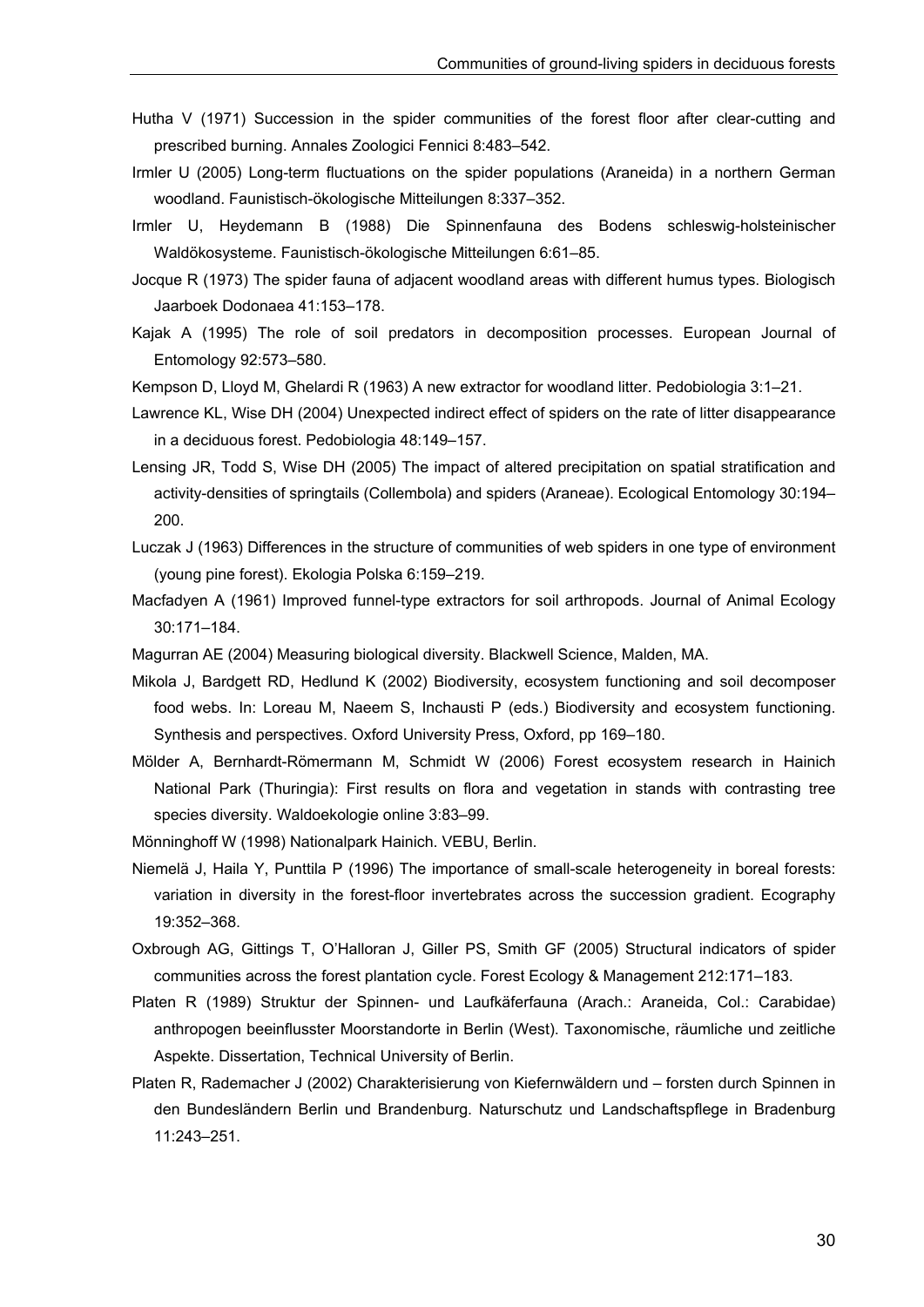- Riechert SE, Lawrence K (1997) Test for predation effects of single versus multiple species of generalist predators: spiders and their insect prey. Entomologia Experimentalis et Applicata 84:147–155.
- Roß-Nickoll M (2000) Biozönologische Gradientenanalyse von Wald-, Hecken- und Parkstandorten der Stadt Aachen. Verteilungsmuster von Phyto-, Carabido- und Araneozönosen. Publikationsreihe des interdisziplinären Umwelt-Forums der RWTH Aachen 11:1–148.
- Schaefer M (1991) The animal community: diversity and resources. In: Röhrig E, Ulrich W (eds.) Ecosystems of the world 7. Temperate deciduous forests. Elsevier, Amsterdam, pp 51–120.
- Schauermann J (1982) Verbesserte Extraktion der terrestrischen Bodenfauna im Vielfachgerät modifiziert nach Kempson und Macfadyen. Mitteilungen des SFB 135:47–50.
- Scheiner SM, Gurevitch J (eds.) (1993) Design and analysis of ecological experiments. Chapman & Hall, New York.
- Scherer-Lorenzen M, Körner Ch, Schulze E-D (2005) Forest diversity and function. Temperate and boreal systems. Ecological Studies 176. Springer, Berlin.
- Seidel G (ed.) (1995) Geologie von Thüringen. Schweizerbart, Stuttgart.
- Setälä H (2005) Does biological complexity relate to functional attributes of soil food webs? In: De Ruiter P, Wolters V, Moore JC (eds.) Dynamic food webs: multispecies assemblages, ecosystem development, and environmental change. Elsevier, Amsterdam, pp 308–320.
- Standen V (2000) The adequacy of collecting techniques for estimating species richness of grassland invertebrates. Journal of Applied Ecology 37:884–893.
- Stevenson BG, Dindal DL (1982) Effect of leaf shape on forest litter spiders: community organization and microhabitat selection of immature Enoplognatha ovata (Clerck)(Theridiidae). Journal of Arachology 10:165–178.
- Stippich G (1986) Die Spinnenfauna (Arachnida: Araneida) eines Kalkbuchenwaldes: Bedeutung von Habitatstruktur und Nahrung. Dissertation, University of Göttingen.
- Stippich G (1989) Die Bedeutung von natürlichen und künstlichen Strukturelementen für die Besiedlung des Waldbodens durch Spinnen (Zur Funktion der Fauna in einem Mullbuchenwald 14). Verhandlungen der Gesellschaft für Ökologie 17:293–298.
- Sührig A (1997) Die Spinnenfauna des Göttinger Waldes (Arachnida: Araneida). Göttinger Naturkundliche Schriften 4:117–135.
- Swift MJ, Heal OW, Anderson JM (1979) Decomposition in terrestrial ecosystems. Blackwell, Oxford.
- Ter Braak CJF, Šmilauer P (2002) CANOCO Reference Manual and CanoDraw for Windows User's Guide: software for canonical community ordination (version 4.5). Microcomputer Power, Ithaca.
- Uetz GW (1975) Temporal and spatial variation in species diversity of wandering spiders (Araneae) in deciduous forest litter. Environmental Entomology 4:719–724.
- Uetz GW (1976) Gradient analysis of spider communities in a streamside forest. Oecologia 22:373– 385.
- Uetz GW (1979) The influence of variation in litter habitats on spider communities. Oecologia 40:29– 42.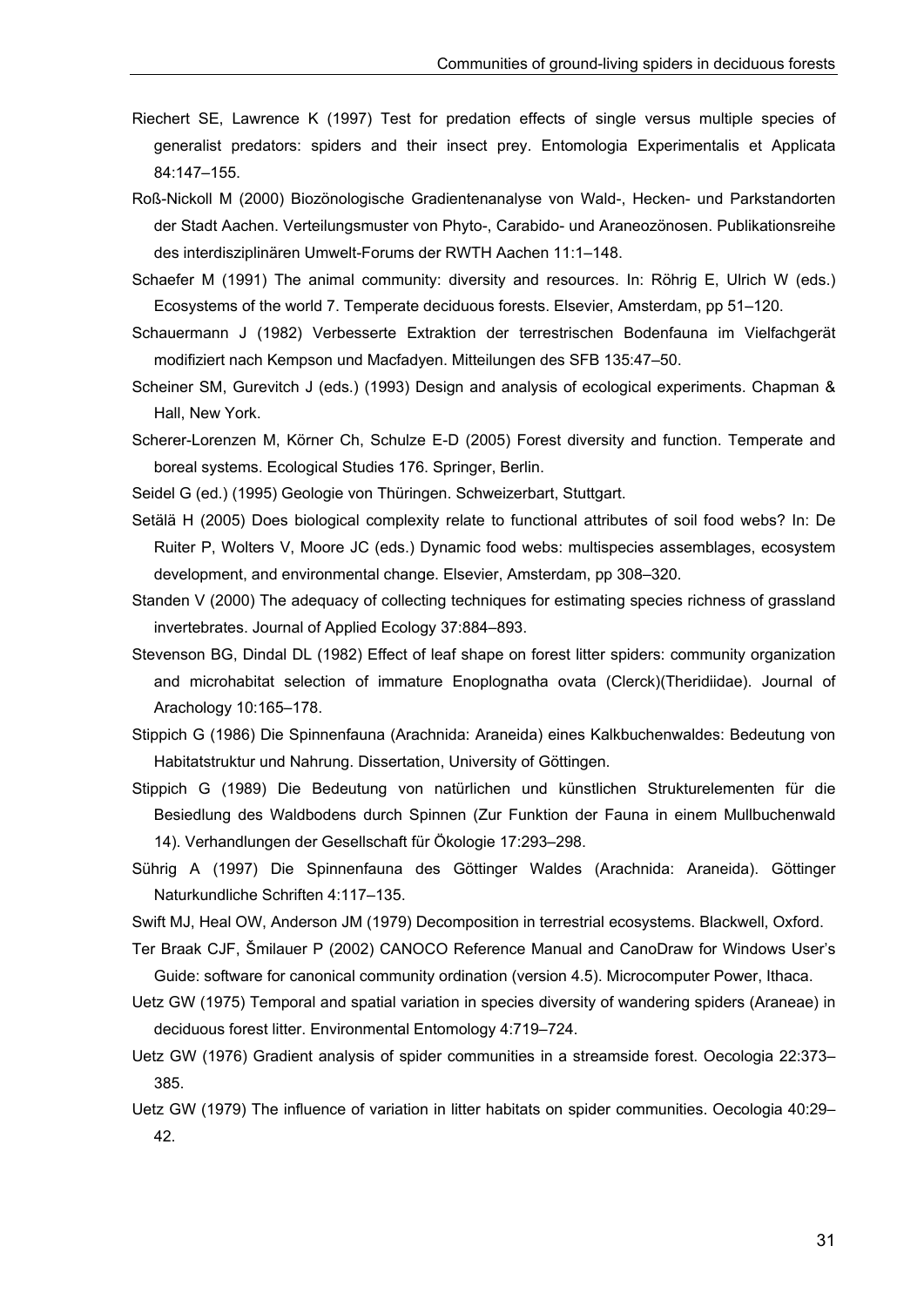- Uetz GW (1990) Habitat structure and spider foraging. In: Bell SS, McCoy ED, Mushinsky HR (eds.) Habitat structure. The physical arrangement of objects in space. Chapman & Hall, London, pp 325– 348.
- Unsicker SB, Baer N, Kahmen A, Wagner M, Buchmann N, Weisser WW (2006) Invertebrate herbivory along a gradient of plant species diversity in extensively managed grasslands. Oecologia 150:233–246.
- Wagner JD, Toft S, Wise DH (2003) Spatial stratification in litter depth by forest-floor spiders. Journal of Arachnology 31:28–39.
- Wardle DA (2006) The influence of biotic interactions on soil biodiversity. Ecology Letters 9:870–886.
- Weidemann G (1976) Struktur der Zoozönose im Buchenwald-Ökosystem des Solling. Verhandlungen der Gesellschaft für Ökolologie 1976:59–74.
- Whitehouse MEA, Shochat E, Shachak M, Lubin Y (2002) The influence of scale and patchiness on spider diversity in a semi-arid environment. Ecography 25:395–404.
- Willett TR (2001) Spiders and other arthropods as indicators in old-growth versus logged redwood stands. Restoration Ecology 9:410–420.
- Wise DH (2004) Wandering spiders limit densities of a major microbi-detritivore in the forest-floor food web. Pedobiologia 48:181–188.
- Wise DH, Chen B (1999) Impact of intraguild predators on survival of a forest-floor wolf spider. Oecologia 121:129–137.
- Wise DH, Snyder WE, Tuntibunpakul P, Halaj J (1999) Spiders in decomposition food webs of agroecosystems: theory and evidence. Journal of Arachnology 27:363–370.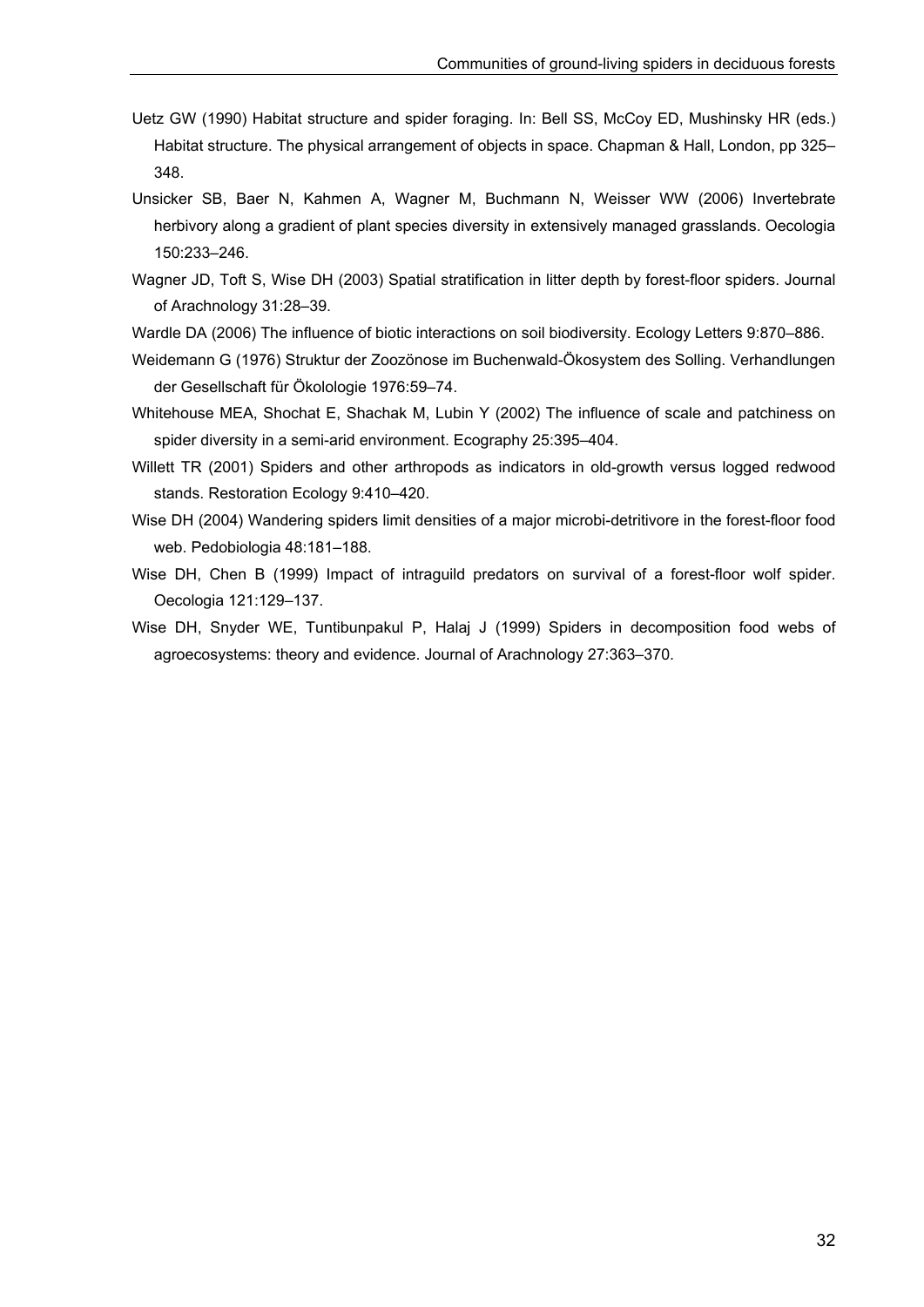# Chapter 3

# Earthworm communities in relation to tree diversity in a deciduous forest

Simone Cesarz, Nadine Fahrenholz, Sonja Migge-Kleian, Christan Platner & Matthias Schaefer

European Journal of Soil Biology 43, S61-S67, 2007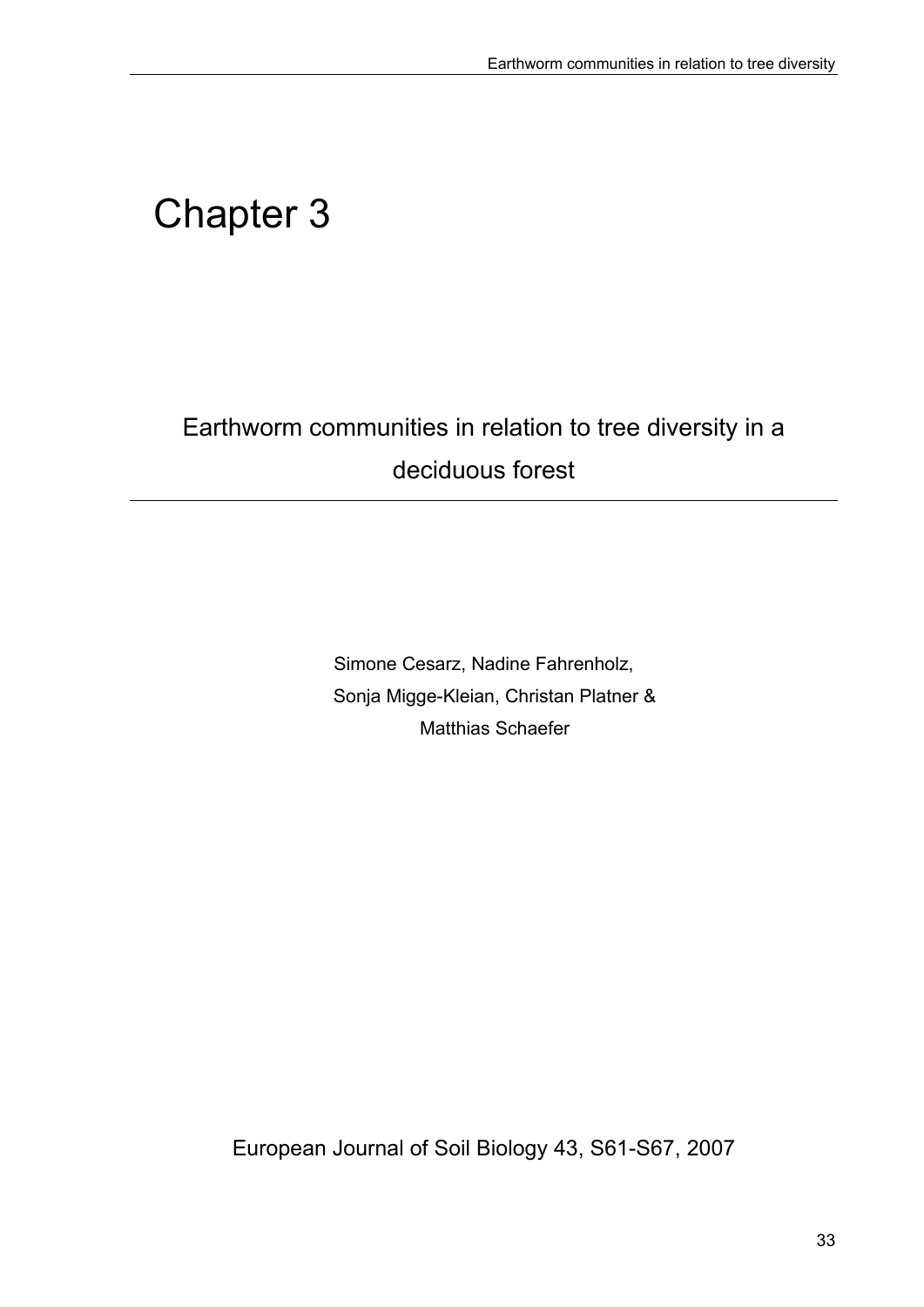## Abstract

The understanding of belowground biodiversity is still rather incomplete and interactions between above- and belowground systems have rarely been looked at when explaining belowground biodiversity patterns. The present study presents results of the influence of tree species diversity on the earthworm community in a central European deciduous mixed forest. Within the Hainich National Park three replicate sites were chosen within three levels of tree diversity ranging from one species (beech, DL1) to three species (beech, lime, ash, DL2) to five species stands (beech, lime, ash, hornbeam, maple, DL3). Earthworms were extracted by heat from soil and litter samples at four sampling dates at each site. In addition, in spring four samples per site were sorted by hand and identified to species level. Generally, earthworm densities were positively correlated with tree diversity in May and November but negatively in February. Sites with low tree species diversity had earthworm populations which were more stable due to a more permanent and deeper litter layer. Increasing proportions of high quality litter in DL2 und DL3 were correlated with higher densities of both epigeic and endogeic earthworm species*,* while litter in DL1 sites was mainly inhabited by epigeic species. Generally, there was a positive correlation between earthworm and tree species diversity indicating the importance of diverse food qualities for the decomposer fauna at the local scale especially in springtime.

**Keywords:** Lumbricidae / Earthworm diversity / Tree diversity / Mixed forest / Beech / Lime / Ash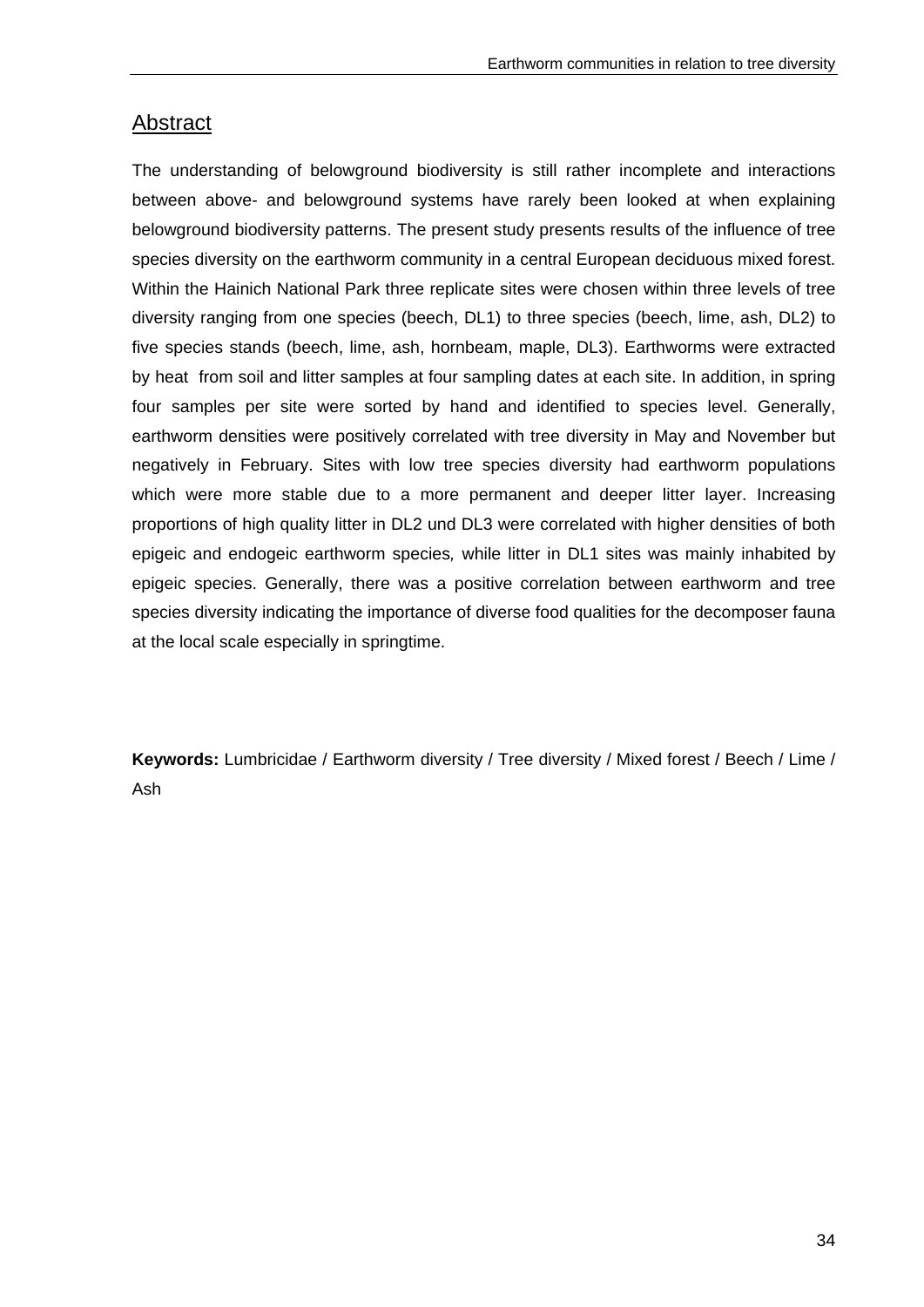## Introduction

Central European forestry management is changing and more and more monospecific stands are transformed into mixed stands. This influences stand microclimate, soil characteristics and soil biota (Chapman et al. 1988, Hättenschwiler et al. 2005, Scherer-Lorenzen et al. 2005, Scheu et al. 2003). However, little is known about the influence of different levels of tree diversity on belowground processes and soil animal communities (Hättenschwiler 2005, Scheu 2005). Earthworms and trees are both considered ecosystem engineers (Jones et al. 1994) modifying the habitat they live in. While different ecological groups of earthworms (epigeic, endogeic, anecic) play different but equally important roles in forest nutrient cycling (Postma-Blaauw et al. 2006), tree litter quality influences earthworm food choice (e.g. Zicsi and Pobozsny 1977, Hendricksen 1990), reproduction (Huerta et al. 2005) and biomass (e.g. Satchell 1967, Phillipson et al. 1978). Thus, the effect of plant species on ecosystems processes results from 'their effect on those soil organisms that drive the processes' (Wardle 2002). However, the reverse also has been shown that soil organisms such as litter feeding macrofauna can alter effects induced by litter species diversity (Hättenschwiler and Gasser 2005). The understanding of belowground biodiversity is rather incomplete and interactions between above- and belowground systems need to be looked at when explaining belowground biodiversity patterns (Wardle 2002, Scheu and Setälä 2002).

The Hainich National Park in Central Germany is a mosaic of beech-dominated deciduous forests where diversity hotspots with up to 10 tree species per 250  $m^2$  can be found next to near monospecific stands. This paper presents results on the earthworm community at three levels of tree diversity (low, medium, high) in this forest. The main questions of this paper are if earthworm density and diversity are correlated with tree diversity and which factors (among them litter depths and diversity, pH, moisture, and diversity of the herb layer) influence the earthworm community in mixed forests of the same soil types and similar humus forms.

## Materials and methods

#### **Site description**

The study sites are located in the Hainich National Park in central Germany (province of Thuringia). With a size of 7600 ha the Hainich is the greatest cohesive deciduous forest area in Germany. It is a limestone mountain range covered by a homogeneous loess layer (Mölder et al. 2006) reaching in parts a maximum elevation of 494 m a.s.l. (annual temperature of 7.5°C, annual rainfall of 700 mm). The soil type is a luvisol with pH ranging from 3.8 to 6.1 in soil (Table 1). Humus forms range from L-mull to F-mull (Scheffer and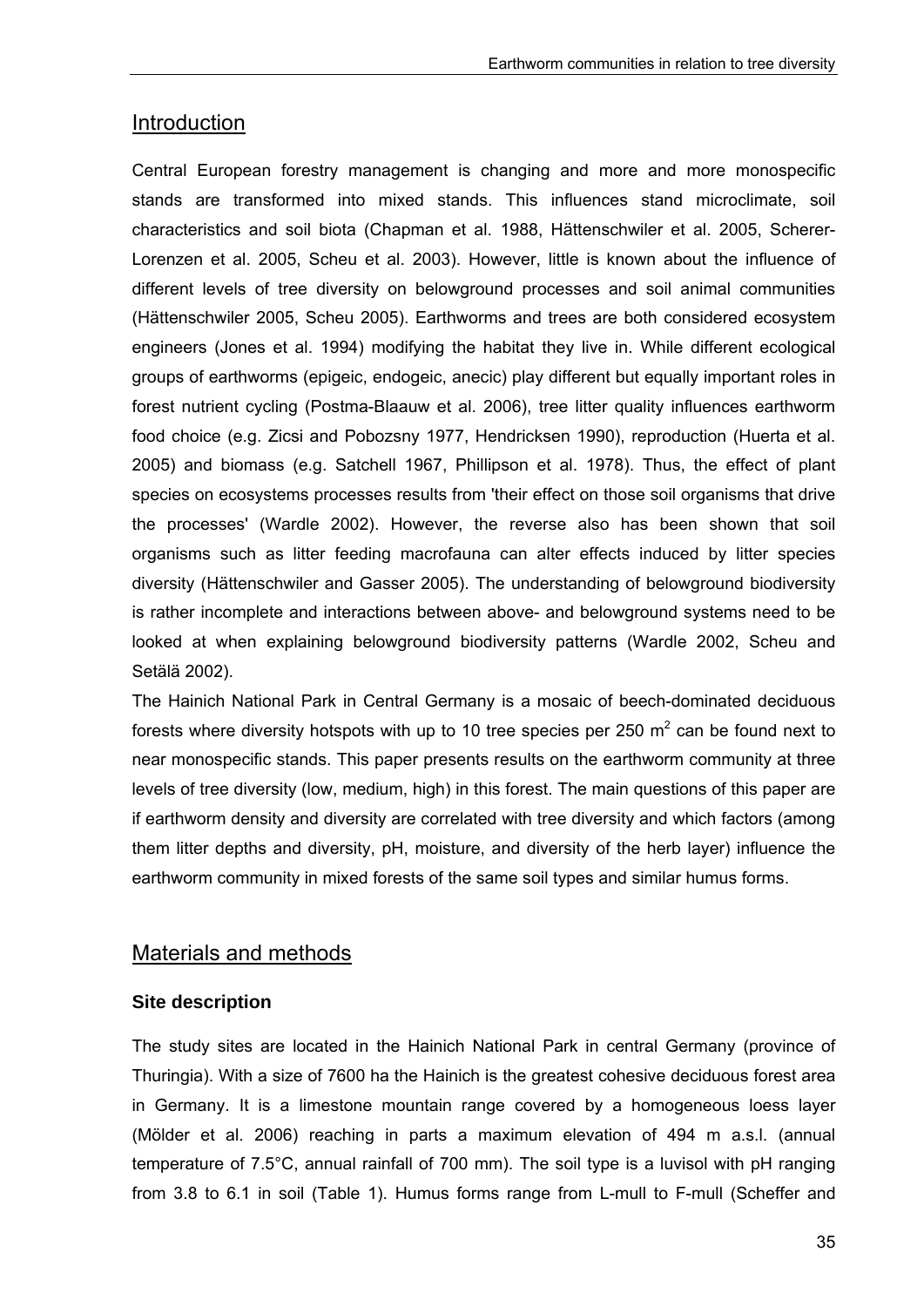Schachtschabel 2002). The forest is dominated by beech (*Fagus sylvatica*) but locally a mosaic of up to 10 tree species occurs with varying composition within 500 m ranges. According to the dominant tree species, three replicate study sites of 50 x 50  $m^2$  were chosen for each of three levels of tree diversity. Diversity level (DL) 1 was dominated by beech, DL2 by beech, lime (*Tilia cordata*) and ash (*Fraxinus excelsior*) and DL3 by beech, lime, ash, hornbeam (*Carpinus betulus*) and maple (*Acer* spp.<sup>1</sup>). Clusters of sites are indicated in Table 1 while a detailed map is given in ref. (Mölder et al. 2006). Actual tree diversity within diversity levels differed slightly, thus in the graphics displayed here, sites are arranged according to the Shannon-Wiener diversity index of tree species crown area.

|  |  | <b>Table 1 Site characteristics</b> |
|--|--|-------------------------------------|
|--|--|-------------------------------------|

|                                                | Levels of tree diversity |       |       |       |                 |       |       |                 |       |  |
|------------------------------------------------|--------------------------|-------|-------|-------|-----------------|-------|-------|-----------------|-------|--|
|                                                | DL <sub>1</sub>          |       |       |       | DL <sub>2</sub> |       |       | DL <sub>3</sub> |       |  |
|                                                | 1c                       | 1a    | 1b    | 2c    | 2b              | 2a    | 3c    | 3b              | За    |  |
| Clusters of sites                              |                          | 2     | 3     | 2     | 4               | 4     | 4     | 5               | 5     |  |
| Tree diversity<br>(Shannon-Wiener-Index)       | 0.00                     | 0.12  | 0.17  | 0.40  | 0.41            | 0.51  | 0.58  | 0.64            | 0.66  |  |
| $pH$ (soil <sub>0-3cm</sub> )                  | 3.82                     | 4.05  | 4.09  | 5.03  | 4.97            | 5.37  | 6.10  | 5.71            | 5.93  |  |
| Water content (litter/soil,<br>% fresh weight) | 71/43                    | 75/46 | 66/35 | 76/44 | 79/44           | 82/46 | 82/45 | 76/42           | 77/42 |  |
| Litter depth (cm)                              | 2.92                     | 2.42  | 2.33  | 2.50  | 2 17            | 1.42  | 1.75  | 1.58            | 1.92  |  |

Data of soil pH and litter moisture and depth from February 2006. Sites are sorted according to tree diversity (Shannon-index, diversity level DL 1, 2 and 3).

#### **Sampling**

1

In May, August, November (all 2005) and February 2006 soil cores (0.035 m<sup>2</sup>, organic layer and 5 cm of upper mineral soil) were taken from six plots (6 x 5 m) of each site. Litter depth was measured and earthworms were extracted by heat and counted. In addition, soil and litter samples were taken from each plot to measure gravimetric soil moisture content and  $pH_{KCL}$ . Diversity of herb cover and tree crown area was measured within each site and expressed as Shannon-diversity index per site (Mölder et al. 2006, M. Brauns unpublished). In spring (April 2006) when all earthworm species are active and representation of community structure is best, four samples (0.11  $m^2$ , 20 cm depth) were taken along the sides of each site (min. 20 m apart), hand-sorted, anecic earthworms were extracted from the hole using a 0.33% mustard solution (Gunn 1992), and specimens were identified to species level.

<sup>1</sup> several maple species of were present: *A. pseudoplatanus, A. platanoides,* rarely *A. campestre*.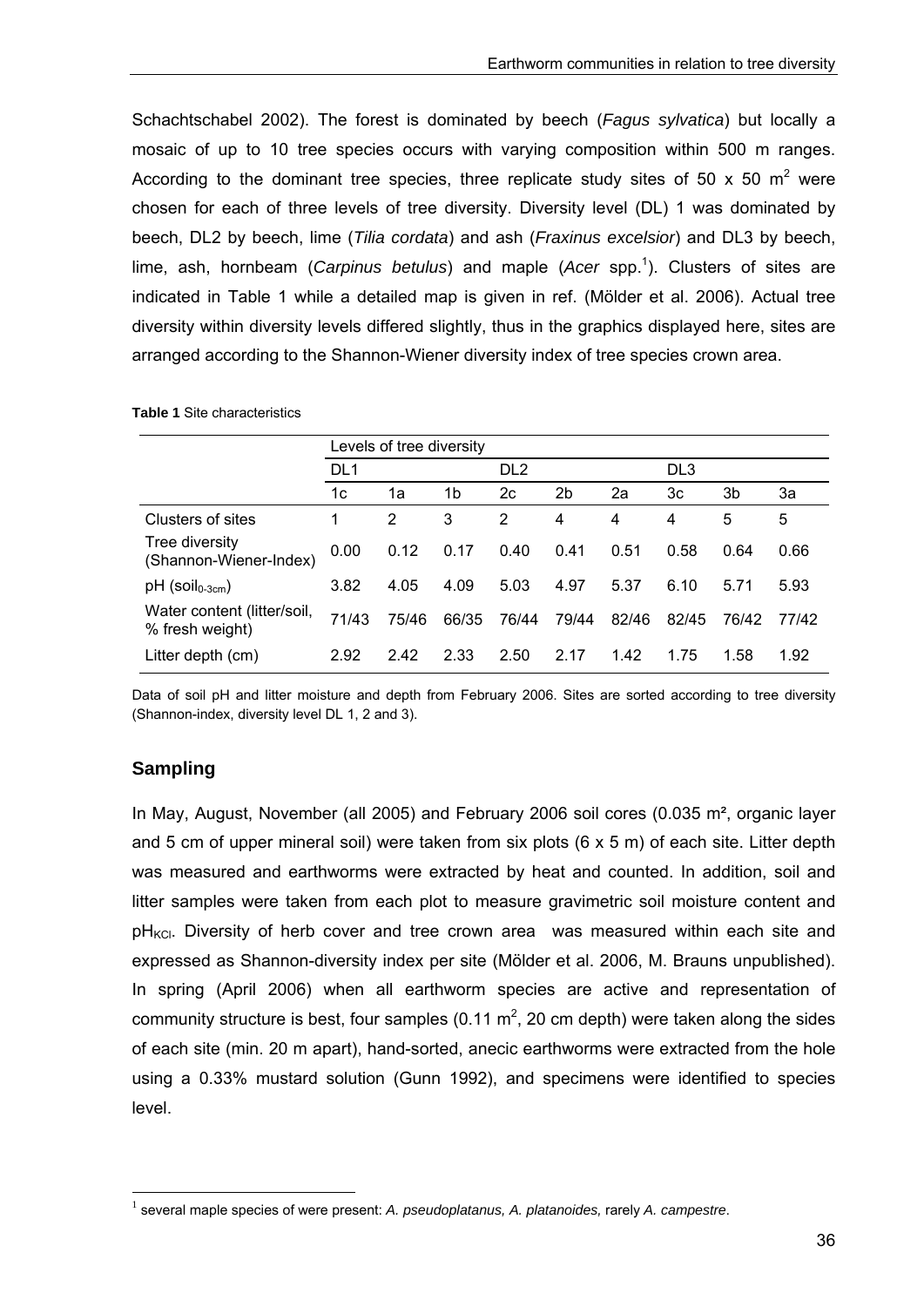#### **Statistical analysis**

Raw density data from heat extraction (individuals per sample, four sampling dates) were analysed for diversity level effects for each date (one-way analysis of variance, ANOVA, with the factor 'diversity level DL') and for diversity level changes throughout the year (repeated ANOVA with MANOVA statistic using Roy's greatest root [RGR] for the factors DL and time, SAS 8.2, SAS Institute; Scheiner and Gurevitch 2001). Each date was analysed separately first to test for site (=within-DL) effects (site used as error term in a nested ANOVA). A significant site effect requires per site averaging of samples before analysing for diversity level effects. There was no significant site effect for heat extraction data, but for hand-sorting data mean values per site had to be used for the ANOVA of diversity level effects. Tukey's test was performed to test for differences between means. Data were log-transformed to achieve homogeneity of variances and normality.

Redundancy analysis was performed using raw mean lumbricid species density per site, soil/litter pH and litter moisture, herb diversity (Shannon index) and litter depth as environmental data and dominance of beech, lime and ash as supplementary (passive) variables. Shannon-Wiener diversity index was calculated for lumbricid species per plot and mean diversity was correlated with tree diversity using Spearman's Rho correlation coefficient.

#### Results

Highest densities of lumbricids occurred in May 2005 in plots with highest tree diversity (DL3; overall tree diversity effect  $F = 5$ ,  $P = 0.011$ ). The same pattern could be observed in November, although differences were not significant (Fig. 1, Table 2).



**Fig. 1** Mean earthworm densities (+SD) at three sites of low (DL1), medium (DL3) and high (DL3) tree species diversity during the course of a year. All samples per DL were pooled since there was no site effect (May:  $F =$ 1.76, P = 0.13; August: F = 1.02, P = 0.42; November: F = 0.95, P = 0.47; February: F = 1.57 P = 0.18) in nested ANOVA for neither date.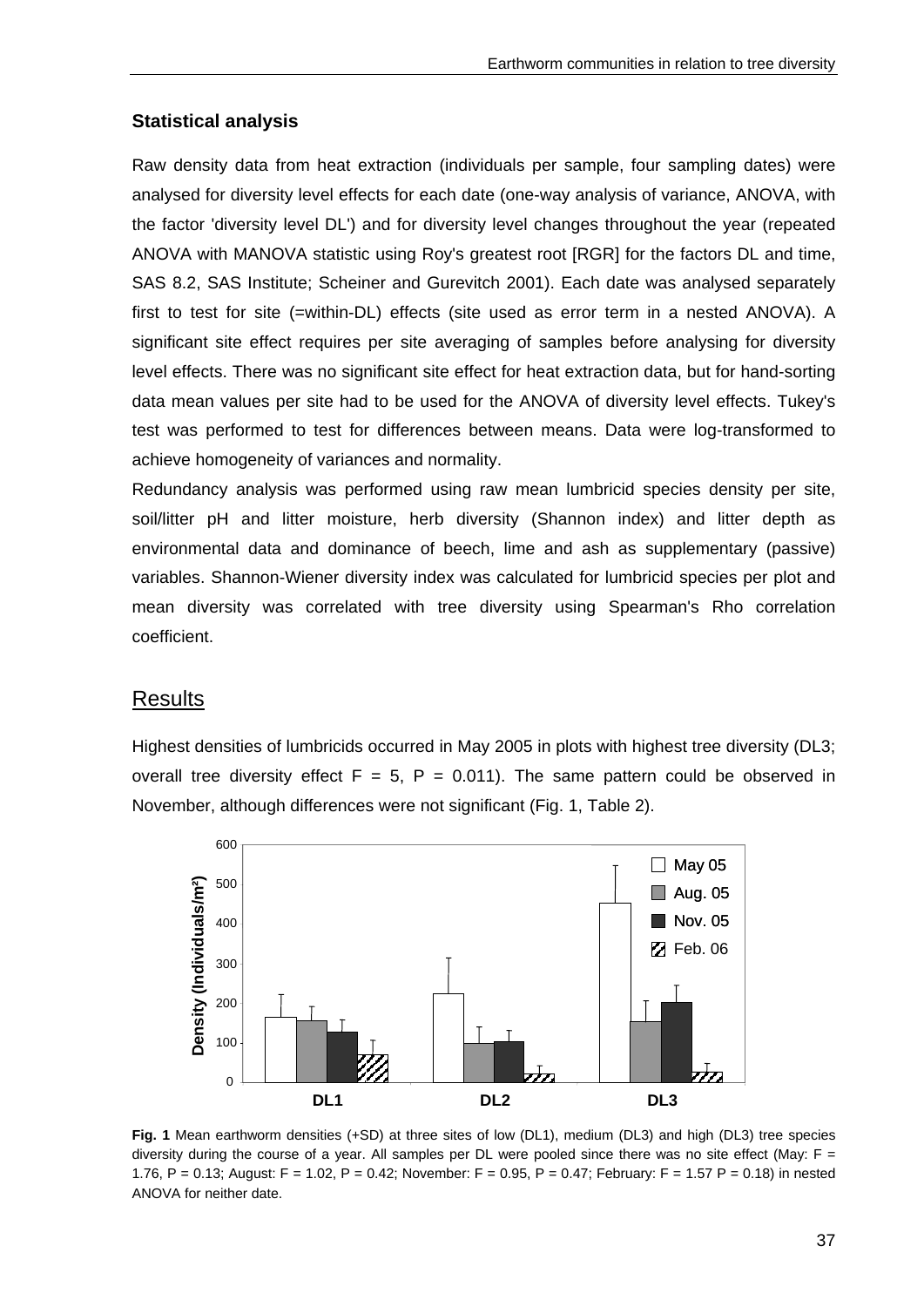In February 2006 densities were lowest in sites with higher tree species diversity (DL2 and DL3) resulting in a reverse effect of tree diversity (RGR for time x tree diversity: F = 10.2, P < 0.001). Overall lumbricid densities declined strongly during the course of the year in all sites (RGR for time  $F = 54.5$ ,  $P < 0.001$ ), but populations were most stable in sites with low tree species diversity (Fig. 1). Earthworms collected by hand in April 2006 again tended to have higher densities in sites with higher tree species diversity (DL2: 208 ind.  $m<sup>2</sup>$ , DL3: 234 ind.  $\text{m}^2$ ) compared to DL1 sites (DL1: 76 ind.  $\text{m}^2$ ; F = 5.12, P = 0.050). However, there were strong differences between sites of DL1 (Fig. 2).

**Table 2** Mean lumbricid density and F-statistics of single ANOVA for the influence of tree diversity (DL1: low, DL2: medium, DL3: high tree diversity) at four sampling dates.

|      |                  | ANOVA per date   |                  | Mean lumbricid density (ind.m <sup>-2</sup> ) |          | <b>Repeated ANOVA</b><br>Significance between dates of |              | Overall<br>means |
|------|------------------|------------------|------------------|-----------------------------------------------|----------|--------------------------------------------------------|--------------|------------------|
|      | DL <sub>1</sub>  | DL <sub>2</sub>  | DL <sub>3</sub>  | F-values                                      | P-values | Effect change                                          | Means        | $(ind.m-2)$      |
| May  | $147^B$          | 201 <sup>b</sup> | 420 <sup>a</sup> | 13.9                                          | < 0.001  | ***                                                    | $***$        | 231              |
| Aug. | 161 <sup>a</sup> | 112 <sup>a</sup> | 148 <sup>a</sup> | 2.1                                           | 0.129    |                                                        |              | 139              |
| Nov. | $122^a$          | 119 <sup>a</sup> | 193 <sup>a</sup> | 3.1                                           | 0.052    | n.s.<br>$***$                                          | n.s<br>$***$ | 141              |
| Feb. | $72^a$           | 40 <sup>b</sup>  | $44^{ab}$        | 4.0                                           | 0.025    |                                                        |              | 51               |

Means with the same letter are not significantly different within a sampling date. Contrast significance from repeated ANOVA is given for differences between consecutive dates (overall mean density per date) and for changes of tree diversity effects between dates. Means were back-transformed from log-means. \*\*\*: P<0.001; \*\*: P<0.01; n.s.: not significant.



**Fig. 2** Mean (+SD) density of earthworms (total) and ecological groups after hand-sorting of litter and soil from sites with low (DL1, white), medium (DL2, grey) and high tree diversity (DL3, black) in April 2006.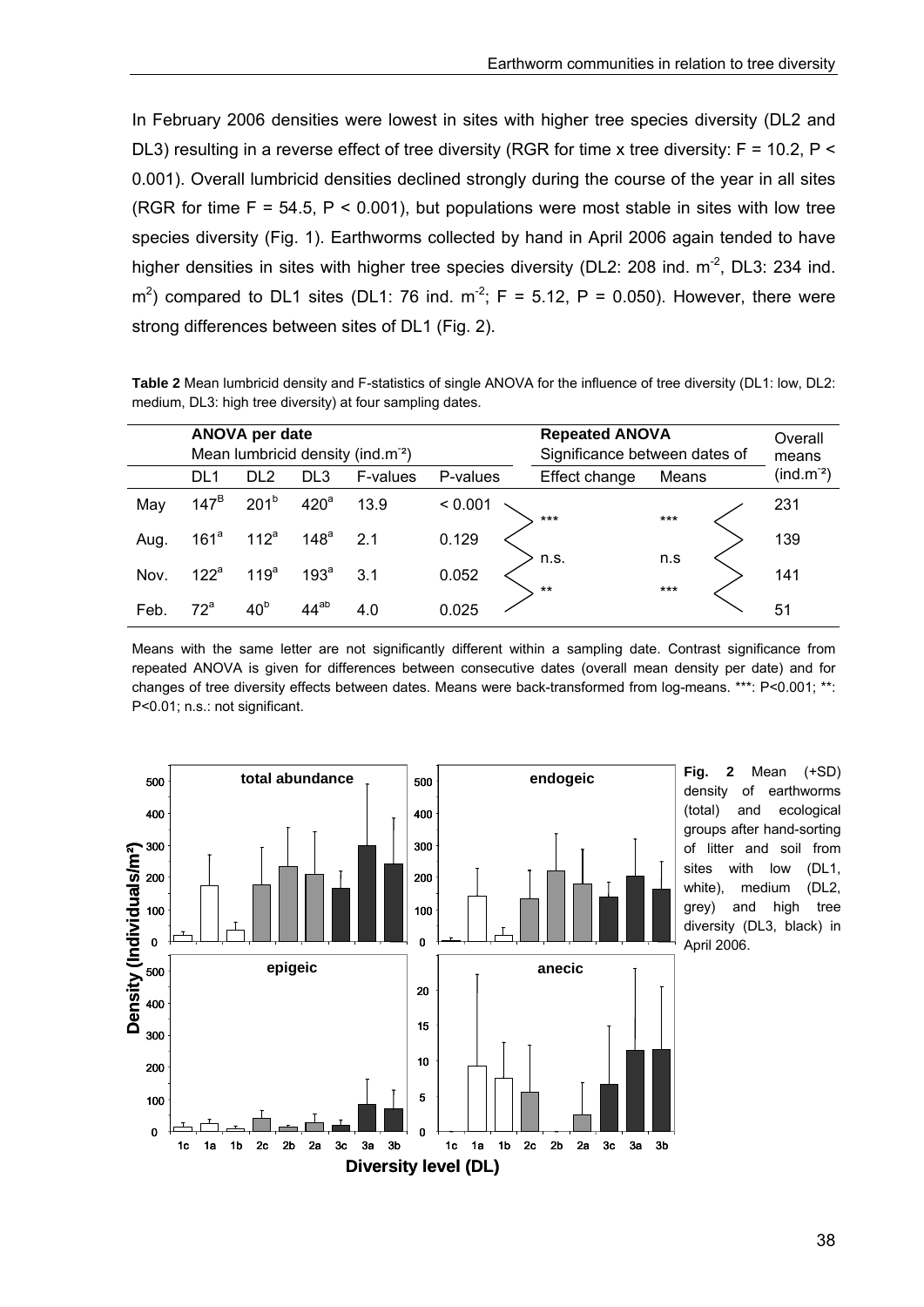The dominant earthworm species in nearly all plots was *Aporrectodea caliginosa* which together with two other endogeic species (*Octolasion tyrtaeum* and *A. rosea*) made up 53 to 95% of all species except in one site with low tree species diversity (DL1c). In this site epigeic species dominated but in much lower densities than in the other sites (Fig. 2).

Thus, the earthworm community of low tree species diversity sites (DL1) differed strongly from sites with higher tree species diversity (DL2 and DL3, Fig. 3). Only DL2c was similar to DL1 sites (effect of site cluster, Tab.1). Characteristic species for DL1 sites were *Dendrobaena octaedra* and *Dendrodrilus rubidus* whose densities were positively correlated with increasing litter depth. Higher pH and litter moisture as well as high diversity of the herb layer were associated with higher tree diversity (DL2 and 3, Fig. 3) while soil moisture did not differ between sites or diversity levels (Tab.1). Lumbricid communities in DL2 and DL3 sites were characterised by higher densities of epigeic *L. castaneus* and endogeic species, while *Lumbricus terrestris* occurred in nearly all sites (Fig. 3).

In total 7 earthworm species were collected from litter and soil in April 2006. Total species numbers were similar in all sites (minimum 3, maximum 6). However, densities and species number differed between samples resulting in a positive correlation between Shannon diversity of earthworm and tree species at the local scale (Spearman's Rho for single samples: 0.45, P=0.007, for means: 0.62, P=0.077, Fig. 4).



**Fig. 3** Redundancy analysis of hand-sorted earthworm data (species scores in italics, April 2006) and environmental variables (arrows, bold) in sites of different tree species diversity [sample scores for low (DL1), medium (DL2) and high (DL3) tree diversity sites]. Dominance of major tree species are included as passive variables (underline).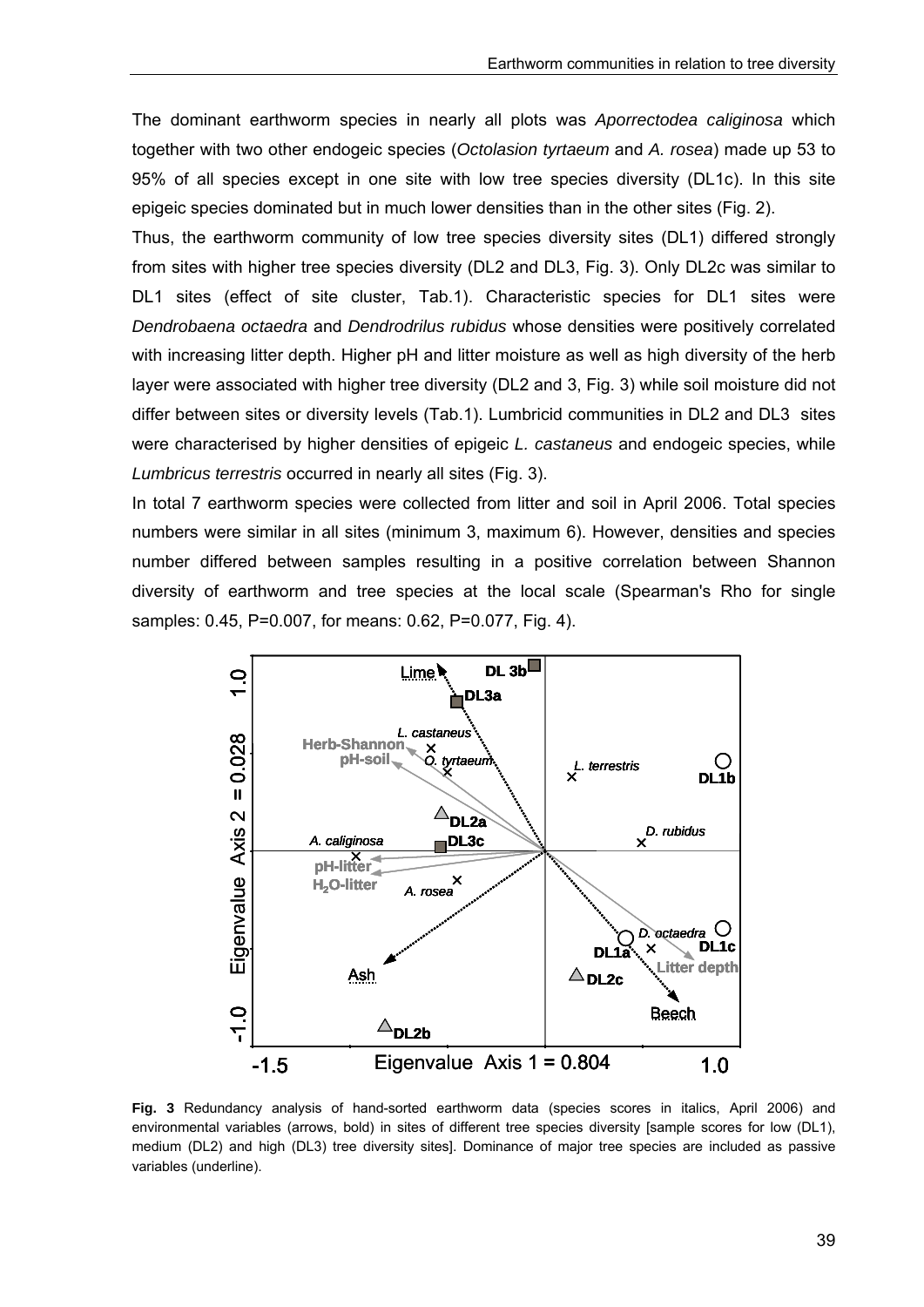## **Discussion**

In general, lumbricid species number found in Hainich litter and soil in spring 2006 seems to be rather low considering there are 38 species known from Germany (Schaefer 2006). However, this number of local species richness is average compared to other base-rich and beech dominated forests in this area supporting 6 to 11 species (Nordström and Rundgren 1973, Phillipson et al. 1976, Schaefer and Schauermann 1990). It is also within the range of local diversity estimates reported globally (Lavelle and Spain 2001). This altogether rather limited species pool (Schaefer 1991) poses difficulties when comparing diversities of earthworms with that of other organisms, such as trees. Thus, we included abundance data and calculated the Shannon index for lumbricid and tree species diversity. There was a positive correlation between diversity of the two groups but only at the local scale (single sample data), indicating that tree diversity can increase lumbricid diversity by the mechanism of creating small scale microhabitat diversity.



**Fig. 4** Correlation between earthworm and tree species diversity (both Shannon-Wiener index). Hand sorting data, April 2006. Mean diversity indices per site (n=4) are given for DL1 (circles), DL2 (triangles) and DL3 (squares).

Besides major differences in feeding habits (deep soil vs. humus rich soil vs. litter) earthworms are also known to selectively feed on litter types which differ in nitrogen content (Tian et al. 1993) and polyphenolic contents (Satchell 1967) resulting also from different decomposition stages (Zicsi and Pobozsny 1977), and are even known to distinguish between different litter-colonizing fungi (Bonkowski et al. 2000). While, for example, beech and hornbeam litter lose their tannins after half a year, ash has originally no high phenol content (Brown et al. 1963, Zicsi and Pobozsny 1977) and is fed on shortly after litter fall. Thus litter species diversity can create microhabitats exploited by different decomposer species (Hättenschwiler and Gasser 2005) increasing their diversity.

Further investigation will show if this positive correlation of tree and earthworm diversity is a high density spring effect or if it is sustainable during the year. While in spring lumbricid densities were significantly higher in sites with higher tree diversity (DL2 and DL3) compared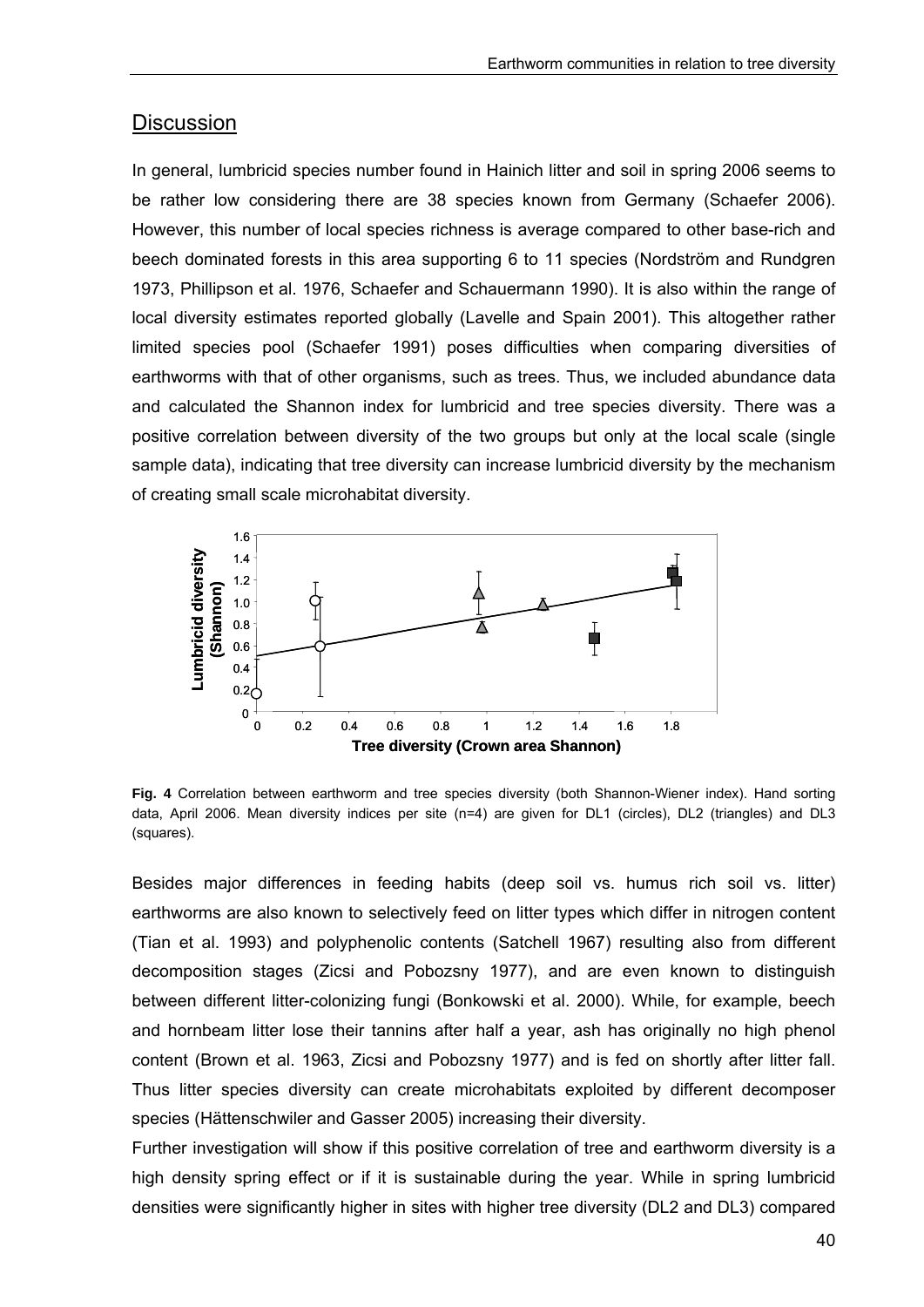to DL1 sites there was a strong decline in high diversity sites during the course of the year. Low densities in winter were partly due to shallow sampling since many endogeic species move down in the soil profile for hibernation (Edwards and Bohlen 1996) and thus only active specimens could be sampled. In DL 1 sites on the other hand, populations were more constant indicating that pure beech stands form a more stable habitat also allowing higher winter activity. This can be explained by the more pronounced litter layer in these sites which was decomposed more steadily compared to the rapid decomposition of ash, lime and maple litter in the DL2 and DL3 sites (N. Fahrenholz unpubl.). Also, litter dwellers were dominating the earthworm community in most DL1 plots.

Generally, high earthworm density in spring occurs due to the hatching of juveniles from cocoons with most species hatching in (March-)April to May(-June) even if cocoon production takes place during the whole year (Satchell 1967). High densities in spring and rather low densities in winter are common for earthworm populations in base-rich Central European forests (Satchell 1967, Phillipson et al. 1978, Rozen 1988, Scheu 1992). The strong decline seems to be correlated with the abundance of easily degradable leaf litter which was shown in a 50-yr-old fallow dominated by ash (Scheu 1992). Came summer the litter had completely decomposed leaving no habitat for litter-dwelling earthworms or humus for endogeics and causing the strong decline already after one season instead of three. Earthworms have been known to depend on nitrogen supply by the litter input (Curry 2004) but recent studies indicate that actually carbon is the limiting factor in base-rich soils (Scheu and Schaefer 1998, Tiunov and Scheu 2004). Our paper suggests that not only the amount of carbon is important for sustaining an earthworm population but also the seasonal availability of the carbon. All study sites receive approximately similar amounts of carbon through leaf litter fall (M. Brauns, unpublished) but in high diversity plots this carbon pool seems to be depleted more quickly than in DL1 sites due to the high litter quality and the associated speedy decomposition in these sites (N. Fahrenholz, unpublished). Litter quality, i.e. the amount of soluble carbohydrates and nitrogen increase earthworm biomass leading to increased cocoon production in sites with high tree diversity (Satchell 1967,17). In addition to this 'resource pulse' in fall (Wardle 2002) the more diverse herb layer in DL2 and DL3 compared to DL1 plots also delivers a second carbon/nitrogen pulse in late spring (Wolters 1999) allowing hatchlings to grow. However, also this carbon pool seems to be depleted quickly leading to high levels of competition for food, high mortality rates and lower numbers in August and November. Summing up, it appears that there is a chain of causal effects: higher litter species diversity containing high quality litter leads to higher earthworm abundance and feeding activity in spring, which in turn is followed by a decrease of the amount of litter in summer and autumn accompanied by a decrease of earthworm abundance (and diversity) lasting until spring next year.

41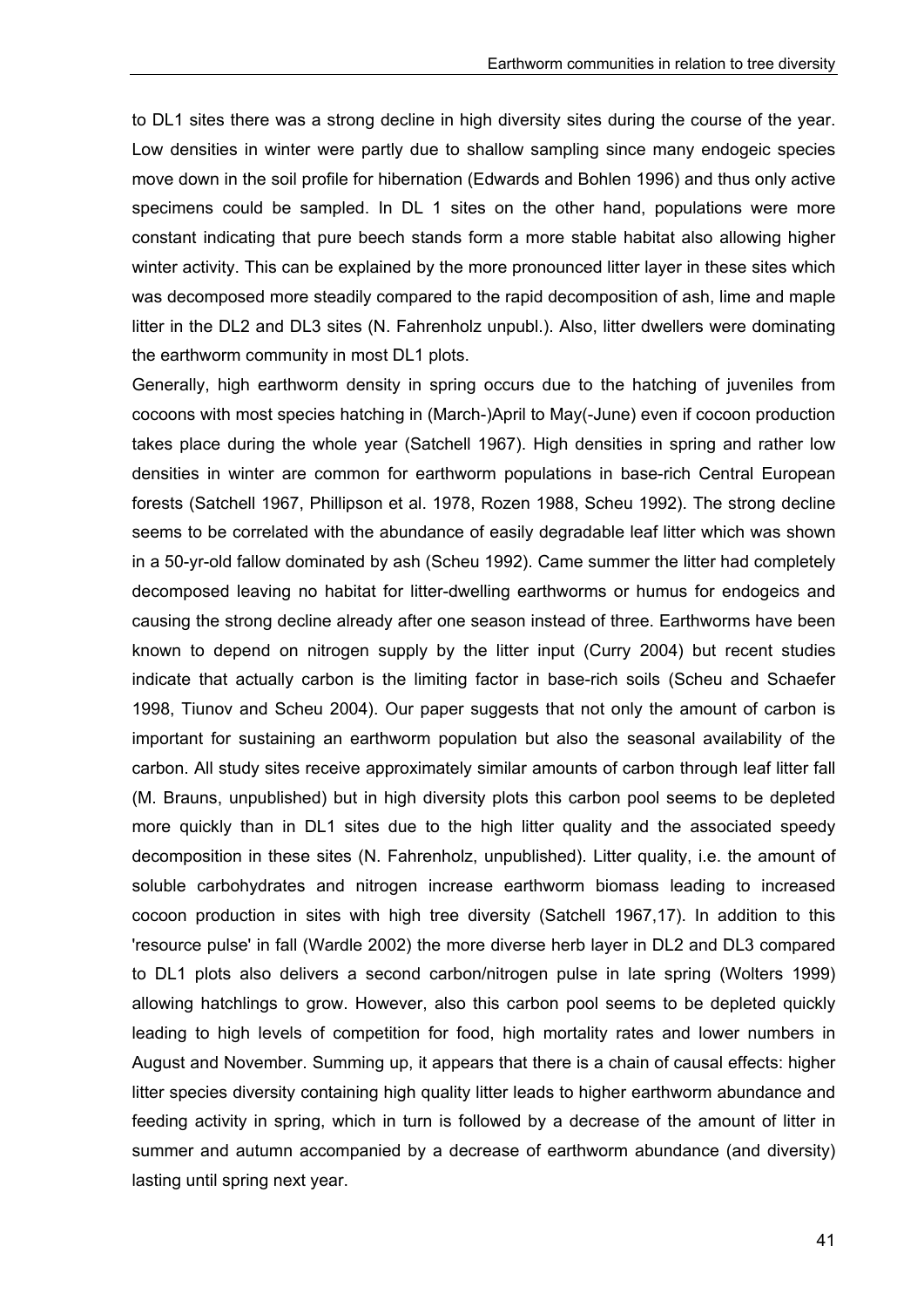Another important factor influencing earthworm activity and abundance is litter and soil moisture (Edwards and Bohlen 1996). While in winter and spring litter moisture correlated with higher tree diversity, it decreased with decreasing litter depth during the summer months (S. Cesarz unpubl.). However, soil moisture did not vary between sites (spring, winter) or variation was not correlated to tree species diversity (summer, fall; S. Cesarz unpubl.) indicating that differences in litter quality and quantity play a stronger role than small differences in soil moisture contents.

#### Acknowledgement

We thank Mascha Brauns and Andreas Mölder for supplying the vegetation diversity data, Klaus Richter for help with earthworm sampling, Hermann Jungkunst for discussions and two anonymous reviewers for helpful comments on the manuscript. The study is funded by the German Research Council (DFG) within the Research Training Group 1086.

## **References**

- Bonkowski M, Griffiths BS, Ritz K (2000) Food preferences of earthworms for soil fungi. Pedobiologia 44: 666-676.
- Brown BR, Love CW, Handley WRC (1963) Protein-fixing constituents of plants: Part III Rep. Forest. Res. Lond. 1961/1962, pp. 90-93.
- Chapman K, Whittaker JB, Heal OW (1988) Metabolic and faunal activity in litters of tree mixtures compared with pure stands. Agriculture Ecosystems & Environment 24: 33-40.
- Curry JP (2004) Factors affecting earthworm abundance in soils, in: Edwards CA, Earthworm ecology, CRC Press LLC, Boca Raton, pp. 91-113.
- Edwards CA, Bohlen PJ (1996) Biology and ecology of earthworms, 3rd edition, Chapman and Hall, London.
- Gunn A (1992) The use of mustard to estimate earthworm populations. Pedobiologia 36: 65-67.
- Hättenschwiler S (2005) Effects of tree species diversity on litter quality and decomposition, in: Scherer-Lorenzen M, Köhler C, Schulze E-D (eds.) Forest diversity and function: temperate and boreal systems. Ecological Studies Vol. 176, Springer, Heidelberg, pp. 149-164.
- Hättenschwiler S, Gasser P (2005) Soil animals alter plant litter diversity effects on decomposition. Proceedings of the National Acadademy of Sciences USA 102: 1519-1524.
- Hättenschwiler S, Tiunov AV, Scheu S (2005) Biodiversity and litter decomposition in terrestrial ecosystems. Annual Review of Ecology Evolution and Systematics 36: 191-218.
- Hendricksen NB (1990) Leaf litter selection by detritivore and geophagous earthworms. Biology and Fertility of Soils 10: 17-21.
- Huerta E, Fragoso C, Barois I, Lavelle P (2005) Enhancement of growth and reproduction of the tropical earthworm Polypheretima elongata (Megascolecidae) by addition of Zea mays and Mucuna pruriens var. utilis litter to the soil. European Journal of Soil Biology 41: 45-53.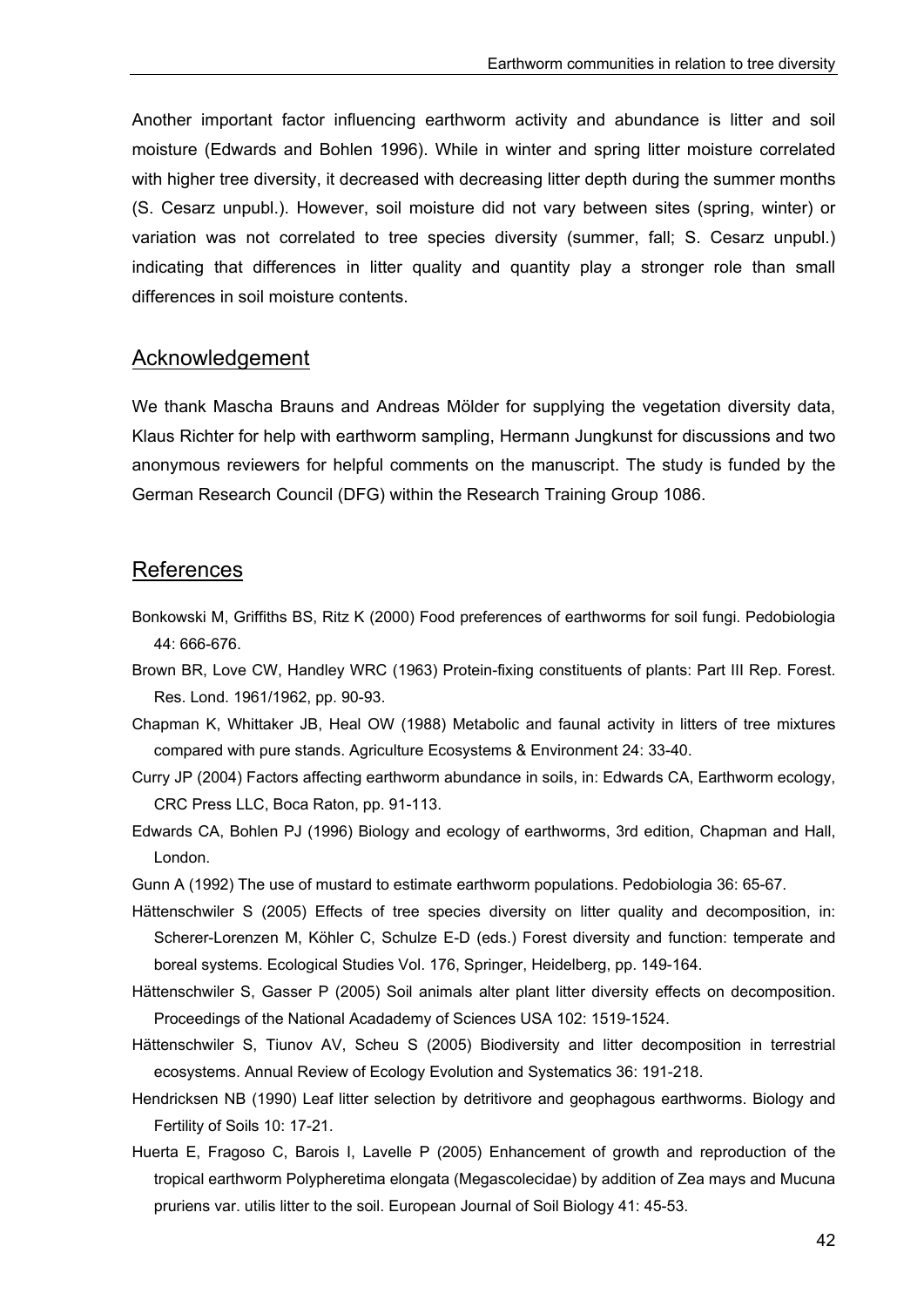Jones CG, Lawton JH, Shachak M (1994) Organisms as ecosystem engineers. Oikos 69: 373-386.

Lavelle P, Spain AV (2001) Soil Ecology, Kluwer Academic Publishers, Dordrecht.

- Mölder A, Bernhardt-Römermann M, Schmidt W (2006) Forest ecosystem research in Hainich National Park (Thuringia): first results on flora and vegetation in stands with contrasting tree species diversity. Waldökologie online 3: 83-99.
- Nordström S, Rundgren S (1973) Associations of lumbricids in southern Sweden. Pedobiologia 13: 301-326.
- Phillipson J, Abel R, Steel J, Woodell SRJ (1976) Earthworms and the factors governing their distribution in an English beechwood. Pedobiologia 16: 258-285.
- Phillipson J, Abel R, Steel J, Woodell SRJ (1978) Earthworm numbers, biomass and respiratory metabolism in a beech woodland - Wytham Woods, Oxford. Oecologia 33: 291-309.
- Postma-Blaauw MB, Bloem J, Faber JH, van Groenigen JW, de Goede RGM, Brussaard L (2006) Earthworm species composition affects the soil bacterial community and net nitrogen mineralization. Pedobiologia 50: 243-256.
- Rozen A (1988) The annual cycle in populations of earthworms (Lumbricidae Oligochaeta) in three types of oak-hornbeam of the Niepolomicka Forest. II. Dynamics of population numbers, biomass and age structure. Pedobiologia 31: 169-178.
- Satchell JE (1967) Lumbricidae, in: Burges A, Raw F (eds.) Soil Biology, Academic Press, London, pp. 259-322.
- Schaefer M (1991) The animal community: diversity and resources, in: Röhrig E, Ulrich B, (eds.) Temperate deciduous forests. Ecosystems of the world 7, Elsevier, Amsterdam, pp. 51-120.
- Schaefer M (2006) Brohmer Fauna von Deutschland, Quelle and Meyer, Wiebelsheim.
- Schaefer M, Schauermann J (1990) The soil fauna of beech forests: comparison between a mull and a moder soil. Pedobiologia 34: 299-314.
- Scheffer F, Schachtschabel P (2002) Lehrbuch der Bodenkunde, 15th ed. Spektrum Akademischer Verlag, Berlin.
- Scheiner SM, Gurevitch J (2001) Design and analysis of ecological experiments, 2nd ed., Oxford University Press, Oxford.
- Scherer-Lorenzen M, Köhler C, Schulze E-D (2005) Forest diversity and function: temperate and boreal systems. Ecological Studies Vol. 176, Springer, Heidelberg.
- Scheu S (1992) Changes in the lumbricid coenosis during secondary succession from a wheat field to a beechwood on limestone. Soil Biololgy & Biochemistry 24: 1641-1646.
- Scheu S (2005) Linkages between tree diversity, soil fauna and ecosystem processes, in: Scherer-Lorenzen M, Köhler C, Schulze E-D (eds.) Forest diversity and function: temperate and boreal systems. Ecological Studies Vol. 176, Springer, Heidelberg, pp. 211-233.
- Scheu S, Schaefer M (1998) Bottom-up control of the soil macrofauna community in a beechwood on limestone: manipulation of food resources. Ecology 79: 1573-1585.
- Scheu S, Setälä H (2002) Multitrophic interactions in decomposer food-webs, in: Tscharntke T, Hawkins BA (eds.) Multitrophic level-Interactions. Cambridge University Press, Cambridge.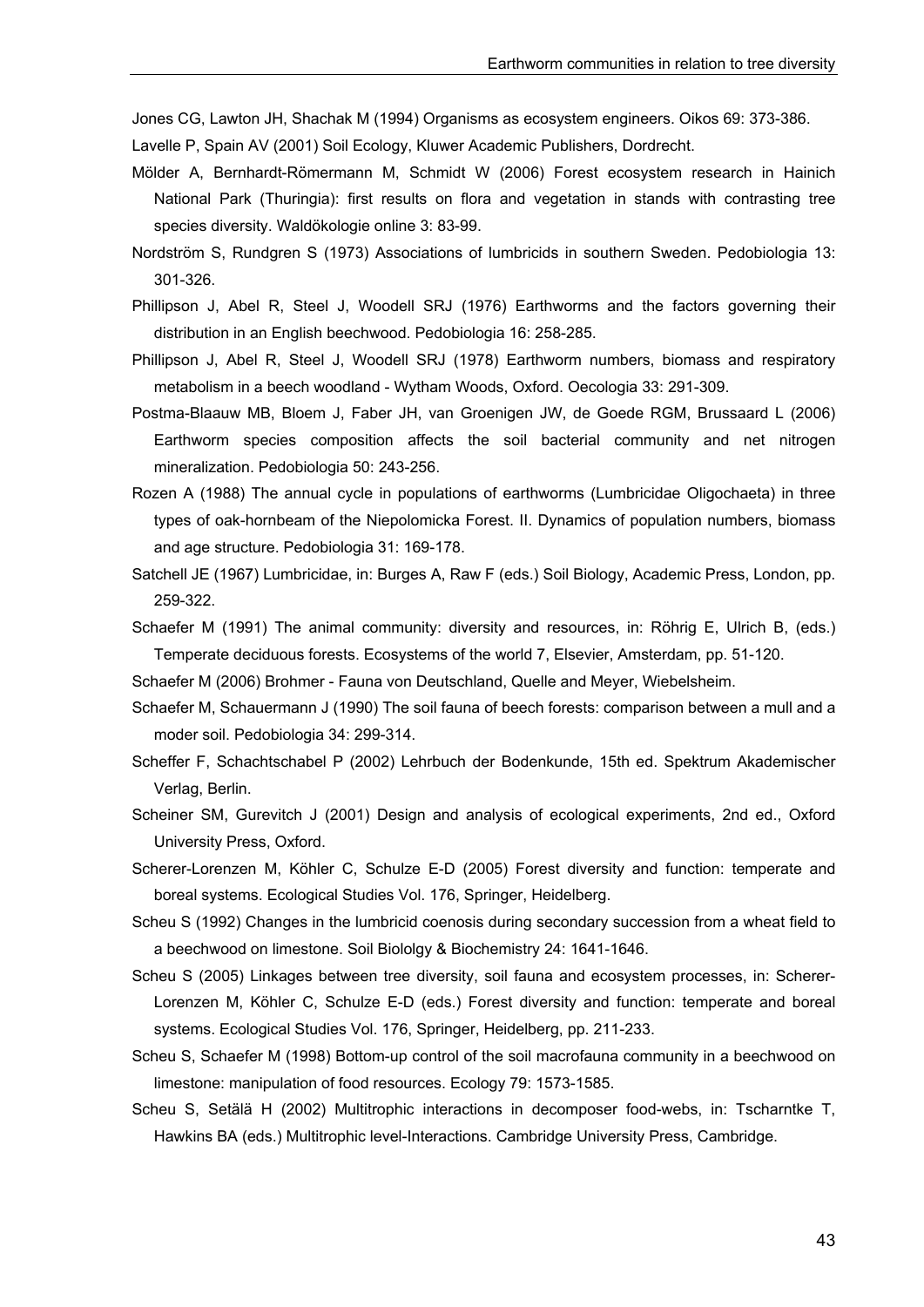- Scheu S, Albers D, Alphei J, Buryn R, Klages U, Migge S, Platner C, Salamon J-A (2003) The soil fauna community in pure and mixed stands of beech and spruce of different age: trophic structure and structuring forces. Oikos 101: 125-238.
- Tian G, Kang BT, Brussaard L (1993) Biological effects of plant residues with contrasting chemical compositions under humid tropical conditions: decomposition and nutrient release. Soil Biology & Biochemistry 24: 1051-1061.
- Tiunov AV, Scheu S (2004) Carbon availability controls the growth of detritivores (Lumbricidae) and their effect on nitrogen mineralization. Oecologia 138: 83-90.
- Wardle DA (2002) Communities and Ecosystems Linking the aboveground and belowground components. Princeton University Press, Princeton.
- Wolters V (1999) Allium ursinum litter triggering decomposition on a beech forest floor the effect of earthworms. Pedobiologia 43: 528-536.
- Zicsi A, Pobozsny M (1977) Einfluss des Zersetzungsverlaufes der Laubstreu auf die Konsumintensität einiger Lumbriciden-Arten, in: Lohm U, Persson T (eds.) Soil organisms as components of ecosystems. Ecological Bulletins (Stockholm) 25: 229-239.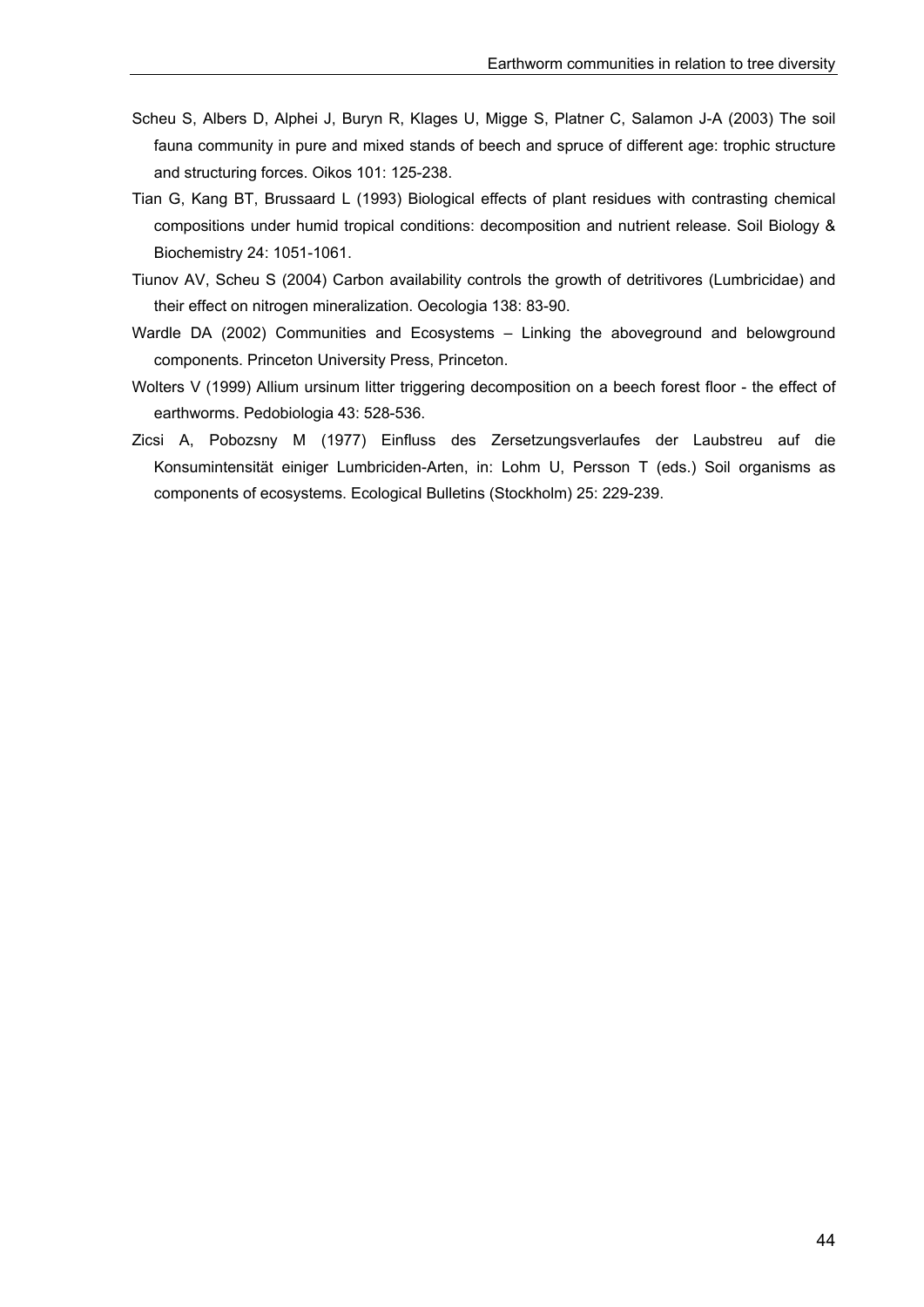# Chapter 4

Soil macrofauna communities respond differently to increasing tree species diversity in a temperate deciduous forest

> Nadine Fahrenholz, Simone Cesarz, Insa Mende, Andreas Schuldt, Nina Spottek, Sonja Migge-Kleian, Christian Platner & Matthias Schaefer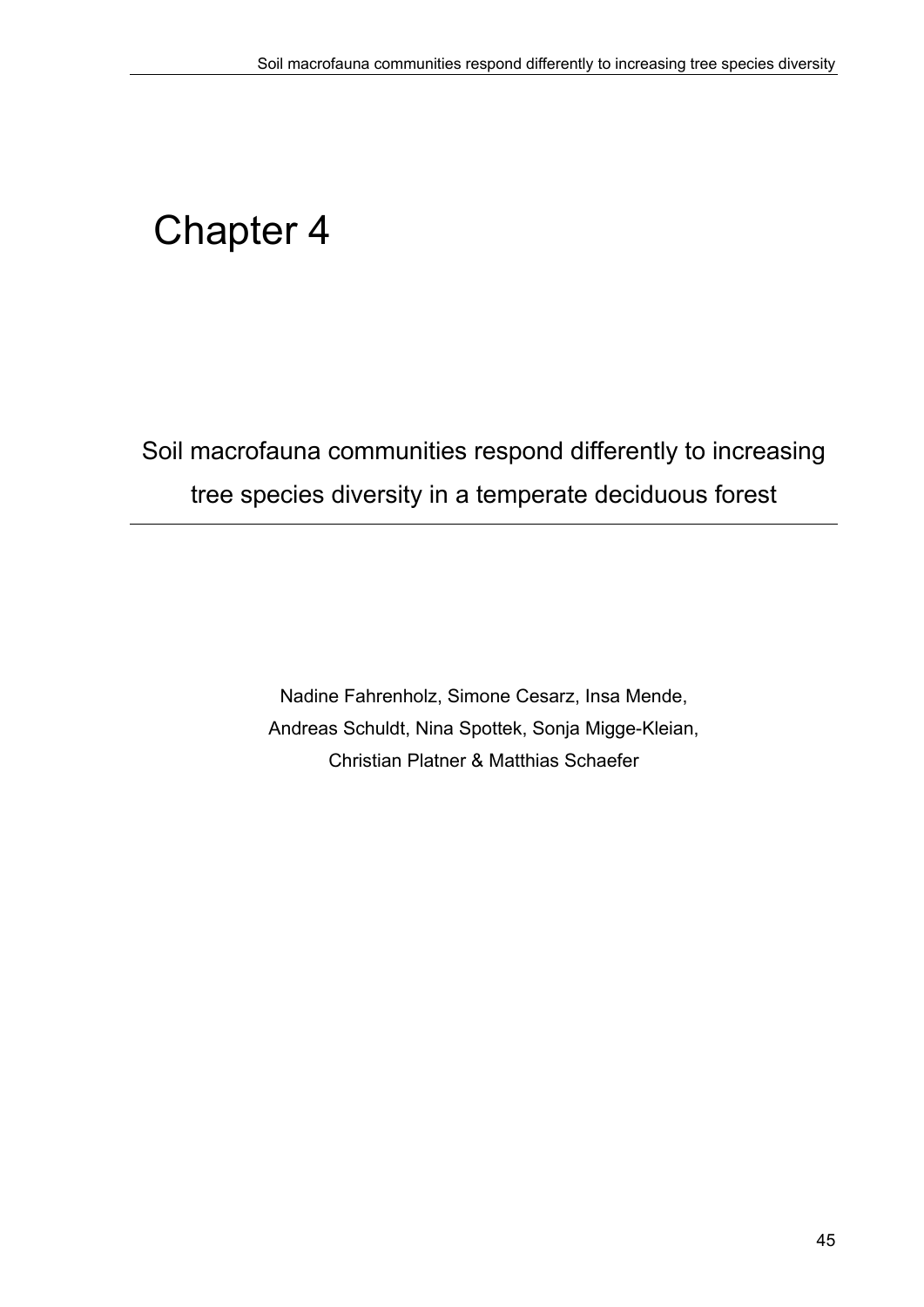## Abstract

Plant diversity has often been found to affect structural and biotic properties of ecosystems, but there are only few studies about the interaction of above- and belowground systems when explaining belowground diversity patterns. This is especially true for forests with mixtures of more than two tree species. The effect of mixtures of different deciduous tree species on the composition of the soil macrofauna communities was studied for three levels of tree diversity. Nine research plots were established in the Hainich National Park (Thuringia, Germany) in a diversity gradient ranging from pure beech stands to stands comprising three and five dominant deciduous tree species (Diversity Levels 1, 2 and 3).

Canopy litter diversity had a significant effect on the composition of the soil macrofauna communities. However, there was no general (linear) relationship between increasing tree species diversity and diversity or abundance of the animal taxa studied (gastropods, lumbricids, isopods, carabids and araneids). Trophic groups responded differently to tree species diversity: the abundance of key groups of primary decomposers such as isopods and earthworms was increased by a high diversity of litter resources, whereas sapro- and phytophagous snails were most diverse and abundant in the medium-diversity forest sites. The numbers of predators in the litter layer such as spiders and carabid beetles decreased in the highly diverse sites due to the fast decomposition of the litter resulting in a reduction of the litter habitat. On the other hand predator diversity was positively correlated with the more diverse herb and litter layer in mixed sites. Beech as the dominant tree species strongly influences ground-dwelling invertebrates by modifying microhabitat characteristics such as soil pH, litter depth and herb layer. It is evident that the ecosystem engineers *Fagus sylvatica* and *Lumbricus terrestris* have a key role with their direct and indirect effects on the whole forest ecosystem. Overall, tree species diversity is an important driving force for soil macrofauna, but it is complemented by structuring forces exerted by single keystone species.

**Keywords:** Araneae / Carabidae / Decomposer fauna / Isopoda / Lumbricidae / Gastropoda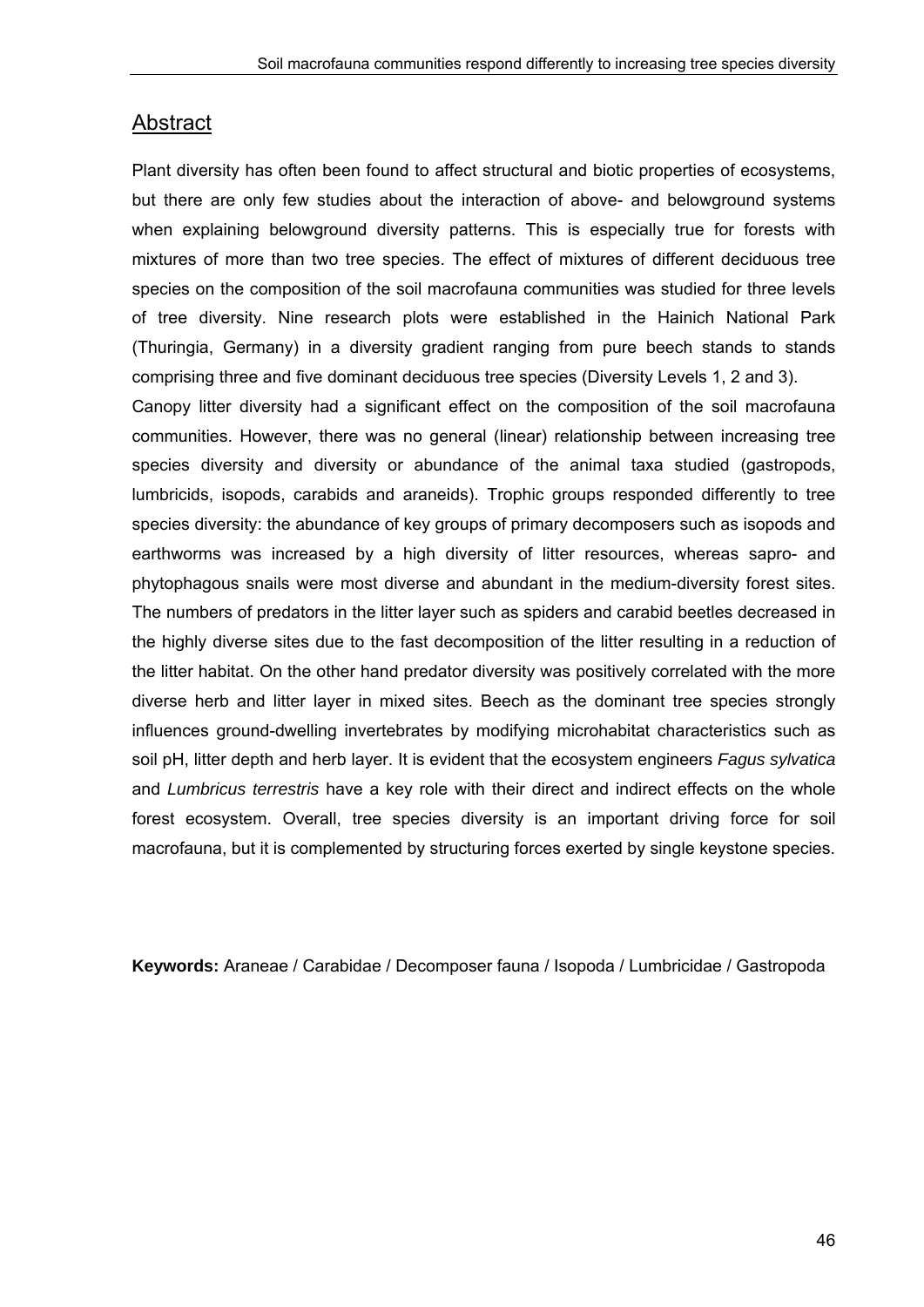#### Introduction

There is an ongoing debate about the influence of plant species diversity on ecosystem structure and function in managed and near-natural habitats (e.g. Hooper et al. 2005, Cardinale et al. 2006, Hector et al. 2007). Plant diversity has often been found to affect structural and biotic properties of ecosystems (e.g. Gartner and Cardon 2004, Scherer-Lorenzen et al. 2005), but the majority of research concerning the relationship between plant diversity and ecosystem properties was done in grassland or old fields focusing on plant productivity (e.g. Tilman 1996, Hector et al. 1999). The knowledge of the effects of tree species diversity in forest ecosystems is mainly based on comparative studies between single and two species systems (e.g. Chapman et al. 1988, Aubert et al. 2003, Scheu et al. 2003). Differences between these systems often depended on the identity of the tree species as well as on age and location of the stands (Kerr et al. 1992).

Different patterns for the relationship between aboveground animal species diversity and plant species diversity have been found (Siemann 1998, Symstad et al. 2000, Wardle 2002), but vegetation structure is also important as structural complexity providing a variety of habitats for a high diversity of species (Schaefer 2002). However, the influence of tree species diversity on belowground animal communities and processes and their interrelationship is still not well known (Wardle 2002, Hättenschwiler et al. 2005, Scheu 2005). Trends are often indistinct because above- and belowground diversity are not necessarily correlated (Hooper et al. 2000).

The soil fauna plays an important role in terrestrial ecosystems. Especially forest soil and litter are known to house many organisms in diverse communities (De Ruiter et al. 2002, Fitter et al. 2005). The decomposer food web is fundamentally dependent on the resources provided by primary producers (Scheu et al. 2003, Scheu 2005), but on the other hand trophic groups in decomposer food webs and their interactions influence ecosystem functioning (Mikola et al. 2002, Wardle 2006). For instance, the soil fauna can reduce nutrient immobilization by accelerating decomposition rates (Anderson 1973, Joergensen 1991). Although microorganisms are crucial for processes such as decomposition and mineralization (Lavelle and Spain 2001), the meso- and macrofauna influence these processes through their grazing pressure on the microflora and, especially in the case of ecosystem engineers like earthworms, through their impact on the structure of the litter and soil matrix (Schaefer 1990, Kautz and Topp 2000, Postma-Blaauw et al. 2006). It has also been shown that soil organisms such as litter-feeding macrofauna can modify effects exerted by litter species diversity (Chapman et al. 1988, Hättenschwiler and Gasser 2005). Thus, the effect of plant species on ecosystem processes is mediated by the soil organisms, which influence the processes (Wardle 2002), and soil animal diversity and activity feed back to the aboveground food web and plant growth (Setälä 2002, Scheu 2005)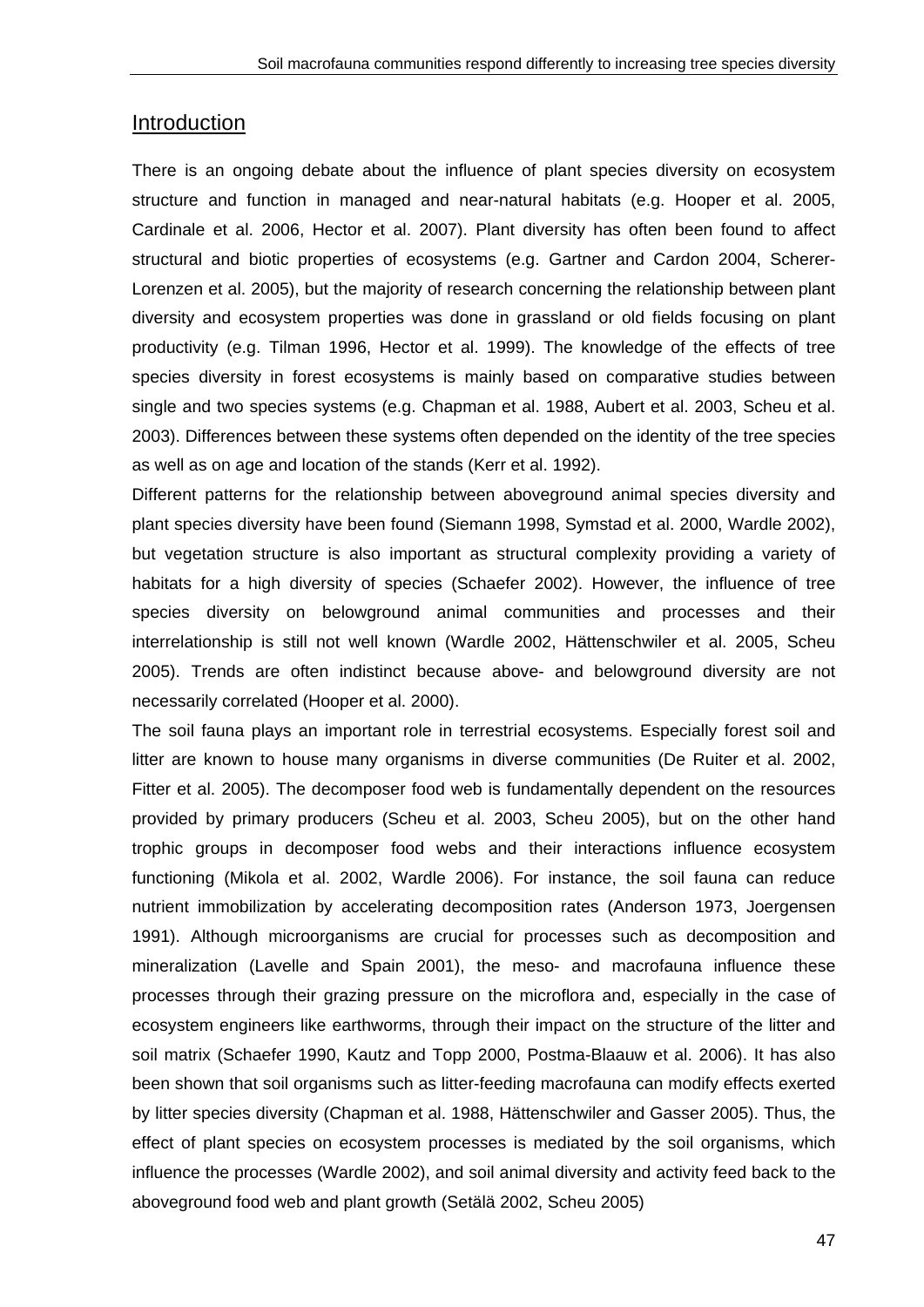Although detailed studies answering questions of functioning and interactions in forest ecosystems with several tree species are lacking or still in progress (Scherer-Lorenzen et al. 2005), modern management of Central European deciduous forests often means the conversion of pure beech (*Fagus sylvatica*) stands to mixed stands with broadleaved tree species (Spiecker 2006). Accordingly, we studied the influence of tree species diversity on soil animal communities under comparable pedogenetic and geographic conditions in the Hainich National Park, Germany (Leuschner et al. 2009), a large area of deciduous forests dominated by European beech (*Fagus sylvatica* L.).

This study aims at answering the questions (i) if abundance and diversity of the soil macrofauna are related to tree species diversity, (ii) how trophic groups of the macrofauna differ in their response to increasing tree species diversity, and (iii) which factors related to tree species diversity influence the composition of soil macrofauna communities.

## Materials and Methods

## **Study sites**

The research area is situated in the north-eastern and eastern part of the Hainich National Park. This national park covers a surface of 7,600 hectares in Central Germany (Thuringia) and consists almost totally of species-rich deciduous woodlands and succession plains. Nine research sites were established in a diversity gradient ranging from pure beech (*Fagus sylvatica* L.) stands (Diversity Level [DL] 1) to stands comprised of beech, lime and ash (*Fagus*, *Tilia cordata* Mill./*T. platyphyllos* Scop. and *Fraxinus excelsior* L.; DL 2) and stands mainly consisting of beech, lime, ash, hornbeam (*Carpinus betulus* L.) and maple (*Acer pseudoplatanus* L. and *A. platanoides* L.; DL 3; Leuschner et al. 2009; Mölder et al. 2006). The sites belong either to the beech forest alliance (*Galio odorati –Fagion*) or the oakhornbeam forest alliance (*Carpinion betuli*; Mölder et al. 2006). The soil type of the research sites is a Luvisol with stagnic properties, developed from loess and underlain with Triassic limestone (FAO 2006). The soil is further characterized by a high silt content ( $\sim$ 75%) and loess layers with a thickness of at least 60 cm (Guckland et al. 2009). Elevation is about 350 m a.s.l., and the mean annual precipitation reaches values between 600 and 670 mm. The mean annual temperature averages from 7.5 to 8.0°C (Mönninghoff 1998).

## **Sampling**

The soil fauna was studied in six randomly located plots (5x6 m) per site. A strip of 1x5 m each was available for invasive soil sampling. In the remaining 5x5 m square floristic analyses were conducted and a pitfall trap was installed. Soil cores (six per site) of the size of 1/28 m² (organic layer and mineral soil of 5 cm depth) were taken in May, August and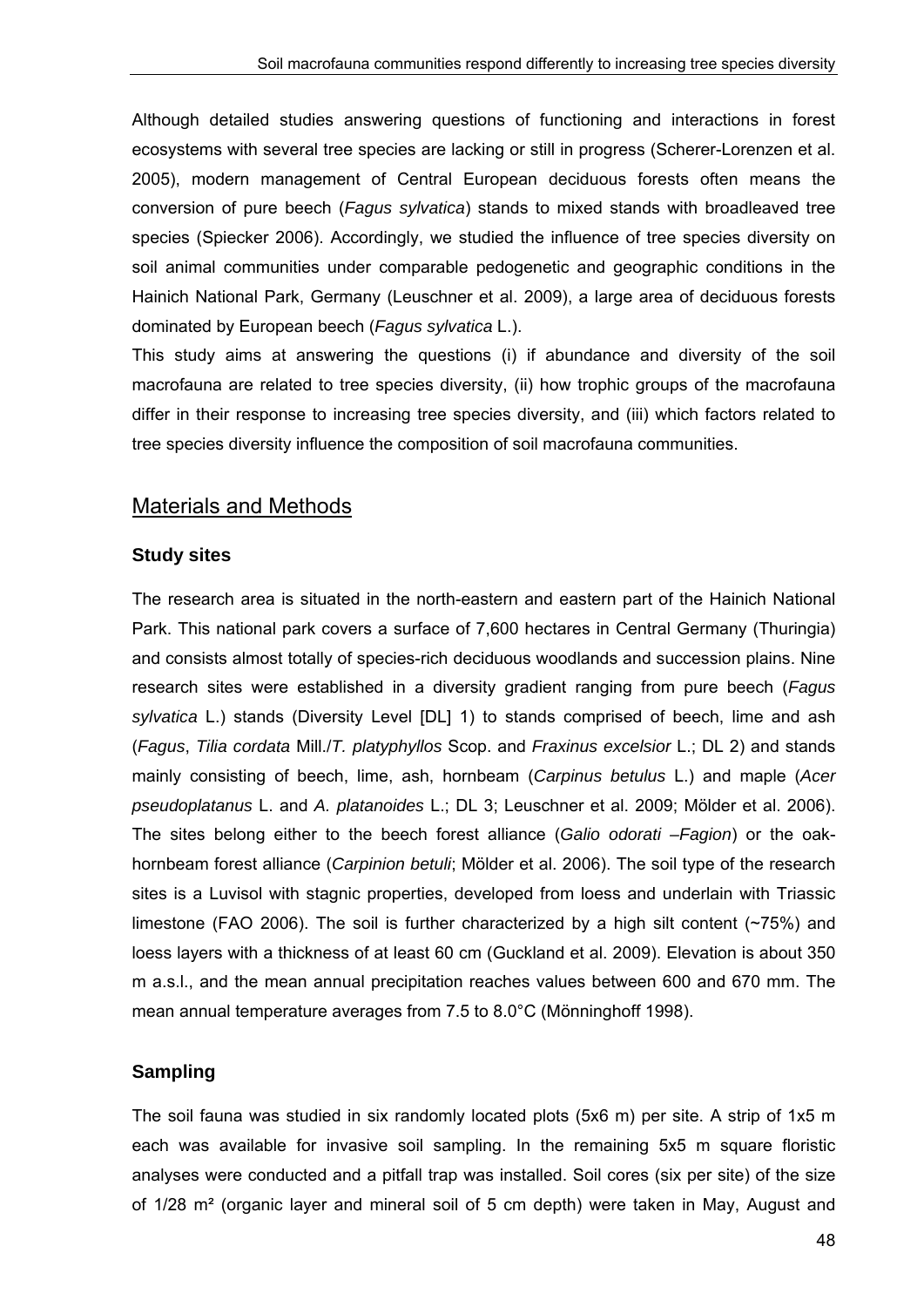November 2005 and in February 2006. Soil animals were extracted by heat using a modified canister method and counted. Earthworms, woodlice and spiders were identified to species level. In April 2005, pitfall traps were installed for 6 months to measure the activity of spiders, carabids and woodlice (for details see Schuldt et al. 2008). Snails were collected in July 2005 by hand-sorting the litter of four 1-m²-plots located directly near the study sites. In April and October 2006 earthworms were hand-sorted from litter and soil of four  $1/9-m^2$ -plots (organic layer and mineral soil of 20 cm depth), also located directly near the study sites. Anecic earthworms were extracted from the sample sites with a 0.33% mustard solution (Cesarz et al. 2007).

## **Environmental variables**

Tree diversity was measured and the Shannon-Wiener Index was calculated for tree crown area (Jacob et al. 2009). Herb diversity was measured in spring and summer 2005 (Mölder et al. 2006) and herb cover was estimated on a 5 x 5 m area surrounding each pitfall trap. Litter input was recorded in autumn 2005 with litter collectors  $(0.3 \text{ m}^2)$  placed directly adjacent to the sampling plots and the Shannon-Wiener Index of leaf litter was calculated (Schuldt et al. 2008). Small litter and soil samples (5 cm depth) were used to measure litter depth, moisture content,  $pH<sub>CaCl</sub>$  and microbial biomass (substrate induced respiration measuring oxygen consumption; Anderson and Domsch 1978, Scheu 1992, Jacob et al. 2009; Table 1).

| <b>Table 1</b> Stand characteristics of the three diversity levels (DL 1: low, DL 2: medium, DL 3: high tree diversity). |  |
|--------------------------------------------------------------------------------------------------------------------------|--|
| Given are means from 3 sites. Different letters indicate significant differences between the three diversity levels;     |  |
| $P < 0.05$ (Tukey post-hoc).                                                                                             |  |

|                                                 | <b>DL1</b>        | DL <sub>2</sub>                                                                                      | DL <sub>3</sub>                   |
|-------------------------------------------------|-------------------|------------------------------------------------------------------------------------------------------|-----------------------------------|
| Tree diversity (Shannon-Index)                  | 0.18 <sup>c</sup> | 1.06 <sup>b</sup>                                                                                    | 1.70 <sup>a</sup>                 |
| Herb diversity (Shannon-Index)                  | $0.42^{\circ}$    | $0.78^{b}$                                                                                           | 1.40 <sup>a</sup>                 |
| Herb cover (%)                                  | $23.4^\circ$      | $48.3^{b}$                                                                                           | 67.8 <sup>a</sup>                 |
| Litter diversity (Shannon-Index)                | 0.21 <sup>c</sup> | 1.06 <sup>b</sup>                                                                                    | 1.46 <sup>a</sup>                 |
| Litter depth (cm)                               | $2.84^{a}$        | $2.41^{b}$                                                                                           | 1.89 <sup>c</sup>                 |
| Water content (litter/soil) (%DM)               | $161^b/48^a$      | $195^a / 49^a$                                                                                       | $198^{\circ}/52^{\circ}$          |
| pH (litter/soil)                                |                   | $4.92^{\text{b}}/3.95^{\text{c}}$ 6.05 <sup>a</sup> /4.95 <sup>b</sup>                               | $6.14^{\text{a}}/5.69^{\text{a}}$ |
| Microbial biomass (litter/soil)<br>(mgCmic/gDM) |                   | $10.0^{\circ}/0.60^{\circ}$ 10.6 <sup>a</sup> /0.89 <sup>a</sup> 9.9 <sup>a</sup> /1.07 <sup>a</sup> |                                   |

## **Statistical analysis**

Pitfall trap data of each plot were added up for the whole sampling period. From soil sample data the annual mean was calculated. Total species richness was assessed as total species number per DL from pooled pitfall trap and soil sample data. Mean species richness was calculated from the species numbers per plot. Species density of lumbricids was calculated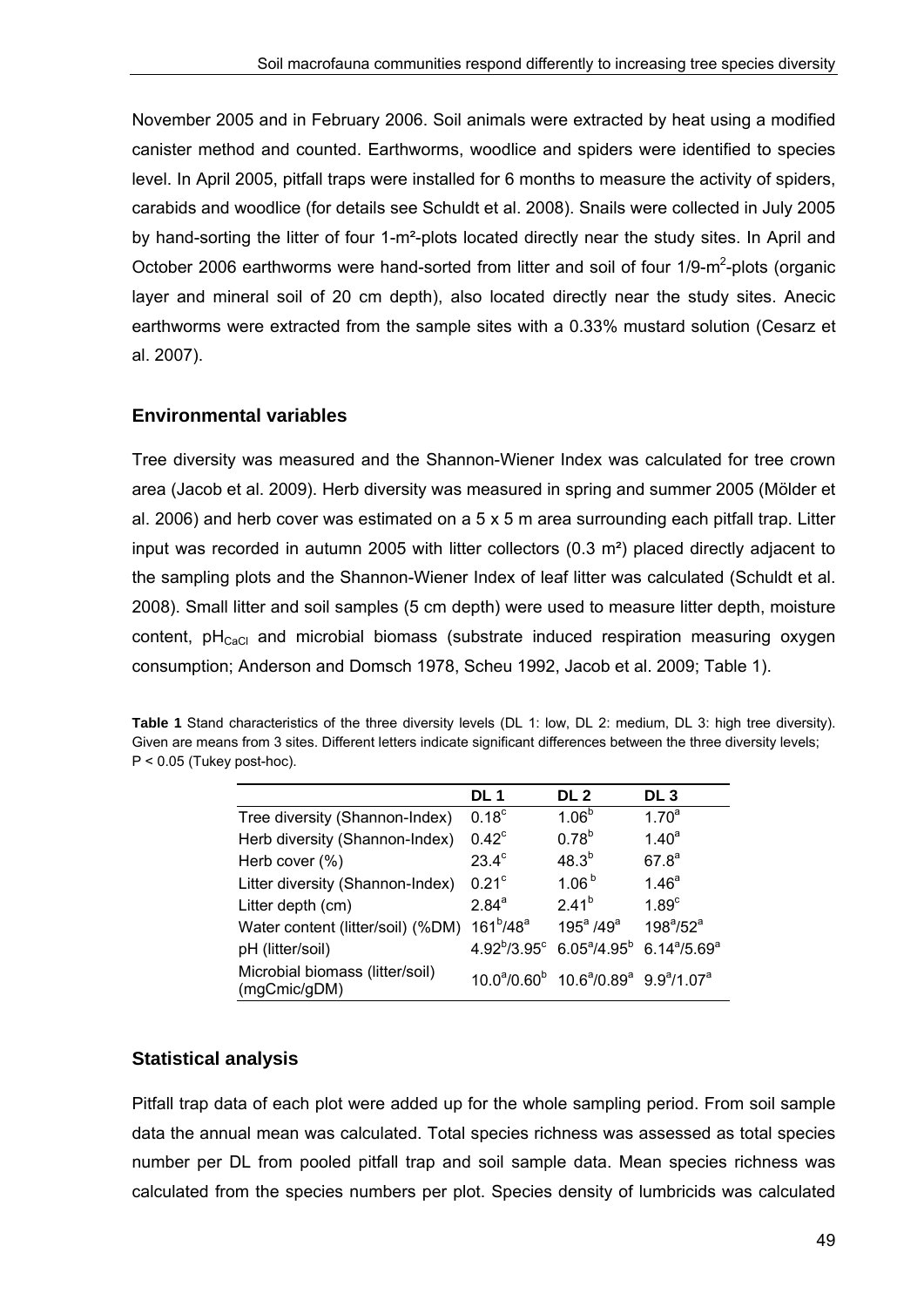per site, to allow for the combination of different sampling methods. If necessary, data were transformed (log or square root) to achieve homogeneity of variance and normality. Animal data (abundance and species density, i.e. the mean number of species per sample or plot) were analysed for diversity level (DL) effects and for between-site effects (two-factorial analysis of variance, ANOVA, with "site" hierarchically nested in "DL"). Species densities of lumbricids were analysed by one-factorial ANOVA. Tukey's post hoc test was performed to test for differences between means. Analyses were performed using SAS for Windows 9.1 (SAS Institute, Cary, NC, USA).

Saprophagous and zoophagous communities of the animal taxa were analysed by principal component analysis (PCA) and redundancy analysis (RDA) with the program CANOCO for Windows 4.5 (Ter Braak and Šmilauer 2002). Rare species (less than four individuals) were excluded and data were log-transformed. The data for the analysis of saprophages (lumbricids and isopods) were obtained from soil samples, for zoophages (carabids and spiders) from pitfall traps. Plant diversity, proportion of beech, lime and ash litter, microbial biomass, and soil and litter parameters were used as explanatory (environmental) variables in the RDA. The factor "site" (including DL) was included in the analyses as passive variable, i.e. without affecting the ordination.

Due to high multicollinearity among many of the recorded environmental variables, those with best explanatory value for each animal group were selected. The Monte Carlo permutation procedure (Ter Braak and Šmilauer 2002) was performed to test the relevance of the selected factors. Additionally, the eigenvalues of PCA and RDA were compared.

## Results

## **Gastropods**

In the leaf litter 2,745 snails were found belonging to 25 species. *Discus rotundatus* was most numerous with 490 individuals (17.9%) and was abundant on all sites. Further dominant species were *Punctum pygmaeum*, *Aegopinella pura* and juvenile *Aegopinella*  spp.; together with *D. rotundatus* they made up more than half of the total number of snails. Total species number of the snails was lowest in the beech dominated sites (DL 1), as compared to DL 2 and DL 3. Mean species density significantly differed between the diversity levels, with the maximum in the medium-diversity sites (Fig. 1a, Table 2). Characteristic species of the DL 1 sites were *Nesovitrea hammonis* and *Euconulus fulvus*. *Acanthinula aculeata* was only abundant in DL 2 and DL 3. The medium-diversity sites (DL 2) harboured most individuals (Fig. 1b), but because of a high between-site variation (Table 2) mean abundance in DL 1 was not significantly different. The significantly lowest abundance was observed for the highly diverse DL 3 sites.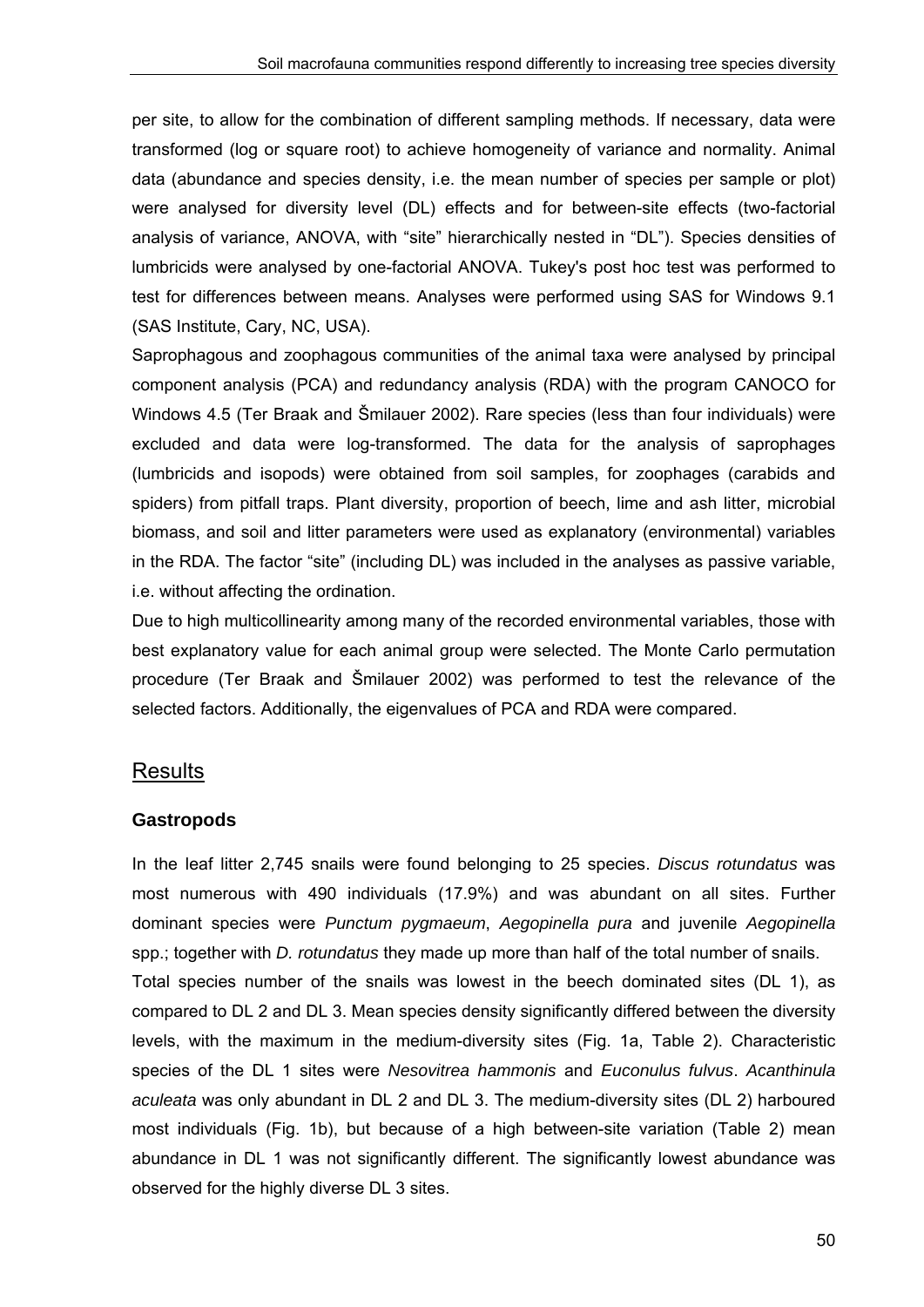#### **Lumbricids**

In total, 2,401 earthworms were found, soil cores and hand-sorting combined, belonging to 10 species, of which *Aporrectodea caliginosa* was most abundant in almost all sites. Juvenile *Lumbricus* spp. individuals were also commonly found, but could not be further assigned to the co-occurring species *L. castaneus, L. rubellus* or *L. terrestris*. Total species number and mean species number were almost identical for all three DL sites (Fig. 1c, Table 2). Most individuals were found in the highly diverse sites irrespective of the sampling method. In the soil cores earthworms were significantly less abundant in the DL 1 and DL 2 sites than in the highly diverse sites (Fig. 1d, Table 2), whereas hand-sorting yielded higher abundance of lumbricids in the DL 2 and DL 3 sites (Fig. 1e, Table 2). Adult *Lumbricus terrestris* individuals were only found with hand-sorting and mustard extraction. They occurred in almost all sites but DL 3 harboured most individuals which is also represented by a significantly higher number of middens in the DL 3 sites ( $F = 8.21$ ,  $P = 0.0013$ ). Strong seasonal differences in total earthworm abundance also occurred in these sites while differences were less pronounced in less diverse sites (for more details see Cesarz et al. 2007).

#### **Isopods**

With pitfall trapping 906 individuals were collected belonging to 7 species. *Trachelipus ratzeburgii* was the most common species in the pitfall traps with 524 individuals (58%). *Trichoniscus pusillus* was the dominant species in the forest floor samples, with 1807 (89%) out of 2,039 individuals. The only species not caught with pitfall traps was *Haplophthalmus mengii*. Total species number was highest in the medium-diversity sites while mean species density was significantly lower in DL 1 than in DL 2 and 3 (Fig. 1f, Table 2). Isopod abundance differed between the diversity levels depending on the sampling method. Soil samples yielded significantly fewer individuals in the pure beech stand DL 1 compared to the mixed tree species sites DL 2 and 3 (Fig. 1g, Table 2). Isopod activity, however, was highest in the medium-diversity sites DL 2 but not significantly different from that in the other diversity levels (Fig. 1h).

#### **Carabids**

Altogether, 4,622 carabid beetles were caught belonging to 32 species. With 1,995 individuals (43%) *Pterostichus burmeisteri* was most abundant followed by *Abax parallelepipedus* with 17% and *Pterostichus oblongopunctatus* with 12% of the total number of individual. Most species occurred in DL 3, followed by DL 2 and DL 1. Mean species density exhibited the same pattern and was significantly higher in DL 3 than DL 2 and 1 (Fig. 1i). In contrast, mean carabid activity was significantly higher in DL 1 than in DL 2 and 3 (Fig.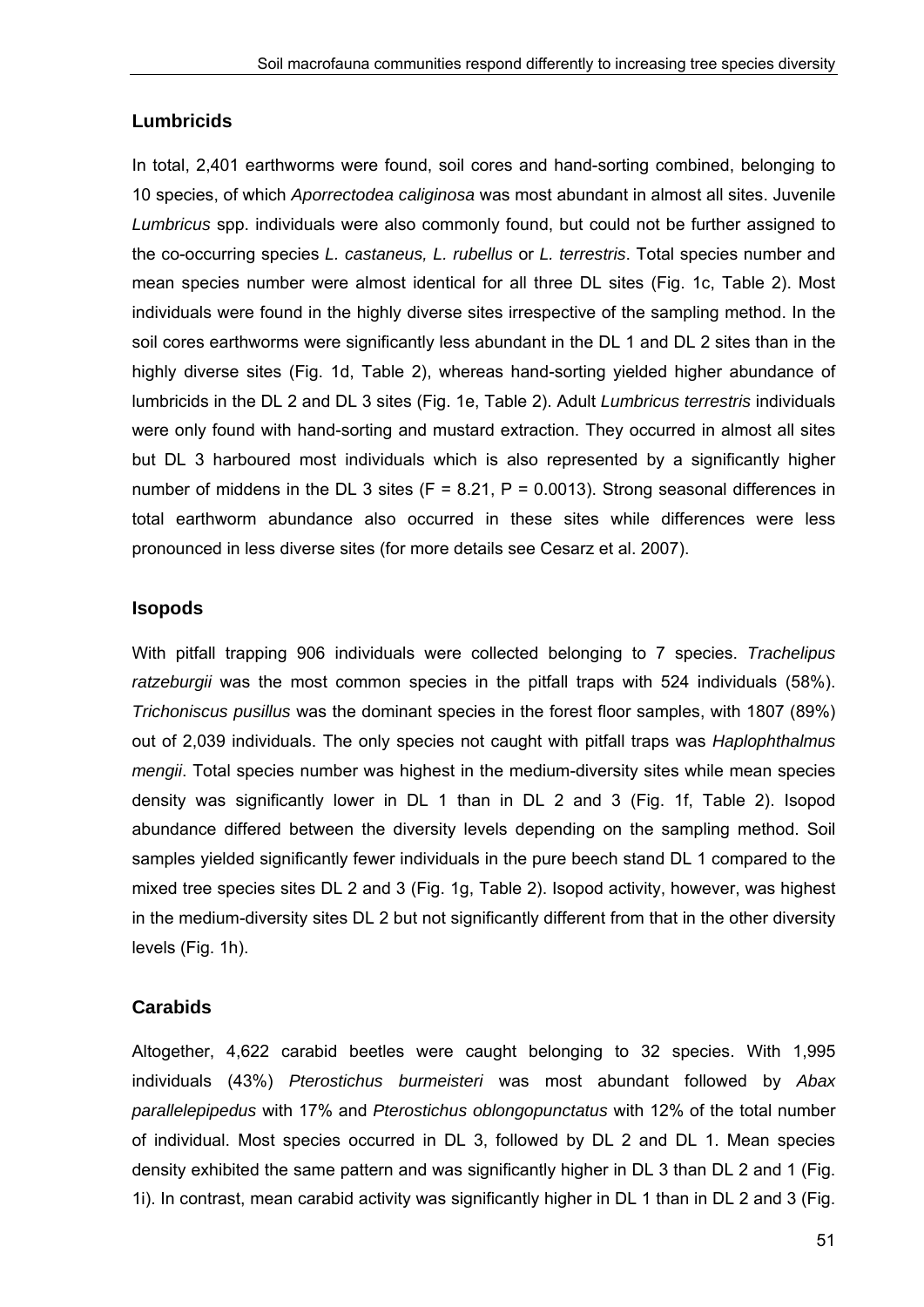1j). The between-site variation was high for species density as well as for activity of carabid beetles (Table 2).



**Fig. 1** Species richness (solid columns: total species number per DL; columns with colour gradient: mean species number per sample, for lumbricids species per site) and abundance of Gastropoda (a.-b.), Lumbricidae (c.-e.), Isopoda (f.-h.), Carabidae (i.-j.) and Araneae (k.-m.) in forest sites with low, medium and high tree species diversity (diversity level 1, 2 and 3, respectively). Note the different sampling methods. Given are means of 18 samples  $\pm$  SE, for lumbricid and gastropod hand-sorting means of 12 samples  $\pm$  SE. Different letters indicate significant differences between the DLs ( $p < 0.05$ ).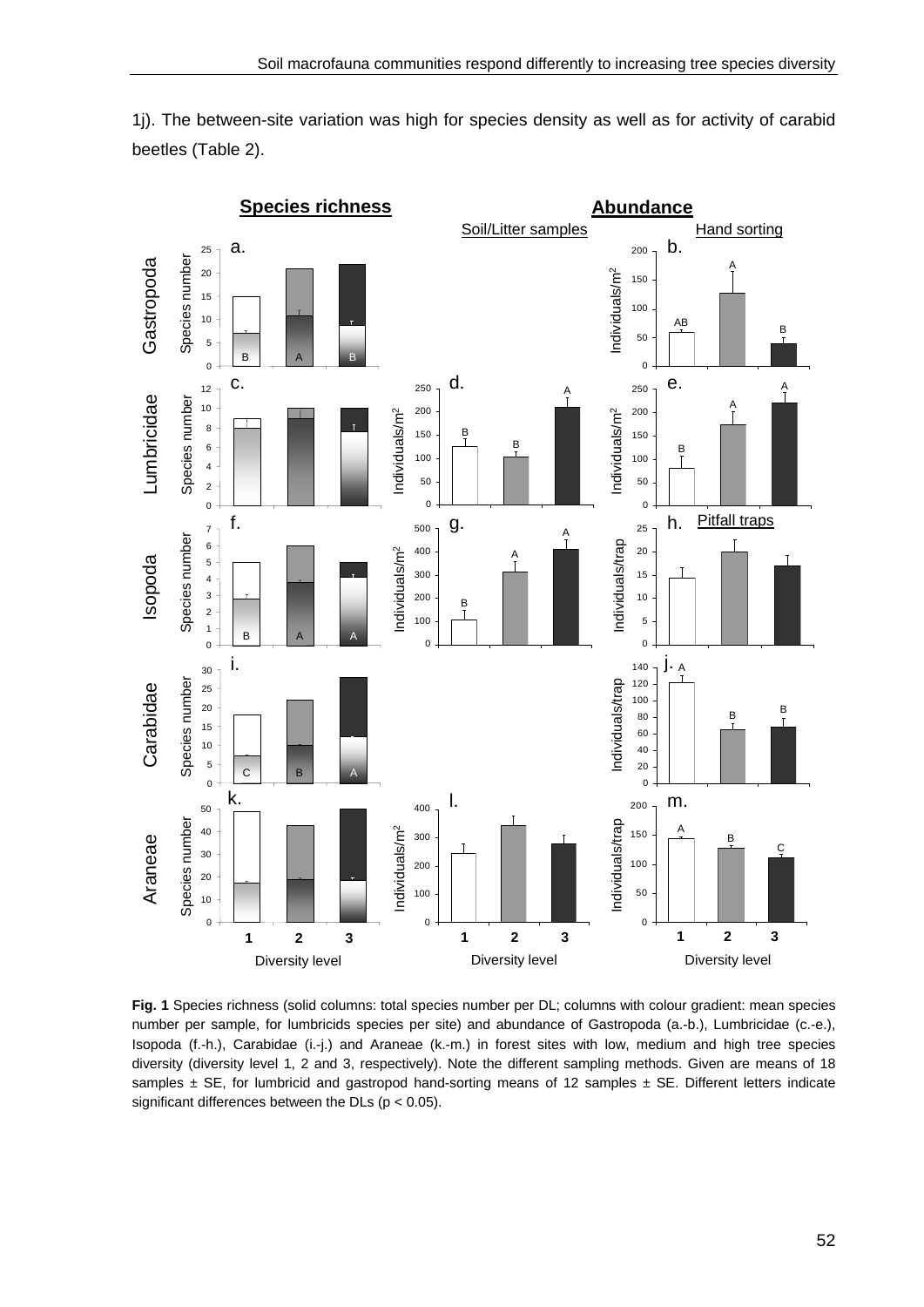## **Spiders**

With pitfall trapping 6,877 individuals (65% adults) were sampled belonging to 64 species. *Coelotes terrestris* was the most common species in the pitfall traps. Thirty-six species were found in the soil samples with a total number of 2,221 individuals (24% adults). Five of the species were not caught in pitfall traps. *Hahnia pusilla* was the most abundant species in the soil samples. The total number of species was lower in the medium-diversity level as compared to DL 1 and DL 3. However, mean species density per site did not differ significantly between the diversity levels (Fig. 1k). Differences in spider abundance between diversity levels depended on the sampling method. Whereas most individuals were found in the soil samples of the DL 2 sites (Fig. 1l), spiders had their significantly highest activity in the DL 1 sites, followed by DL 2 and DL 3 (Fig. 1m, Table 2). For a more detailed overview of the spider community pattern see Schuldt et al. (2008).

**Table 2** F statistics of two-factorial ANOVA for the influence of tree diversity on soil macrofauna taxa. Lumbricidae species richness was analysed by one-way ANOVA. Significant differences are displayed in bold.

|                |                  |           | DL |       | Site     |       |          |
|----------------|------------------|-----------|----|-------|----------|-------|----------|
| Taxon          |                  | Method    | F  | P     | F        | P     |          |
| Gastropoda     | species richness | hs        |    | 12.74 | 0.0001   | 10.67 | $-.0001$ |
| Lumbricidae    | species richness | hs+sc     |    | 0.59  | 0.5831   |       |          |
| <b>Isopoda</b> | species richness | pf+sc     |    | 20.73 | $-.0001$ | 4.47  | 0.0013   |
| Araneida       | species richness | pf+sc     |    | 1.79  | 0.1787   | 2.29  | 0.0514   |
| Carabidae      | species richness | pf        |    | 36.24 | $-.0001$ | 3.40  | 0.0075   |
| Gastropoda     | abundance        | hs        |    | 17.30 | < .0001  | 17.59 | < .0001  |
| Lumbricidae    | abundance        | hs        |    | 9.13  | 0.0009   | 1.86  | 0.124    |
| Lumbricidae    | abundance        | <b>SC</b> |    | 10.95 | 0.0001   | 1.36  | 0.2507   |
| Isopoda        | activity         | pf        |    | 1.20  | 0.3111   | 0.58  | 0.7480   |
| Isopoda        | abundance        | <b>SC</b> |    | 20.02 | < .0001  | 1.25  | 0.3010   |
| Carabidae      | activity         | pf        |    | 18.83 | $-.0001$ | 4.30  | 0.0017   |
| Araneae        | activity         | pf        |    | 15.54 | $-.0001$ | 3.10  | 0.0125   |
| Araneae        | abundance        | sc        |    | 2.76  | 0.0742   | 2.70  | 0.0251   |

DL = Diversity level effect, Site = Between-site effect. pf = pitfall traps, sc = soil cores, hs = hand-sorting

#### **Community structure and the influence of environmental factors**

#### **Saprophages**

The relationship between the saprophagous macrofauna and the characteristics of the forest stands with different diversity levels were studied using multivariate ordination methods (PCA and RDA). The PCA of lumbricids and isopods clearly separated the diversity levels. The first axis correlated with the diversity gradient representing 38.7% of the variation in abundance data from the soil samples (PCA eigenvalue first axis =  $0.387$ , second axis =  $0.120$ ,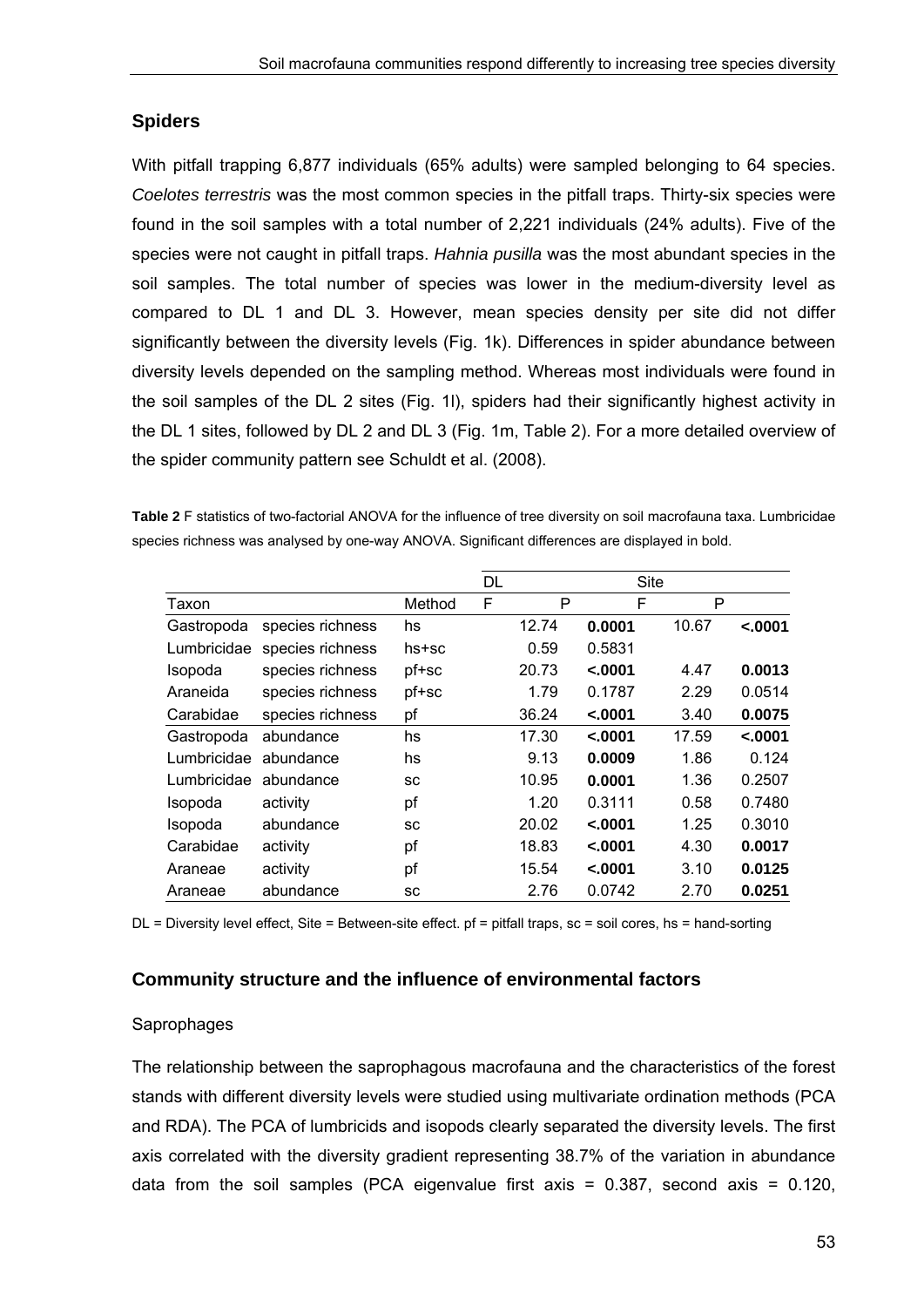ordination not shown). The direct gradient analysis (RDA) included plant diversity, proportion of beech, lime and ash litter and soil and litter parameters as predictor variables for the decomposer community. Only a slight decline of variance was observed represented by the first and second axis (33.9 and 7.1%, respectively, Fig. 2) as compared to the PCA.



**Fig. 2** RDA ordination plot for lumbricid and isopod communities (soil samples) of the nine studied plots (DL 1a-DL 3c, shown as weighted means of data) and correlated environmental variables (arrows). Data log-transformed. Only species with  $>3$  individuals were included into the analysis. Monte Carlo permutation test: first axis  $F = 20.0$ and  $P = 0.001$ ; all axes  $F = 3.5$  and  $P = 0.001$ . Genus and species names are abbreviated with the first three letters respectively. Isopod genus and species separated with "", lumbricids without. Mib = Microbial biomass, lit = litter, div = diversity. For complete species list see appendix.

The decomposer community of low tree species diversity sites (DL 1) differed strongly from that of the sites with higher tree species diversity (DL 2 and DL 3). The DL 1 sites were characterised by high densities of *Dendrobaena octaedra*, *D. pygmea* and *Dendrodrilus rubidus* which were positively correlated with increasing proportion of beech litter and litter depth. Lumbricid communities in DL 2 and DL 3 sites were characterised by higher densities of the epigeic species *Lumbricus castaneus* and of endogeic taxa like *Aporrectodea* spp. and *Octolasion* spp. They were positively correlated with increasing tree species diversity, as well as herb diversity and density, increasing pH and microbial biomass in the soil.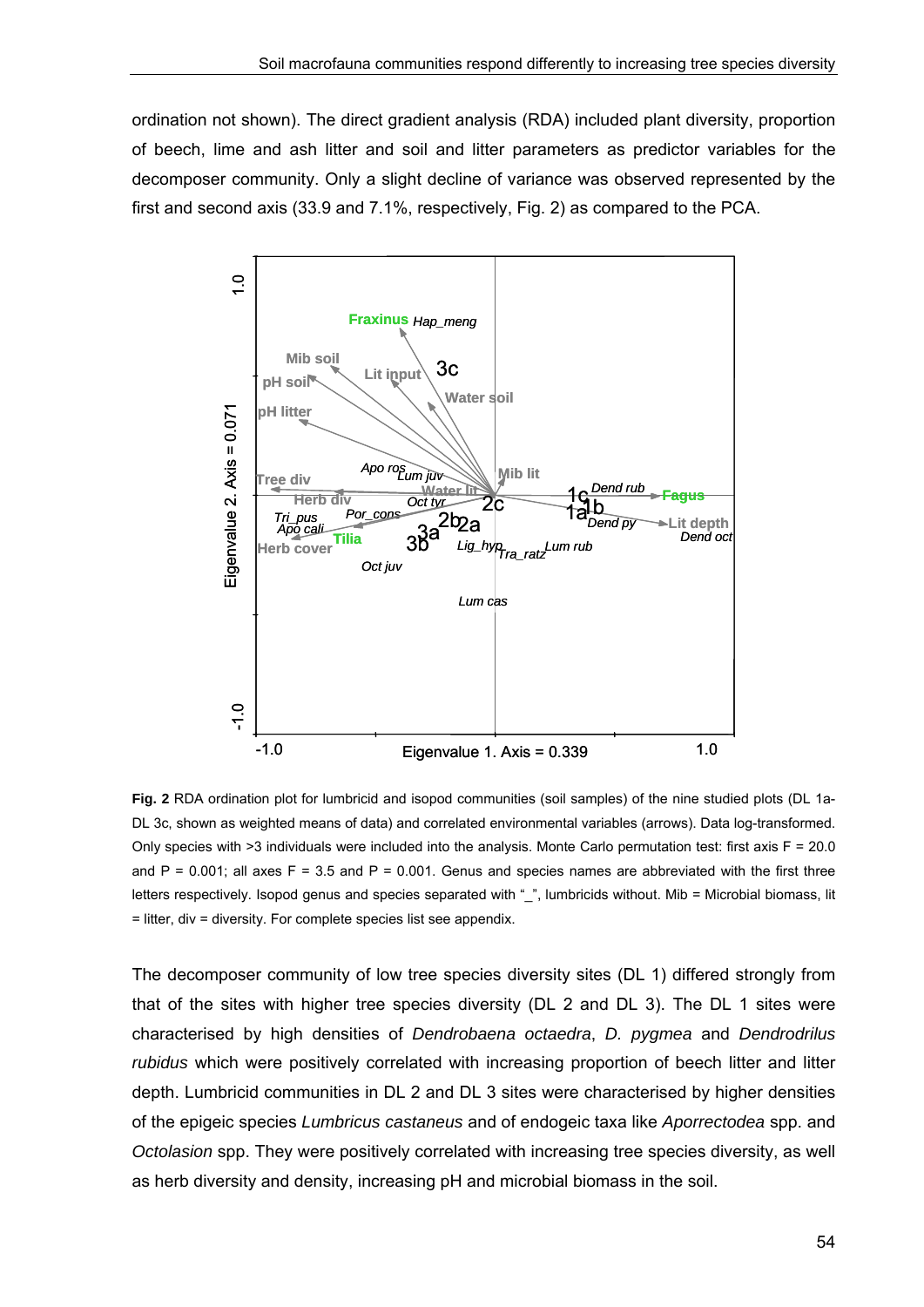The dominant isopod *Trichoniscus pusillus* was also positively correlated with these environmental factors and occurred in high densities in the DL 3 sites, together with *Porcellium conspersum*. *Haplophthalmus mengii* was only found in site DL 3c, for which high ash litter input and high soil water content were typical. DL 2 sites were characterised by a high abundance of *Ligidium hypnorum* and *Trachelipus ratzeburgii*. No isopod species had high densities in the low-diversity DL 1 sites (Fig. 2).

#### Zoophages

The PCA of the pitfall trap data reflected well the differences between the diversity levels (PCA eigenvalue first axis =  $0.287$ , second axis =  $0.107$ , ordination not shown). When the environmental data as explanatory variables were included, variance declined only slightly represented by marginally smaller eigenvalues for the first and second ordination axis (RDA eigenvalues first axis =  $0.259$ , second axis =  $0.078$ , Fig. 3). Study sites with low tree diversity all had a very similar species composition differing from communities in medium- and highdiversity sites. Similarly, two of the three high-diversity sites (DL 3a and b) also had a distinct community of spiders and carabid beetles, while the species composition of the third site (DL 3c) was typical for sites with medium tree species diversity. Among spiders characteristic for DL 1 were *Diplocephalus picinus*, *Histopona torpida*, *Harpactea lepida*, *Walckenaeria corniculans*, *Walckenaeria cucullata* and *Saloca diceros*, the activities of which were correlated with a high proportion of beech litter and a thick litter layer. *Hahnia pusilla* was almost completely absent from the DL 1 sites. Together with species such as *Diplostyla concolor*, *Tenuiphantes cristatus* and *Tenuiphantes tenebricola* its activity maxima were correlated with high tree species diversity, high herb cover and high pH typical for the sites DL 3a and 3b.

Carabid beetles typical for the low diversity sites were *Pterostichus oblongopunctatu*s, *Molops piceus* and *Abax parallelepipedus*. In contrast, *Carabus coriaceus*, *Pterostichus aethiops*, *P. madidus* and *Cychrus caraboides* were associated with the diverse sites DL 3a and 3b. *Molops elatus* and *Trechus obtusus* were abundant on the medium-diversity sites characterised by a high proportion of ash litter (Fig. 3).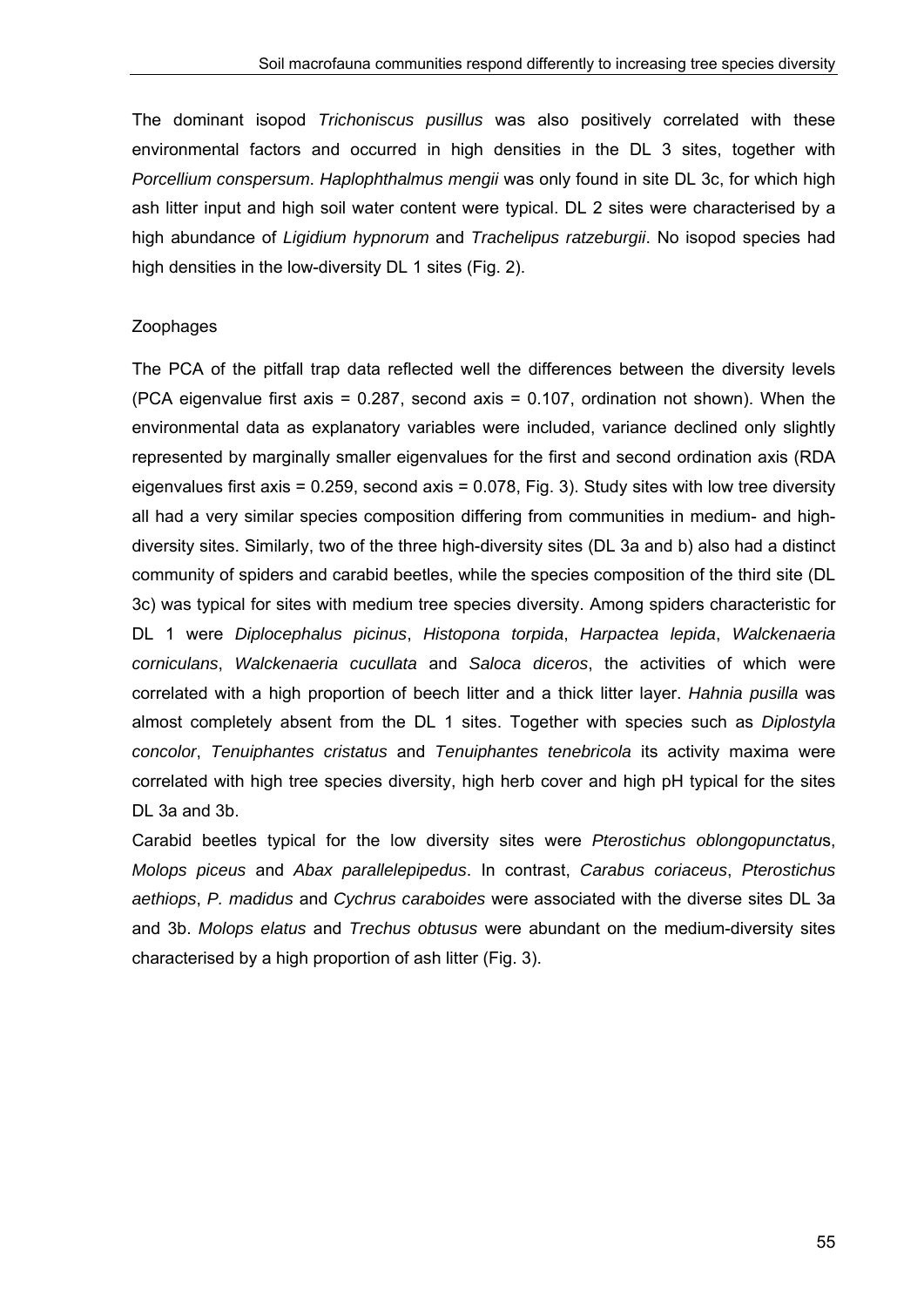

**Fig. 3** RDA ordination plot for spider and carabid communities (pitfall trap catches) of the nine studied plots (DL 1a- DL 3c, shown as weighted means of data) and correlated environmental variables (arrows). Data logtransformed. Only species with >3 individuals were included into the analysis. Monte Carlo permutation test: first axis F = 14.7 and P = 0.001; all axes F = 3.7 and P = 0.001. Carabid genus and species separated with "-", spiders without. Mib = Microbial biomass, lit = litter, div = diversity, lumbri = lumbricid abundance. For complete species list see appendix.

#### **Discussion**

We studied the response of the soil fauna community to differences in canopy tree species mixture. Tree species diversity influences a number of factors – among them pH, herb cover and diversity, litter depth and litter diversity. Litter depth is controlled by beech, the dominant tree species, as beech leaves decompose slowly, resulting in thick litter layers (Sydes and Grime 1981a, Sydes and Grime 1981b). In contrast to beech, litter of other broad-leaved tree species, such as ash, hornbeam and lime, rapidly decompose after litter fall (Jacob et al. 2009). Litter of these tree species leads to higher pH and base saturation of the soil (Augusto et al. 2002, Aubert et al. 2004). Thus, in the present study the slightly higher overall litter input in mixed compared to pure beech sites (Guckland et al. 2009) was not accompanied by a higher standing crop of organic matter in the more diverse sites. The effect of a decrease of organic matter in the litter layer parallel to increasing tree species diversity is twofold: (1) The all-season availability of food resources and the volume of habitable space are reduced. However, the transformation of pure beech stands to more diverse tree mixtures positively affects the amount of microbial biomass in the soil (Table 1; Jacob et al. 2009). (2) The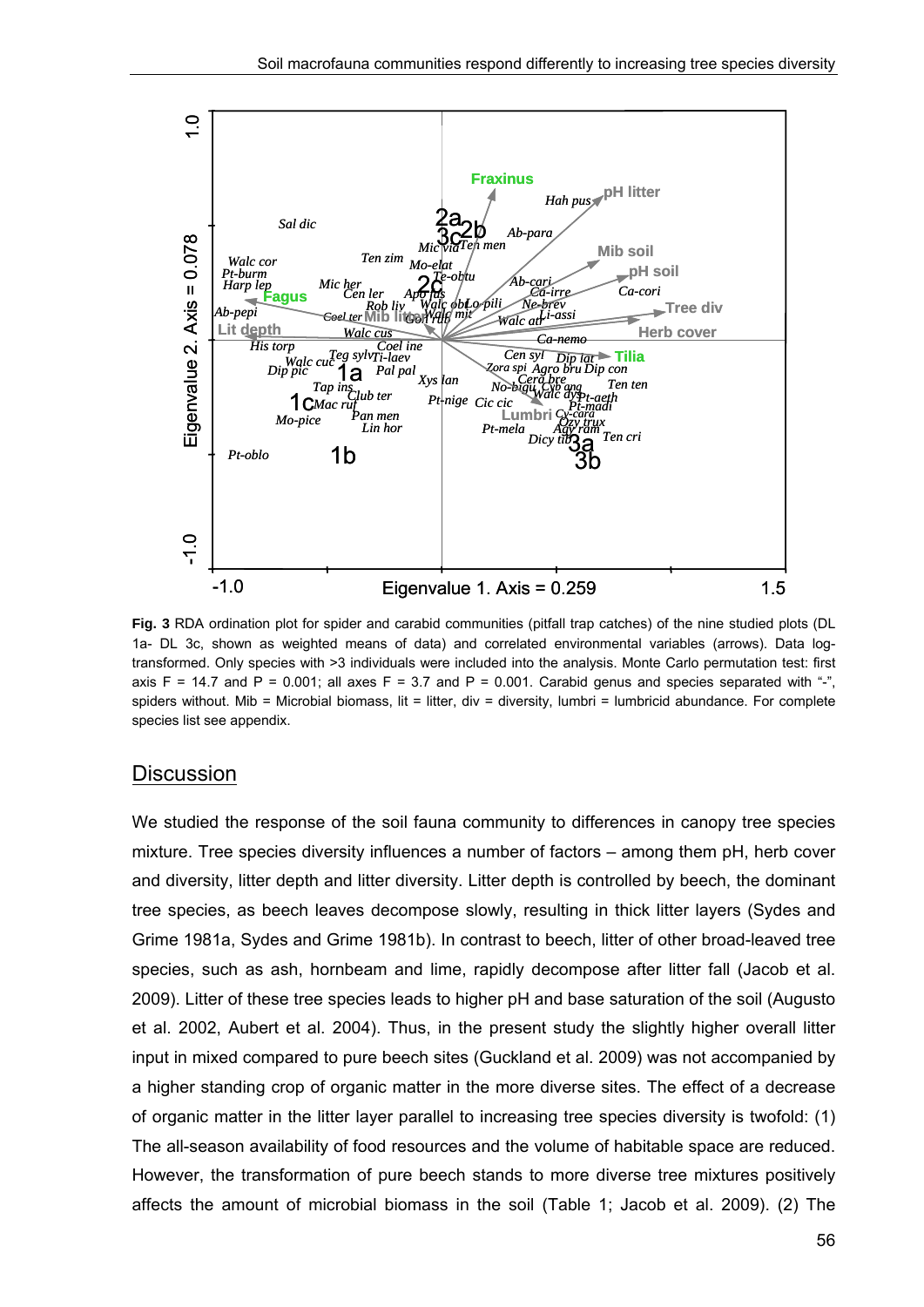development of a diverse herb layer is favoured which increases the structural complexity of the ground zone. These contrasting effects of tree species diversity offer the opportunity to study the relative importance of these diversity-related variables as driving factors for the composition of the decomposer and predator community.

#### **Gastropods**

Highest density and species richness of snails were observed for the medium-diversity sites (DL 2). The three most abundant species *Discus rotundatus*, *Aegopinella pura* and *Punctum pygmaeum* regularly occurred on all study sites but had their maximum density in the DL 2 sites. In a differently diverse mixed oak forest, Johannessen (2000) found a number of widely distributed snail species, e.g. *D. rotundatus* and *P. pygmaeum*, which he considered as very tolerant and nearly omnipresent. *D. rotundatus* abundance has been found to be largely uncorrelated to soil pH, whereas the highest numbers of *P. pygmaeum* were found at pH 4- 4.5 (Martin and Sommer 2004). The authors observed a preference of *Nesovitrea hammonis* for low pH values, which is in accordance with the findings for the Hainich study sites.

Generally, snail density and species richness are often positively related to soil calcium content and pH (Kappes et al. 2006, Hylander et al. 2005). Additionally, Martin and Sommer (2004) found the influence of soil acidity on snail density to differ under different moisture conditions. A survey of Getz and Uetz (1994) showed interlinked effects of soil moisture and leaf litter diversity on snail species diversity. Generally, snail abundance and species richness increases with the amount and nutrient content (Ca, K, N) of leaf litter (Getz and Uetz 1994, Millar and Waite 1999, Kappes et al. 2006). Although litter and soil moisture were highest in DL 2 and DL 3 sites and pH and Ca content also increased from the beechdominated sites to the more diverse sites, it appears that the medium-diversity sites constitute a more habitable environment. Due to the presence of diverse and easily decomposable litter in the DL 3 sites, litter depth declines markedly from spring to autumn (Cesarz et al. 2007). Obviously, the more constant litter environment in the DL 2 sites containing a larger proportion of slowly decomposing beech litter promotes the development of a diverse snail community with higher population density.

#### **Lumbricids**

The medium-diversity and high-diversity forest sites harboured most earthworm individuals over the year. These sites were characterized by higher values of pH and base saturation and the tree litter mixture was of higher nutritional quality than pure beech litter (C/N values: ash < 30, lime and mixture 30-40, beech 50-60; Jacob et al., 2009). Also, the herb layer was more diverse and productive in the mixed species sites as compared to the sites dominated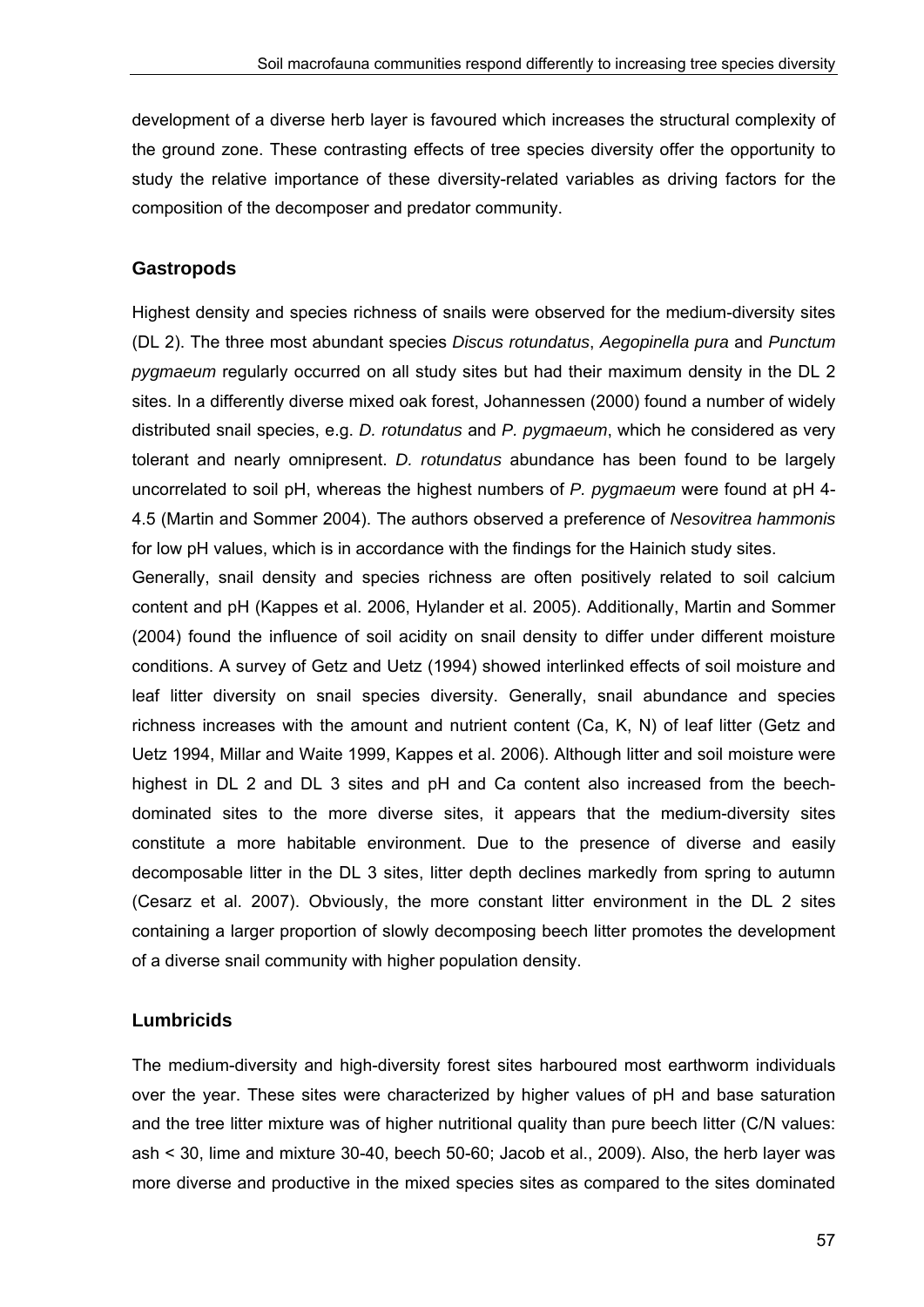by beech (Table 1, Mölder et al. 2008), providing additional high quality litter. Litter species identity can clearly affect litter microfauna, mesofauna and macrofauna during decomposition (Wardle et al. 2006). Important factors for saprophages are the polyphenolic and nitrogen content: lumbricids show marked preference for certain plant litter species, favouring those with high nitrogen and carbohydrate content and low phenolic content (Satchell 1967). In a choice experiment by Hendriksen (1990), *Aporrectodea* species (the most common genus in our sites) were preferably found under litter of *Tilia*, an observation which is consistent with our results. The preference for diverse sites by *Aporrectodea* species may also be due to higher pH values linked with high quality litter. The soil pH of the DL 1 sites was relatively low (~ 4.0). In a microcosm experiment *Aporrectodea caliginosa* could survive at a soil pH above 4.8 (Haimi and Einbork 1992). Reich et al. (2005) found that earthworm abundance and biomass depended on soil pH and calcium content. Some earthworm species are relatively tolerant against low pH values, e.g. epigeic *Dendrobaena octaedra* (Yli-Olli and Huhta 2000), hence a litter pH of 5.0 in the beech-dominated plots is unproblematic for this species.

Mean lumbricid species richness was not significantly influenced by altered tree species diversity. A similar effect was found by Aubert et al. (2003) in a comparison between a beech and a beech-hornbeam forest. Although the input of diverse litter can create microhabitats exploitable by different saprophages species (Hättenschwiler and Gasser 2005) our study indicates that the rapid decomposition on the highly diverse sites resulting in habitat loss is detrimental for a diverse litter-dwelling earthworm community (cf. Judas 1990). A keystone species enhancing litter decomposition is *Lumbricus terrestris*, which is well known for its midden construction and effective bioturbation up to ecosystem engineering. Abundance of *L. terrestris* were highest in DL 3 sites in which also highest numbers of middens were counted in spring (personal observation). Cesarz et al. (2007) found that lumbricid densities declined over the course of the year, but least so in the sites dominated by beech, where a thick litter layer is always present. Here, litter dwelling species were particularly dominant in the cold season.

#### **Isopods**

Isopod species richness was marginally enhanced by increasing tree species diversity. Most isopods occurred in the more diverse sites DL 2 and DL 3. Beyer (1964) compared the isopod communities in beech forests and in mixed beech forests in Central Germany and found differences in abundance, but not in species composition. Ecoclimatic factors, such as humidity, are important for isopod communities (e.g. Hornung and Warburg 1996). The diverse study sites DL 2 and 3 were more humid and likely to promote abundant isopod communities. For instance, the dominant species *Trichoniscus pusillus* needs high ambient humidity (Spungis 2008). The other common species, *Trachelipus ratzeburgii*, was found to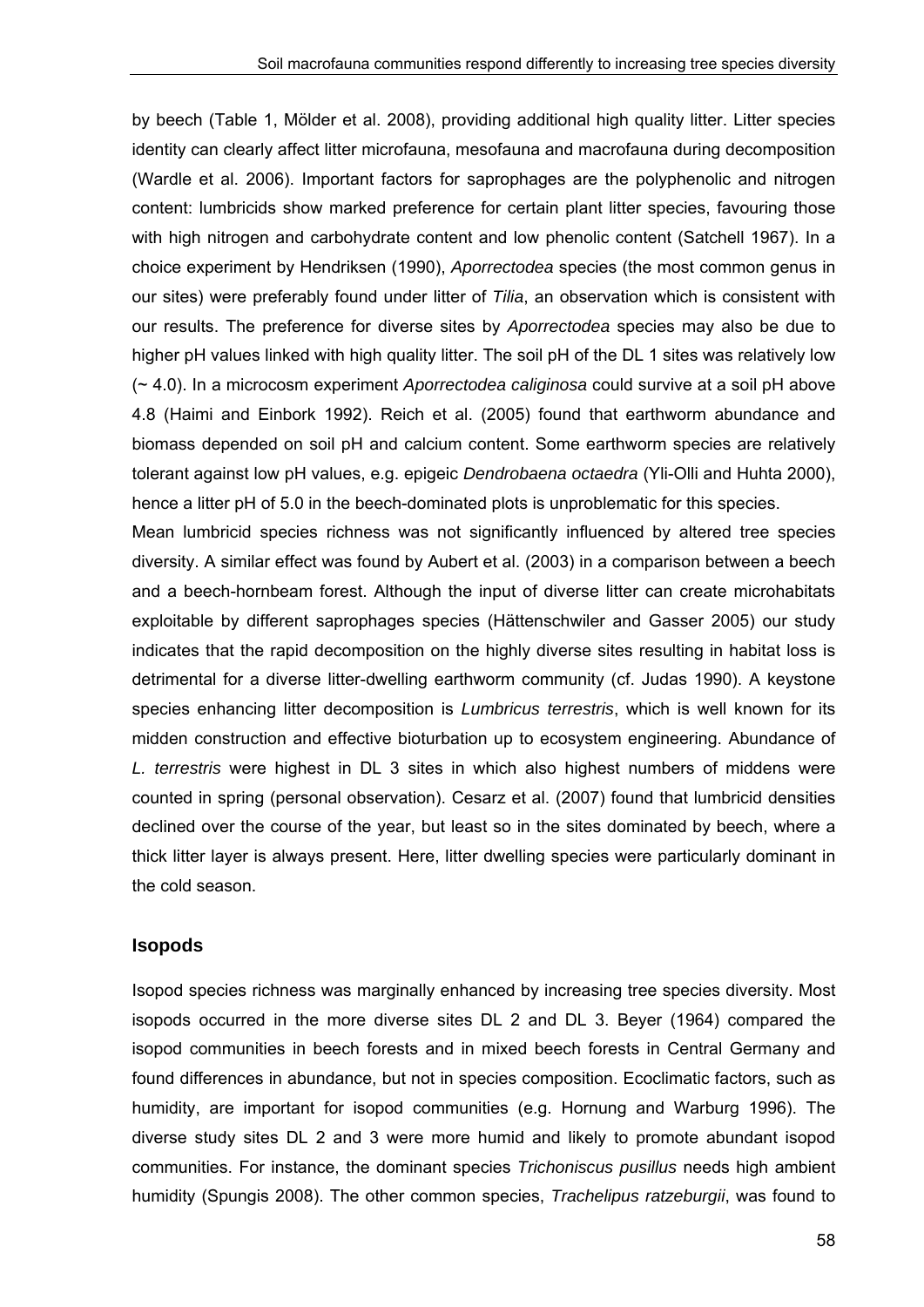be correlated to leaf litter cover and humidity (Hornung et al. 2007). It is a typical forest species in central Germany, preferring mesic deciduous and mixed coniferous forests (Beyer 1964). *Haplophthalmus mengii* occurred on one site of DL 3 which had the highest soil moisture contents. It is a small soil species which can be found in calcareous soils and moist habitats (Scheu 1990, Wijnhoven 2000). Like other saprophagous groups, isopods prefer certain plant litter species over others. The animals react to changes in litter quality (Cotrufo et al., 1998, Kautz et al., 2000) and show selective feeding activity (Catalán et al. 2008). Litter species with a higher pH and lower tannin and phenolic contents are beneficial (Kautz et al. 2000, Zimmer and Topp 2000). For instance, Oniscus asellus prefers litter with favourable nutrient and low phenolic content (Hättenschwiler and Bretscher 2001), a condition met in the highly diverse Hainich sites. Additionally, isopods depend on microorganisms as a high-quality food resource (Zimmer and Topp 1997).

#### **Carabids**

Carabid diversity was positively correlated to tree diversity. A reason for this response may be the increasing structural complexity of the sites with a more diverse and dense herb layer. Lassau et al. (2005) found more forest beetle species in highly complex habitats. Other factors influencing carabid diversity are soil moisture (Baguette 1993, Raino and Niemelä 2003, Sroka and Finch 2006, Mullen et al. 2008), soil pH and the amount of leaf litter (Magura et al. 2003, Fuller et al. 2008). However, the effect of increasing leaf litter cover on carabid beetle diversity can also be negative (Guillemain et al. 1997, Sroka and Finch 2006) as is the case in our study. Prey abundance is regarded as important for carabid beetle diversity (Baguette 1993, Raino and Niemelä 2003), but carabid species richness can also be independent of prey abundance (Guillemain et al. 1997).

In contrast to species diversity, most individuals were caught in the low-diversity sites of DL 1. Three of the most abundant species, namely *Pterostichus burmeisteri*, *P. oblongopunctatus* and *Abax parallelepipedus*, preferably occurred in these sites. Litter depth may be the key factor. Since interspecific competition can be important for carabid beetles (Loreau 1990, Raino and Niemelä 2003) more habitable space enhances the possibility of coexistence in the same microhabitat. Comparing coniferous, mixed and deciduous forest stands Fuller et al. (2008) found a positive correlation between number of tree species and carabid abundance, which he attributed to a larger number of favourable microhabitats in diverse stands. Prey availability also influences carabid densities. In our study, collembolan and epigeic lumbricid densities were high in the beech-dominated sites. Such a positive correlation between carabid abundance and collembolans as their potential prey was also found by Koivula et al. (1999), and Niemelä et al. (1997) concluded that a higher earthworm abundance leads to larger carabid populations.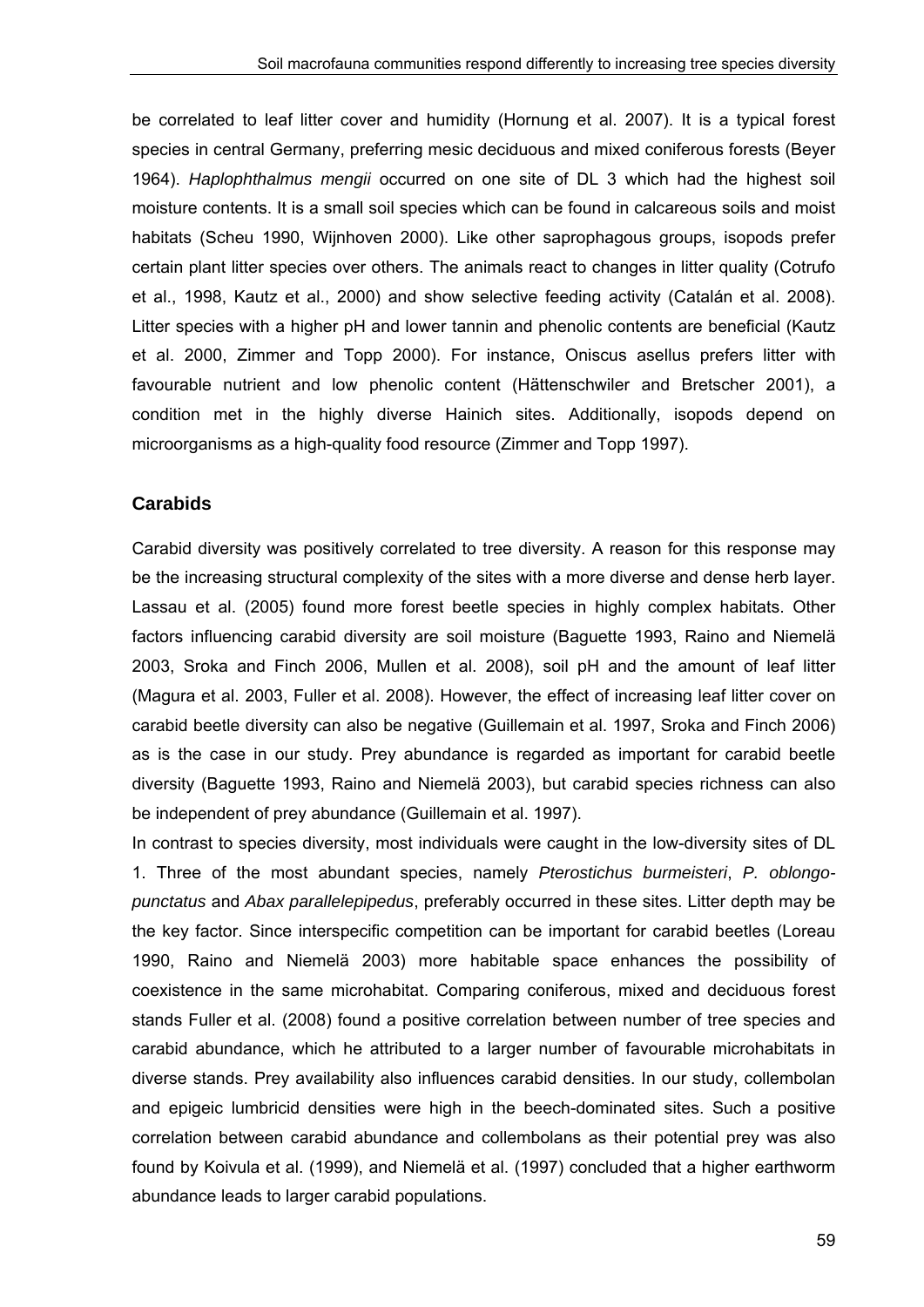#### **Araneids**

No clear relationship between mean spider diversity and tree species richness could be found. Many juvenile Linyphiidae were collected with soil samples and could not be determined to species level. Thus highest spider abundance in the medium-diversity sites was not reflected in total species numbers, the latter being highest in low- and high-diversity sites. In contrast to the mean abundance of the spiders in soil samples, the spider activity density measured with pitfall traps was negatively correlated to tree species diversity.

Presumably, the spider fauna also was affected by litter depth and herb cover to a large extent, since the physical structure of the habitat is important for the habitat preference of spiders (Pearce et al. 1994). A thick litter layer has been found to be vital for spiders due to its influence on microclimate, prey abundance and web-building space (Bultman and Uetz 1982), i.e. web-building spiders, such as Linyphiidae, are more abundant in complex leaf litter (Bultman and Uetz 1984). Typical species associated with DL 1 were *Diplocephalus picinus*, *Histopona torpida* and *Harpactea lepida* which are known to prefer forest sites with a continuous and pronounced litter layer (Stippich 1986). *Hahnia pusilla*, in contrast, was absent in the beech-dominated sites. Ziesche and Roth (2008) found *H. pusilla* to be associated with moisture and moss cover, environmental conditions which were more pronounced in the diverse Hainich sites (Mölder et al. 2006). Ziesche and Roth (2008) studied coniferous and mixed deciduous forest stands and identified litter type as a major environmental factor influencing spider species distribution. Important other parameters were temperature, soil and litter water content, cover and composition of the herb layer. Herb cover was also recognised as an important factor by Oxbrough et al. (2005). A factor contributing to the high activity density in the less diverse sites is probably the abundance of potential prey, in this case collembolans. Schuldt et al. (2008) found a positive correlation between spider abundance and Collembola as potential prey organisms, with high abundances in the beech-dominated sites. Such a positive correlation between spiders and their prey from the decomposer community was also found in an experiment by Chen and Wise (1999), indicating close predator-prey associations. High spider densities in DL 2 may be ascribed to the beneficial combination of litter depth and prey abundance on the one hand and herb cover and humidity on the other hand.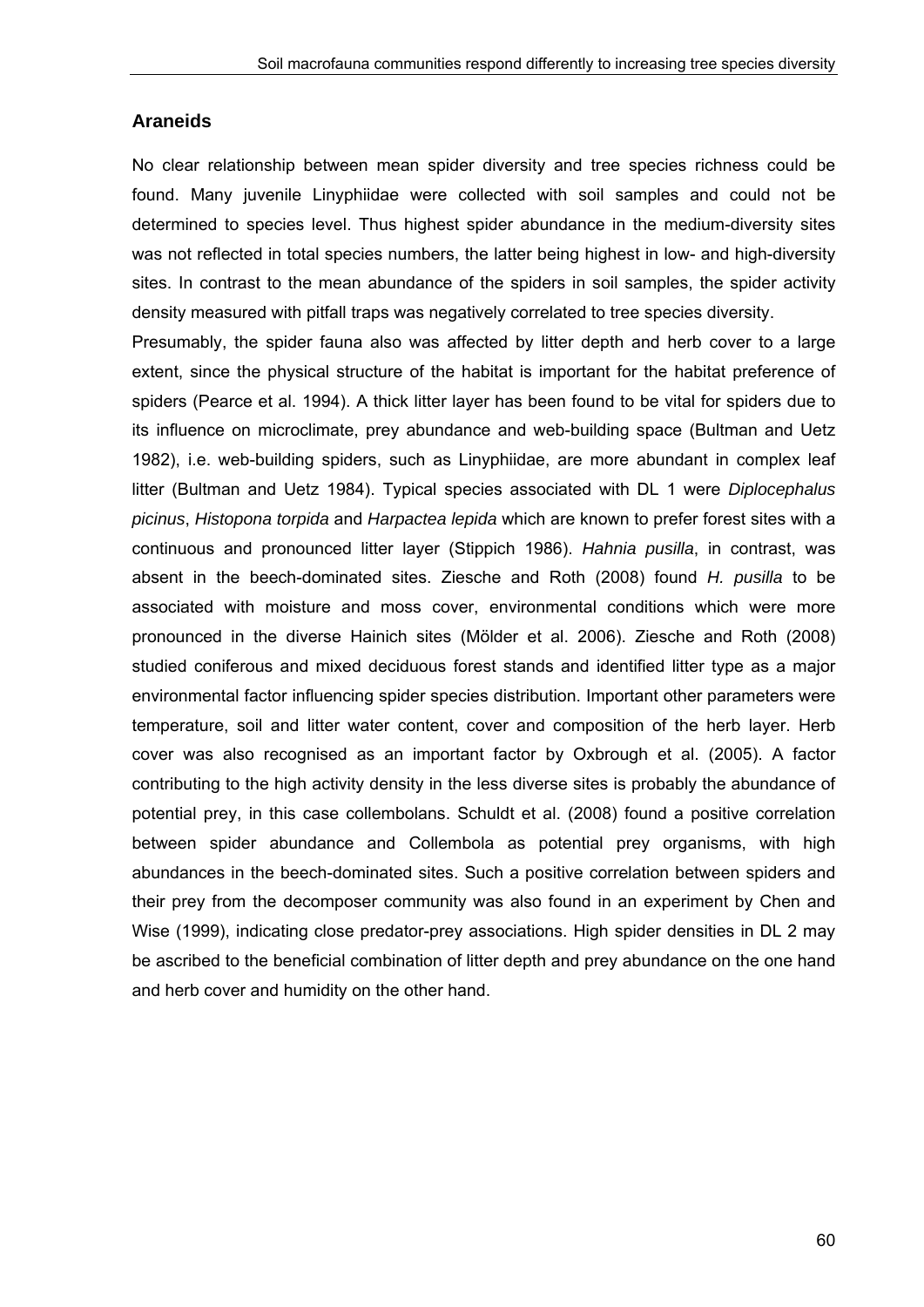## **Conclusions**

Tree species diversity in the Hainich study sites appears to be a key factor for the community structure of major soil animals groups. The tree diversity effects were mediated through alterations in habitat characteristics such as herb diversity and cover, litter depth and pH. Low-diversity beech and high-diversity mixed stands differed strongly in faunal composition as indicated by PCA ordination. These differences seemed to be more pronounced for the decomposer community than for the predator community. A gradient analysis (RDA) including the variables tree diversity, microbial biomass, amount of organic matter, herb cover, and litter and soil pH lead to the conclusion that pH and also the other variables are highly correlated with the tree diversity gradient. However, the relationship between increasing tree species diversity and diversity and abundance of major soil macrofauna groups was not uniform. Whereas decomposer density and diversity often responded positively to increased tree species diversity, predator abundance (not diversity) decreased in highly diverse sites. Tree species on the diverse Hainich sites produced high quality litter which led to higher abundance and feeding activity of decomposers. This feeding pressure reduced the litter layer markedly which in turn influenced other macrofauna. Additionally, the effect of tree species diversity was closely interlinked with the changing proportion of beech in the Hainich sites. The amount of high quality litter with its specific properties was crucial to many soil fauna groups. The quality of the litter material appears to be more important for the decomposers studied than the amount of carbon in organic layers (i.e. habitat space). Overall, the response of predatory and decomposer macrofaunal taxa to tree species and RDA ordination indicate that the groups studied are controlled by bottom-up forces. Dominance of bottom-up forces in decomposer systems has been postulated early (Hairston et al. 1960) and was demonstrated experimentally (Chen and Wise 1999). These bottom-up forces could be modulated by single species like anecic earthworms by altering the resource supply to other species. In conclusion, an outcome of the simultaneous study of different soil fauna groups is that tree species diversity has a marked effect on the structure of the soil animal food web. Additionally, however, the role of the ecosystem engineers *Fagus sylvatica* and *Lumbricus terrestris* is crucial for the whole ecosystem. Overall, tree species diversity and single keystone species are important driving forces for structuring soil macrofauna communities.

## **Acknowledgements**

We thank Andreas Mölder and Mascha Jacob for supplying data on herb diversity and tree diversity, respectively. The study is funded by the German Research Council (DFG) within the Research Training Group 1086.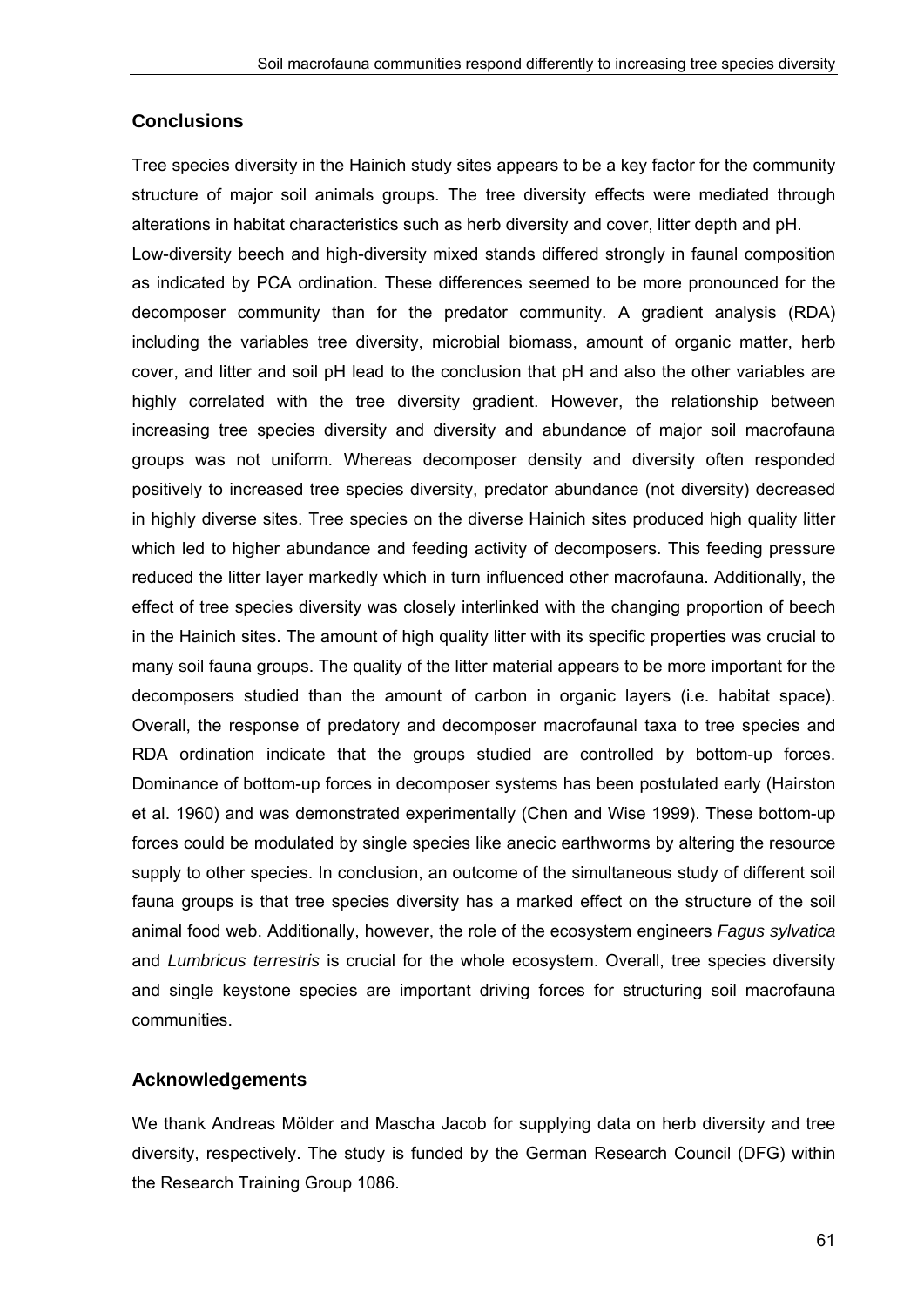#### References

- Anderson JM (1973) The breakdown and decomposition of sweet chestnut (*Castanea sativa* Mill.) and beech (*Fagus sylvatica* L.) leaf litter in two deciduous woodland soils. 1. Breakdown, Leaching and Decomposition. Oecologia 12: 251–274.
- Anderson JPE, Domsch KM (1978) A physological method for the quantitative measurement of microbial biomass in soils. Soil Biology & Biochemistry 10: 215–221.
- Aubert M, Bureau F, Alard D, Bardat J (2004) Effect of tree mixture on the humic epipedon and vegetation diversity in managed beech forests (Normandy, France). Canadian Journal of Forest Research 34: 233–248.
- Aubert M, Hedde M, Decaens T, Bureau F, Margerie P, Alard D (2003) Effects of tree canopy composition on earthworms and other macro-invertebrates in beech forests of Upper Normandy (France). Pedobiologia 47: 904–912.
- Augusto L, Ranger J, Binkley D, Rothe A (2002) Impact of several common tree species of European temperate forests on soil fertility. Annals of Forest Science 59: 233– 253.
- Baguette M, 1993. Habitat selection of carabid beetle in deciduous woodlands of southern Belgium. Pedobiologia 37: 365-378.
- Beyer R (1964) Faunistisch-ökologische Untersuchungen an Landisopoden in Mitteldeutschland. Zoologische Jahrbücher, Systematik 91: 341-402.
- Bultman TL, Uetz GW (1984) Effect of structure and nutritional quality of litter on abundances of litterdwelling arthropods. American Midland Naturalist 111: 165–172.
- Bultman TL, Uetz GW (1982) Abundance and community structure of forest floor spiders following litter manipulation. Oecologia 55: 34–41.
- Cardinale BJ, Srivastava DS, Duffy JE, Wright JP, Downing AL, Sankaran M, Jouseau C (2006) Effects of biodiversity on the functioning of trophic groups and ecosystems. Nature 443: 989-992.
- Catalán TP, Lardies MA, Bozinovic F (2008) Food selection and nutritional ecology of woodlice in Central Chile. Physiological Entomology 33: 89–94.
- Cesarz S, Fahrenholz N, Migge-Kleian S, Platner C, Schaefer M (2007) Earthworm communities in relation to tree diversity in a deciduous forest. European Journal of Soil Biology 43: S61-S67.
- Chapman K, Whittaker JB, Heal OW (1988) Metabolic and faunal activity in litters of tree mixtures compared with pure stands. Agriculture Ecosystems & Environment 24: 33-40.
- Chen B, Wise DH (1999) Bottom-up limitation of predaceous arthropods in a detritus-based terrestrial food web. Ecology 80: 761–772.
- Cotrufo MF, Briones MJ, Ineson P (1998) Elevated CO2 affects field decomposition rate and palatability of tree leaf litter: importance of changes in substrate quality. Soil Biology & Biochemistry 30: 1565-1571.
- De Ruiter PC, Griffiths B, Moore JC (2002) Biodiversity and stability in soil ecosystems: patterns, processes and the effects of disturbance. In: Loreau, M., Naeem, S., Inchausti, P. (eds.), Biodiversity and ecosystem functioning. Synthesis and perspectives. Oxford University Press, Oxford, pp 102–113.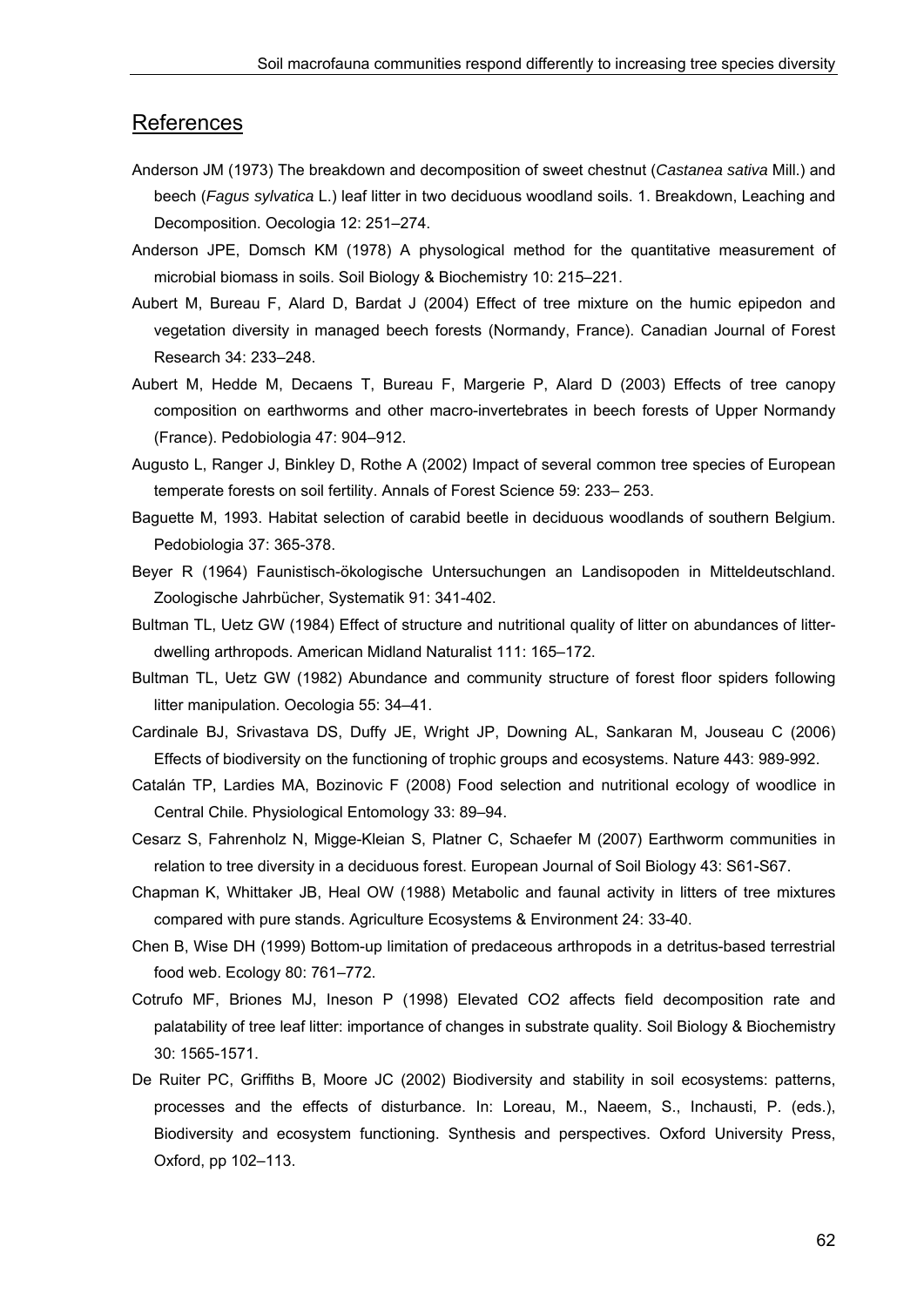- FAO, ISRIC, IUSS (2006) World Reference Base for Soil Resources 2006. World Soil Resources Reports 103. Rome, Italy.
- Fitter AH, Gilligan CA, Hollingworth K, Kleczkowski A, Twyman RM, Pitchford JW, The members of the NERC Soil Biodiversity Programme (2005) Biodiversity and ecosystem function in soil. Functional Ecology 19: 369–377.
- Fuller R, Oliver TH, Leather SR (2008) Forest management effects on carabid beetle communities in coniferous and broadleaved forests: implications for conservation. Insect Conservation and Diversity 1: 242–252.
- Gartner TB, Cardon ZG (2004) Decomposition dynamics in mixed-species leaf litter. Oikos 104: 230– 246.
- Getz LL, Uetz GW (1994) Species diversity of terrestrial snails in the southern Appalachian Mountains, U.S.A. Malacological Review 27: 61-74.
- Guckland A, Brauns M, Flessa H, Thomas FM, Leuschner C (2009) Acidity, nutrient stocks and organic matter content in soils of a temperate deciduous forest with different abundance of European beech (Fagus sylvatica L.). Journal of Plant Nutrition and Soil Science, accepted.
- Guillemain M, Loreau M, Daufresne T (1997) Relationships beetween the regional distribution of carabid beetles (Coleoptera, Carabidae) and the abundance of their potential prey. Acta Œcologica 18: 465-483.
- Haimi J, Einbork M (1992) Effects of endogeic earthworms on soil processes and plant growth in coniferous forest soil. Biology and Fertility of Soils 13: 6-10.
- Hairston NG, Smith FE, Slobodkin LB (1960) Community structure, population control, and competition. American Naturalist 94: 421-425.
- Hättenschwiler S, Bretscher D (2001) Isopod effects on decomposition of litter produced under elevated CO2, N deposition and different soil types. Global Change Biology 7: 565-579.
- Hättenschwiler S, Gasser P (2005) Soil animals alter plant litter diversity effects on decomposition. Proceedings of the National Academy of Sciences of the USA 102: 1519-1524.
- Hättenschwiler S, Tiunov AV, Scheu S (2005) Biodiversity and litter decomposition in terrestrial ecosystems. Annual Review of Ecology Evolution and Systematics 36: 191-218.
- Hector A, Joshi J, Scherer-Lorenzen M, Schmid B, Spehn EM, Wacker L, Weilenmann M, Bazeley-White E, Beierkuhnlein C, Caldeira MC, Dimitrakopoulos PG, Finn JA, Huss-Danell K, Jumpponen A, Leadley PW, Loreau M, Mulder CPH, Neßhöver C, Palmborg C, Read DJ, Siamantziouras ASD, Terry AC, Troumbis AY (2007) Biodiversity and ecosystem functioning: reconciling the results of experimental and observational studies. Functional Ecology 21: 998–1002.
- Hector A, Schmid B, Beierkuhnlein C, Caldeira MC, Diemer M, Dimitrakopoulos PG, Finn J, Freitas H, Giller PS, Good J, Harris R, Högberg P, Huss-Danell K, Joshi J, Jumpponen A, Körner C, Leadley PW, Loreau M, Minns A, Mulder CPH, O'Donovan G, Otway SJ, Pereira JS, Prinz A, Read DJ, Scherer-Lorenzen M, Schulze E-D, Siamantziouras ASD, Spehn EM, Terry AC, Troumbis AY, Woodward FI, Yachi S, Lawton JH (1999) Plant diversity and productivity experiments in European grasslands. Science 286: 1123–1127.
- Hendriksen JB (1990) Leaf litter selection by detritivore and geophagous earthworms. Biology and Fertility of Soils 10: 17-21.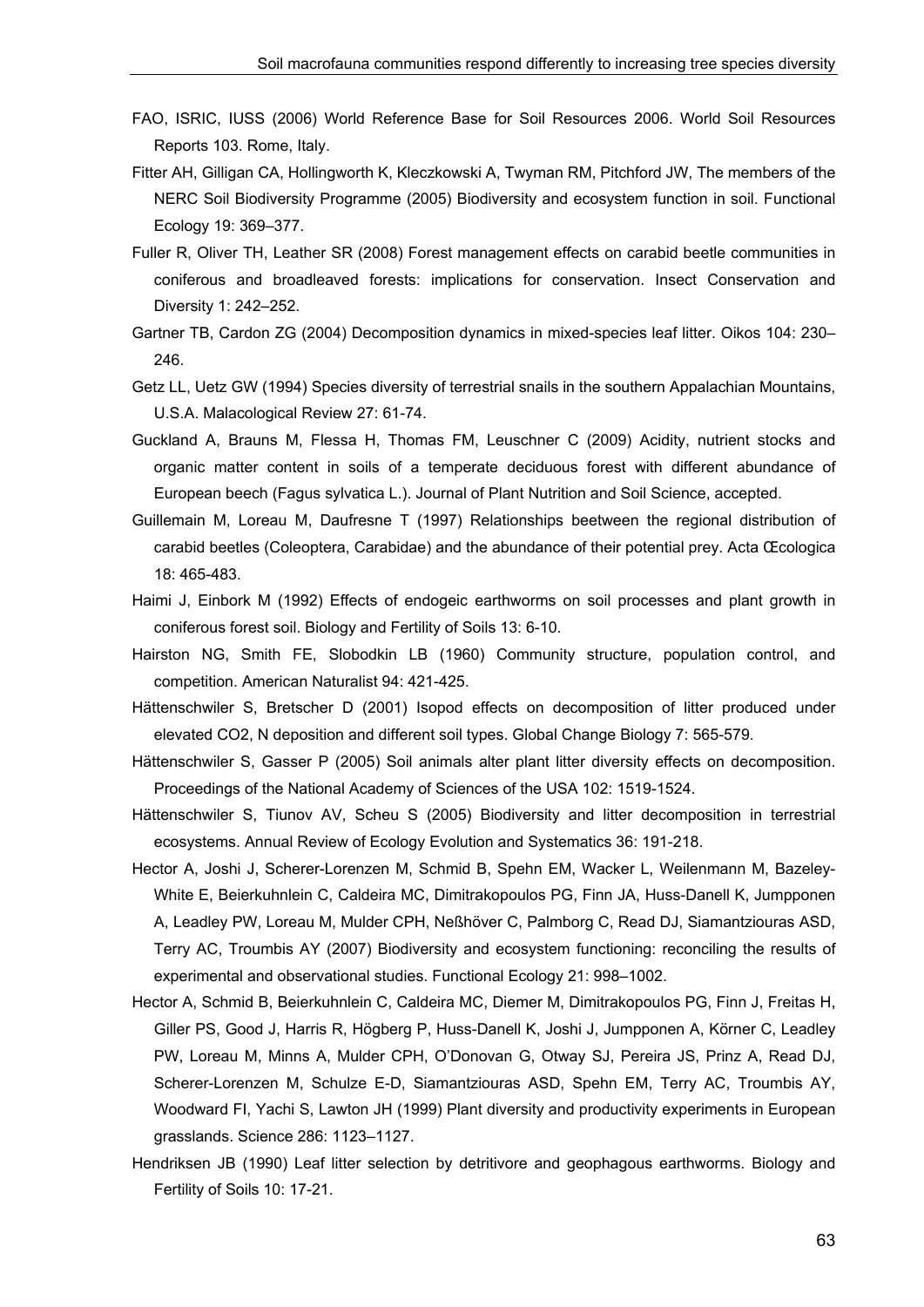- Hooper DU, Bignell DE, Brown VK, Brussaard L, Dangerfield JM, Wall DH, Wardle DA, Coleman DC, Giller KE, Lavelle P, van der Putten WH, de Ruiter PC, Rusek J, Silver WL, Tiedje JM, Wolters V (2000) Interactions between aboveground and belowground biodiversity in terrestrial ecosystems: patterns, mechanisms, and feedbacks. BioScience 50: 1049-1061.
- Hooper DU, Chapin FS, Ewel JJ, Hector A, Inchaustl P, Lavorel S, Lawton JH, Lodge DM, Loreau M, Naeem S, Schmid B, Setälä H, Symstad AJ, Vandermeer J, Wardle DA (2005) Effects of biodiversity on ecosystem functioning: a consensus of current knowledge. Ecological Monographs 75: 3–35.
- Hornung E, Tóthmérész B, Magura T, Vilisics F (2007) Changes of isopod assemblages along an urbane suburbane-rural gradient in Hungary. European Journal of Soil Biology 43: 158-165.
- Hornung E, Warburg MR (1996) Intra-habitat distribution of terrestrial isopods. European Journal of Soil Biology 32: 179-185.
- Hylander K, Nilsson C, Jonsson BG, Göthner T (2005) Differences in habitat quality explain nestedness in a land snail meta-community. Oikos 108: 351-361.
- Jacob M, Fahrenholz N, Platner C, Schaefer M, Leuschner C, Thomas FM. Nutrient release from decomposing leaf litter of temperate deciduous forest trees along a gradient of increasing tree species diversity. Soil Biology & Biochemistry, submitted.
- Joergensen RG (1991) Organic matter and nutrient dynamics of the litter layer on a forest rendzina under beech. Biology and Fertility of Soils 11: 163–169.
- Johannessen LE (2000) Distribution of terrestrial snails in relation to environmental variables in a nemoral mixed oak forest at Havsåsen, Kristiansand. Cand. scient. thesis, Department of Zoology, University of Bergen, Norway, 119 pp.
- Judas M (1990) The development of earthworm populations following manipulation of the canopy leaf litter in a beechwood on limestone. Pedobiologia 34: 247-255.
- Kappes H, Topp W, Zach P, Kulfan J (2006) Coarse woody debris, soil properties and snails (Mollusca: Gastropoda) in European primeval forests of different environmental conditions. European Journal of Soil Biology 42: 139–146.
- Kautz G, Topp W (2000) Acquisition of microbial communities and enhanced availability of soil nutrients by the isopod Porcellio scaber (Latr.) (Isopoda: Oniscidea). Biology and Fertility of Soils 31: 102-107.
- Kautz G, Zimmer M, Topp W (2000) Responses of the parthenogenetic isopod, Trichoniscus pusillus (Isopoda: Oniscidea), to changes in food quality. Pedobiologia 44: 75–85.
- Kerr G, Nixon CJ, Matthews RW (1992) Silviculture and yield of mixed-species stands: the UK experience. In: Cannell, M.G.R., Malcolm, D.C., Robertson, P.A. (eds.), The Ecology of Mixed-Species Stands of Trees. Blackwell, London, pp. 35-51.
- Koivula M, Punttila P, Haila Y, Niemelä J (1999) Leaf litter and the small-scale distribution of carabid beetles (Coleoptera, Carabidae) in the boreal forest. Ecography 22: 424-435.

Lavelle P, Spain AV (2001) Soil Ecology. Kluwer Scientific Publications, Amsterdam.

Leuschner C, Jungkunst H, Fleck S (2009) Functional role of forest diversity: Pros and cons of synthetic stands and across-site comparisons in established forests. Basic and Applied Ecology 10: 1–9.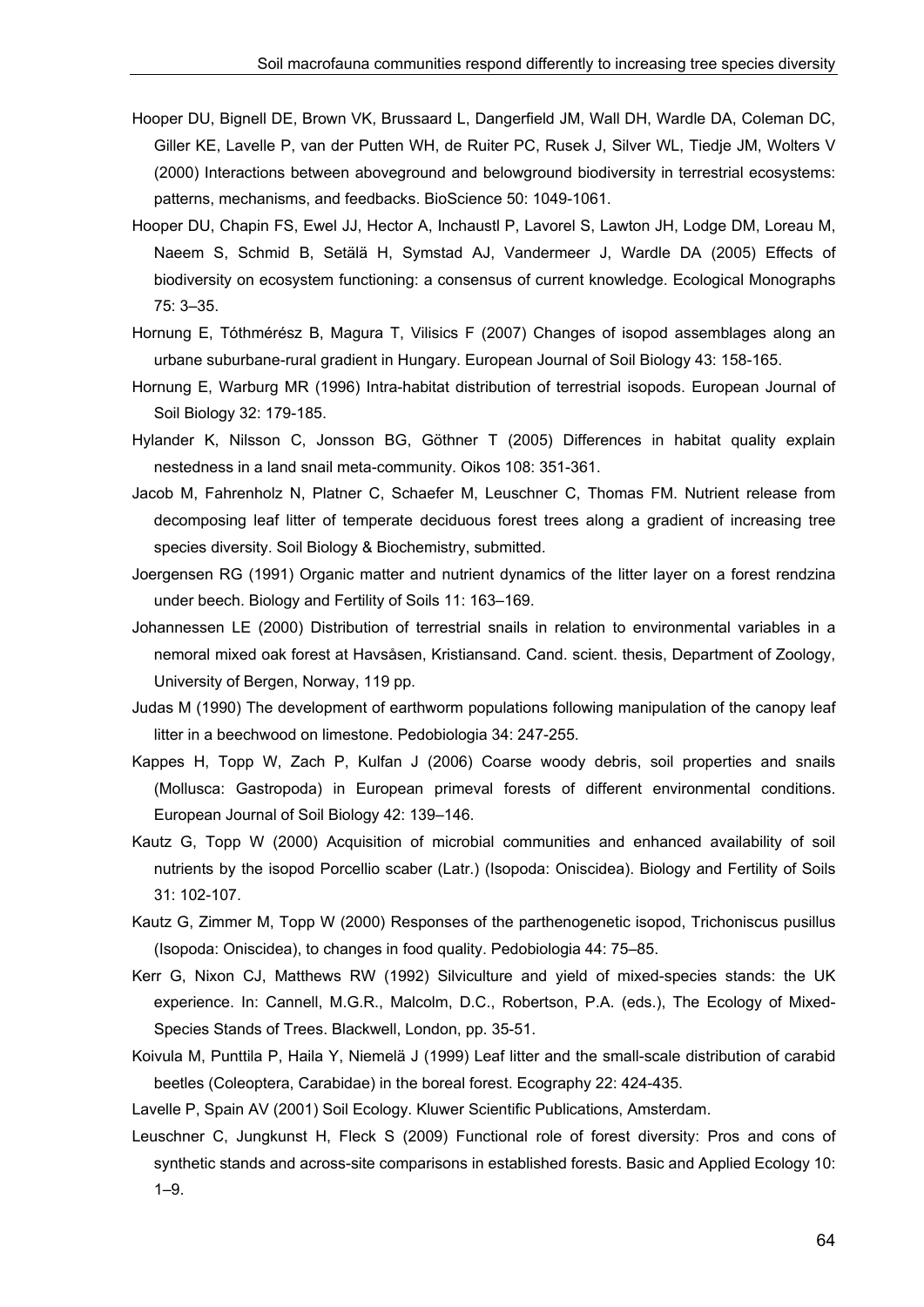Loreau M (1990) Competition in a carabid beetle community: a field experiment. Oikos 58: 25–38.

- Magura T, Tóthmérész B, Elek Z, 2003. Diversity and composition of carabids during a forestry cycle. Biodiversity and Conservation 12: 73–85.
- Martin K, Sommer M (2004) Relationships between land snail assemblage patterns and soil properties in temperate-humid forest ecosystems. Journal of Biogeography 31: 531–545.
- Mikola J, Bardgett RD, Hedlund K (2002) Biodiversity, ecosystem functioning and soil decomposer food webs. In: Loreau, M., Naeem, S., Inchausti, P. (eds.), Biodiversity and ecosystem functioning. Synthesis and perspectives. Oxford University Press, Oxford, pp 169–180.
- Millar AJ, Waite S (1999) Molluscs in coppice woodland. Journal of Conchology 36: 25-48.
- Mölder A, Bernhardt-Römermann M, Schmidt W, 2006. Forest ecosystem research in Hainich National Park (Thuringia): First results on flora and vegetation in stands with contrasting tree species diversity. Waldökologie-Online 3: 83-99.
- Mölder A, Bernhardt-Römermann M, Schmidt W (2008) Herb-layer diversity in deciduous forests: Raised by tree richness or beaten by beech? Forest Ecology and Management 256: 272-281.
- Mönninghoff W, 1998. Nationalpark Hainich. VEBU, Berlin.
- Mullen K, O'Halloran J, Breen J, Giller P, Pithon J, Kelly T (2008) Distribution and composition of carabid beetle (Coleoptera, Carabidae) communities across the plantation forest cycle-Implications for management. Forest Ecology and Management 256: 624–632.
- Niemelä J, Spencer JR, Carcamo H (1997) Establishment and interactions of carabid populations: an experiment with native and introduced species. Ecography 20: 643-652.
- Oxbrough AG, Gittings T, O'Halloran J, Giller PS, Smith GF (2005) Structural indicators of spider communities across the forest plantation cycle. Forest Ecology and Management 212: 171–183.
- Pearce JL, Vennier LA, Eccles G, Pedlar J, McKenney D (1994) Influence of habitat and microhabitat on epigeal spider (Araneae) assemblages in four stand types. Biodiversity and Conservation 13: 1305–1334.
- Postma-Blaauw MB, Bloem J, Faber JH, van Groenigen JW, de Goede RGM, Brussaard L (2006) Earthworm species composition affects the soil bacterial community and net nitrogen mineralization. Pedobiologia 50: 243-256.
- Raino J, Niemelä J (2003) Ground beetles (Coleoptera: Carabidae) as Bioindicators. Biodiversity and Conservation 12: 487–506.
- Reich PB, Oleksyn J, Modrzynski J, Mrozinski P, Hobbie SE, Eissenstat DM, Chorover J, Chadwick OA, Hale CM, Tjoelker MG (2005) Linking litter calcium, earthworms and soil properties: a common garden test with 14 tree species. Ecology Letters 8: 811–818.
- Satchell JE (1967) Lumbricidae, in: Burges A, Raw F (eds.), Soil Biology. Academic Press, London, pp. 259-322.
- Schaefer M (1990) The soil fauna of a beech forest on limestone: trophic structure and energy budget. Oecologia 82: 128-136.
- Schaefer M (2002) The relationship between forest structure and animal species diversity. In: Spellmann H (ed.), Presentations of the 5th International Workshop of the EU-LIFE-Project: Demonstrations of Methods to Monitor Sustainable Forestry, 5.−8.5.2001. pp. 59-67.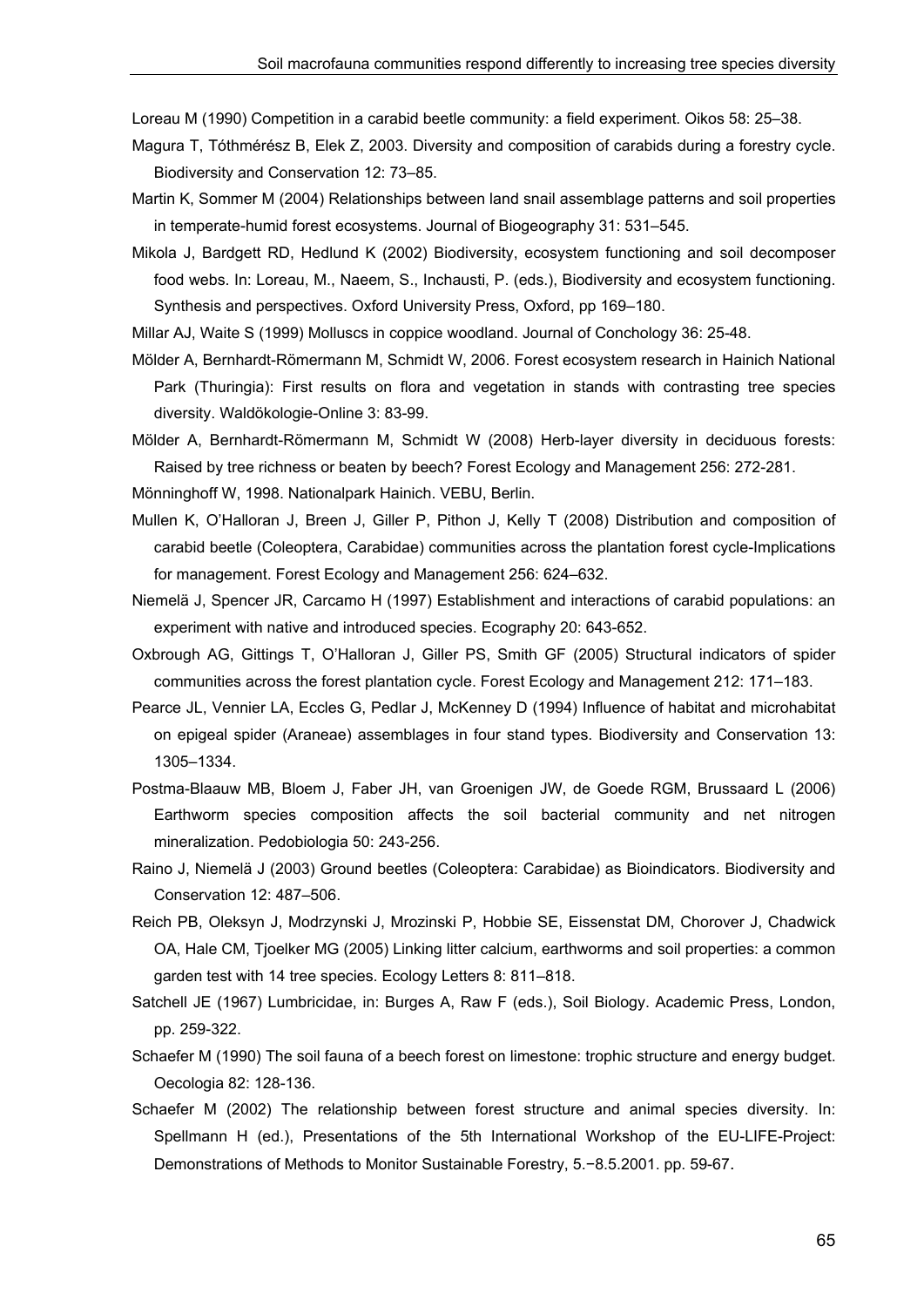- Scherer-Lorenzen M, Köhler C, Schulze E-D (2005) Forest diversity and function: temperate and boreal systems. Ecological Studies Vol. 176, Springer, Heidelberg.
- Scheu S (1992) Automated measurement of the respiratory response of soil microcompartments: Active microbial biomass in earthwork faeces. Soil Biology & Biochemistry 24: 1113–1118.
- Scheu S (1990) Die saprophage Makrofauna (Diplopoda, Isopoda und Lumbricidae) in Lebensräumen auf Kalkgestein: Sukzession und Stoffumsatz.- Dissertation, Göttingen. Berichte des Forschungszentrums Waldökosysteme Göttingen (A) 57: 1-302.
- Scheu S (2005) Linkages between tree diversity, soil fauna and ecosystem processes, in: Scherer-Lorenzen M, Köhler C, Schulze E-D (eds.), Forest diversity and function: temperate and boreal systems. Ecological Studies Vol. 176, Springer, Heidelberg, pp. 211-233.
- Scheu S, Albers D, Alphei J, Buryn R, Klages U, Migge S, Platner C, Salamon J-A (2003) The soil fauna community in pure and mixed stands of beech and spruce of different age: trophic structure and structuring forces. Oikos 101: 125-238.
- Schuldt A, Fahrenholz N, Brauns M, Migge-Kleian S, Platner C, Schaefer M (2008) Communities of ground-living spiders in deciduous forests: Does tree species diversity matter? Biodiversity and Conservation 17: 1267-1284.
- Setälä H (2002) Sensitivity of ecosystem functioning to changes in trophic structure, functional group composition and species diversity in belowground food webs Ecological Research 17, 207–215.
- Siemann EH, 1998. Experimental tests of the effects of plant productivity and plant diversity on grassland arthropod diversity. Ecology 79: 2057–2070.
- Spiecker H (2006) Minority tree species a challenge for multipurpose forestry. In: Diaci J (ed.), Nature-Based Forestry in Central Europe. Alternatives to Industrial Forestry and Strict Presevation. University of Ljubljana, Ljubljana, pp. 47-59.
- Spungis V (2008) Fauna, Distribution, Habitat Preference and Abundance of Woodlice (Oniscidea) in Latvia. Latvijas Entomologs 45: 25-37.
- Sroka K, Finch O-D (2006) Ground beetle diversity in ancient woodland remnants in north-western Germany (Coleoptera, Carabidae). Journal of Insect Conservation 10: 335–350.
- Stippich G (1986) Die Spinnenfauna (Arachnida: Araneida) eines Kalkbuchenwaldes: Bedeutung von Habitatstruktur und Nahrung. Dissertation, University of Göttingen.
- Sydes C, Grime JP (1981a) Effects of tree leaf litter on herbaceous vegetation in deciduous woodland. I. Field investigations. Journal of Ecology 69: 237–248.
- Sydes C, Grime JP (1981b) Effects of tree leaf litter on herbaceous vegetation in deciduous woodland. II. An experimental investigation. Journal of Ecology 69: 249–262.
- Symstad AJ, Siemann E, Haarstad J (2000) An experimental test of the effect of plant functional group diversity on arthropod diversity. Oikos 89: 243-253.
- Ter Braak CJF, Šmilauer P (2002) CANOCO Reference Manual and CanoDraw for Windows User's Guide: software for canonical community ordination (version 4.5). Microcomputer Power, Ithaca.
- Tilman D, Wedin D, Knops J (1996) Productivity and sustainability influenced by biodiversity in grassland ecosystems. Nature 379: 718–720.
- Wardle DA (2002) Communities and Ecosystems Linking the aboveground and belowground components, Princeton University Press, Princeton.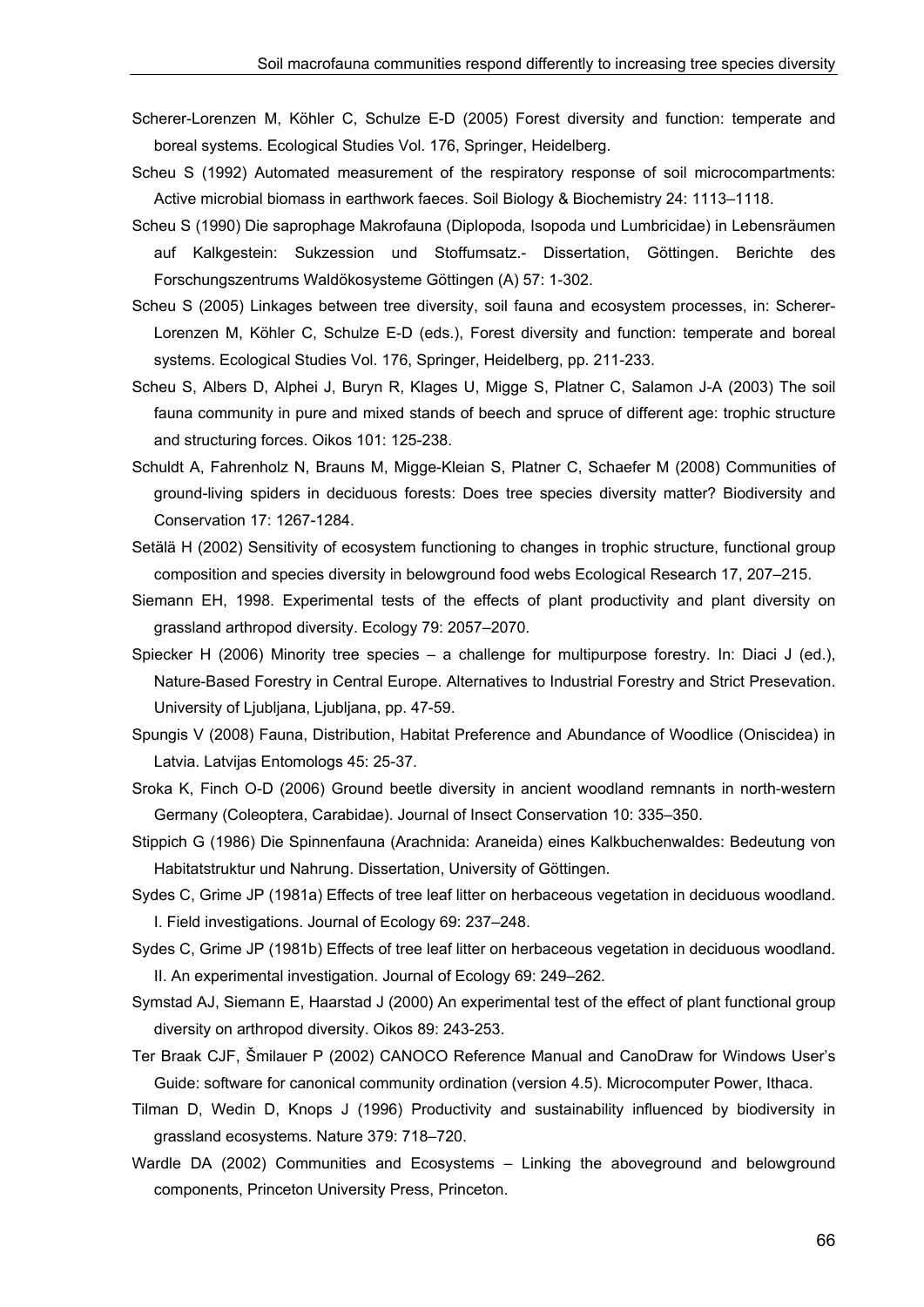Wardle DA (2006) The influence of biotic interactions on soil biodiversity. Ecology Letters 9, 870–886.

- Wardle DA, Yeates GW, Barker GM, Bonner KI (2006) The influence of plant litter diversity on decomposer abundance and diversity. Soil Biology & Biochemistry 38: 1052–1062.
- Wijnhoven H (2000) Landpissebedden van de Ooijpolder: Deel 1. Verspreiding (Crustacea: Isopoda: Oniscidea). Nederlandse faunistische Mededelingen 11: 55-131.
- Yli-Olli A, Huhta V (2000) Responses of co-occurring populations of Dendrobaena octaedra (Lumbricidae) and Cognettia sphagnetorum (Enchytraeidae) to soil pH, moisture and resource addition. Pedobiologia 44: 86–95.
- Ziesche TM, Roth M (2008) Influence of environmental parameters on small-scale distribution of soildwelling spiders in forests: What makes the difference, tree species or microhabitat? Forest Ecology and Management 255: 738–752.
- Zimmer M, Topp W (1997) Does leaf litter quality influence population parameters of the common woodlouse, Porcellio scaber (Crustacea: Isopoda)? Biology and Fertility of Soils 24: 435–441.
- Zimmer M, Topp W (2000) Species-specific utilization of food sources by sympatric woodlice (Isopoda: Oniscidea). Journal of Animal Ecology 69: 1071-1082.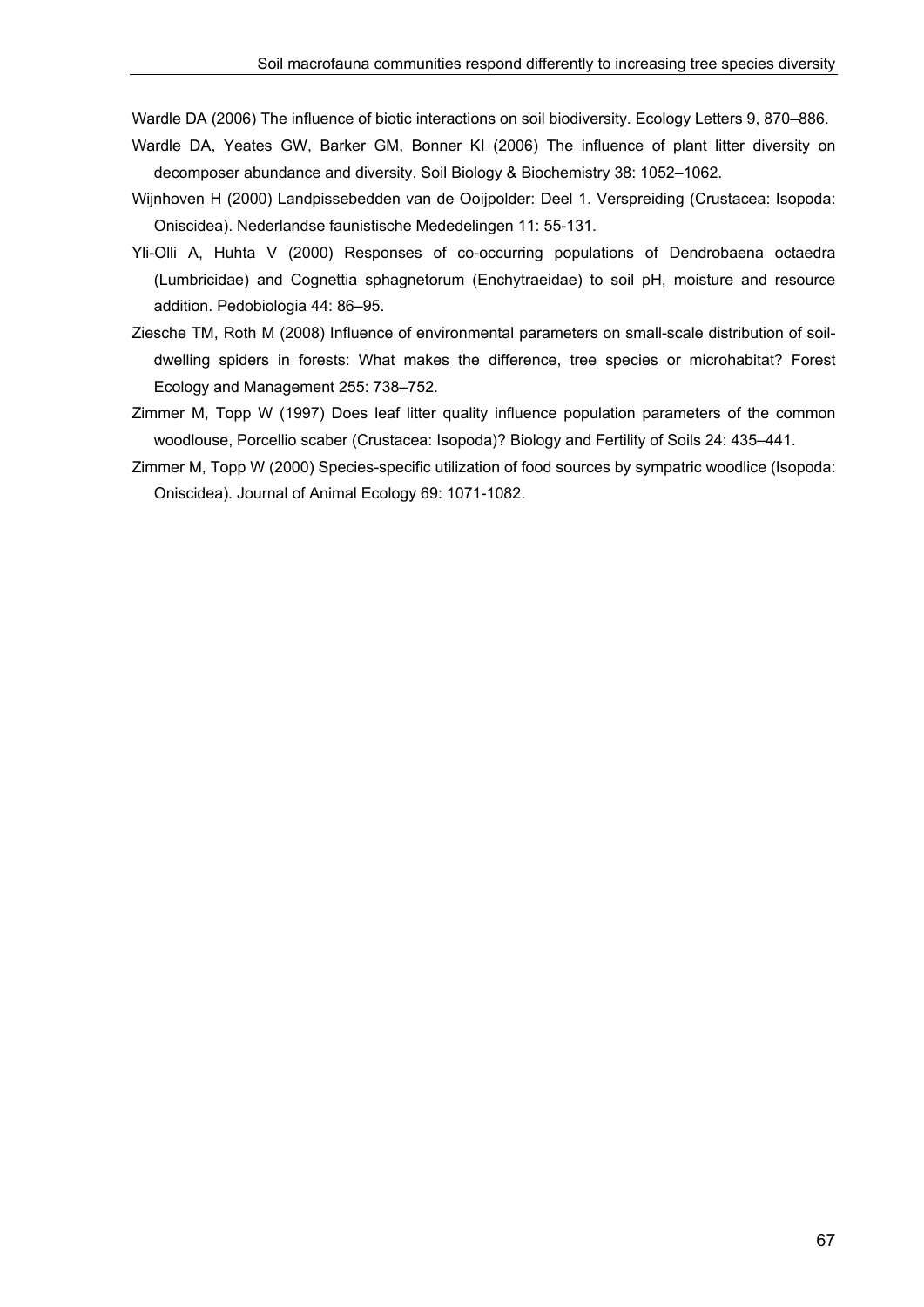## **Appendix**

Species with abbreviations are shown in Fig. 2

## Isopoda

| Haplophthalmus mengii   | (Zaddach 1844)    | Hap meng |
|-------------------------|-------------------|----------|
| Ligidium hypnorum       | (Cuvier 1792)     | Lig_hyp  |
| Porcellium conspersum   | (Koch 1841)       | Por cons |
| Trachelipus ratzeburgii | (Brandt 1833)     | Tra ratz |
| Trichoniscus pusillus   | Brandt 1833       | Tri pus  |
| Armadillidium vulgare   | (Latreille 1804)  |          |
| Philoscia muscorum      | (Scopoli 1763)    |          |
| Oniscus asellus         | <b>Linné 1758</b> |          |
|                         |                   |          |

#### Lumbricidae

| Aporrectodea caliginosa | (Savigny 1826)   | Apo cal  |
|-------------------------|------------------|----------|
| Aporrectodea rosea      | (Savigny 1826)   | Apo ros  |
| Dendrobaena octaedra    | Savigny 1826     | Den oct  |
| Dendrobaena pygmaea     | (Savigny 1826)   | Den pyg  |
| Dendrodrilus rubidus    | (Savigny 1826)   | Den rub  |
| Lumbricus castaneus     | Savigny 1826     | Lum cas  |
| Lumbricus rubellus      | Hoffmeister 1843 | I um rub |
| Octolasion tyrtaeum     | (Savigny 1826)   | Oct tyr  |
| Lumbricus terrestris    | Linné 1758       |          |
| Octolasion cyaneum      | (Savigny 1826)   |          |

## Gastropoda

| (Müller 1774)     |
|-------------------|
| (Draparnaud 1805) |
| (Alder 1830)      |
| (Montagu 1803)    |
| (Risso 1826)      |
| (Ström 1765)      |
| (Pfeiffer 1828)   |
| (Müller 1774)     |
| (Montagu 1803)    |
| (Draparnaud 1805) |
| (Müller 1774)     |
| (Draparnaud 1805) |
| (Müller 1774)     |
| (Müller 1774)     |
| (Schröter 1784)   |
| (Draparnaud 1801) |
| (Müller 1774)     |
| (Müller 1774)     |
| (Ström 1765)      |
| (Draparnaud 1801) |
| (Linné)           |
| (Westerlund 1871) |
| (Müller 1774)     |
| (Studer 1820)     |
| (Müller 1774)     |
|                   |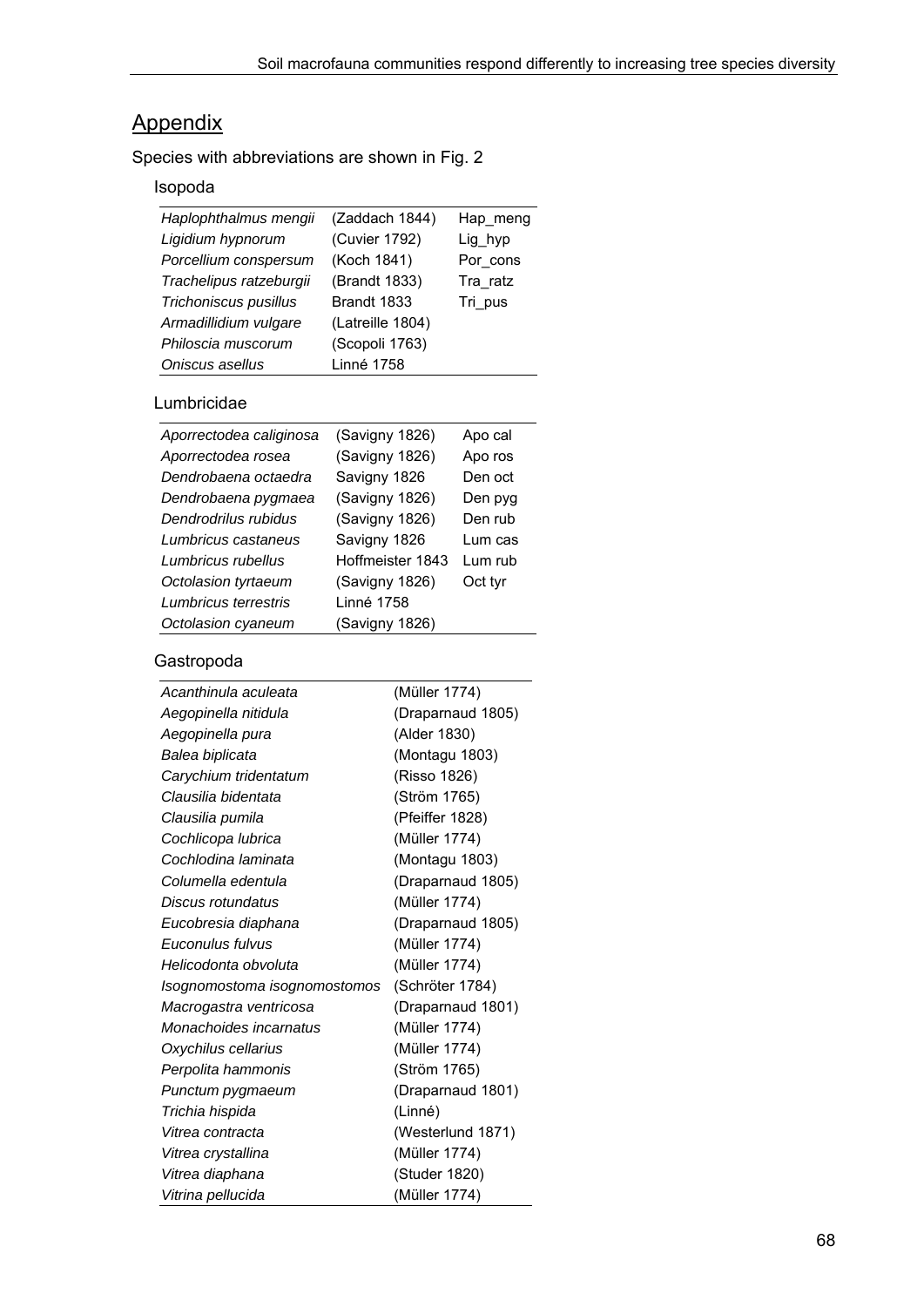Species with abbreviations are shown in Fig. 3

#### Araneae

| Agroeca brunnea           | (Blackwall 1833)    | Agro brun |
|---------------------------|---------------------|-----------|
| Agyneta ramosa            | Jackson 1912        | Agy ram   |
| Apostenus fuscus          | Westring 1851       | Apo fus   |
| Centromerus leruthi       | Fage 1833           | Cen ler   |
| Centromerus sylvaticus    | (Blackw. 1841)      | Cen syl   |
| Ceratinella brevis        | (Wider 1834)        | Cera brev |
| Cicurina cicur            | (Fabricius 1793)    | Cic cic   |
| Clubiona terrestris       | <b>Westr. 1851</b>  | Club ter  |
| Coelotes inermis          | (L. Koch 1855)      | Coel iner |
| Coelotes terrestris       | (Wider 1834)        | Coel ter  |
| Cybaeus angustiarum       | L. Koch 1868        | Cyb ang   |
| Dicymbium tibiale         | (Blackw. 1836)      | Dicy tib  |
| Diplocephalus latifrons   | (O.P.-Cambr. 1863)  | Dip lat   |
| Diplocephalus picinus     | (Blackw. 1841)      | Dip pic   |
| Diplostyla concolor       | (Wider 1834)        | Dip con   |
| Gonatium rubellum         | (Blackw. 1851)      | Gon rub   |
| Hahnia pusilla            | C.L. Koch 1841      | Hah pus   |
| Harpactea lepida          | (C.L. Koch 1838)    | Harp lep  |
| Histopona torpida         | (C.L. Koch 1834)    | His torp  |
| Linyphia hortensis        | Sundevall 1830      | Lin hor   |
| Macrargus rufus           | (Wider 1834)        | Mac ruf   |
| Micrargus herbigradus     | (Blackw. 1854)      | Mic her   |
| Microneta viaria          | (Blackw. 1841)      | Mic via   |
| Ozyptila trux             | (Blackw. 1847)      | Ozy trux  |
| Palliduphantes pallidus   | (O.P.-Cambr. 1871)  | Pal pal   |
| Panamomops mengei         | <b>Simon 1926</b>   | Pan men   |
| Robertus lividus          | (Blackw. 1836)      | Rob liv   |
| Saloca diceros            | (O.P.-Cambr. 1871)  | Sal dic   |
| Tapinocyba insecta        | (L. Koch 1869)      | Tap ins   |
| Tegenaria silvestris      | L. Koch 1872        | Teg sylv  |
| Tenuiphantes cristatus    | (Menge 1866)        | Ten cri   |
| Tenuiphantes mengei       | Kulczynski 1887     | Ten men   |
| Tenuiphantes tenebricola  | (Wider 1834)        | Ten ten   |
| Tenuiphantes zimmermanni  | Bertkau 1890        | Ten zim   |
| Walckenaeria atrotibialis | O.P.-Cambr. 1878    | Walc atr  |
| Walckenaeria corniculans  | (O.P.-Cambr. 1851)  | Walc cor  |
| Walckenaeria cucullata    | (C.L. Koch 1837)    | Walc cuc  |
| Walckenaeria cuspidata    | (Blackw. 1833)      | Walc cus  |
| Walckenaeria dysderoides  | (Wider 1834)        | Walc dys  |
| Walckenaeria mitrata      | (Menge 1868)        | Walc mit  |
| Walckenaeria obtusa       | <b>Blackw. 1836</b> | Walc obt  |
| Xysticus Ianio            | C.L. Koch 1824      | Xys lan   |
| Zora spinimana            | (Sundev. 1833)      | Zora spin |
| Amaurobius fenestralis    | (Stroem 1768)       |           |
| <b>Ballus chalybeius</b>  | (Walckenaer 1802)   |           |
| Enoplognatha ovata        | (Clerck 1757)       |           |
| Eperigone trilobata       | (Emerton 1882)      |           |
| Erigonella hiemalis       | (Blackwall 1841)    |           |
| Ero furcata               | (Villers 1789)      |           |
| Helophora insignis        | (Blackwall 1841)    |           |
| Lepthyphantes minutus     | (Blackwall 1833)    |           |
| Linyphia triangularis     | (Clerck 1757)       |           |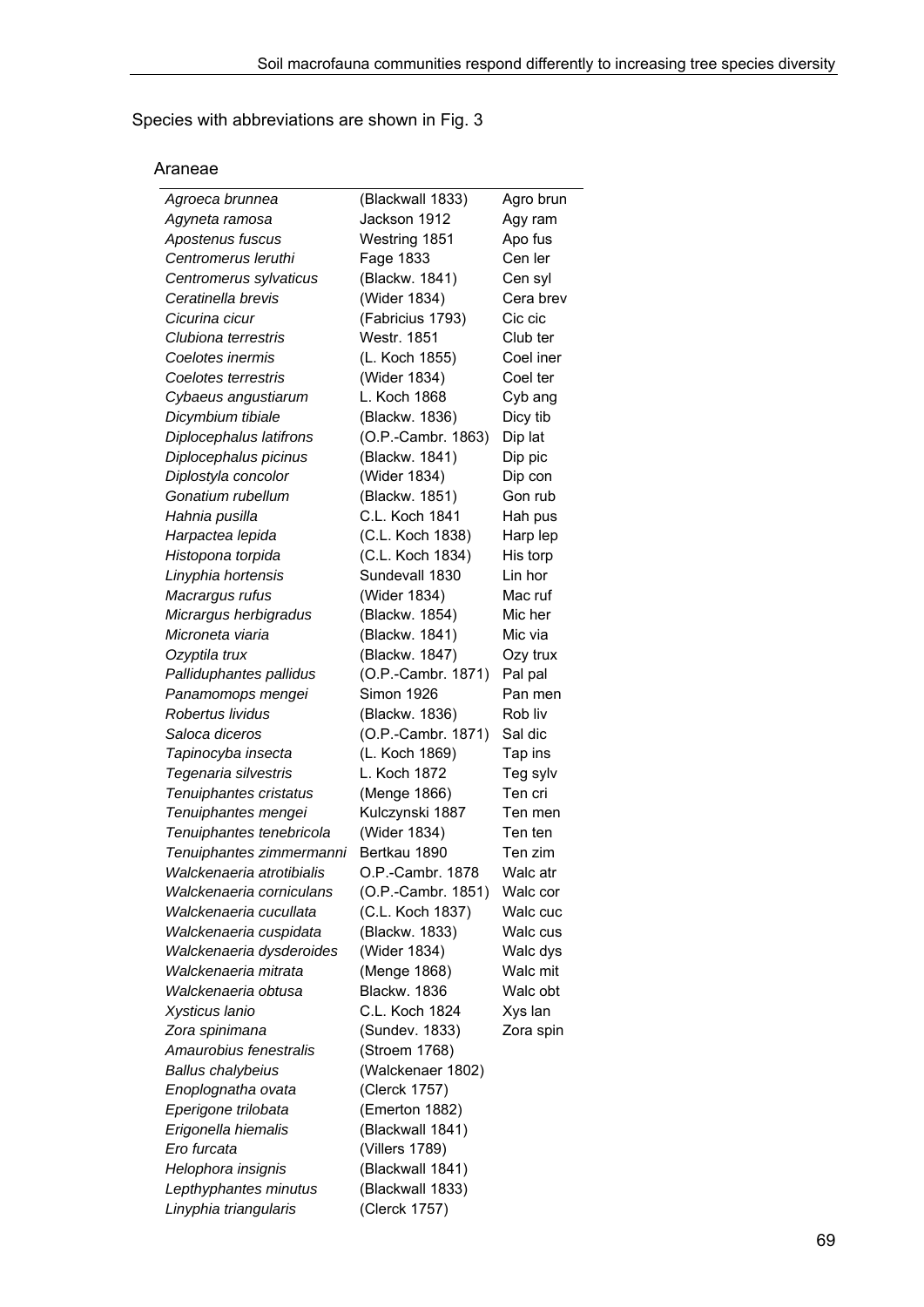| (Westring 1851)      |
|----------------------|
| (Blackwall 1869)     |
| (Blackwall 1853)     |
| (Walckenaer 1841)    |
| (Blackwall 1834)     |
| (Walckenaer 1802)    |
| (Clerck 1757)        |
| (Thorell 1856)       |
| Tretzel 1956         |
| $(O.P.-Cambr. 1871)$ |
| (Linné 1758)         |
| (Blackwall 1853)     |
| (Blackwall 1854)     |
| (Blackwall 1852)     |
| Thorell 1856         |
| (Denis 1952)         |
|                      |

# Carabidae

| Abax carinatus                | (Duftschmid 1812)                    | Ab-cari |
|-------------------------------|--------------------------------------|---------|
| Abax parallelepipedus         | (Piller & Mitterpacher 1783) Ab-pepi |         |
| Abax parallelus               | (Duftschmid 1812)                    | Ab-para |
| Carabus coriaceus             | (Linné 1758)                         | Ca-cori |
| Carabus irregularis           | Fabricius 1792                       | Ca-irre |
| Carabus nemoralis             | Müller 1764                          | Ca-nemo |
| Cychrus caraboides            | (Linné 1758)                         | Cy-cara |
| Limodromus assimilis          | (Paykull 1790)                       | Li-assi |
| Loricera pilicornis           | (Fabricius 1775)                     | Lo-pili |
| Molops elatus                 | (Fabricius 1801)                     | Mo-elat |
| Molops piceus                 | (Panzer 1793)                        | Mo-pice |
| Nebria brevicollis            | (Fabricius 1792)                     | Ne-brev |
| Notiophilus biguttatus        | (Fabricius 1779)                     | No-bigu |
| Pterostichus aethiops         | (Panzer 1797)                        | Pt-aeth |
| Pterostichus burmeisteri      | <b>Heer 1841</b>                     | Pt-burm |
| Pterostichus madidus          | (Fabricius 1775)                     | Pt-madi |
| Pterostichus melanarius       | (Illiger 1798)                       | Pt-mela |
| Pterostichus niger            | (Schaller 1783)                      | Pt-nige |
| Pterostichus oblongopunctatus | (Fabricius 1787)                     | Pt-oblo |
| Trechus obtusus               | Erichson 1837                        | Te-obtu |
| Trichotichnus laevicollis     | (Duftschmid 1812)                    | Ti-laev |
| Amara similata                | (Gyllenhal 1810)                     |         |
| Asaphidion flavipes           | (Linné 1761)                         |         |
| <b>Badister unipustulatus</b> | Bonelli 1813                         |         |
| <b>Badister lacertosus</b>    | <b>Sturm 1815</b>                    |         |
| <b>Bembidion guttula</b>      | (Fabricius 1792)                     |         |
| Carabus arvensis              | Herbst 1784                          |         |
| Carabus auratus               | Linné 1761                           |         |
| Leistus rufomarginatus        | (Duftschmid 1812)                    |         |
| Notiophilus palustris         | (Duftschmid 1812)                    |         |
| Pterostichus ovoideus         | (Sturm 1824)                         |         |
| Synuchus vivalis              | (Illiger 1798)                       |         |
| Trechus quadristriatus        | (Schrank 1781)                       |         |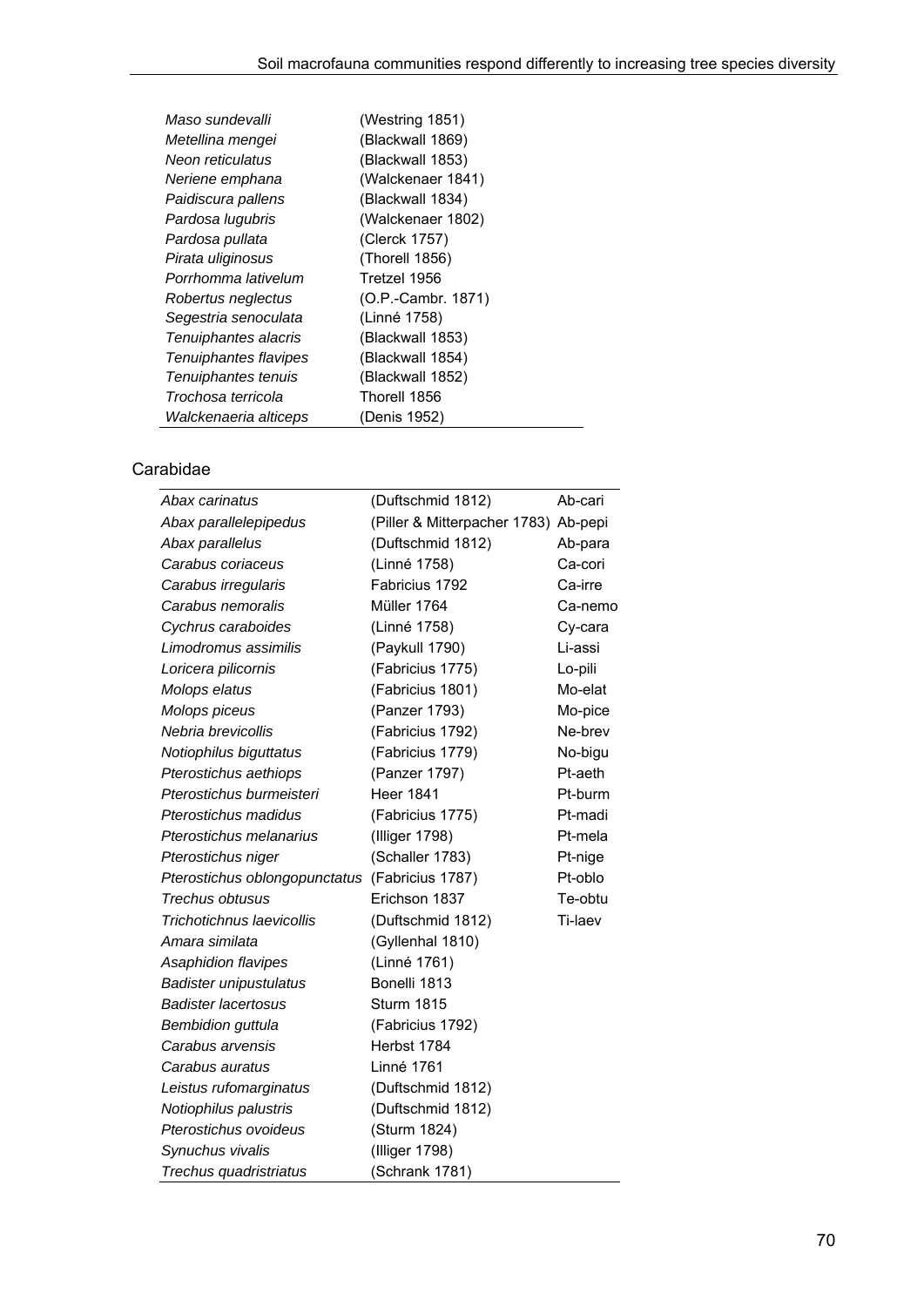# Chapter 5

Nutrient release from decomposing leaf litter of temperate deciduous forest trees along a gradient of increasing tree species diversity

> Mascha Jacob, Nadine Weland, Christan Platner, Matthias Schaefer Christoph Leuschner & Frank M. Thomas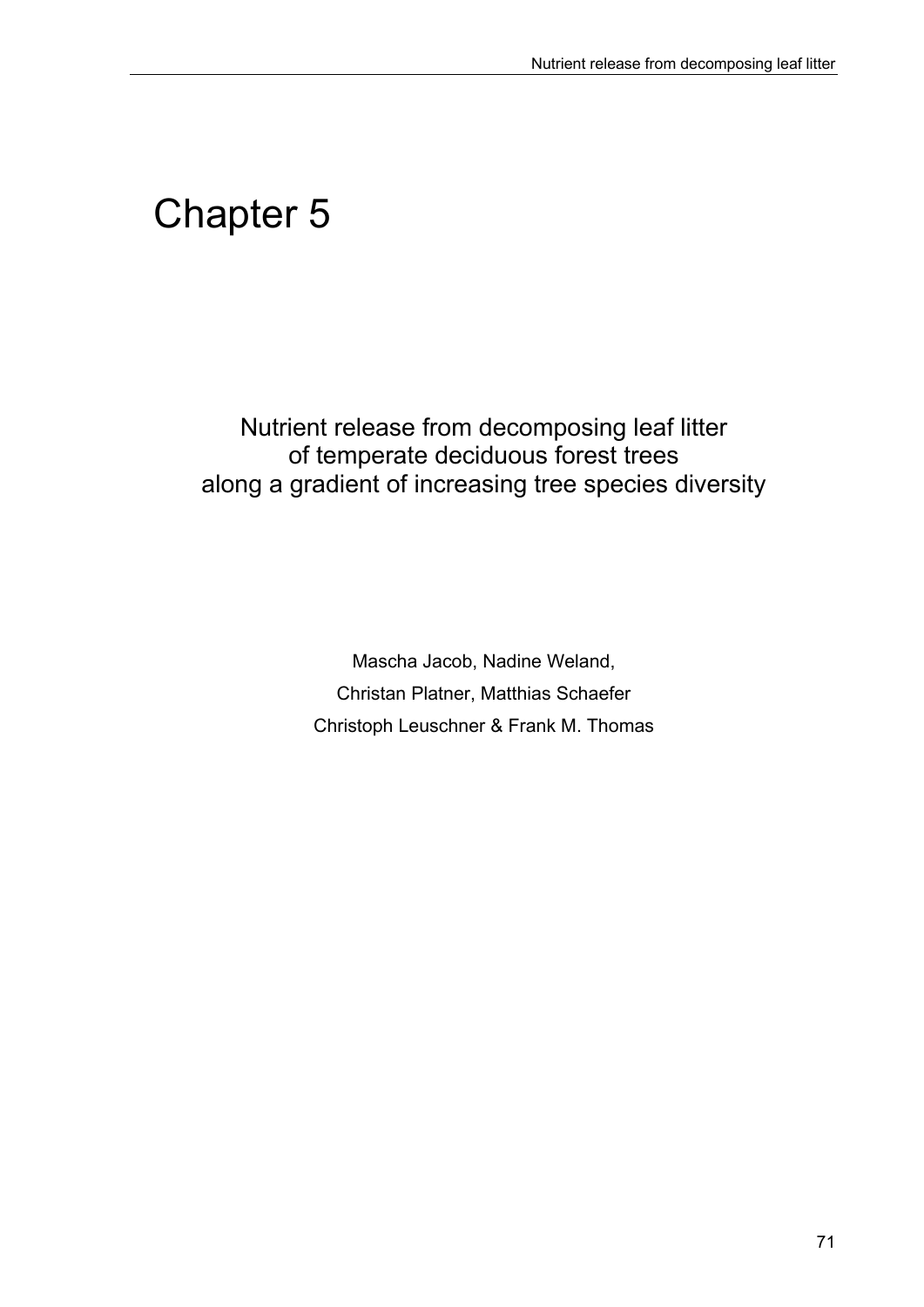# **Abstract**

In the litter of six deciduous tree species (*Fagus sylvatica*, *Tilia spp.*, *Fraxinus excelsior*, *Carpinus betulus*, *Acer pseudoplatanus* and *Acer platanoides*) and in stand-specific litter mixtures, we compared mass loss and nutrient release across diversity levels along a gradient of decreasing proportion of *Fagus* in stands with similar environmental and physical soil conditions. The litterbag studies ran over 22 months. The decomposition rate constants (k) of the temperate forest species ranged from  $k = 0.5$  for Fagus to  $k = 1.5 - 2$  for all other tree species. In *Fagus*, k was closely negatively correlated with the thickness of the litter layer and positively correlated with soil pH and isopod abundance. k was significantly higher in the mixed species stands (except for *Carpinus* and *Fraxinus*) and was positively correlated with earthworm abundance. Over the whole incubation time, nutrient amount and release rates of N, P, K, Ca and Mg as well as C-related ratios showed significant differences between tree species but no consistent differences among the diversity levels. Initial Crelated nutrient ratios of the leaf litter and abundance of mesofauna and macrofauna were correlated with the length of time lag before nutrient release. We conclude that the mere number of tree species is not the main driver of nutrient release and decomposition processes, but that key groups of the decomposer fauna as well as the characteristic traits of the individual tree species are decisive.

**Keywords:** Decomposition rate / Litter decay / Soil fauna / Nutrient release / Tree species diversity / Litterbag / C/N ratio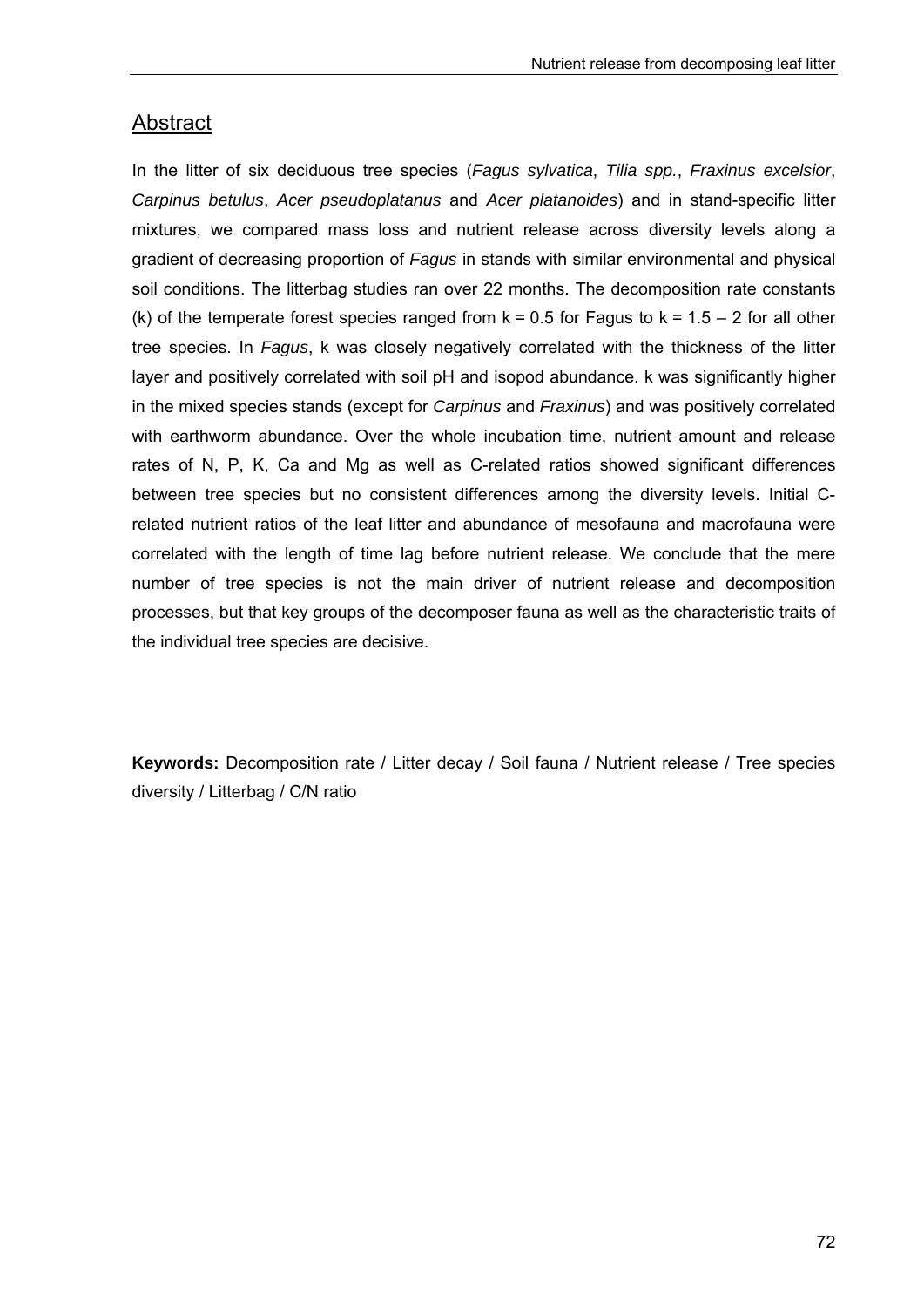# Introduction

There is a vital debate about the effects of plant species diversity on ecosystem functions such as productivity, nutrient cycling and carbon storage in managed and near-natural ecosystems (e.g. Hooper et al. 2005, Hector et al. 2007). Effects of biodiversity on ecosystem functioning were mainly studied with grassland experiments. Such experiments with artificially created gradients of even-aged plants are important to detect underlying mechanisms between diversity and ecosystem processes, although they have shortcomings to transfer these results to multi-aged mature forest stands with complex stand structure and a high longevity of dominant trees (Scherer-Lorenzen et al. 2007). Therefore, observational studies in mixed forests comparing adult trees of stands with near-natural structure, intact food web structures and nutrient cycling at a quasi steady state are indispensable (Leuschner et al. 2009). Our study aimed at investigating the effects of tree species diversity in terms of species richness on the decomposition of and the nutrient release from litter of tree leaves, which are two fundamental processes that underlie the supporting services of ecosystems. The study was performed in near-natural forest stands with beech as the main tree species as this is the predominant tree species in Central Europe.

Plant litter decomposition has long been recognized as an essential process for organic matter turnover and nutrient fluxes in most ecosystems. The subsequent release of carbon (C) and nutrients represents the primary source of nutrients for plants and microbes (e.g. Swift et al. 1979, Berg and McClaugherty 2008). These are key processes for the functioning of ecosystems and the delivery of ecosystem goods and services (Hättenschwiler and Gasser 2005). Rates of plant litter decomposition and nutrient mineralization are influenced mainly by three factors: (i) climate on a broad regional scale with warmer and more humid climate generally leading to faster decomposition, (ii) litter quality on a smaller scale with higher nitrogen (N) contents mostly enhancing decomposition and (iii) nature and abundance of decomposing organisms (Côteaux et al. 1995, Jonsson and Wardle 2008). Plant-species composition affects ecosystem nutrient cycling through plant-nutrient uptake and use, amount and chemical composition of the leaf litter, rhizosphere interactions and microenvironmental changes (Hättenschwiler et al. 2005, Hättenschwiler and Gasser 2005). There is increasing interest in the interactions among litter types and their effects on decomposer-driven processes such as litter decomposition and nutrient mineralization (e.g. Blair et al. 1990, McTiernan et al. 1997, Wardle et al. 1997; reviewed by Gartner and Cardon 2004). In recent years, studies have revealed that the rates of mixed-litter mass loss may deviate greatly from those expected from the correspondent single-species litter decomposition rates. This was ascribed to non-additive effects of mixtures on mass loss,

nutrient dynamics and decomposer associations compared to leaf litter of an individual species, resulting in enhanced decomposition in the mixture (e.g. Gartner and Cardon 2004,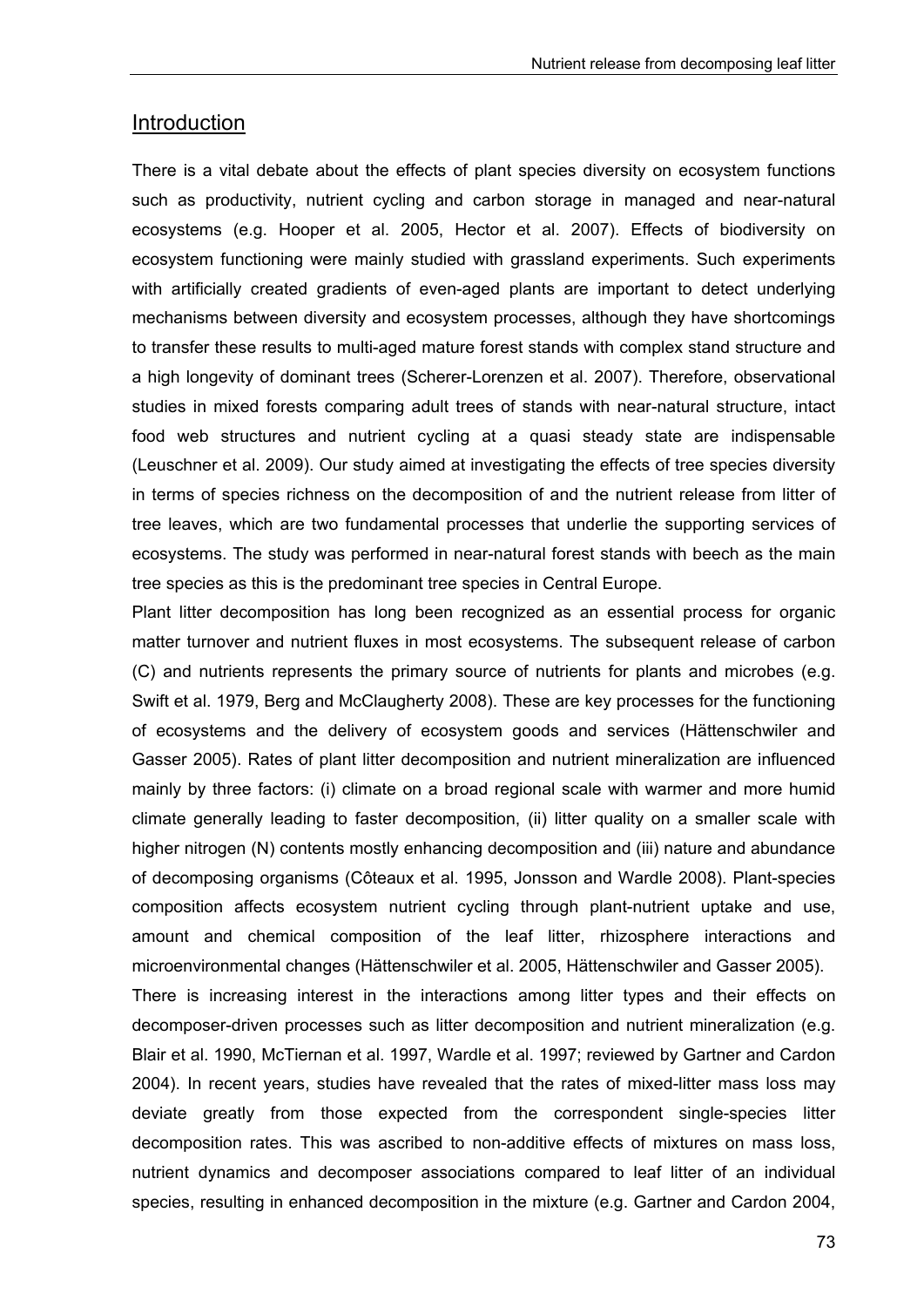Brandtberg and Lundkvist 2004, Gnankambary et al. 2008, Harguindeguy et al. 2008). Studies using litterbag experiments on single- and mixed-species litter decomposition rates often neglected the influence of the decomposer fauna (mesofauna and especially macrofauna), although the interaction of the leaf litter composition with the soil fauna has been shown to alter the decomposition rates of the litter, as has been revealed by a number of studies (e.g. Seastedt 1984, Schädler and Brandl 2005, Hättenschwiler and Gasser 2005). The relationship between litter-species richness and decomposition rates or nutrient dynamics is thus difficult to predict with the identity and the functional traits of the species within a mixture possibly being more important than the mere number of species.

We studied the effects of tree species richness on species-specific and mixed-species litter decomposition and included the influence of mesofauna and macrofauna to investigate the mechanistic effects of the leaf-litter richness – decomposition effects. Our study has been conducted in the Hainich National Park, Central Germany, which is exceptionally rich in deciduous forest tree species regarding European standards (up to 14 tree species per hectare) within the framework of a long-term research project (Guckland et al. 2009, Leuschner et al. 2009). Along a gradient of a decreasing proportion of the European beech (*Fagus sylvatica*), the predominant tree species in temperate deciduous forests of Central Europe, plots with increasing numbers of five other broad-leaved tree species (*Fraxinus excelsior*, *Tilia spp.*, *Acer pseudoplatanus*, *Acer platanoides*, and *Carpinus betulus*) where chosen.

The increasing abundance of leaf litter with higher degradability and better litter quality along the diversity levels can promote higher soil fauna diversity and create more favourable conditions for decomposition and nutrient release. Therefore, we hypothesized that (i) in mixed-species stands, the nutrient release rates will be higher than in pure beech stands, and (ii) nutrient release rates of the individual tree species will be higher in the multispecific stands compared to monospecific beech stands.

# Materials and Methods

## **Study area and sampling design**

We conducted the study in the Hainich National Park, Thuringia, Central Germany, in oldgrowth deciduous forest stands differing in tree species diversity. The forest stands are situated in the north-eastern part of the National Park at an elevation of about 350 m a.s.l. (51°04' N, 10°30' E). The mean annual temperature is 7.5°C. The mean annual precipitation ranges from 600 mm to 670 mm, with approximately 65% falling during the 7-months vegetation period. Soils are Luvisols with stagnic properties, developed from Pleistocene loess and underlain by limestone (Triassic Upper Muschelkalk formation) (FAO 2006). They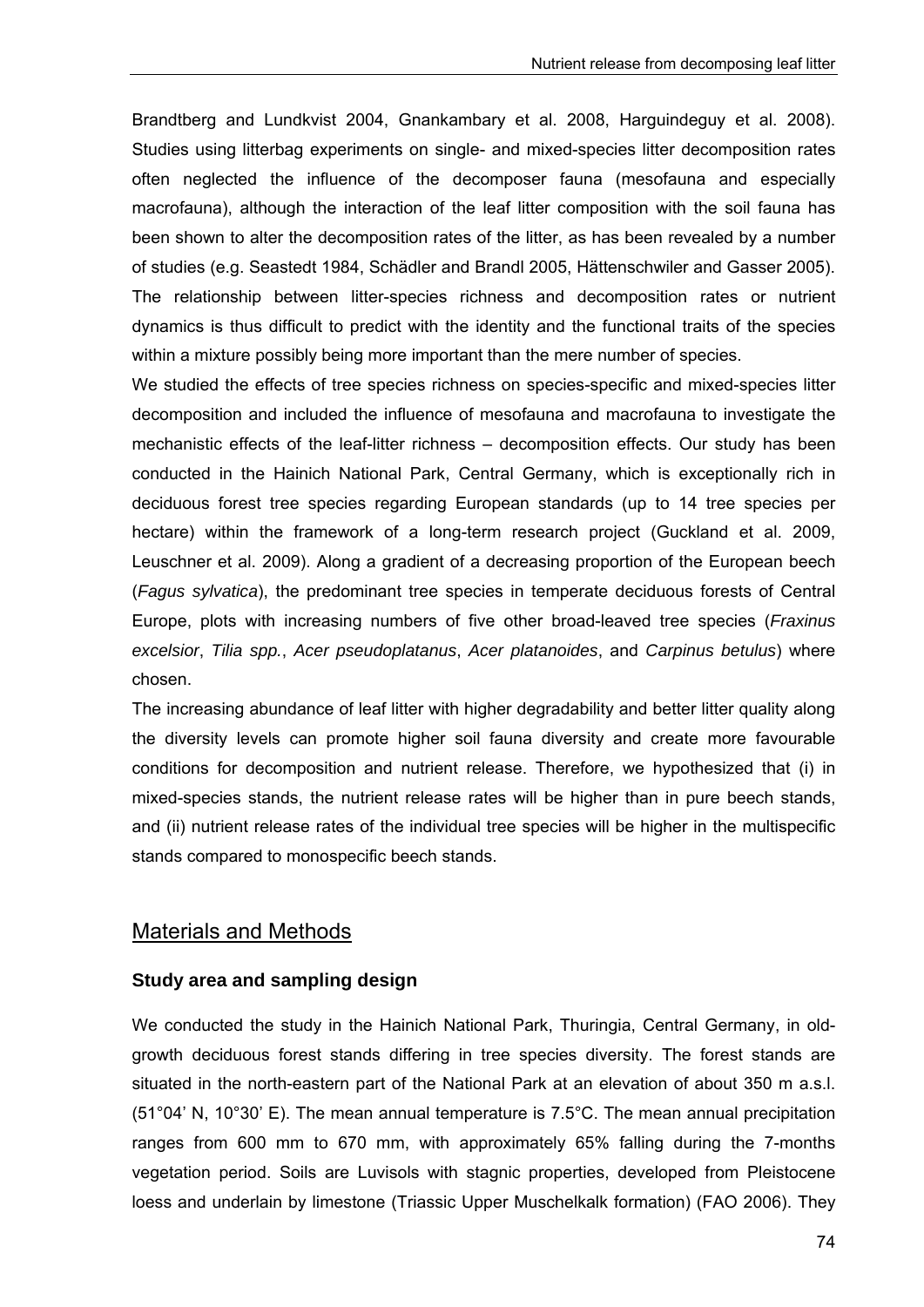are characterized by high silt contents (about 75%) and have a loess cover of at least 60 cm (Guckland et al. 2009).

Three stand types differing in the diversity level (DL) of tree taxa were selected: one stand type with European beech (*F. sylvatica* L., DL 1); one type of stand mainly consisting of beech, lime (*Tilia cordata* Mill. and *Tilia platyphyllos* Scop.) and ash (*F. excelsior* L.) (DL 2); and one stand type with beech, lime, ash, hornbeam (*C. betulus* L.) and maple (*A. pseudoplatanus* L. and *A. platanoides* L.) (DL 3) as the predominant tree taxa. Stand characteristics, including the proportion of the individual tree species in the canopy cover, are given in Table 1. At each diversity level (stand type), three plots with a central area of 50 m  $\times$ 50 m were fenced to exclude wild boar and game. All plots were comparable regarding slope, physical soil conditions and stand structure (Guckland et al. 2009). Within each plot, three 30-m transects with two randomly selected subplots (6 m  $\times$  5 m) were installed for vegetation studies and zoological investigations.

**Table 1** Stand characteristics of the three diversity levels (DL) (means ± 1 SE of three plots per DL). Different letters indicate significant differences between DL; P < 0.05.

|                                            | DL 1              |              | DL 2             | DL <sub>3</sub>                            |
|--------------------------------------------|-------------------|--------------|------------------|--------------------------------------------|
| Shannon index for tree genera (crown area) | 0.2<br>0.1<br>$+$ | C            | 1.0<br>± 0.1     | $\pm 0.0$<br>b<br>1.4<br>a                 |
| Canopy cover Fagus sylvatica (%)           | $96.1 \pm 1.9$    | <b>a</b>     | ± 3.5<br>67.1    | 21.4<br>-13<br>h<br>$+$<br>$\mathbf{c}$    |
| Canopy cover Tilia spp. (%)                | $0.8 \pm 0.8$     | b            | ± 5.3<br>13.1    | 40.3<br>-11<br>ab<br>$+$<br>a              |
| Canopy cover Fraxinus excelsior (%)        | $0.5 \pm 0.5$ a   |              | $14.2 \pm 3.9$   | 10.7<br>$\pm$ 4.3<br>a<br>a                |
| Canopy cover Acer pseudoplatanus (%)       | $0.5 \pm 0.5$ a   |              | ± 0.5<br>2.2     | $+22$<br>3.6<br>$\overline{a}$<br><b>a</b> |
| Canopy cover Acer platanoides (%)          | $0.3 \pm 0.3$ a   |              | $+ 1.1$<br>2.4   | 4.6<br>$+24$<br>$\overline{a}$<br><b>a</b> |
| Canopy cover Carpinus betulus (%)          | $0.0 \pm 0.0$     | b            | $\pm$ 0.0<br>0.0 | h<br>$+ 5.2$<br>14.7<br>$\mathbf{a}$       |
| Leaf biomass (Mg ha <sup>-1</sup> )        | $3.3 \pm 0.0$ a   |              | $3.7 \pm 0.1$    | $3.5 \pm 0.2$<br>a<br>a                    |
| Thickness of organic surface layer (cm)    | $2.8 \pm 0.1$     | - a          | ± 0.0<br>2.4     | $±$ 0.1<br>b<br>1.9<br>C                   |
| Soil pH $(0-5$ cm $)$ $(CaCl2)$            | $3.9 \pm 0.1$     | $\mathbf{C}$ | ± 0.0<br>5.0     | $\pm$ 0.1<br>b<br>5.7<br>a                 |
| Litter $pH$ (CaCl <sub>2</sub> )           | 4.9 $\pm$<br>0.2  | <sub>b</sub> | 6.1<br>$+$       | 0.2<br>6.1<br>$+$<br>a<br>a                |

#### **Litter collection and litterbag construction**

At each site, freshly fallen leaves were collected with litter collectors (aperture: 0.29 m<sup>2</sup>) during peak litterfall in October 2005. The leaves were separated into species and oven-dried at 25 °C for two days, or until constant mass. Two types of litterbags were prepared: small litterbags with a size of 9 cm × 11 cm, and large litterbags with a size of 20 cm × 20 cm. Both litterbag types had a mesh size of 5 mm. This mesh size allows macrofauna to enter the litterbags and we therefore measure leaf litter disappearance instead of the mere litter decomposition from the bags. Small litterbags were filled with 2  $q$  ( $\pm$  0.02 g; exact mass determined with 2 decimals) of single-species leaves of *F. sylvatica*, *F. excelsior*, *Tilia spp*., *C. betulus*, *A. pseudoplatanus* and *A. platanoides* (mono litterbags) sampled from all plots of the trees' occurrence. Large litterbags were filled with  $8 \text{ g } (\pm 0.02 \text{ g})$ ; exact mass determined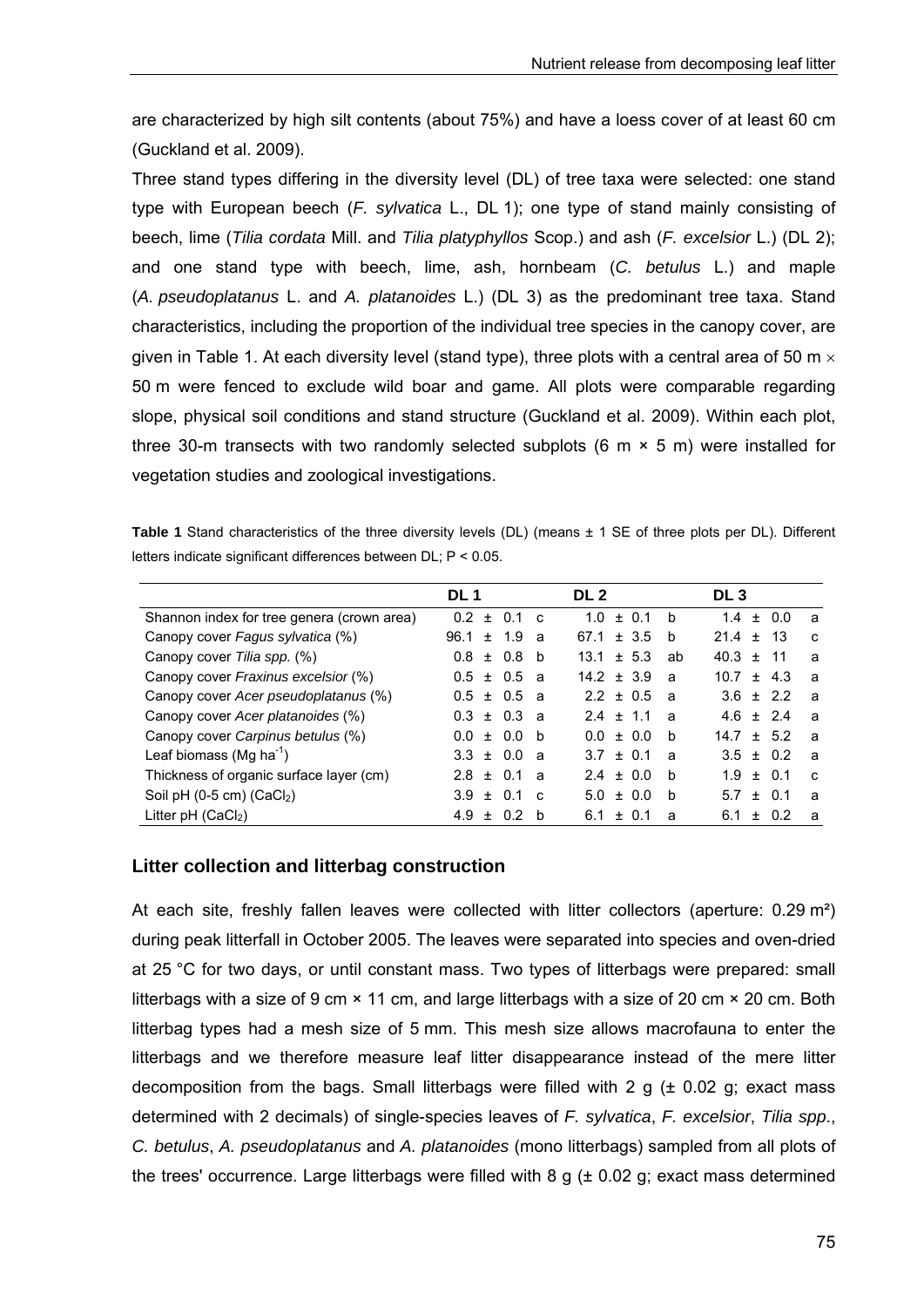with 2 decimals) of a litter mixture representative of the leaf litter composition of the respective plot at the end of October 2005 (mixed litterbags).

A total of 1944 mono and 324 mixed litterbags were deploved on  $18<sup>th</sup>$  of November 2005. whereas three litterbags per litterbag type were kept in the laboratory to determine the initial dry mass (oven-dried at 70°C). Overall, 42 litterbags (6 tree species + 1 mixed litterbag, for resampling on six dates) were randomly placed on each of the six subplots at the nine fenced plots. All litterbags were arranged in two rows on the litter layer surface and covered with freshly fallen leaves. Litterbags were collected in 2005 on 15<sup>th</sup> December, in 2006 on  $27<sup>th</sup>$  March, 19<sup>th</sup> June and 26<sup>th</sup> September, and in 2007 on 24<sup>th</sup> April and 18<sup>th</sup> September. On every sampling date, six replicates of each type of litterbag were removed (one per subplot and site). Each resampled litterbag was brushed clear of external soil and litter and the litter of the mixed litterbags was separated into species. Litterbags were handled with great care during removal and each bag was carefully transported in a separate plastic bag to minimize the loss of small litter fragments from the litterbags. All leaves were oven-dried at 70°C and weighed. Mass loss was calculated as the difference between the initial dry mass and the actual dry mass of leaves at each sampling date. Due to the small sample amount, ash analysis could not be conducted. However, calculated k values for carbon disappearance did not change the results obtained for whole litter (mixed litterbags as well as single litter species).

#### **Physico-chemical analyses and microbial activity**

For each sampling date, total carbon and nitrogen contents were determined in pulverized litter material (Siebtechnik GmbH, TS 1000, Mühlheim an der Ruhr, Germany; 940 rpm) from all leaves of the litterbags (max 8 g) by an automated C and N analyzer (Heraeus Elementar Vario EL, Hanau, Germany). Nutrient concentrations were analyzed by ICP-AES (Spectro, Kleve, Germany) after pressure digestion with nitric acid. We used 300 mg sample material and 3 ml of 65% HNO<sub>3</sub> in 50 ml teflon containers. The material was digested for 10 hours at 180 $^{\circ}$ C. Samples were filtered and rinsed with double distilled H<sub>2</sub>O (final total extraction fluid: 100 ml).

On 11<sup>th</sup> May 2005, 3<sup>rd</sup> August 2005, 23<sup>rd</sup> November 2005 and 23<sup>rd</sup> February 2006, small litter and soil samples (5 cm depth) were taken to measure  $pH$  (CaCl<sub>2</sub>), moisture content and litter depth. The moisture content was determined gravimetrically for litter and soil separately. In addition, microbial biomass was determined by substrate-induced respiration (SIR; Anderson and Domsch 1978) using an  $O<sub>2</sub>$  micro-compensation apparatus (Scheu 1992). Fresh material equivalent to 0.5 g (L/Of) and 5.0 g (Ah) dry weight was analyzed. 40 mg of glucose were added to each sample and the microbial respiratory response was measured at hourly intervals for 20 hours at 22°C. SIR results were converted to microbial biomass carbon ( $C_{\text{mic}}$ )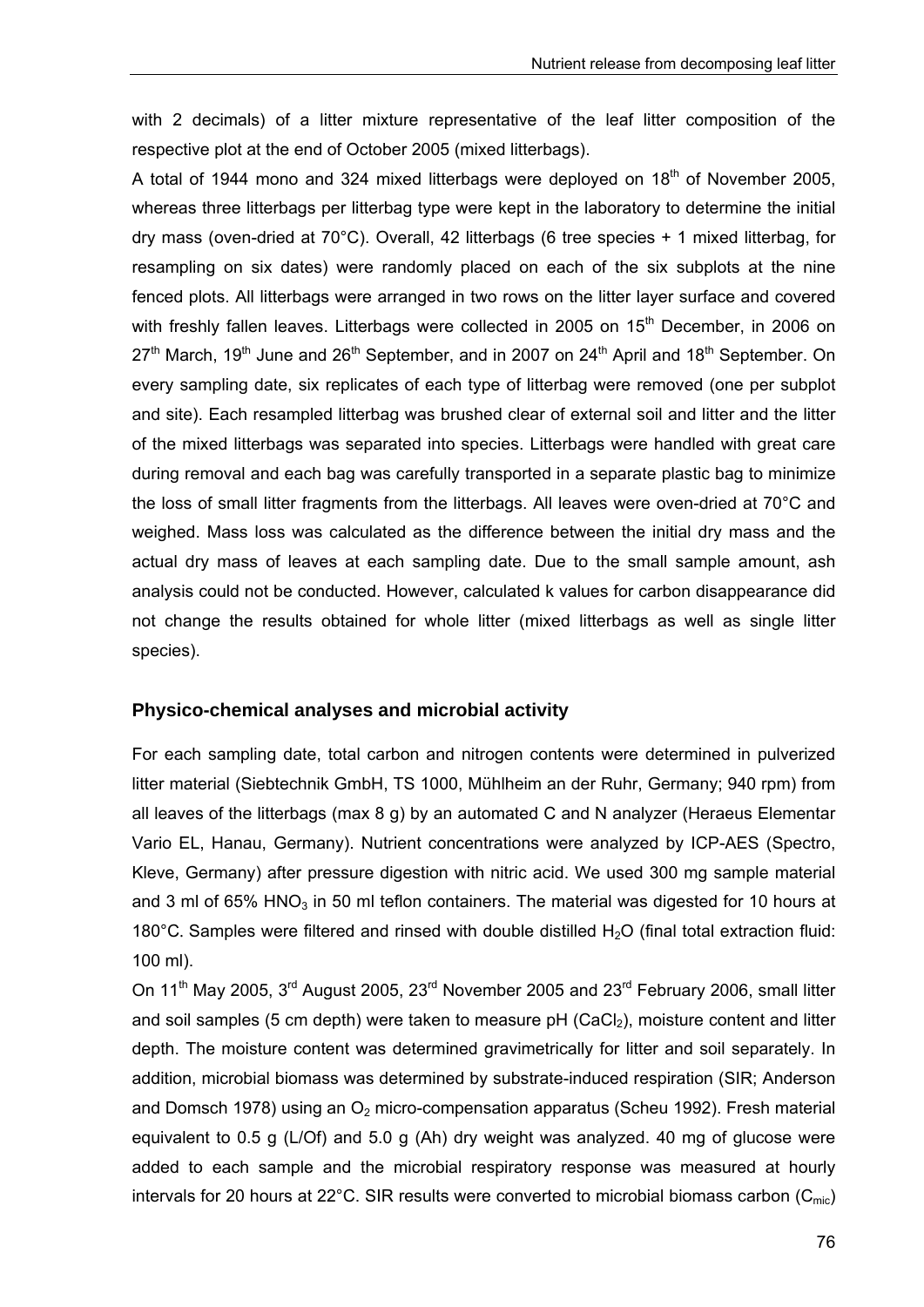using the formula established for the respirometer system in use (Beck et al. 1997). Temperature 5 cm above ground was recorded continuously with one datalogger per plot (HOBO RH/Temp H08-32-08; Onset Computer Corporation, Bourne, USA). The annual mean was calculated for 2006.

# **Soil fauna**

Soil cores (L/Of-layer plus the uppermost 5 cm of the mineral soil) with a diameter of 21 cm for the macrofauna and 5 cm for the mesofauna were taken from every subplot (n=6 per plot and soil fauna category). Each sample was separated into litter layer and mineral soil and animals were extracted by heat using a modified high-gradient canister method (Schauermann 1982). Slowly increasing heat from above (20 °C up to 50 °C (mesofauna) or 55 °C (macrofauna) over 12 days) and steady cooling from the bottom create a temperature and desiccation gradient that drives the animals into a collecting vessel. The animals were captured in glycol and transferred to 70% alcohol after extraction. The individuals were counted and we calculated the annual mean (numbers were given in individuals per  $m<sup>2</sup>$ ). Our focus was on Collembola and Acari, main groups of the soil mesofauna, and Isopoda and Lumbricidae, main groups of the soil macrofauna. All these groups influence decomposition processes via grazing on the microflora and macrofauna groups additionally contribute to the breakdown of leaf litter (Schaefer 1990).

## **Calculation of decomposition rates and statistical analysis**

Mass loss is expressed as the percentage of total initial dry mass, and litter chemistry data are expressed as the percentage of total leaf dry mass. We used a graphical method and modelled the best fit for each decay curve. Overall, exponential models had the highest R² values. However, as residuals showed no trend, the use of linear models would also be possible. We determined the decomposition rates (k) for each litter species by fitting exponential curves to remaining litter mass over 1.83 years (22 months). For a better comparison with other studies, we calculated 'annual k-values' with  $t = 1$  for one year as:

$$
M_t = M_0 \cdot e^{-kt}.
$$

Nutrient release in % was calculated as:

 $(C_0 \times M_0) / (C_t \times M_t) \times 100$ 

where  $M_t$  is the dry mass of the decomposed leaf litter at time t,  $M_0$  is the initial dry mass of the litter,  $C_0$  is the initial concentration of the nutrient, and  $C_t$  is the concentration of the nutrient at sampling time t.

Statistical analyses were conducted using SAS 9.1 (SAS Institute Inc., Cary, NC, USA), and Statistica 8.0 (StatSoft Inc., Tulsa, OK, USA). If not stated otherwise, means and standard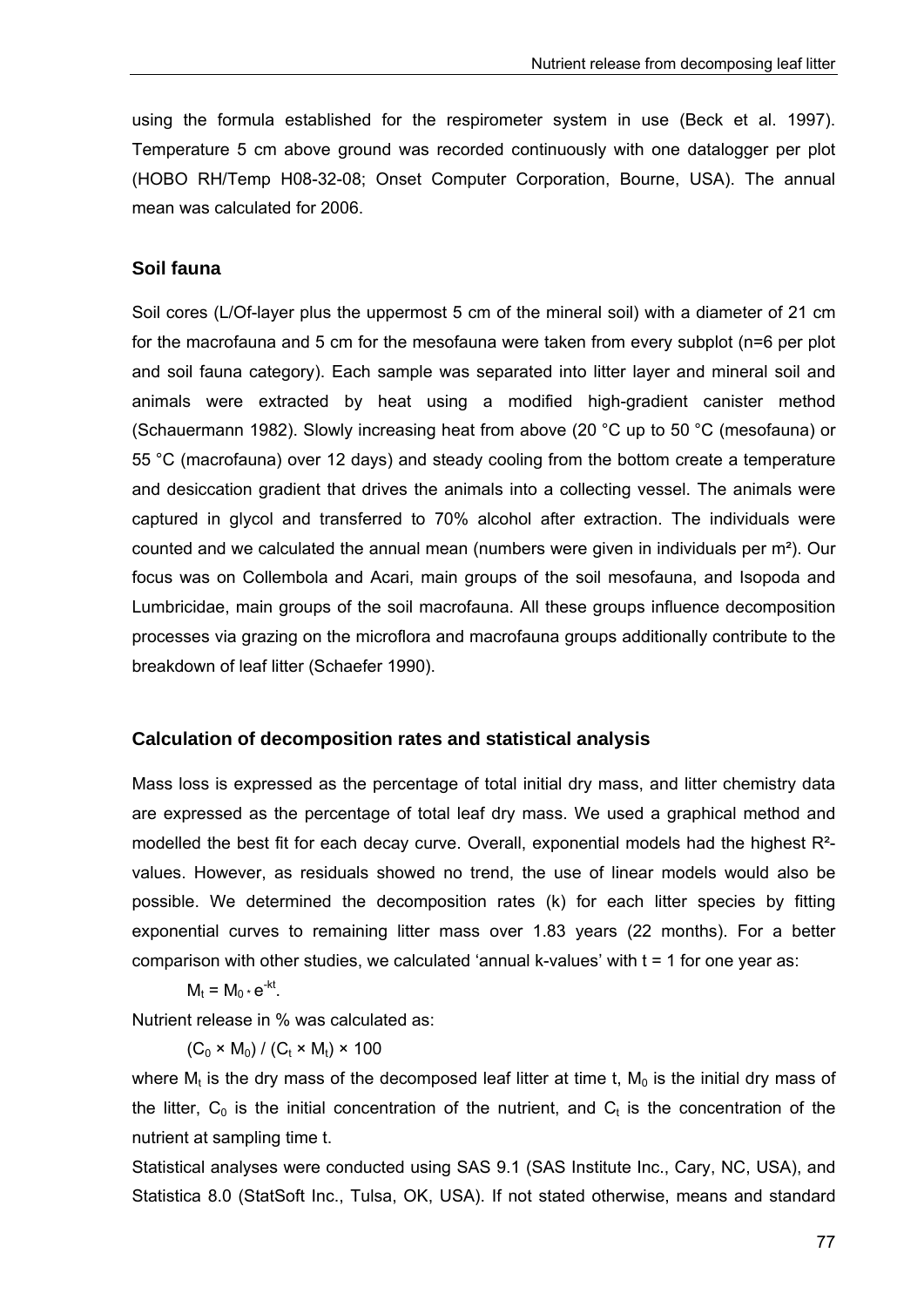errors of 3 plots per diversity level were calculated. To examine differences among the diversity levels (DL 1 - 3), we used a Kruskal-Wallis single factor analysis of variance followed by non-parametric Mann-Whitney two sample U-tests ( $p < 0.05$  in all analyses). Relationships between the decomposition rate as the dependent variable and the predictor variables tree diversity (Shannon index), litter layer thickness, pH and water content of litter and soil, microbial biomass in litter and soil, earthworm abundance and woodlice (isopod) abundance were analyzed using Spearman's rank correlation. The correlation analysis was performed with mean values of the individual tree species (mono bags) from all nine plots. Correlations of the length of time lag before N release (days of incubation time) with initial C/N, C/P and N/P ratios and fauna abundances were conducted using data from all nine plots. We are aware that our statistical approach involves the risk of type I error inflation, and would have called for some kind of Bonferroni-correction. This is, however, under heavy discussion and may lead to overly conservative tests (Garcia 2004, Roback and Askins 2005). Due to the exploratory nature of our studies, we thus used raw p-values, but discuss these with some caution.

### **Results**

#### **Litter decomposition**

In the tree species studied, the litter decay exhibited a negative exponential course except for *Fagus*, whose litter was decomposed at an almost linear rate. After seven (mono litterbags) and ten (mixed litterbags) months of incubation, the decomposition of *Fagus* litter was significantly higher at DL 3 compared to DL 1 and DL 2 (Fig. 1).



**Fig. 1** Mass loss and decay constant k (y<sup>-1</sup>) of *Fagus sylvatica* in mono litterbags and mixed litterbags in different diversity levels (DL) (means ± 1 SE of three plots per DL). Different letters indicate significant differences between the DL  $(P < 0.05)$ .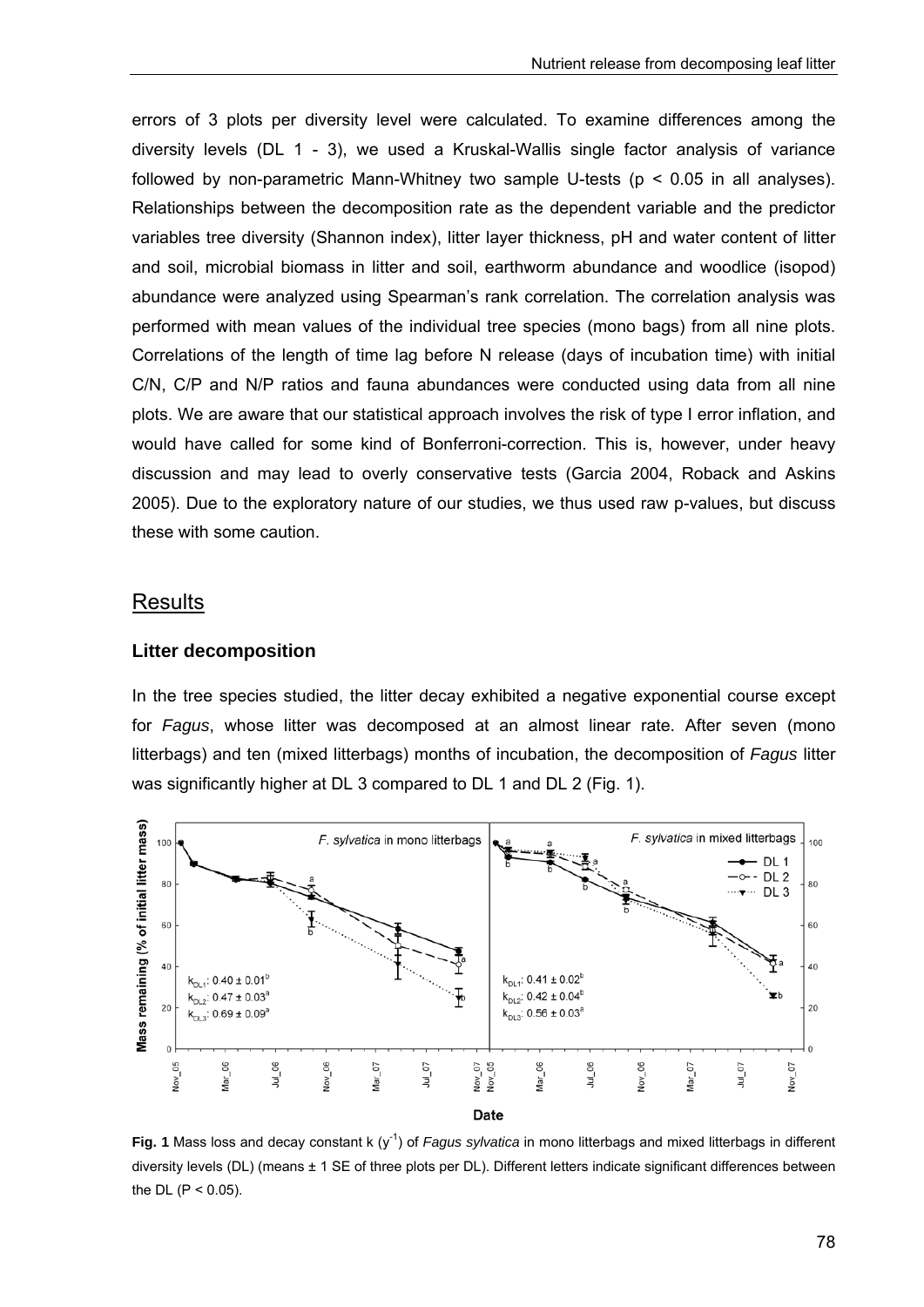For the entire investigation period, *Fagus* had the lowest k values (approximately 0.6), followed by *Acer spp., Tilia spp., C. betulus* and *F. excelsior* (Fig. 1, 2)*.* Significant differences between the different diversity levels were found for all tree species, except for *F. excelsior*, with significantly higher decomposition rates at DL 3 compared to DL 1. The mixed-species litterbags exhibited a significantly higher mass loss at the mixed species stands DL 2 and DL 3 (Fig. 2). After 7 months, all three diversity levels differed significantly. At the end of the experiment (after 22 months), 60% of the initial litter mass at the beechdominated DL 1 stands and 90% of the initial litter mass at the highly diverse mixed-species stands (DL 3) were decomposed or removed from the bags.



**Fig. 2** Mass loss and decay constant k  $(y<sup>-1</sup>)$  of mixed litterbags and five studied tree species in different diversity levels (DL). Given are mean of three plots and standard error. Different letters indicate significant differences between the DL  $(P < 0.05)$ .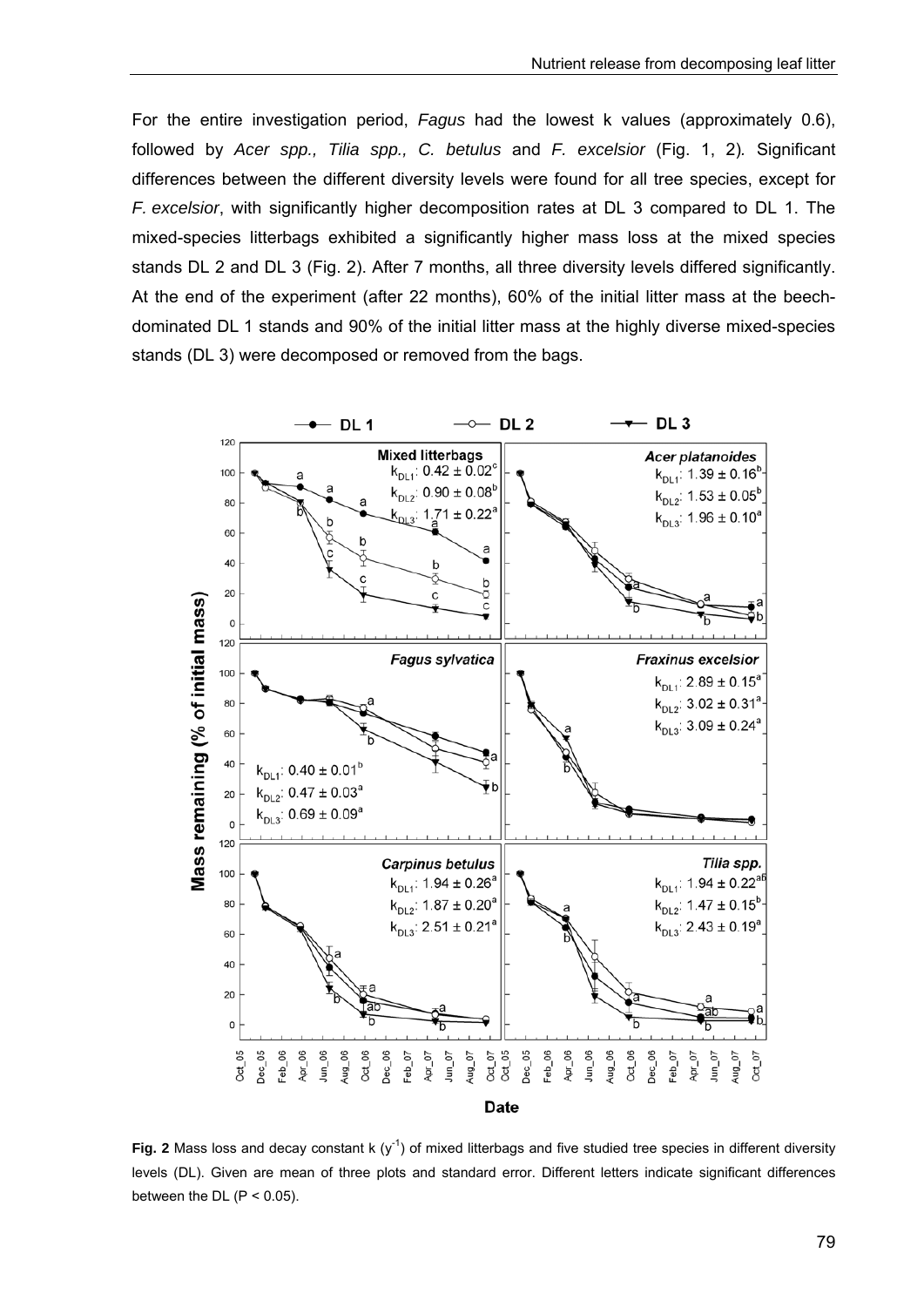# **Soil fauna and microbial biomass**

In the beech-dominated DL 1 stands, we found almost the threefold amount of mesofauna compared to DL 3 (Table 2). In contrast, macrofauna significantly increased with increasing tree species diversity due to the double number of Lumbricidae and the fourfold number of Isopoda at DL 3 compared to DL 1. In the uppermost 5 cm of the soil, microbial biomass was significantly lower in the DL 1 stands compared to the other stand types. However, microbial biomass was not different in the leaf litter layer of all stands.

Table 2 Microbial biomass (mg C<sub>mic g</sub><sup>-1</sup> dm<sup>-1</sup>) and decomposer fauna abundances (individuals m<sup>-2</sup>). Given are annual means of three plots and standard error. Different letters indicate significant differences between diversity levels  $(P < 0.05)$ .

|                   | DL 1   |           |       |    | DL 2      |           |      |              | DL 3  |           |          |     |
|-------------------|--------|-----------|-------|----|-----------|-----------|------|--------------|-------|-----------|----------|-----|
| <b>Microflora</b> |        |           |       |    |           |           |      |              |       |           |          |     |
| Litter layer      | 10020  | $\pm$     | 638 a |    | 10588     | $\ddot{}$ | 425  | - a          | 9886  | $\pm$     | 307 a    |     |
| Soil (5 cm)       | 596    | $\pm$     | 94    | b  | 886       | $\ddot{}$ | 55   | - a          | 1068  | $^{+}$    | 68       | a,  |
| <b>Mesofauna</b>  |        |           |       |    |           |           |      |              |       |           |          |     |
| Collembola        | 90708  | $\ddot{}$ | 7364  | -a | 52802     | $\ddot{}$ | 8125 | <sub>b</sub> | 34167 | $\ddot{}$ | 8878     | - b |
| Acari             | 123454 | $\pm$     | 11690 | a  | 47500     | $+$       | 3904 | h            | 36309 |           | + 2161 h |     |
| <b>Macrofauna</b> |        |           |       |    |           |           |      |              |       |           |          |     |
| Isopoda           | 107    | $\pm$     | 36    | b  | 314 $\pm$ |           | 73 a |              | 410   | $\pm$     | 17       | -a  |
| Lumbricidae       | 125    | $^{+}$    | 17    | b  | 105       | $\ddot{}$ | 15   | b            | 210   | $\ddot{}$ | 15       | a   |

# **Element concentrations, element ratios and nutrient release rates**

Leaf litter of *F. sylvatica* displayed lower concentrations of most nutrients and higher Crelated ratios than the other tree species (Table 3). The highest N and P concentrations of the leaf litter were found in *Fraxinus*. *A. pseudoplatanus* leaf litter was rich in Ca and Mg. *Tilia, Carpinus* and *A. platanoides* had intermediate nutrient concentrations, except for high K values in *A. platanoides*.

**Table 3** Initial nutrient concentrations (mg gDM-1) of tree litter of all main tree species (mono litterbags, N = 1) and mixed litterbags (means  $\pm$  1 SE, N = 3).

|                             | C/N                 | C/P  | N/P                  | N                      | P                     | K                     | Ca                     | Mg                             |      |
|-----------------------------|---------------------|------|----------------------|------------------------|-----------------------|-----------------------|------------------------|--------------------------------|------|
| Fagus<br>sylvatica          | 56.06               | 1303 | 23.25                | 8.30                   | 0.36                  | 5.67                  | 16.80                  | 1.21                           |      |
| Fraxinus<br>excelsior       | 27.60               | 631  | 22.86                | 15.65                  | 0.69                  | 8.77                  | 28.83                  | 2.87                           |      |
| Tilia spp.                  | 37.93               | 720  | 18.96                | 11.89                  | 0.63                  | 8.03                  | 27.47                  | 2.58                           |      |
| Carpinus<br>betulus         | 40.08               | 729  | 18.22                | 11.02                  | 0.61                  | 6.24                  | 21.49                  | 2.86                           |      |
| Acer<br>pseudo-<br>platanus | 36.40               | 921  | 25.40                | 11.72                  | 0.47                  | 7.30                  | 30.15                  | 3.17                           |      |
| Acer<br>platanoides         | 36.53               | 684  | 18.71                | 11.78                  | 0.63                  | 10.45                 | 24.62                  | 2.10                           |      |
| Mix ( $DL$ 1)               | 47.70<br>± 3.33     | 993  | 21.00<br>41<br>$\pm$ | 9.72<br>$±$ 1.14       | 0.65<br>0.46<br>$\pm$ | $\pm$ 0.02<br>4.55    | 14.09<br>0.56<br>$\pm$ | 0.50<br>1.07<br>$\pm$<br>$\pm$ | 0.08 |
| Mix (DL 2)                  | 37.42<br>± 0.61     | 791  | 26<br>21.36<br>$\pm$ | 0.66<br>12.29<br>$\pm$ | 0.16<br>0.58<br>$\pm$ | 0.02<br>7.58<br>$\pm$ | 22.12<br>0.44<br>$\pm$ | 1.33<br>1.75<br>$\pm$<br>$\pm$ | 0.07 |
| Mix $(DL 3)$                | 34.68<br>$\pm$ 2.39 | 705  | 43<br>20.72<br>$\pm$ | 1.87<br>13.21<br>$\pm$ | 0.85<br>0.64<br>$\pm$ | 6.91<br>0.04<br>$\pm$ | 0.24<br>27.34<br>$\pm$ | 2.07<br>2.38<br>$\pm$<br>$\pm$ | 0.33 |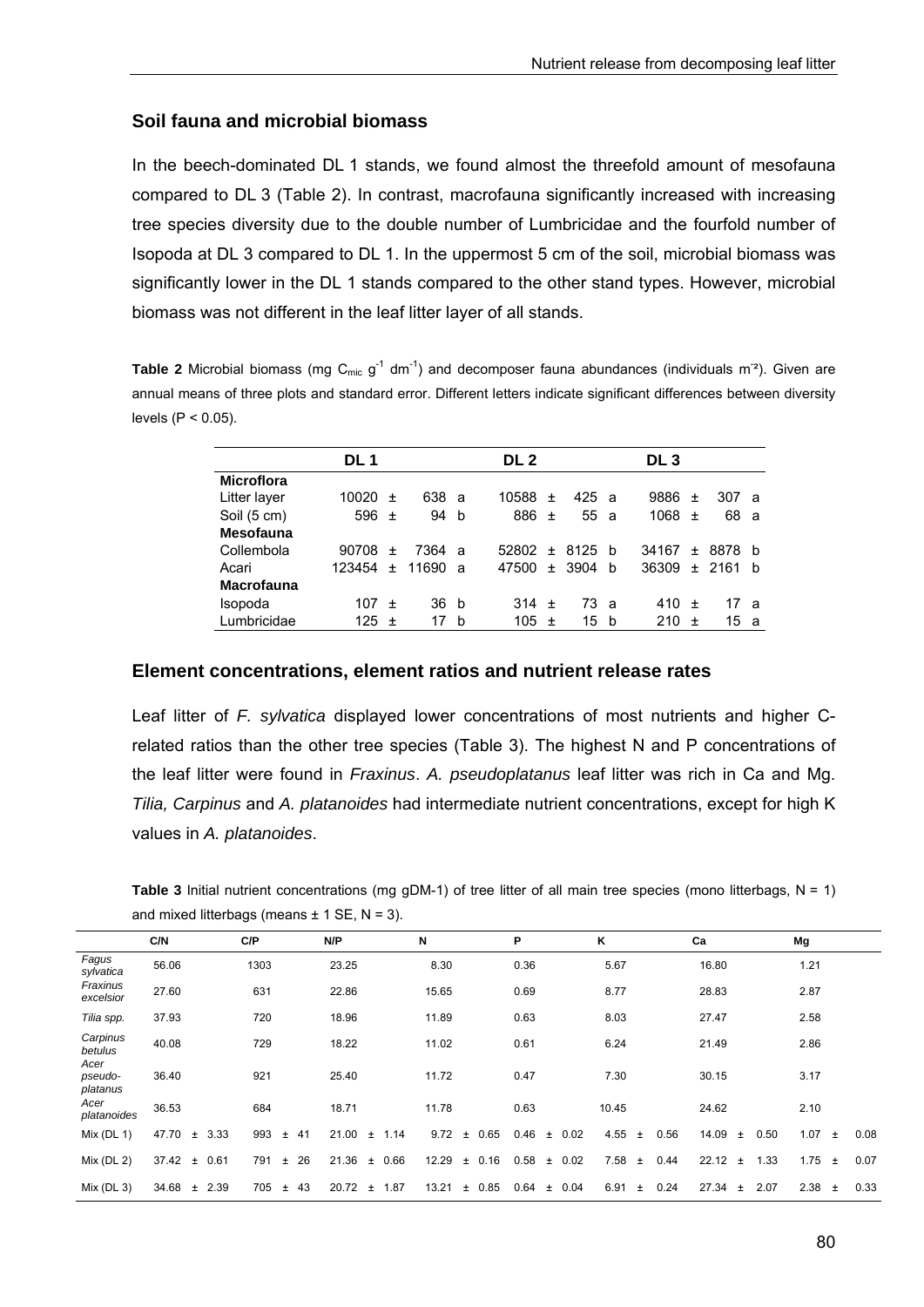The changes in the amounts and ratios of nutrients during the 22 months of incubation time relative to the initial values are presented in Figs. 3 and 4. We do not show values for all tree species studied, as curves for *A. platanoides* and *A. pseudoplatanus* were very similar, and *C. betulus* showed patterns very similar to the fast decomposing *Tilia* species. For most nutrients and tree species, we found an exponential nutrient release right from the beginning of leaf litter decomposition. For N and P, nutrient accumulation (immobilization) was found in *F. sylvatica* and to a smaller extent also in *Tilia* (Fig. 3). In *Fagus*, N and P amounts decreased during the first few months at DL 1 and DL 2 and increased afterwards to maximum values of 140% to 200%. Finally, a decrease started 7 to 10 months after incubation until the values levelled off. The C/N and C/P ratios showed a steep linear decrease during the first year of decomposition and were almost constant in the second year. Differences between DL did not occur in *Fagus*, but most of the other species had lower C/N and C/P values in DL 1 and DL 2 stands compared to DL 3 stands.



**Fig. 3** Remaining amounts of N and P relative to the initial values, and changes in the C:N and C:P ratios (g  $g^{-1}$ ), in mixed and mono litterbags (containing litter of individual tree species) during decomposition (means  $\pm$  1 SE of three plots per DL).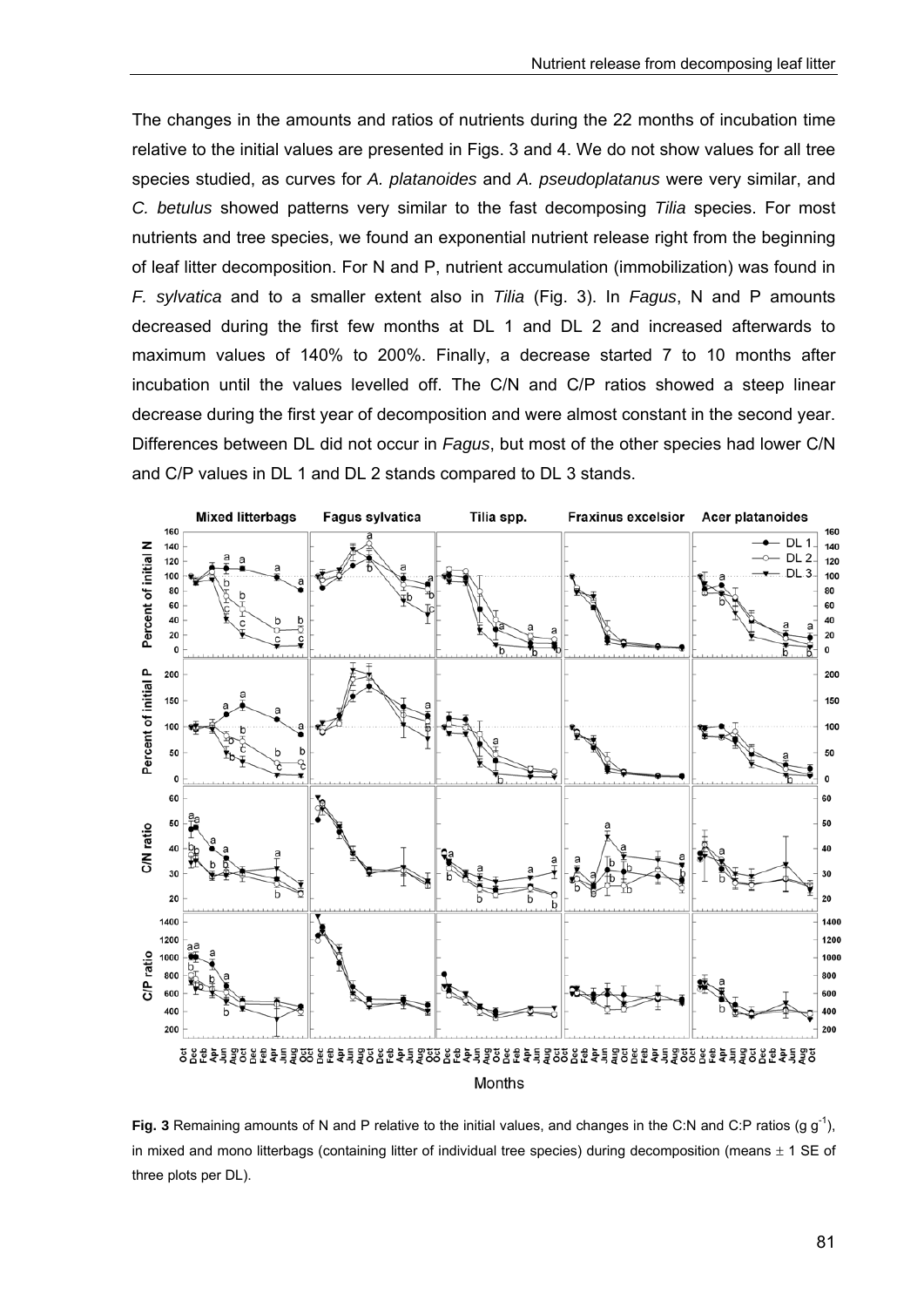The release rates of K, Mg and Ca were high in all tree species and particularly high in *Fraxinus* (Fig. 4). In mixed litterbags, patterns of nutrient release were shaped by the predominant tree species. In DL 1, which consisted of almost pure beech leaf litter, patterns were similar to *Fagus*. DL 2 and DL 3 values decreased after four months according to their main components *Tilia* and *Fraxinus*.



**Fig. 4** Remaining amounts of Na, Mg, and Ca relative to the initial values in mixed and mono litterbags (containing litter of individual tree species) during decomposition (means  $\pm$  1 SE of three plots per DL).

# **Effects of site factors, soil biota and nutrient concentrations of the litter on litter decomposition and nutrient release**

The decomposition rate constant k of *Fagus*, *A. pseudoplatanus* and *A. platanoides* correlated positively with the Shannon index of the crown area, the pH values of the topsoil and correlated negatively with the litter layer thickness (Table 4). There was no relationship between k and the pH value of the organic surface layer. In the litter of most tree species, k was positively correlated with the abundance of Lumbricidae, but only the decay of *Fagus* litter was correlated with the abundance of Isopoda. *Fraxinus* was the only tree species whose k values did not correlate with any predictor variable. In general, the high k values of *Fraxinus*, *Tilia* and *Carpinus* did not or only weakly correlate with the predictor variables, whereas the k values of the more slowly decomposing litter of *A. pseudoplatanus* and *A. platanoides* were more dependent on environmental variables. In particular, the k value of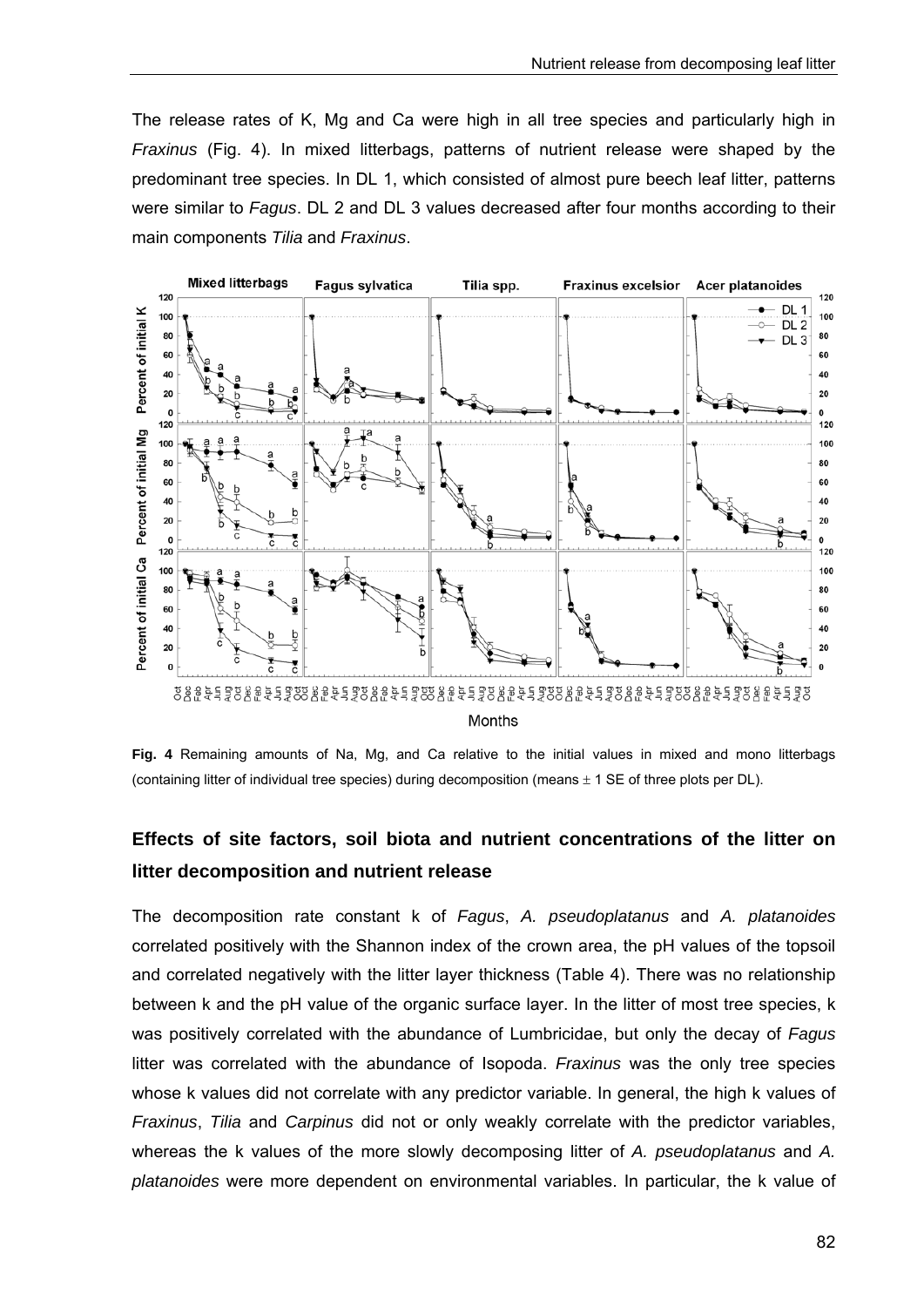the very slowly decomposing *Fagus* litter was also negatively correlated with the thickness and the water content of the litter layer and the microbial biomass in the soil.

|                           | Shannon<br>Index<br>(crown area) | <b>Thickness</b><br>litter layer | Litter pH | Soil pH<br>$(0-5$ cm) | Litter layer<br>water<br>content | Soil water<br>content | Microbial<br>biomass<br>(litter) | Microbial<br>biomass<br>(soil) | Lumbricidae<br>abundance | Isopoda<br>abundance |
|---------------------------|----------------------------------|----------------------------------|-----------|-----------------------|----------------------------------|-----------------------|----------------------------------|--------------------------------|--------------------------|----------------------|
|                           |                                  | (cm)                             |           |                       |                                  | (% dm)                | $(\mu g C_{\text{mic}} g^{-1})$  | $dm^{-1}$ )                    |                          | (ind $m2$ )          |
| Fagus sylvatica           | $0.93**$                         | $-0.93**$                        | 0.62      | $0.83*$               | $0.68*$                          | 0.43                  | $-0.18$                          | $0.82*$                        | 0.42                     | $0.82*$              |
| <b>Fraxinus excelsior</b> | 0.38                             | $-0.38$                          | 0.32      | 0.15                  | 0.25                             | $-0.28$               | $-0.13$                          | 0.05                           | $-0.20$                  | 0.13                 |
| Tilia spp.                | 0.42                             | $-0.42$                          | $-0.22$   | 0.35                  | $-0.18$                          | $-0.03$               | $-0.43$                          | 0.32                           | $0.88**$                 | 0.15                 |
| <b>Carpinus betulus</b>   | 0.53                             | $-0.53$                          | $-0.05$   | 0.40                  | $-0.10$                          | $-0.07$               | $-0.18$                          | 0.35                           | $0.75*$                  | 0.17                 |
| Acer<br>pseudoplatanus    | $0.73*$                          | $-0.73*$                         | 0.23      | $0.67*$               | 0.25                             | 0.27                  | $-0.22$                          | 0.57                           | $0.88**$                 | 0.43                 |
| Acer platanoides          | $0.73*$                          | $-0.73*$                         | 0.25      | $0.67*$               | 0.18                             | 0.05                  | $-0.32$                          | 0.58                           | $0.87**$                 | 0.43                 |
| <b>Mixed litterbags</b>   | $0.97***$                        | $-0.97***$                       | 0.61      | $0.93***$             | 0.63                             | 0.35                  | $-0.33$                          | $0.82**$                       | $0.68*$                  | $0.75*$              |

**Table 4** Influence of environmental variables on the decomposition rate k of the litter species studied. Spearman's rank correlation coefficients for decomposition constants k ( $y^{-1}$ ) of single tree species and mixtures (N = 9).

In the litter of the individual tree species as well as in the litter mixtures, the temporal patterns of nutrient release were correlated with the initial C- and N-related ratios and the abundance of Collembola, Acari, Lumbricidae and Isopoda (Table 5).

**Table 5** Influence of environmental variables on the temporal pattern of nitrogen and phosphorus release of the litter species studied. Spearman's rank correlation coefficients (rho), N = 9.

|                           | Initial<br>C: N | Initial<br>C: P | Initial<br>N: P | Collembola<br>abundance | Acari<br>abundance | Lumbricidae<br>abundance | Isopoda<br>abundance |
|---------------------------|-----------------|-----------------|-----------------|-------------------------|--------------------|--------------------------|----------------------|
|                           | $(g g^{-1})$    | $(g g^{-1})$    | $(g g^{-1})$    | (ind $m^{-2}$ )         | (ind $m^{-2}$ )    | (ind $m^{-2}$ )          | (ind $m^{-2}$ )      |
| Fagus sylvatica           |                 |                 |                 |                         |                    |                          |                      |
| N                         | $-0.87**$       | $-0.87**$       | 0.00            | $0.73*$                 | $0.73*$            | $-0.82**$                | $-0.64$              |
| P                         | $-0.33$         | 0.00            | 0.33            | 0.62                    | 0.52               | $-0.21$                  | $-0.10$              |
| <b>Fraxinus excelsior</b> |                 |                 |                 |                         |                    |                          |                      |
| N                         | $0.82**$        | $-0.82**$       | $-0.82**$       | $-0.61$                 | $-0.69*$           | $0.69*$                  | 0.61                 |
| P                         | $0.86**$        | $-0.86**$       | $-0.86**$       | $-0.73*$                | $-0.73*$           | $0.82**$                 | 0.64                 |
| Tilia spp.                |                 |                 |                 |                         |                    |                          |                      |
| N                         | 0.00            | $-0.65$         | $-0.65$         | 0.10                    | 0.10               | $-0.52$                  | 0.31                 |
| P                         | $-0.22$         | $-0.72*$        | $-0.72*$        | $-0.20$                 | $-0.20$            | $-0.19$                  | 0.52                 |
| <b>Carpinus betulus</b>   |                 |                 |                 |                         |                    |                          |                      |
| N                         | $-0.58$         | 0.29            | 0.29            | 0.46                    | 0.46               | $-0.73*$                 | $-0.09$              |
| P                         | $-0.29$         | 0.06            | 0.06            | 0.48                    | 0.48               | $-0.48$                  | $-0.02$              |
| A. pseudoplatanus         |                 |                 |                 |                         |                    |                          |                      |
| N                         | $-0.29$         | 0.29            | 0.29            | 0.46                    | 0.27               | $-0.46$                  | $-0.18$              |
| P                         | $-0.24$         | 0.24            | 0.24            | 0.60                    | 0.54               | $-0.82**$                | $-0.19$              |
| <b>Mixed litterbags</b>   |                 |                 |                 |                         |                    |                          |                      |
| N                         | 0.59            | $0.71*$         | 0.37            | 0.64                    | 0.64               | $-0.25$                  | $-0.73*$             |
| P                         | $0.69*$         | 0.61            | $-0.17$         | $0.78*$                 | $0.87**$           | $-0.52$                  | $-0.52$              |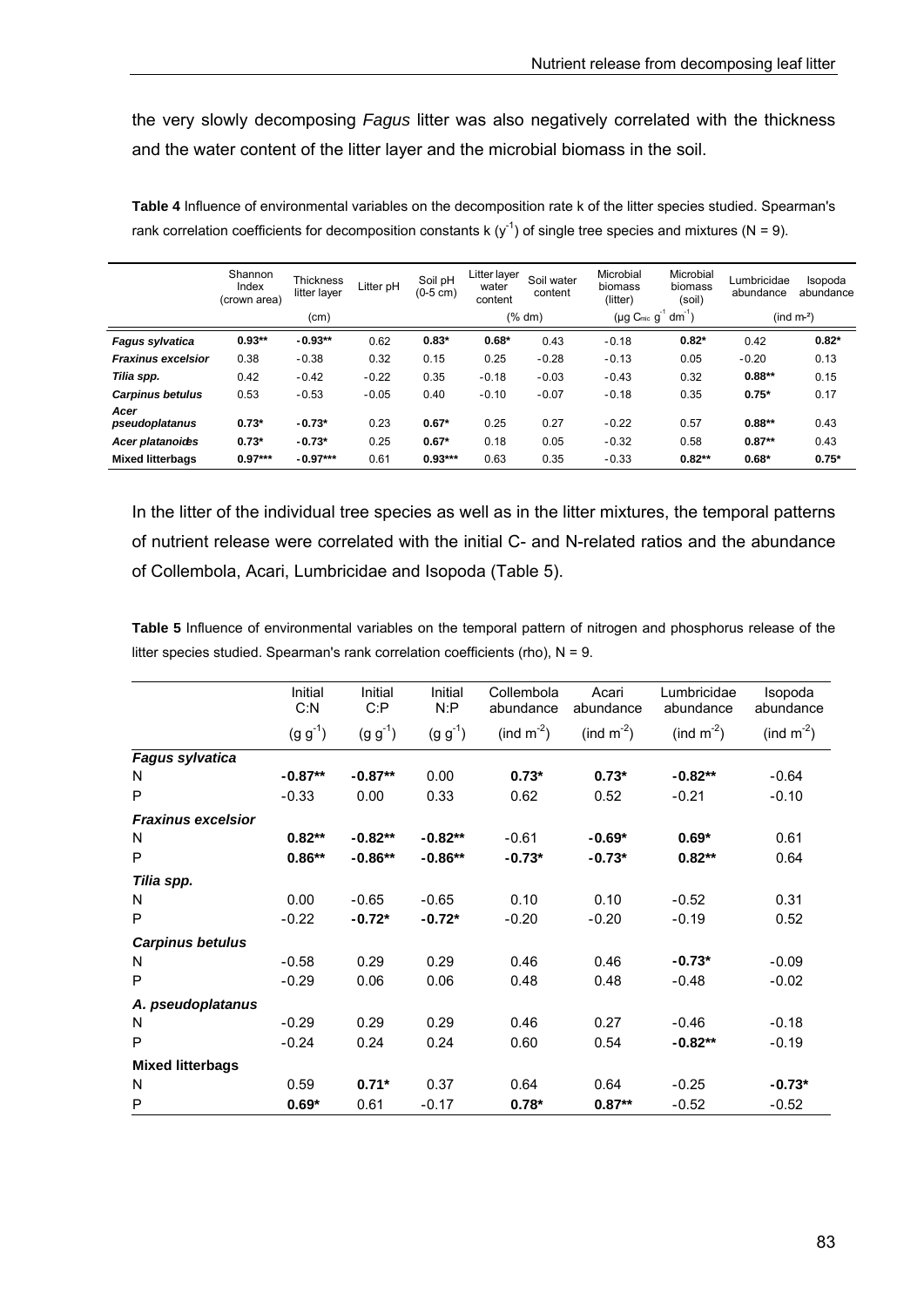In *Fagus* and *Fraxinus*, the length of the time lag before N release was significantly correlated with the initial C/N and C/P ratios of the litter (and with the initial N/P ratio in the case of *Fraxinus*). The other tree species showed no significant correlation between the length of the time lag before N release and initial nutrient ratios of the litter. In the litter mixtures, the duration of the lag phase was only correlated with the litter's initial C/N ratio. The temporal pattern of P release was correlated with initial C/N, C/P and N/P ratios in *Fraxinus*, initial C/P and N/P ratios in *Tilia* and the initial C/N ratio of the litter mixture. With regard to P release, we found no such correlations in *Fagus*.

# **Discussion**

## **Species richness effects on decomposition and nutrient release**

Litterbags with stand-specific (of up to six tree species) litter mixtures decomposed significantly faster with increasing tree species richness. This finding is in accordance with about half of all mixed litterbag studies, which found rates of mass loss being higher in litter mixtures than in single species litter despite unaltered climatic conditions and litter chemistry (Gartner and Cardon 2004, Hättenschwiler et al. 2005). It should be noted, however, that in the majority of the litter mixture experiments, the mixtures are composed of equal amounts of the individual litter species, whereas in our study, we used site-representative mixtures that contained unequal amounts of litter from the individual tree species. These differences in the approach put the comparability of the results into perspective.

In a comparable study, Hättenschwiler and Gasser (2005) observed a significantly increased mass loss from litter mixtures (on average, 10 % compared with the predicted values from the corresponding monocultures) of up to six tree species that included most of the species investigated in the present study. Previous studies in the area have shown a significant impact of tree species richness on chemical soil properties such as soil pH, base saturation and cation exchange capacity, with lowest values in the monospecific stands (Guckland et al. 2009). These effects were correlated to the gradient of beech abundance along the forest stands.

Generally, microorganisms are important controllers of decomposition and mineralization (Lavelle and Spain 2001), but the meso- and macrofauna affect these processes through their grazing pressure on the microflora (Schaefer 1990, Kautz and Topp 2000, Cragg and Bargett 2001). In our study, we found a lower pH, a lower microflora biomass in the upper soil, a thicker litter layer and significantly higher mesofauna abundance in the beech stands compared to the mixed-species stands. A litter layer being thicker throughout the year is an important habitat for soil fauna and keeps moisture as well as temperature rather constant. The reduced thickness of the litter layer, in combination with a high earthworm feeding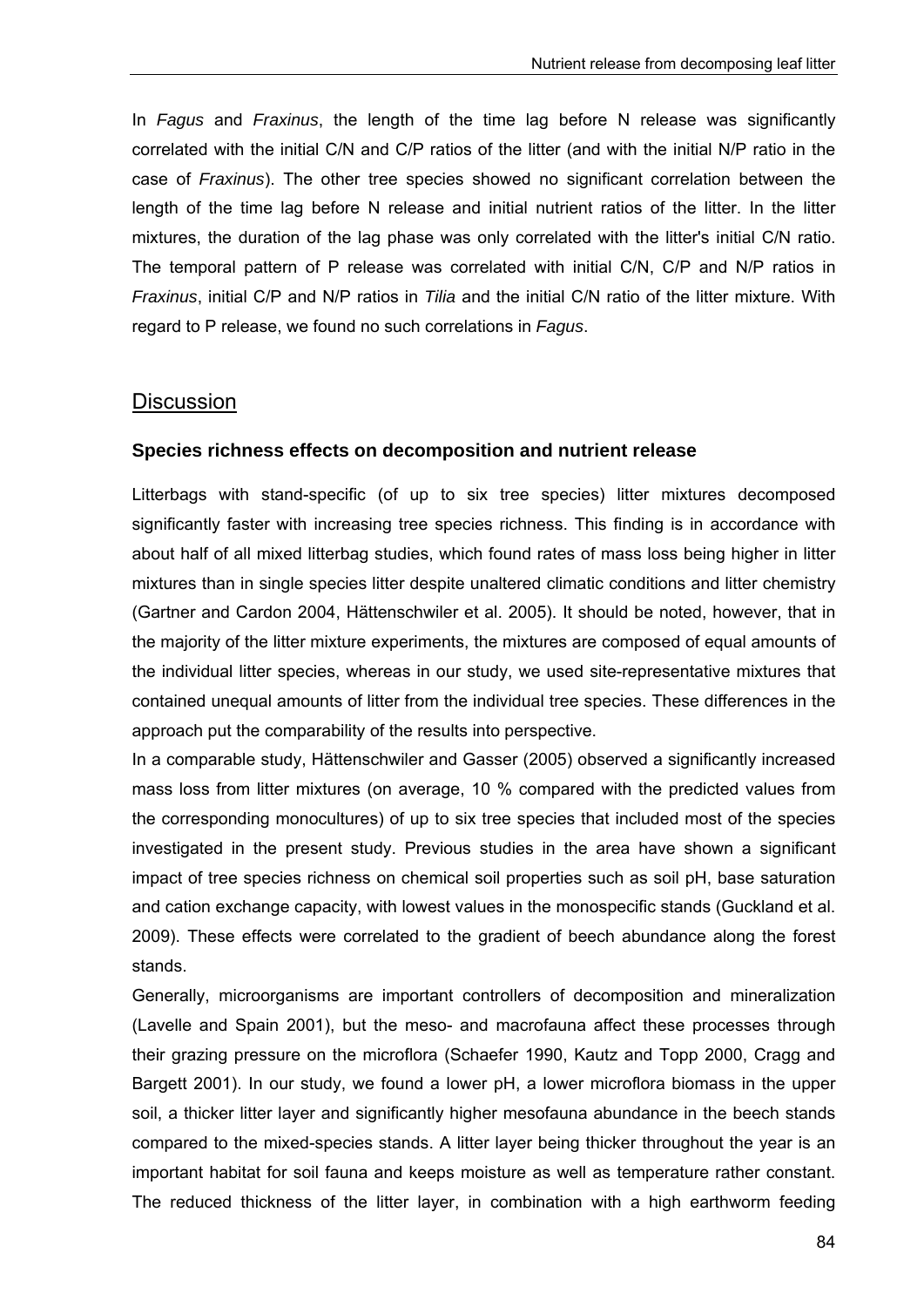activity, is probably an important reason for the low number of the mesofauna on the diverse stands (cf. Maraun et al. 2003).

Macrofauna presence can change not only litter mass loss, but most importantly, the relationship between litter mass loss and litter diversity can be strongly influenced by animals (Hättenschwiler and Gasser 2005). Earthworms additionally influence decomposition and mineralization through structural impacts on the litter and soil matrix (Marhan and Scheu 2006, Postma-Blaauw et al. 2006). Comparing the decomposition of different litter mixtures, Schädler and Brandl (2005) found a large influence of the fauna on decomposition, although the effect changed with litter type. The positive effects of the soil fauna on decomposition were highest in N rich and C poor litter. The significantly higher decay rate in the more diverse forest stands of our study was probably due to the combined effect of higher earthworm abundance, better litter quality and elevated soil pH values. The influence of litterfeeding soil animals on litter diversity could be driven by changing feeding rates as a function of litter diversity, by indirect effects on microbial or mesofauna communities, or a combination of both (Hättenschwiler and Gasser 2005).

Increasing species richness may not affect decomposition if litter mixtures are composed of chemically similar species. In contrast, litter mixtures composed of chemically diverse species may exhibit significant effects on decomposition, due to the positive correlation between plant species richness and increased diversity of litter compounds. Meier and Bowman (2008) found that the chemical composition of the litter mixtures was the strongest predictor of soil respiration, net N mineralization, and microbial biomass N. In our study, the release dynamics of all nutrients differed significantly between the diversity levels. We found lower potassium (K) and magnesium (Mg) release rates in the monospecific stands compared to the mixed species stands. Mg concentration of the leaf litter are strongly dependent on soil properties and bedrock type (Berg and Laskowski 2006) and lower stocks of exchangeable Mg were measured in the topsoil of the DL1 stands (Guckland et al. 2009).

# **Species identity effects on decomposition and nutrient release**

We found significant differences between the three diversity levels regarding the decomposition rates of the litter from individual tree species, but – in contrast to our hypothesis – not for the nutrient release rates.

In our study, the annual k values of beech litter ranged from 0.4 to 0.7 and were similar to data from the literature: decomposition studies on soils with pH 3–4 yielded annual k values between 0.18 and 0.3 (e.g. Albers et al. 2004, Enriquez et al. 1993, Irmler 2000, Hobbie et al. 2006), and rich mull sites with higher pH values exhibited k values of 0.5-0.8 (e.g. Seastedt 1984, Schaefer 1990). Hättenschwiler and Gasser (2005) found that decomposition of relatively recalcitrant litter from species such as *Fagus* is accelerated when other species are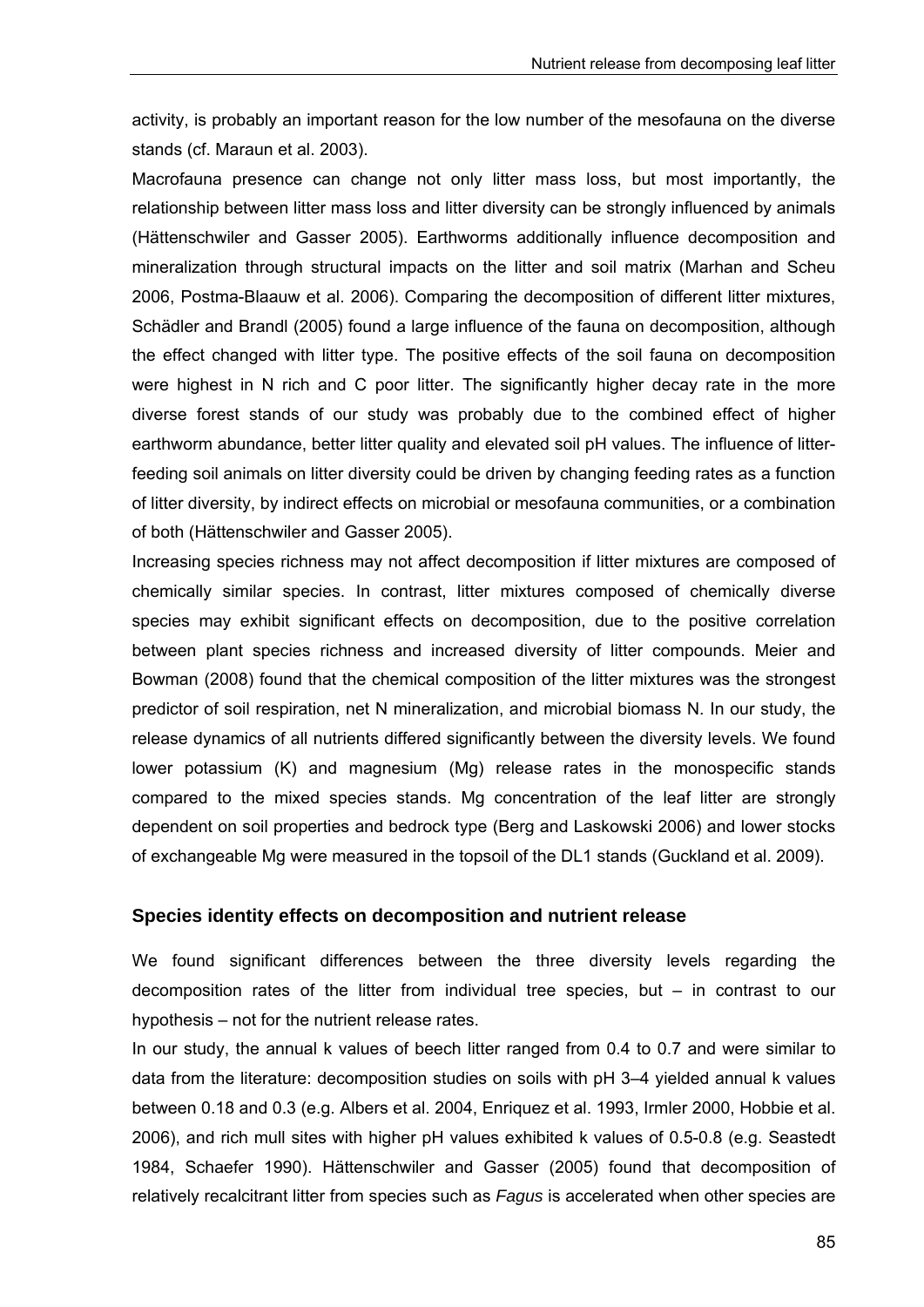present, but accompanying litter species are of limited importance for changing the mass loss of more rapidly decomposing species. In *Fagus*, the only tree species occurring in all forest stands of this study, we found no acceleration of decomposition in mixed litterbags compared to mono litterbags.

Litter quality of the individual tree species differed particularly between the recalcitrant *Fagus* leaves and the fast decomposing litter of *Fraxinus, Tilia* and *Carpinus*. The typical triphasic pattern of N leaching, microbial immobilization and mineralization (Berg and McClaugherty 2008) was only found in *F. sylvatica* and — to a small extent — in *Acer* species. In *Tilia*, *Fraxinus* and *Carpinus,* we observed an immediate N release after incubation and no mineralization. We possibly could not observe the initial leaching or a mineralization for fast decomposing litter, as incubation of one month for fast decomposing might be too long.

The point at which N release from litter begins has often been related to a particular or "critical" C/N ratio or N concentration of the litter (C/N ratio of 25 - 30, initial N concentration of 20 mg  $g^{-1}$  as a threshold for net accumulation or net release of N) (Berg and Laskowski 2006, Moore et al., 2006). However, critical C/N ratios appear to vary with the ecosystem and the studied tree species. Berg and McClaugherty (1987) found that N release can start at C/N ratios between 29 and 80, and concluded that the C/N ratio is not a good predictor for the onset of net N release from decomposing litter. In our study, N release from *Fagus* litter started earlier in the highly diverse stands (DL 3) — with initial litter C/N ratios of about 35 in the mixed litterbags — than in the pure and intermediately diverse stands of DL 1 and DL 2 with initial C/N ratios of 40 to 50 in the mixed litterbags. The limited predictive power of the nutrient ratios may be due to the fact that they do not consider the quality of the C and N constituents of the litter.

In contrast to many other studies and tree species, we found no or only little accumulation of calcium (Ca) in the leaf litter but a fast Ca release from the litter of *Tilia*, *Fraxinus* and *A. platanoides*. Ca is known to be part of the structural plant tissue, hence its release is related to the second decomposition phase (Blair 1988, Laskowski et al. 1995). In our study, Ca release differed between tree species but not between the diversity levels (except for *Fagus* after 22 months). In a previous analysis, we found decomposition rates to be positively correlated with the initial Ca concentration of the litter (Jacob et al. submitted for publication). In the present study, Ca release rates are also highest in the species with the highest initial Ca concentration (*Fraxinus, Tilia, Acer*) and slowest in *Fagus*, a tree species with a low initial Ca concentration of the litter.

In a recent common garden experiment with 14 different tree species (including most tree species of our study), Reich et al. (2005) found that *Lumbricus terrestris* was more abundant in plots of trees with a high Ca content, which, in turn, was most important for the decomposition rate. This was also found in our study, with the highest earthworm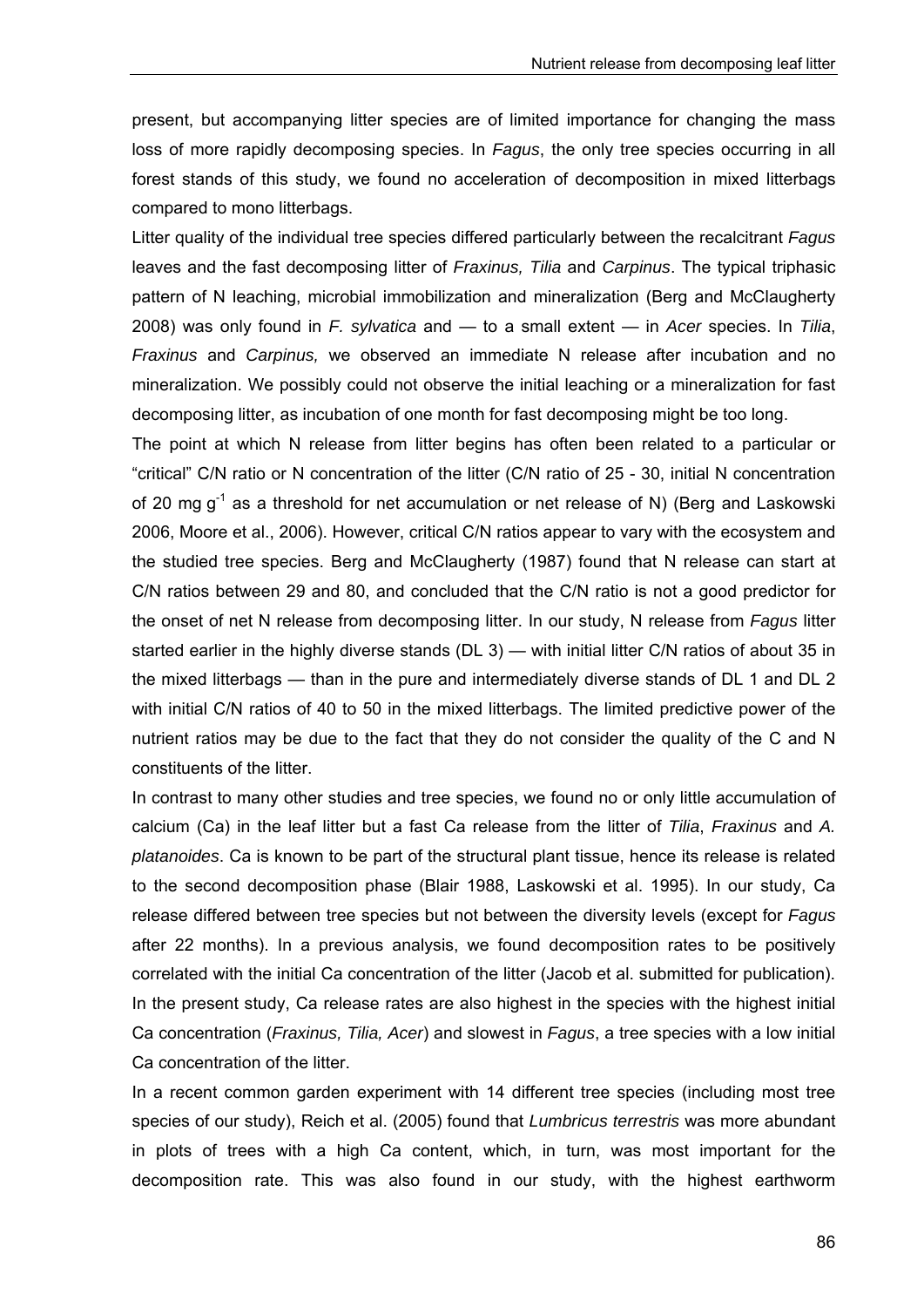abundance, highest decomposition rates and the Ca-rich litter being present in the mixed species stands. An exclusion experiment by Staaf (1987) demonstrated the strong influence of earthworms on litter decomposition, which we could confirm in our study for all tree species studied except *Fagus* and *Fraxinus*: the decomposition rate constant k of *Tilia*, *Acer* and *Carpinus* leaf litter as well as of the litter mixtures were positively correlated to earthworm abundance. This is consistent with findings of Hättenschwiler and Gasser (2005) showing earthworms as an important factor in determining mass loss of more rapidly decomposing leaf litter species (*Tilia*, *Carpinus*, *Prunus*). On the other hand, we found an overall close correlation between the decomposition rate of *F. sylvatica* litter and isopod abundance. Isopods have also been found to be positively correlated with beech litter mass loss rates in a pure beech forest. In the same study, lumbricids even showed a negative correlation to the decay rate of beech leaf litter (Irmler 2000).

From our results, we can infer mechanistic interactions among litter quality, soil conditions, effects of soil biota and decomposition rates as follows: the European beech, which tolerates a broad range of exchangeable Ca, Mg and K as well as of pH values in the soil (Leuschner et al. 2006), produces litter with low concentrations of N, Ca and Mg and wide C/N ratios. The resulting low litter quality prevents the establishment of large populations of lumbricids, which prefer litter with high Ca concentrations and small C/N ratios. Low densities of these soil biota result in lower rates of litter decomposition and nutrient release. In combination with the low Ca and Mg concentrations of the litter, the slower release rates of these "base" cations lead to a more intense acidification of the beech stands' topsoils, which extends the decomposition process even more by affecting the species composition and the activity of the soil biota.

Thus, over decades and centuries, the European beech creates its own site conditions, which are characterized by a relatively low litter quality, a thicker litter layer, lower values of pH and base saturation in the topsoil (Guckland et al. 2009), and by a lower abundance of the saprophagous macrofauna that are functionally important for litter decomposition. These interactions explain the differences in the soil conditions - including the abundance and species composition of soil biota - between neighbouring mature deciduous forest stands differing in their fraction of the European beech, even if they grow on the same bedrock and under the same climatic conditions.

# **Conclusion**

We could confirm the hypothesis that in the mixed species stands, the nutrient release rates are higher than in pure beech stands. Corresponding to the decomposition rates, the rates of nutrient release from the litter mixtures were significantly higher in the highly diverse DL 3 stands. On the other hand, we have to reject the hypothesis that in the mixed stands, the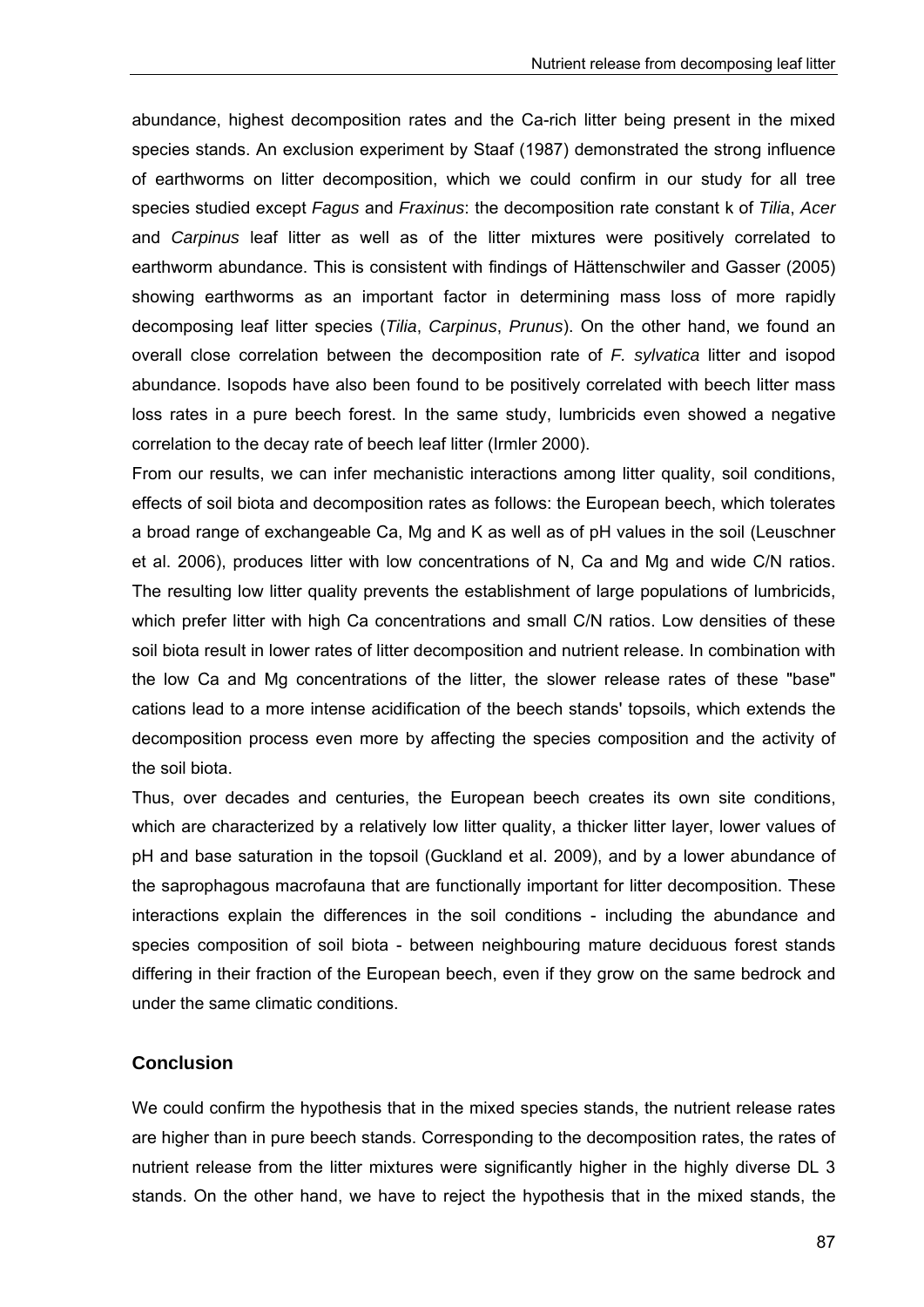rates of nutrient release from the litter of the individual tree species are increased: at all levels of tree species diversity, the individual tree species exhibit similar nutrient release rates. It appears that the mere number of tree species is not the main driver for nutrient dynamics and decomposition processes. In contrast, the release of nutrients from decomposing litter seems to be largely determined by the proportion of the European beech in the tree species composition of the stands. Owing to the chemical composition of its litter, the beech influences the chemical conditions of the soil and the composition and abundance of the soil fauna, which, in turn, interacts with the structure of the organic surface layer and the decomposition of the litter. Thus, through their species-specific traits, the presence and abundance of individual tree species appears to be more important for the dynamics of litter decomposition than the tree species diversity per se.

#### **Acknowledgements**

Funding by the Deutsche Forschungsgemeinschaft (DFG; Graduiertenkolleg 1086) is greatly acknowledged. We want to thank two anonymous reviewers for the detailed comments on previous versions of the manuscript.

# **References**

- Albers D, Migge S, Schaefer M, Scheu S (2004) Decomposition of beech leaves (Fagus sylvatica) and spruce needles (Picea abies) in pure and mixed stands of beech and spruce. Soil Biology & Biochemistry 36: 155–164.
- Anderson JPE, Domsch KM (1978) A physological method for the quantitative measurement of microbial biomass in soils. Soil Biology & Biochemistry 10: 215–221.
- Beck T, Joergensen RG, Kandeler E, Makeschin F, Oberholzer HR, Nuss HW, Scheu S (1997) An inter-laboratory comparison of ten different ways of measuring soil microbial biomass C. Soil Biology & Biochemistry 29: 1023–1032.
- Berg B, Laskowski R (2006) Litter decomposition: A guide to carbon and nutrient turnover. Advances in Ecological Research, Elsevier, Amsterdam, 421 pp.
- Berg B, McClaugherty C (1987) Nitrogen release from litter in relation to the disappearance of lignin. Biogeochemistry 4: 219 – 224.
- Berg B, McClaugherty C (2008) Plant Litter Decomposition, Humus Formation, Carbon Sequestration. Springer, Berlin, 338 pp.
- Blair JM (1988) Nutrient release from decomposing foliar litter of three species with special reference to calcium, magnesium and potassium dynamics. Plant and Soil 110: 49–55.
- Blair JM, Parmelee RW, Beare MH (1990) Decay rates, nitrogen fluxes, and decomposer communities of single-species and mixed-species foliar litter. Ecology 71: 1976–1990.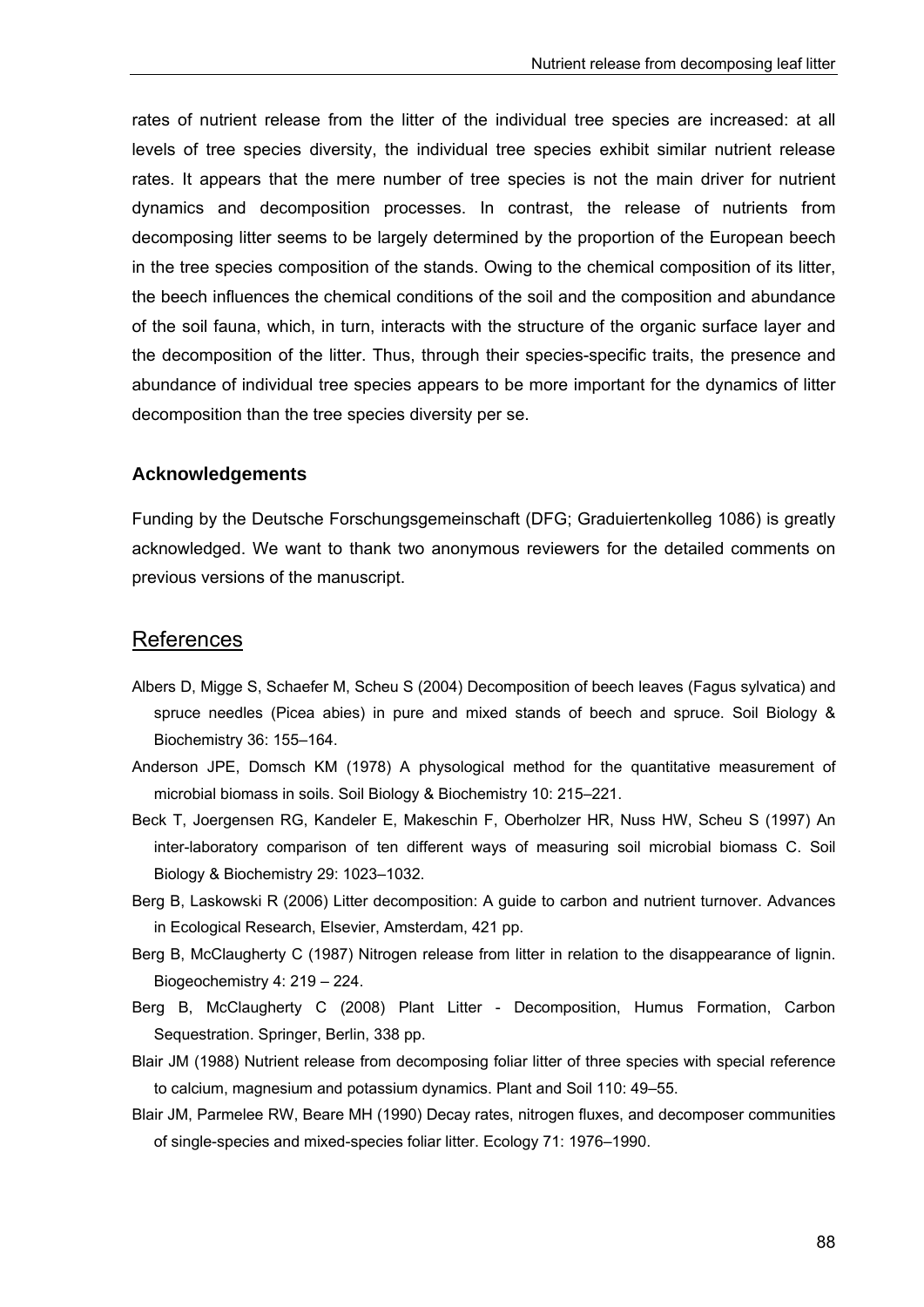- Brandtberg PO, Lundkvist H (2004) Does an admixture of Betula species in Picea abies stands increase organic matter quality and nitrogen release? Scandinavian Journal of Forest Research 19: 127–141.
- Côuteaux M-M, Bottner P. Berg B (1995) Litter decomposition, climate and litter quality. Tree 10: 63– 66.
- Cragg RG, Bardgett RD (2001) How changes in soil faunal diversity and composition within a trophic group influence decomposition processes. Soil Biology & Biochemistry 33: 2073–2081.
- Enriquez S, Duarte CM, Sand-Jensen K (1993) Patterns in decomposition rates among photosynthetic organisms: the importance of detritus C:N:P content. Oecologia 94: 457–471.
- FAO, ISRIC, IUSS (2006) World Reference Base for Soil Resources 2006. World Soil Resources Reports 103. Rome, Italy, 128 pp.
- García LV (2004) Escaping the Bonferroni iron claw in ecological studies. Oikos 105: 657-663.
- Gartner TB, Cardon ZG (2004) Decomposition dynamics in mixed-species leaf litter. Oikos 104: 230– 246.
- Gnankambary Z, Bayala J, Malmer A, Nyberg G, Hien V (2008) Decomposition and nutrient release from mixed plant litters of contrasting quality in an agroforestry parkland in the south-Sudanese zone of West Africa. Nutrient Cycling in Agroecosystems 82: 1–13.
- Guckland A, Jacob M, Flessa H, Thomas FM, Leuschner C (2009) Acidity, nutrient stocks and organic matter content in soils of a temperate deciduous forest with different abundance of European beech (Fagus sylvatica L.). Journal of Plant Nutrition and Soil Science, in press (doi 10.1002/jpln.200800072).
- Harguindeguy NP, Blundo CM, Gurvich DE, Díaz S, Cuevas E (2008) More than the sum of its parts? Assessing litter heterogeneity effects on the decomposition of litter mixtures through leaf chemistry. Plant Soil 303: 151–159.
- Hättenschwiler S, Gasser P (2005) Soil animals alter plant litter diversity effects on decomposition. PNAS 102: 1519–1524.
- Hättenschwiler S, Tiunov AV, Scheu S (2005) Biodiversity and litter decomposition in terrestrial ecosystems. Annual Review of Ecology, Evolution, and Systematics 36: 191–218.
- Hector A, Joshi J, Scherer-Lorenzen M, Schmid B, Spehn EM, Wacker L, Weilenmann M, Bazeley-White E, Beierkuhnlein C, Caldeira MC, Dimitrakopoulos PG, Finn JA, Huss-Danell K, Jumpponen A, Leadley PW, Loreau M, Mulder CPH, Neßhöver C, Palmborg C, Read DJ, Siamantziouras ASD, Terry AC, Troumbis AY (2007) Biodiversity and ecosystem functioning: reconciling the results of experimental and observational studies. Functional Ecology 21: 998–1002.
- Hobbie SE, Reich PB, Oleksyn J, Ogdahl M, Zytkowiak R, Hale C, Karolewski P (2006) Tree species effects on decomposition and forest floor dynamics in a common garden. Ecology: 87, 2288–2297.
- Hooper DU, Chapin FS, Ewel JJ, Hector A, Inchausti P, Lavorel S, Lawton JH, Lodge DM, Loreau M, Naeem S, Schmid B, Setälä H, Symstad AJ, Vandermeer J, Wardle DA (2005) Effects of biodiversity on ecosystem functioning: A consensus of current knowledge. Ecological Monographs 75: 3–35.
- Irmler U (2000) Changes in the fauna and its contribution to mass loss and N release during leaf litter decomposition in two deciduous forests. Pedobiologia 44: 105–118.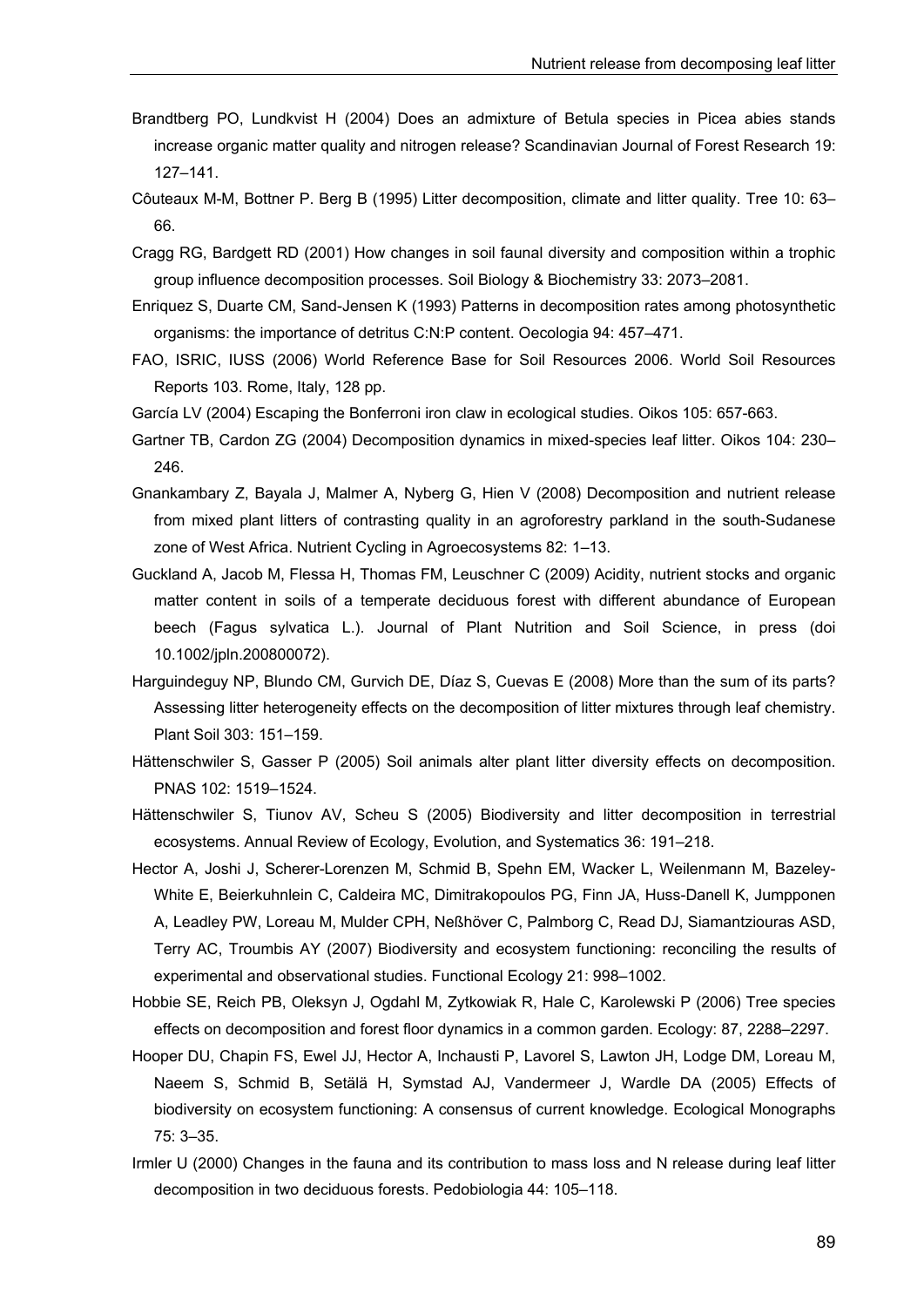- Jacob M, Viedenz K, Polle A, Thomas F Leaf litter decomposition in temperate deciduous forest stands along a gradient of increasing tree species diversity. (in revision)
- Joergensen RG (1991) Organic matter and nutrient dynamics of the litter layer on a forest rendzina under beech. Biology and Fertility of Soils 11: 163–169.
- Jonsson M, Wardle D (2008) Context dependency of litter-mixing effects on decomposition and nutrient release across a long-term chronosequence. Oikos 117: 1674–1682.
- Kautz G, Topp W (2000) Acquisition of microbial communities and enhanced availability of soil nutrients by the isopod Porcellio scaber (Latr.) (Isopoda: Oniscidea). Biology and Fertility of Soils 31: 102–107.
- Laskowski R, Niklińska M, Maryański M (1995) The dynamics of chemical elements in forest litter. Ecology 76: 1393–1406.
- Lavelle P, Spain AV (2001) Soil Ecology. Kluwer Scientific Publications, Amsterdam, 688 pp.
- Leuschner C, Jungkunst H, Fleck S (2009) Functional role of forest diversity: pros and cons of synthetic stands and across-site comparisons in established forests. Basic and Applied Ecology 10: 1-9.
- Leuschner C, Meier IC, Hertel D (2006) On the niche breadth of *Fagus sylvatica*: soil nutrient status in 50 Central European beech stands on a broad range of bedrock types. Annals of Forest Science 63: 355–368.
- Maraun M, Salamon J-A, Schneider K, Schaefer M, Scheu S (2003) Oribatid mite and collembolan diversity, density and community structure in a moder beech forest (Fagus sylvatica): effects of mechanical perturbations. Soil Biology & Biochemistry 35: 1387–1394.
- Marhan S, Scheu S (2006) Mixing of different mineral soil layers by endogeic earthworms affects carbon and nitrogen mineralization. Biology and Fertility of Soils 42: 308–314.
- McTiernan KB, Ineson P, Coward PA (1997) Respiration and nutrient release from tree leaf litter mixtures. Oikos 78: 527–538.
- Meier CL, Bowman WD (2008) Links between plant litter chemistry, species diversity, and belowground ecosystem function. PNAS 105: 19780–19785
- Moore TR, Trofymow JA, Prescott CE, Fyles J, Titus BD, CIDET Working Group (2006) Patterns of carbon, nitrogen and phosphorus dynamics in decomposing foliar litter in Canadian forests. Ecosystems 9: 46–62.
- Postma-Blaauw MB, Bloem J, Faber JH, van Groeningen JW, de Groede RGM, Brussaard L (2006) Earthworm species composition affects the soil bacterial community and net nitrogen mineralization. Pedobiologia 50: 243–256.
- Reich PB, Oleksyn J, Modrzynski J, Mrozinski P, Hobbie SE, Eissenstat DM, Chorover J, Chadwick OA, Hale CM, Tjoelker MG (2005) Linking litter calcium, earthworms and soil properties: a common garden test with 14 tree species. Ecology Letters 8: 811–818.
- Roback PJ, Askins RA (2005) Judicious use of multiple hypothesis tests. Conservation Biology 19: 261-267.
- Schädler M, Brandl R (2005) Do invertebrate decomposers affect the disappearance rate of litter mixtures. Soil Biology & Biochemistry 37: 329–337.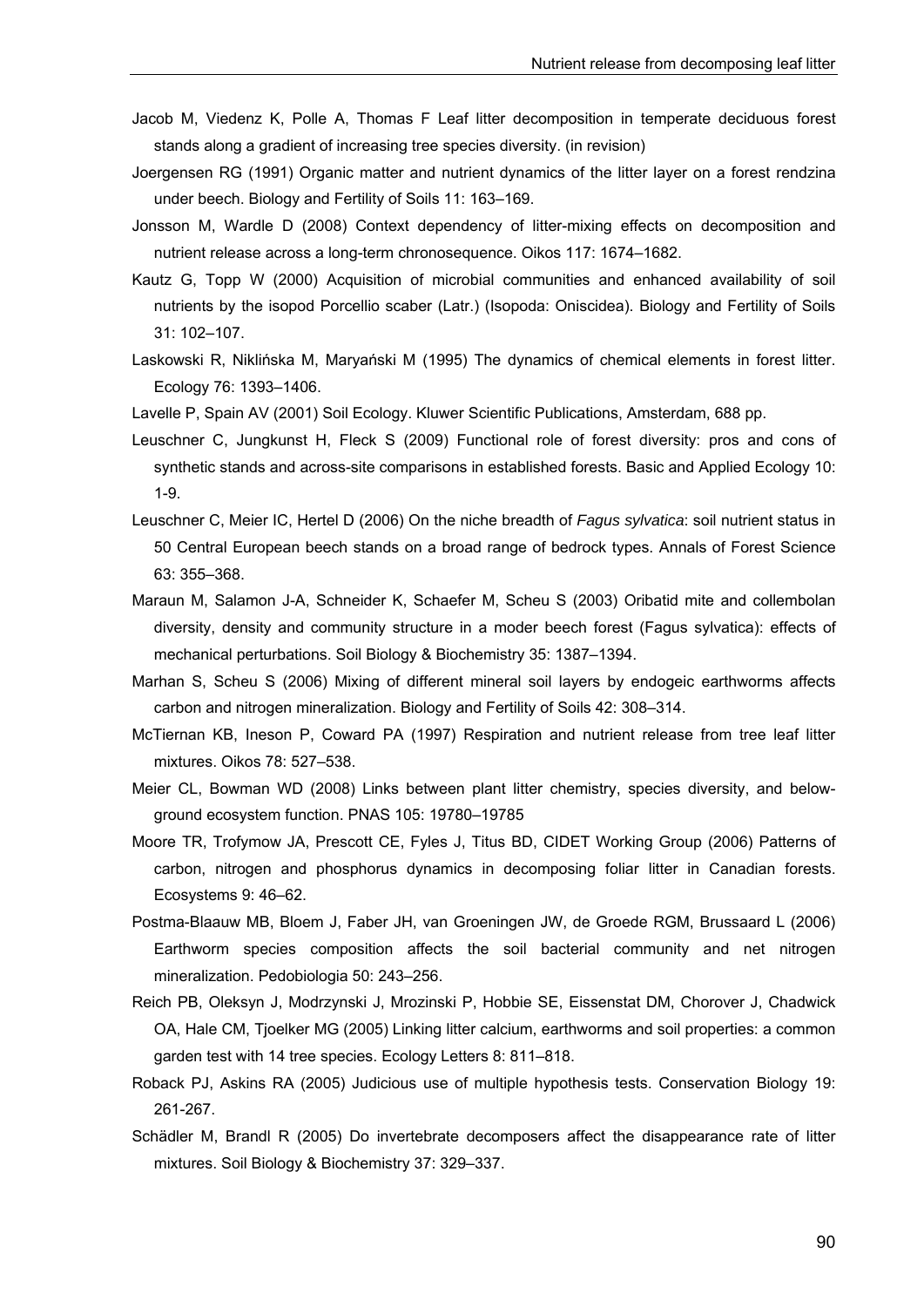- Schauermann J (1982) Verbesserte Extraktion der terrestrischen Bodenfauna im Vielfachgerät modifiziert nach Kempson und Macfadyen. Arbeitsberichte Sonderforschungsbereich 135: 39–45.
- Schaefer M (1990) The soil fauna of a beech forest on limestone: trophic structure and energy budget. Oecologia 82: 128–136.
- Scherer-Lorenzen M, Schulze ED, Don A, Schumacher J, Weller E (2007) Exploring the functional significance of forest diversity: A new long-term experiment with temperate tree species (BIOTREE). Perspectives in Plant Ecology, Evolution and Systematics 9: 53–70.
- Scheu S (1992) Automated measurement of the respiratory response of soil microcompartments: Active microbial biomass in earthwork faeces. Soil Biology & Biochemistry 24: 1113–1118.
- Seastedt TR (1984) The role of microarthropods in decomposition and mineralization processes. Annual Review of Entomology 29: 25–46.
- Staaf H (1987) Foliage litter turnover and earthworm populations in three beech forests of contrasting soil and vegetation types. Oecologia 72: 58–64.
- Swift MJ, Heal 0W, Anderson JM (1979) Decomposition in terrestrial ecosystems. Blackwell, Oxford, 372 pp.
- Wardle DA, Bonner KI, Nicholson KS (1997) Biodiversity and plant litter: experimental evidence which does not support the view that enhanced species richness improves ecosystem function. Oikos 79: 247–258.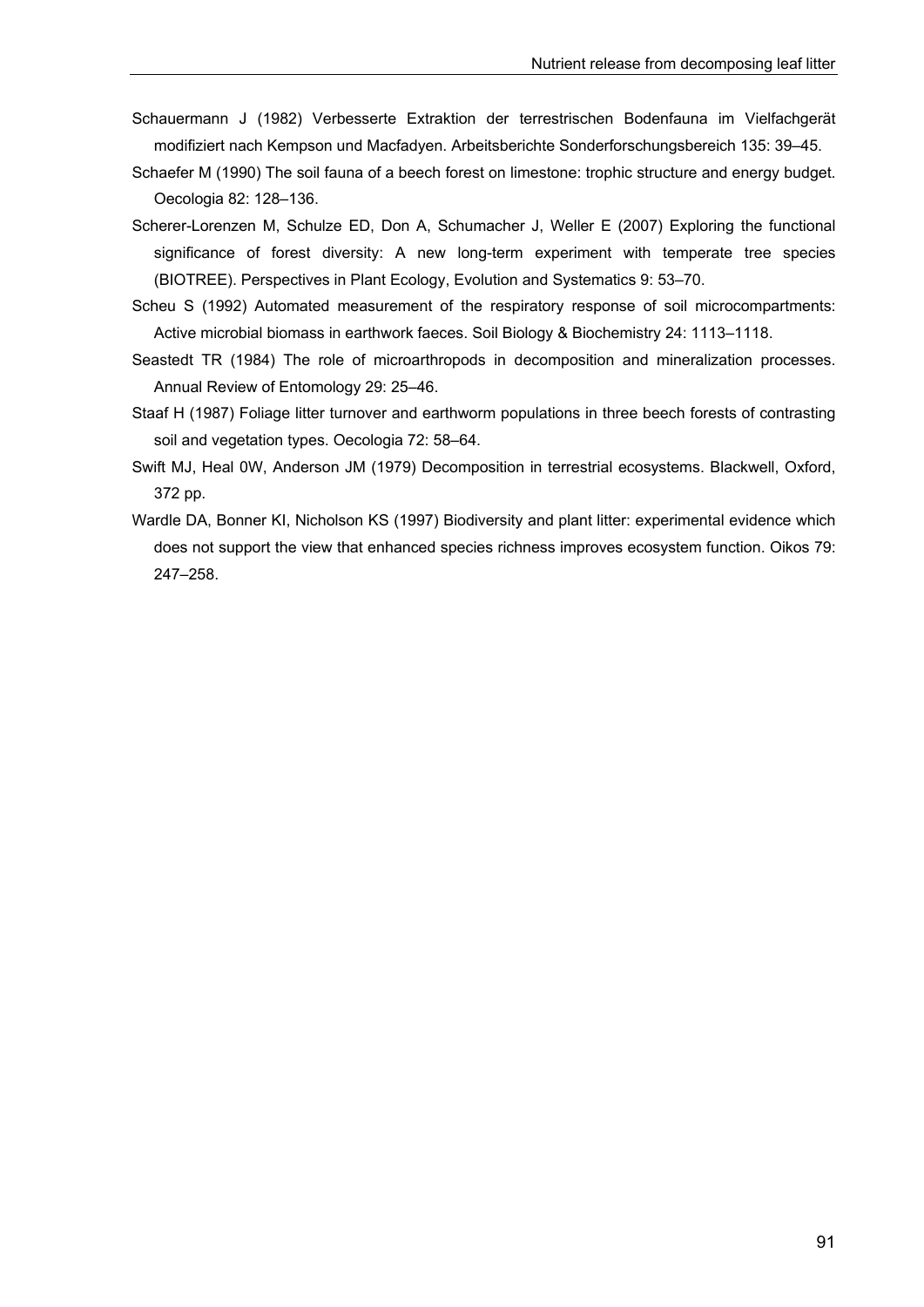# Chapter 6

General synthesis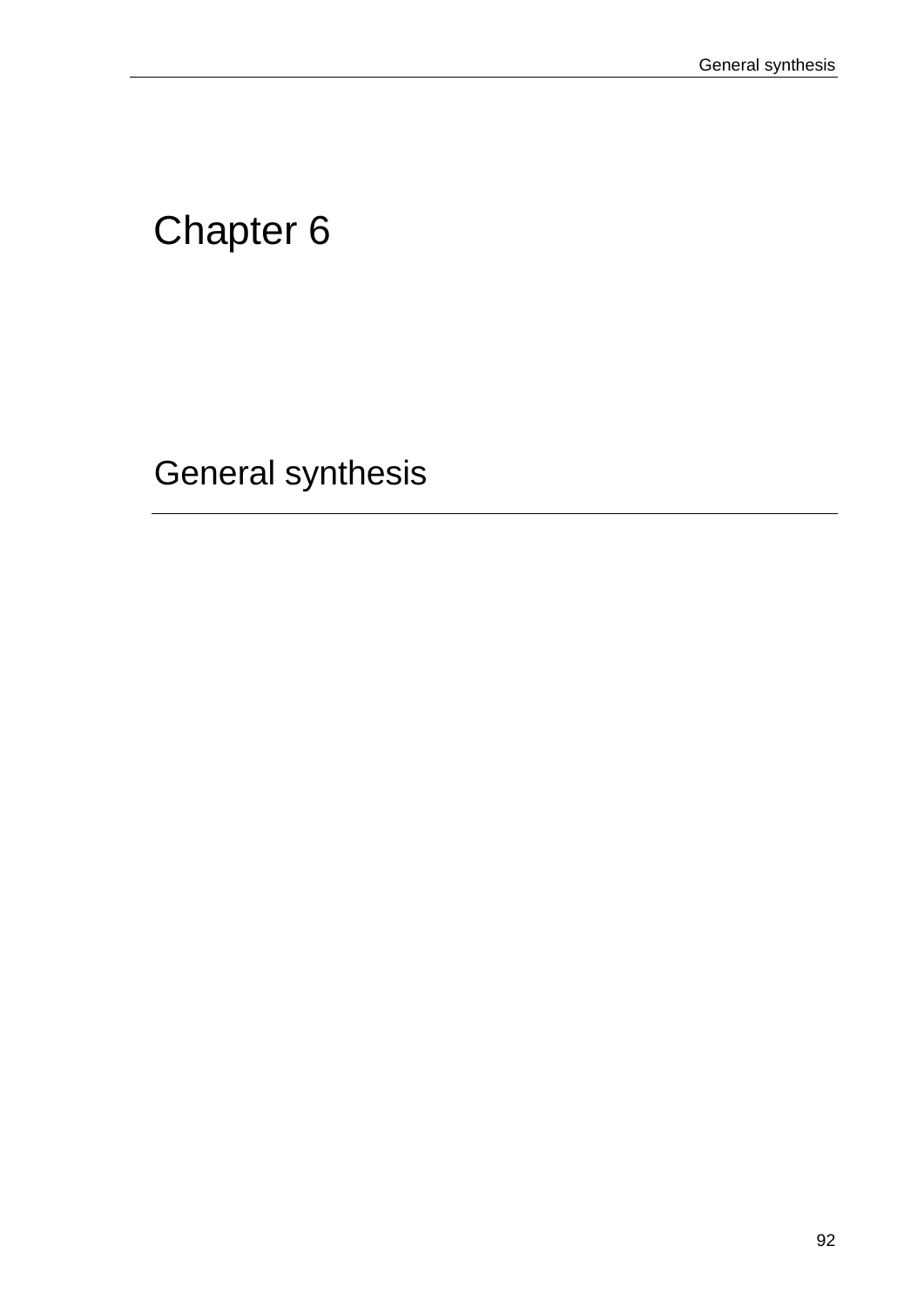# How does tree species diversity influence the soil macrofauna communities?

Tree species diversity in the Hainich study sites appeared to be a key factor for the community structure of major soil macrofauna groups. The tree diversity effects were mediated through alterations in a number of abiotic and biotic habitat characteristics, with pH, herb cover and diversity, and litter depth and diversity as environmental variables being important for the soil fauna. Litter depth in the Hainich sites was predominantly influenced by the proportion of beech (*Fagus sylvatica*), because the thick litter layers are mainly due to the slowly decomposing beech leaves (Sydes and Grime 1981a, Sydes and Grime 1981b). Additionally, beech litter leads to more acidic soil conditions and lower base saturation. In contrast, litter of the other tree species in the Hainich sites, such as ash (*Fraxinus excelsior*), hornbeam (*Carpinus betulus*) and lime (*Tilia* spp.), lead to higher base saturation and pH of the soil (e.g. Augusto et al. 2002, Aubert et al. 2004). After litter fall, the leaves were rapidly decomposed which resulted in a reduced amount of organic matter in the litter layer of the more diverse sites. On the one hand, this decrease in organic matter in the litter layer in combination with increasing tree species diversity negatively affects the continuous availability of food resources and the volume of habitable space. On the other hand, the development of a diverse herb layer is favoured (Mölder et al. 2008) which enhances the structural complexity of the ground zone. These contrasting trends were reflected in the different relationships between increasing tree species diversity and diversity and abundance of the major soil macrofauna groups.

# Do certain trophic groups react differently to increasing tree species diversity?

# **Sapro-/Phytophages - Gastropoda**

Snail diversity and abundance were most pronounced in the medium-diversity sites (DL 2). Generally, snail abundance and species richness have been found to increase with the amount and nutrient content (Ca, K, N) of leaf litter (Getz and Uetz 1994, Millar and Waite 1999, Kappes et al. 2006). There is also a positive relation between soil calcium content/soil pH and snail density and species richness (Kappes et al. 2006, Hylander et al. 2005), although the influence of soil acidity on snail density can differ under different moisture conditions (Martin and Sommer 2004). Other interlinked effects on snail species diversity have been found for soil moisture and leaf litter diversity (Getz and Uetz 1994). In the Hainich study, litter and soil moisture were highest in DL 2 and DL 3 sites. Ca content and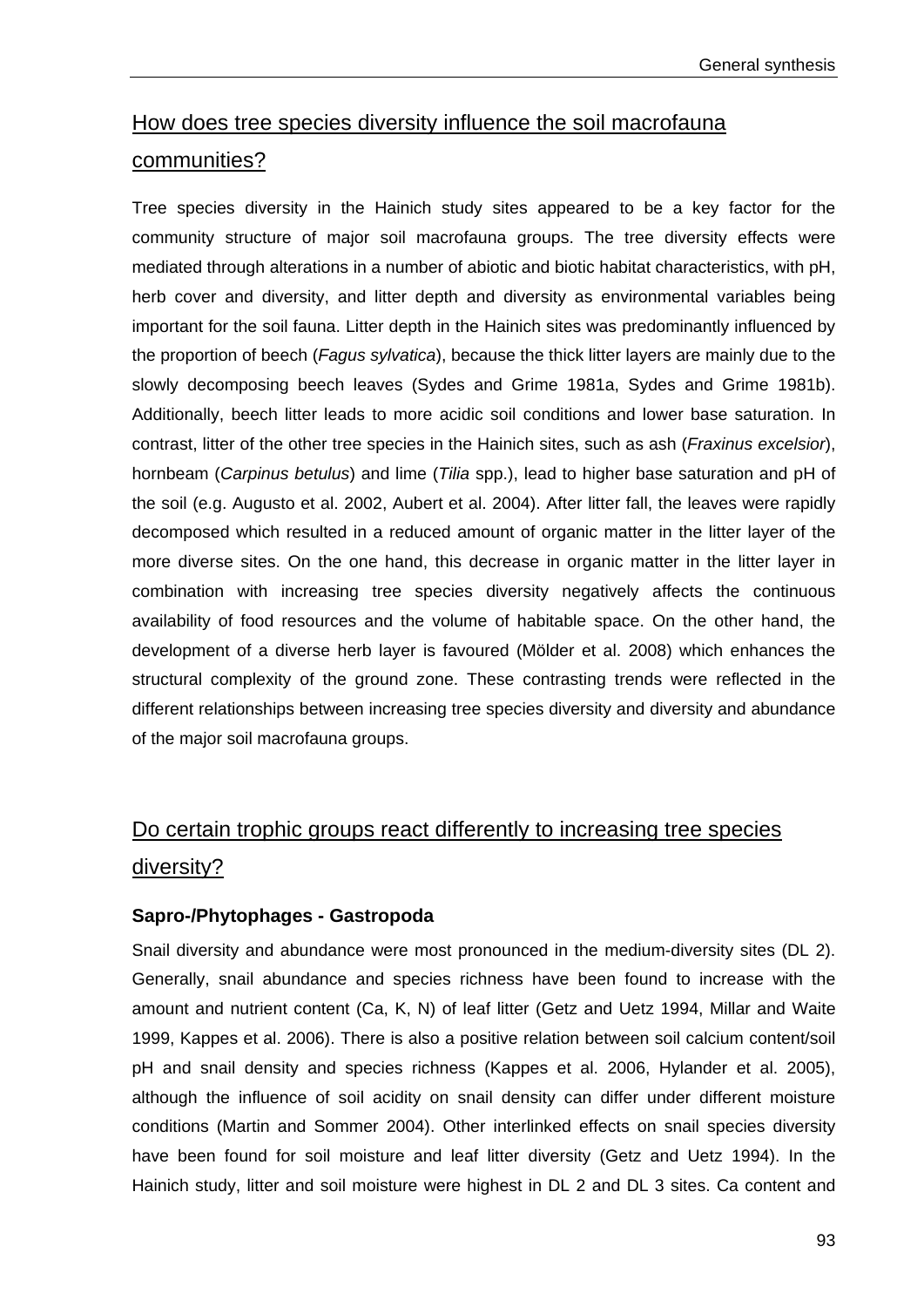pH also increased from the low-diversity sites dominated by beech to the more diverse sites, but the medium-diversity sites obviously constituted a more habitable environment. Lower snail diversity and snail numbers were probably due to the presence of diverse and easily decomposable litter in the DL 3 sites. Here, litter depth declined markedly from spring to autumn. Obviously, the more constant environment in the DL 2 litter layer, containing a larger proportion of slowly decomposing beech litter, promoted the establishment of a diverse snail community with a high population density.

#### **Saprophages - Isopoda**

Mean isopod species richness was slightly higher in the more diverse Hainich sites DL 2 and DL 3. The same pattern, albeit more pronounced, was found for isopod densities. Beyer (1964) observed a similar distribution pattern; he found differences in abundance, but not in species composition when comparing the isopod communities in beech forests and in mixed beech forests in Central Europe. Isopods, like other saprophagous groups, show marked preferences for certain plant litter species. The animals react to changes in litter quality (Cotrufo et al. 1998, Kautz et al. 2000) and show selective feeding activity (Hättenschwiler and Bretscher 2001, Catalán et al. 2008). Litter species with a higher pH and lower tannin and phenolic contents are favourable for isopod populations (Kautz et al. 2000, Zimmer and Topp 2000). These litter types are more frequent in the medium- and high-diversity Hainich sites. Other ecoclimatic factors, such as humidity and leaf litter cover, are also important for isopod communities (e.g. Hornung and Warburg 1996, Hornung et al. 2007, Spungis 2008). The litter layer of the diverse study sites was more humid and therefore likely to promote an abundant isopod community. However, isopod activity was most pronounced in the mediumdiversity sites which again could be due to the mixture of high quality litter and relatively continuous litter cover. Especially *Trachelipus ratzeburgii,* the dominant species in the pitfall trap catches, has been found to be associated with a thick litter layer and high humidity (Hornung et al. 2007).

#### **Saprophages - Lumbricidae**

Mean annual lumbricid species richness was not different in the Hainich forest sites. A positive correlation between tree and earthworm diversity in spring 2006 was probably due to a high density spring effect and was not consistent throughout the year (Cesarz*,* pers. comm*.*). In a comparison between a beech and beech-hornbeam forest, no tree effect on the earthworm species richness was found (Aubert et al. 2003). Although the input of diverse litter can create microhabitats to be exploited by different saprophages species (Hättenschwiler and Gasser 2005), our study indicates that the rapid litter decomposition on the highly diverse sites resulting in habitat loss precludes the development of a diverse litter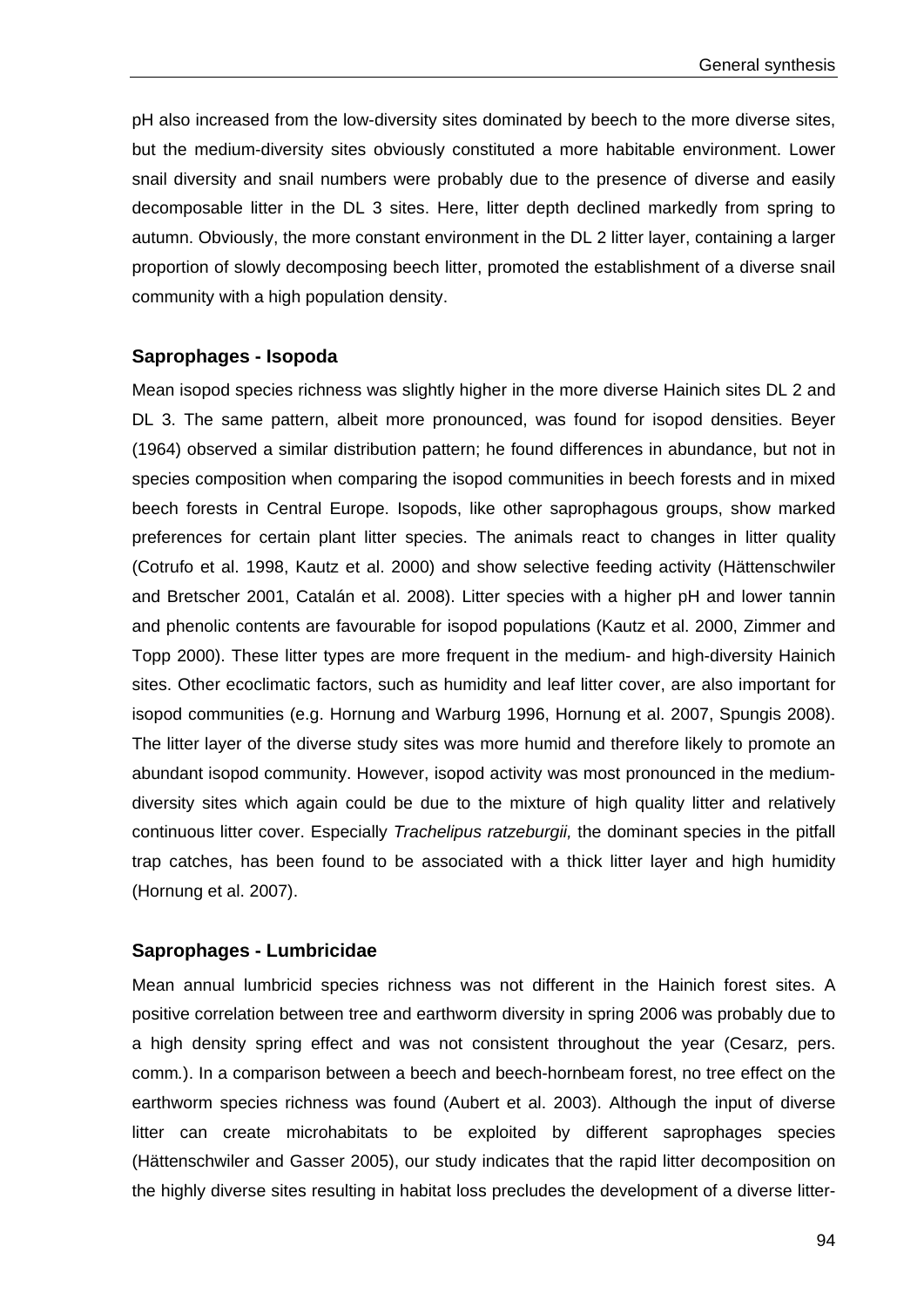dwelling earthworm community (cf. Judas 1990). Over the year, most earthworm individuals have been found in the medium-diversity and high-diversity forest sites. In general, important factors for lumbricids are litter polyphenolic, carbohydrate and nitrogen content. Lumbricids prefer certain plant litter species over others, favouring those with high nitrogen and carbohydrate content and low phenolic content (Satchell 1967, Tian et al. 1993). During decomposition, litter species identity clearly affects decomposer abundance (Wardle et al. 2006). While, for example, beech and hornbeam litter lose their tannins after half a year, the phenol content of ash is low (Brown et al. 1963, Zicsi and Pobozsny 1977) and hence this litter species is fed on shortly after litter fall. Additionally, earthworm abundance and biomass have been found to depend on soil pH and calcium content (Reich et al. 2005). Accordingly, the diverse Hainich sites were characterized by higher pH values and by litter of higher nutritional quality as compared to pure beech litter. The more diverse and productive herb layer (Mölder et al. 2008) could provide additional high quality litter. Another factor influencing earthworm activity and abundance is the moisture content of litter and soil (Edwards and Bohlen 1996); however, in our study the moisture content was not correlated to earthworm abundance, an observation emphasizing the importance litter quality and quantity.

During the course of the year, earthworm densities declined. This is common for earthworm populations in base-rich Central European forests (Satchell 1967, Phillipson et al. 1978, Scheu 1992). Apart from a possible sampling effect in winter (surface-near sampling can not record hibernating individuals living deeper in the soil), the general decline is probably due to the reduction of easily degradable leaf litter (as in Scheu 1992). In summer, the litter layer in the high-diversity sites was almost completely decomposed. A keystone species enhancing litter decomposition is *Lumbricus terrestris*, which is known for its midden construction and effective bioturbation up to ecosystem engineering. Most L. terrestris were found in DL 3 sites in which also highest numbers of middens were counted in spring. Accordingly, the decline in lumbricid density was not as pronounced in the low-diversity sites with a thick litter layer providing a stable habitat and allowing higher (winter) activity of litter dwelling species.

## **Zoophages - Carabidae**

Carabid species richness was positively influenced by tree species diversity. Factors affecting carabid diversity are soil moisture (Baguette 1993, Raino and Niemelä 2003, Sroka and Finch 2006, Mullen et al. 2008), soil pH and the amount of leaf litter (Magura et al. 2003, Fuller et al. 2008). Soil moisture did not differ between the DLs, but soil pH increased from the beech-dominated sites to the high-diversity sites. In the Hainich sites, leaf litter cover was negatively correlated with carabid diversity, which is in contrast to observations by Magura et al. (2003) and Fuller et al. (2008) and in accordance with findings of Guillemain et al. 1997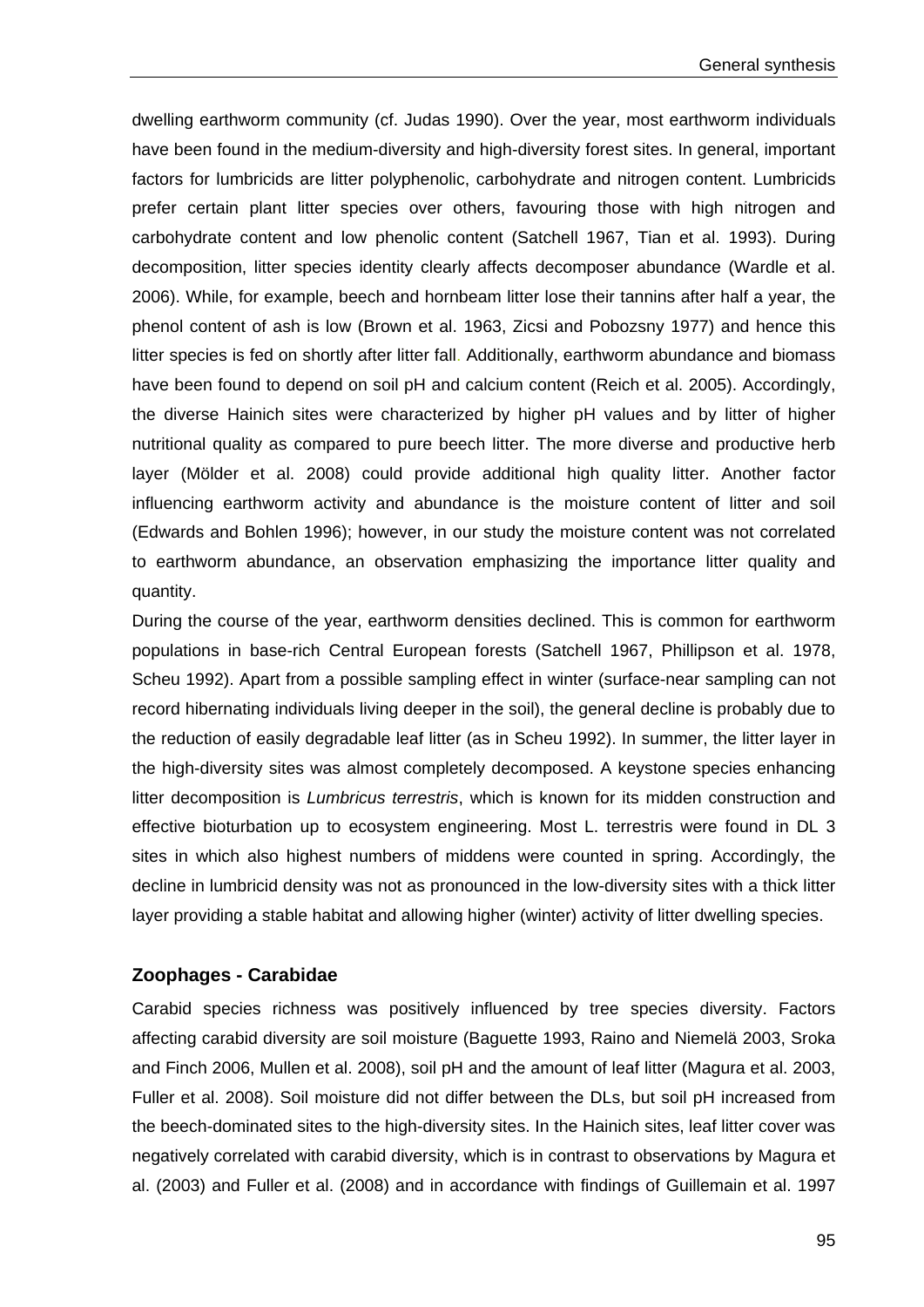and Sroka and Finch (2006). Another reason for the positive effect of tree diversity may be the increasing structural complexity of the diverse sites with a more species-rich and dense herb layer; Lassau et al. (2005) found more forest beetle species in highly complex habitats. Additionally, availability of prey is regarded as important factor for carabid beetle diversity (Baguette 1993, Raino and Niemelä 2003, but see Guillemain et al. 1997). In contrast to species richness, most carabid individuals occurred in the low-diversity sites of DL 1, predominantly belonging to three of the most abundant species. Probably, the key factor is leaf litter cover. More habitable space increases the opportunity for coexistence in the same microhabitat, which can be important for carabid beetles to reduce interspecific competition (Loreau 1990, Raino and Niemelä 2003). In a comparison of coniferous, mixed and deciduous forest stands, a positive correlation between tree species numbers and carabid abundance was found (Fuller et al. 2008). This was also attributed to a higher availability of favourable microhabitats in more diverse stands. Prey abundance also affects carabid densities; Koivula et al. (1999) found a positive correlation between carabid abundance and collembolans as their potential prey, which is in accordance to our study. Higher earthworm abundance may lead to larger carabid populations (Niemelä et al. 1997). In our study, earthworms were most abundant in the diverse forest sites, but throughout the year a steady number of epigeic lumbricids was active in the low-diversity sites, thus providing food for carabids.

#### **Zoophages - Araneidae**

The spider communities in the Hainich sites were most species-poor in the beech-dominated sites (DL 1) and most species-rich in the medium-diversity sites (DL 2). Apparently, the spider communities were strongly affected by the physical structure of the habitat, in this case the combination of litter depth and herb cover (cf. Pearce et al. 1994, Ziesche and Roth 2008). Both factors were found to promote spider species richness in deciduous forests (e.g. Uetz 1979, Docherty and Leather 1997, Willett 2001). Like spider species richness, mean spider abundance in the soil samples was highest in the DL 2 sites, but this pattern was more pronounced for adults than for total abundance with juveniles included. High spider densities in the medium-diversity sites may be again due to the favourable combination of litter depth and herb cover. A thick litter layer has been found to be vital for spiders due to its positive influence on microclimate, prey abundance and web-building space (Bultman and Uetz 1982). For instance, web-building spiders, such as Linyphiidae, are more abundant in complex leaf litter. Additionally, herb cover in the more diverse sites is important for webbuilding spiders, since they can use the lower parts of the plants for web construction (Standen 2000; Oxbrough et al. 2005). The low spider abundance in DL 1, despite high availability of habitat and prey, was rather unexpected. The absence of the abundant species

96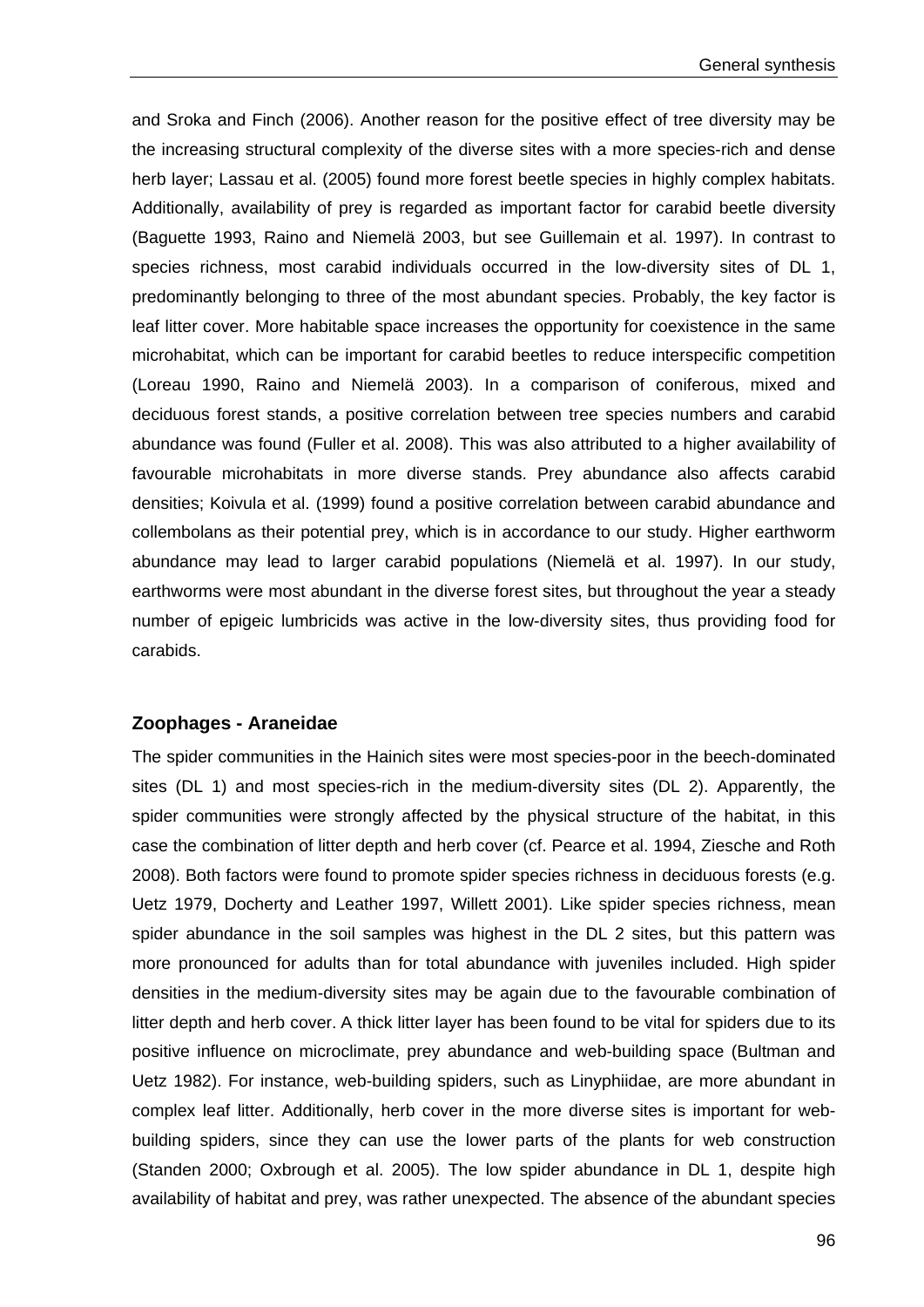*Hahnia pusilla* in the beech-dominated sites may be the reason. This is in accordance to Hänggi et al. (1995) who found this species to be rare in pure beech forests and more abundant in mixed deciduous forests. In contrast to the mean abundance of spiders from the soil samples, spider activity density in the Hainich was negatively correlated with tree species diversity but strongly positively correlated with increasing litter depth. Apart from its influence on species diversity, litter depth is also known to favour spider activity density as well as spider abundance by increasing interstitial space as a microhabitat available for locomotory activity (Bultman and Uetz 1982, Stippich 1989, Irmler 2005). Litter depth was found to be very important especially for wandering spiders (Uetz 1979). The abundance of potential prey is probably a factor contributing to the high activity density in the less diverse sites. In our study sites, we found a positive correlation between spider numbers and Collembola as potential prey being most abundant in the beech-dominated sites. This is in accordance to an experiment of Chen and Wise (1999), where a positive correlation between spiders and their prey from the decomposer community was found, indicating close predator-prey associations.

In summary, the faunal composition differed strongly in beech-dominated low-diversity and diverse Hainich sites. These differences seemed to be more pronounced for the decomposer community than for the predator community. The environmental variables soil microbial biomass, amount of organic matter in the litter layer, herb cover, and litter and soil pH were highly correlated with the tree diversity gradient. Density and diversity of important saprophagous groups often responded positively to increased tree species diversity, except for diplopoda densities which did not correlate with tree species diversity. In contrast, mesofauna groups like collembolans and mites were most abundant in pure beech sites. Likewise, predator abundance (but not diversity) decreased in highly diverse sites. Generally, the effect of tree species diversity was closely interlinked with the changing proportion of beech in the Hainich sites. Tree species in the diverse sites, like lime, ash or hornbeam, produced litter of high nutritional quality. The amount of high-quality litter with its specific properties was more important for the saprophages and led to higher abundance and feeding activity. The feeding pressure reduced the litter layer noticeably throughout the year which in turn influenced other fauna groups. Whereas the quality of the litter material appears to be more important for the decomposers studied than the amount of carbon in organic layers (i.e. habitat space), zoophages were strongly influenced by the amount of habitable leaf litter and the structural complexity of the herb layer.

Overall, the response of predatory and decomposer macrofaunal taxa to tree species diversity indicate that the groups studied are controlled by bottom-up forces. Certain taxa,

97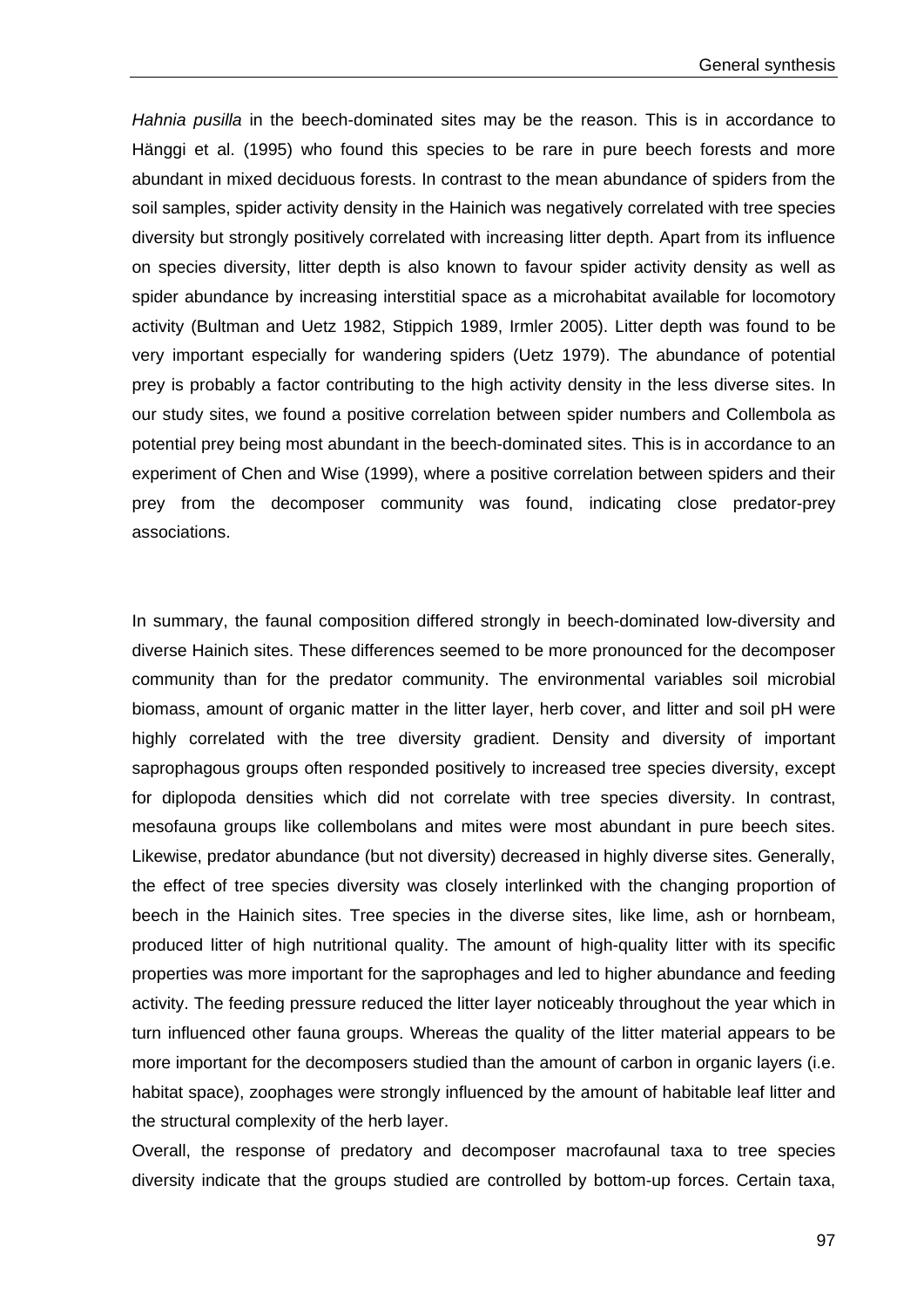e.g. earthworms (above all *Lumbricus terrestris*), can modulate these bottom-up forces by altering the resource supply to other species. In conclusion, tree species diversity had a marked effect on the structure of the soil animal food web, but single keystone species (e.g. *Fagus sylvatica* or *Lumbricus terrestris*) are also important driving forces for structuring soil macrofauna communities.

# How does tree species diversity influence decomposition processes?

#### **Leaf litter quality and annual decomposition rates**

In general, three factors influence the decomposition process, (i) the abiotic environment, (ii) the resource quality of leaf litter and (iii) the nature and abundance of decomposer organisms (Swift et al. 1979, Côuteaux et al. 1995, Jonsson and Wardle 2008). The relatively slow decomposition rate of beech is attributed to the high C/N ratio of 40-60 in comparison to the lower C/N ratios of ash, lime and hornbeam (Wise and Schaefer 1994, Cotrufo et al. 2000; Hättenschwiler and Gasser 2005; Hobbie et al. 2006). Accordingly, the annual litter decomposition rates (k) measured in our study varied strongly between the different tree species. *Fagus* litter had high C:N ratios and low nutrient concentrations which led to lower degradability and relatively low annual decomposition rates k of 0.4 – 0.7 compared to the litter of the other tree species in the Hainich. These values are in accordance to other studies for central-European forests (e.g. Seastedt 1984, Schaefer 1990, Irmler 2000, Hobbie et al. 2006). At the other end of the scale, litter of *Fraxinus* decayed the fastest (k = 2). After six months, mass loss of the quickly decomposing species *Tilia, Carpinus* or *Fraxinus* has been found to reach 55 – 70% or more than 80%, respectively (Bocock and Gilbert 1957, Cornelissen 1996) Accordingly, in the Hainich DL 3 sites with large fractions of *Tilia, Carpinus* and *Fraxinus* litter, we found litter mass loss of about 80%.

Litter decomposition of most tree species was accelerated in the diverse sites compared to the beech-dominated DL 1 sites. This was especially pronounced for the slowly decaying species *Fagus sylvatica* which was decomposed significantly faster in the presence of other tree species. This is in accordance to other studies where rates of mass loss were higher in litter mixtures than in single species litter despite unaltered climatic conditions and litter chemistry (Gartner and Cardon 2004, Hättenschwiler and Gasser 2005). On the other hand, the high quality litter of *Fraxinus excelsior* was decomposed equally quickly in all Hainich forest sites. Decomposition rates of the site specific litter mixtures were heavily influenced by the proportion of beech litter versus faster decomposing litter of the other tree species. DL 1 litter mixtures had decay rates comparable to the pure beech litter and the other mixtures decomposed gradually better, according to the proportion of *Carpinus*, *Fraxinus* and *Tilia.*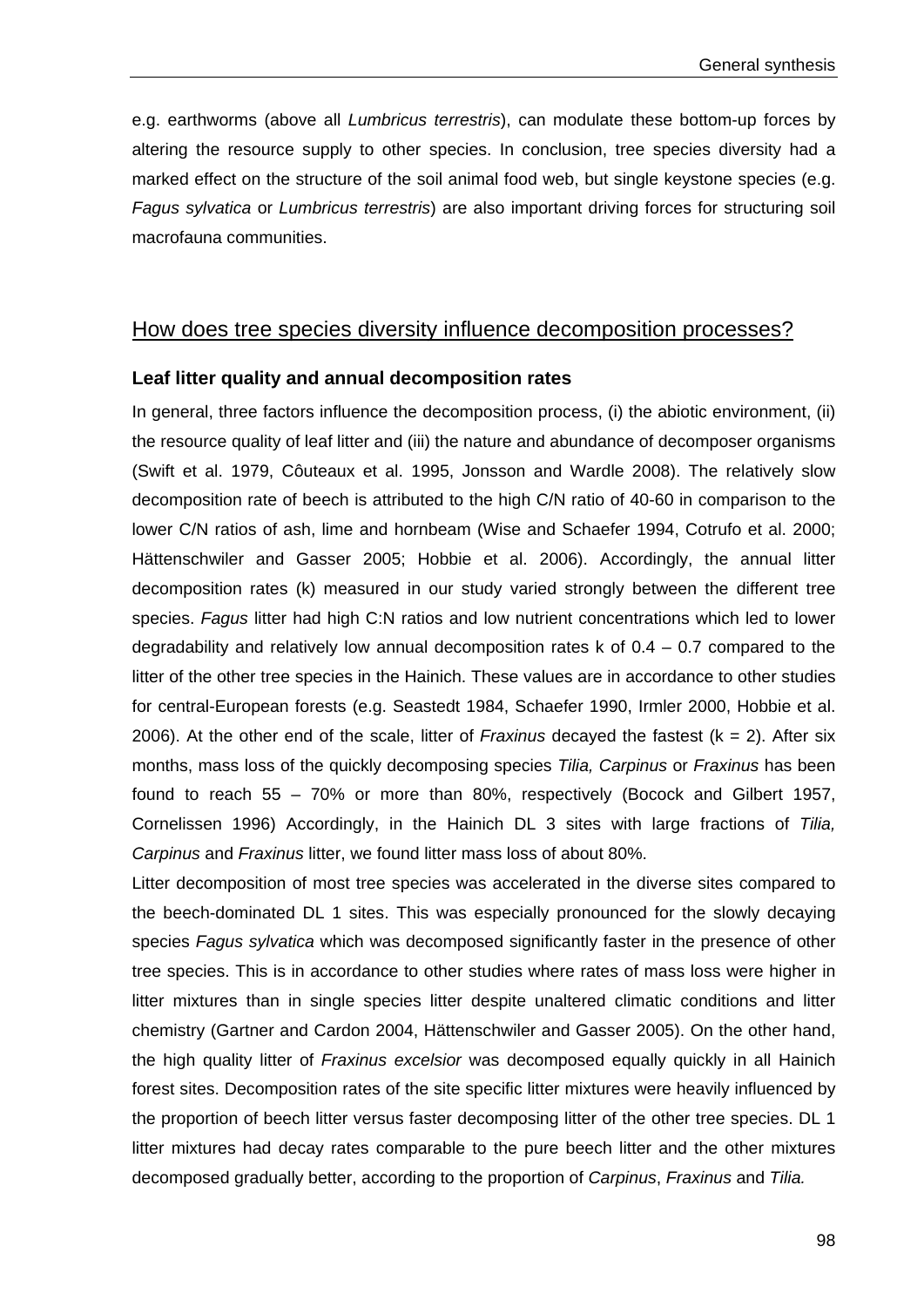Litter decomposition rates in the Hainich sites were positively correlated with initial N and Ca concentrations but negatively with C:N, lignin:N and C:P ratios (Jacob et al. subm). This is in accordance to findings where within a climatic region, N concentrations or ratios of N to other foliar compounds belong to the main factors that influence the rates of litter decomposition (Aerts 1997; Cornelissen 1996; Parton et al. 2007). Besides the effect of these important chemical variables, there was also a positive influence of tree species diversity and soil pH on the k values of *Fagus* and *Acer* litter, as well as on the site specific litter mixtures. Additionally, decomposer abundance was positively correlated to the annual decomposition rate except for *Fraxinus.* In contrast, litter depth was negatively correlated to k values of litter of several tree species, which is due to the increasing litter depth on the beech-dominated sites.

#### **Influence of soil fauna on litter decomposition**

The importance of litter quality and identity for the abundance and activity of the saprophagous macrofauna has already been emphasized (Zimmer and Topp 2000, Reich et al. 2005). For instance, the amount of soluble carbohydrates and nitrogen in the litter increases earthworm biomass in sites with high tree diversity (Satchell 1967, Phillipson et al. 1978). In a New Zealand rainforest, litter species identity had marked effects on litter microfauna, mesofauna and macrofauna during decomposition (Wardle et al. 2006). It is further known that the composition of the soil fauna depends on the humus type and corresponding pH values. High macrofauna abundances are typical for rich mull forest stands (e.g. Petersen and Luxton 1982, Staff 1987, Schaefer and Schauermann 1990).

Hence, higher leaf litter decomposition rates in the more diverse Hainich sites could be attributed to a combination of higher litter quality, higher abundances and activity of saprophagous fauna and higher soil pH. The annual decomposition rates of litter of *Tilia*, *Acer*, *Carpinus* and site specific litter mixtures were positively correlated with mean earthworm abundance. This is in accordance to results from Hättenschwiler and Gasser (2005) showing earthworms as an important factor in determining mass loss of more easily decomposing leaf litter species (*Tilia, Carpinus, Prunus*). Other studies also detected a positive effect of earthworms on rates of litter disappearance (Swift et al. 1979, Staff 1987, Ponge et al. 1999, Hale et al. 2005). In our study, the strong connection of earthworms with litter decomposition could be confirmed for all tree species studied, except *Fagus* and *Fraxinus*. However, decomposition of *Fagus* litter was more closely correlated with mean isopod abundance. Both saprophagous taxa were most common in the high-diversity DL 3 sites but isopods were also significantly more abundant in the medium-diversity sites than in the low-diversity DL 1 sites. A recent litter exchange experiment in the same study sites (General introduction: Fig. 1) confirms the different connections between earthworms and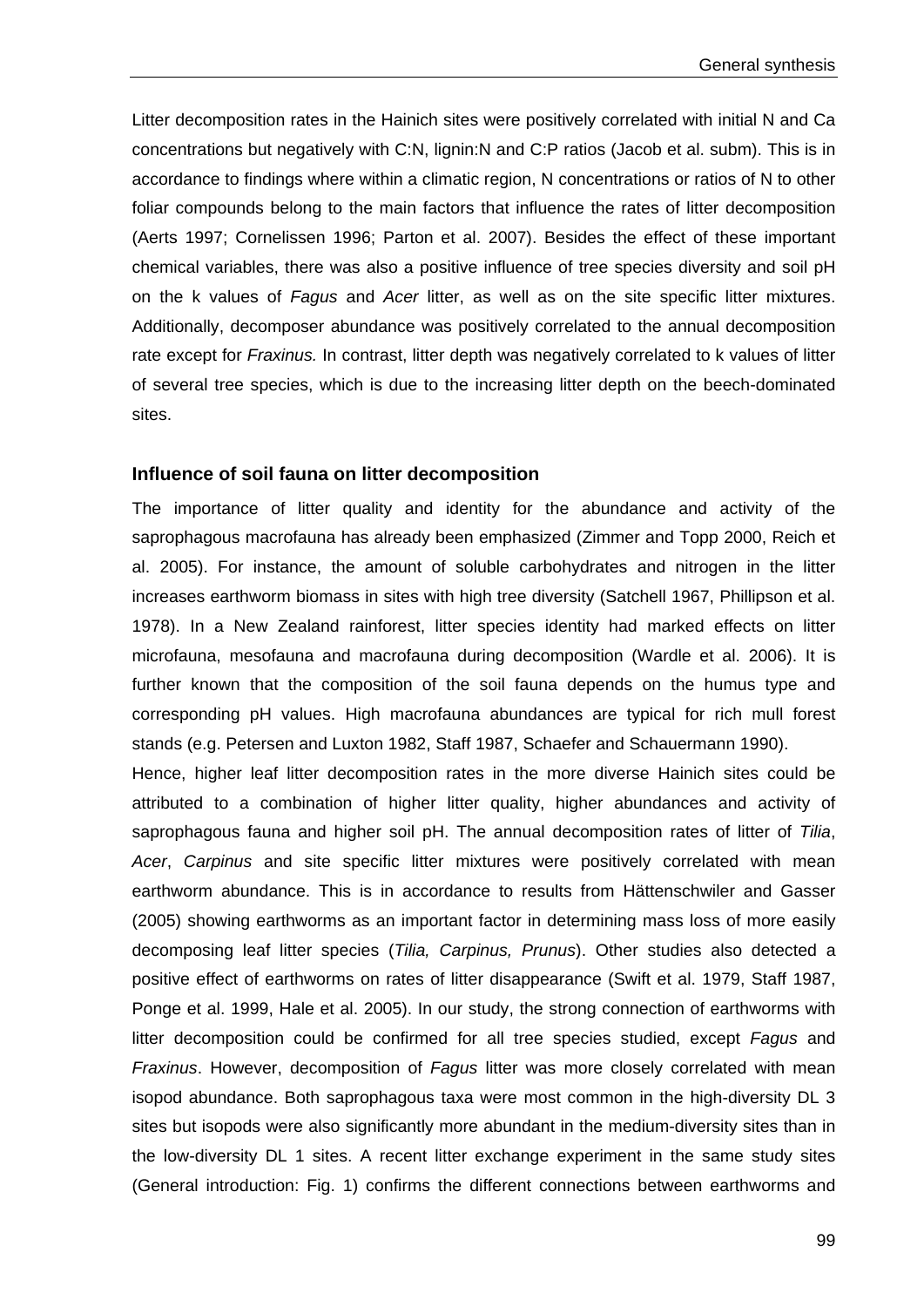isopods with litter of the different tree species. Besides a clear effect of the general tree species diversity, earthworm abundances have been found to increase with the availability of *Tilia* litter, whereas isopod numbers increased in the presence of *Fagus* litter (Fahrenholz in prep). In a pure beech forest, isopods were positively correlated with beech litter mass loss rates (Irmler 2000). In the same study, lumbricids were even negatively correlated to the decay rate of beech leaf litter. In a comparison of the decomposition of different litter mixtures, Schädler and Brandl (2005) found the soil fauna to have a large influence on the disappearance rate of the litter. This influence was generally most pronounced in N-rich and C-poor litter but increased with time only for the slowly decomposing litter, suggesting that low-quality litter becomes a more suitable food source during decomposition. Hence, the positive effect of litter mixing on decomposition rates (reviewed by Gartner and Cardon 2004) may well be due to the activity of the soil fauna.

By accelerating decomposition rates, soil fauna can reduce nutrient immobilization (Anderson 1973, Staaf 1987, Joergensen 1991). In our study, especially the abundance of earthworms was correlated with the length of time lag before N and P release. Nutrient release of N in beech started earlier and was significantly higher in mixed species sites. Similar findings for N release in beech also showed a positive correlation to earthworm biomass (Irmler 2000). In another decomposition study with isopods as dominant saprophagous group, most changes in litter nutrient content were positively correlated to microbial activity and/or isopod abundance (Zimmer 2002). However, in our study, the only significant correlation between N release and isopod abundance was found for site specific litter mixtures.

In summary, besides the initial chemical composition of the litter, other (environmental) factors such as soil pH, structure and quality of the organic surface layer and associated saprophagous fauna influence litter decomposition rates and nutrient release patterns. According to the site specific litter mixtures, decomposition rates and nutrient release rates increased with increasing tree species diversity. However, nutrient release patterns of the litter of most individual tree species were similar in all sites, except *Fagus* litter. Hence, in this case the simple number of tree species may not be the main driver for decomposition processes and nutrient dynamics. In some cases, plant species identity but not diversity has been found to drive soil properties and processes (Wardle et al. 2006, Nilsson et al. 2008). Other studies as well found the belowground system being driven by traits of the dominant plant species (Hooper and Vitousek 1998, Wardle et al. 2003, but see Tilman et al. 1996). Due to the quality of its litter, beech affects soil properties and abundance and activity of the soil fauna in a way contrasting to lime or ash. In a feedback, the soil fauna can affect the

100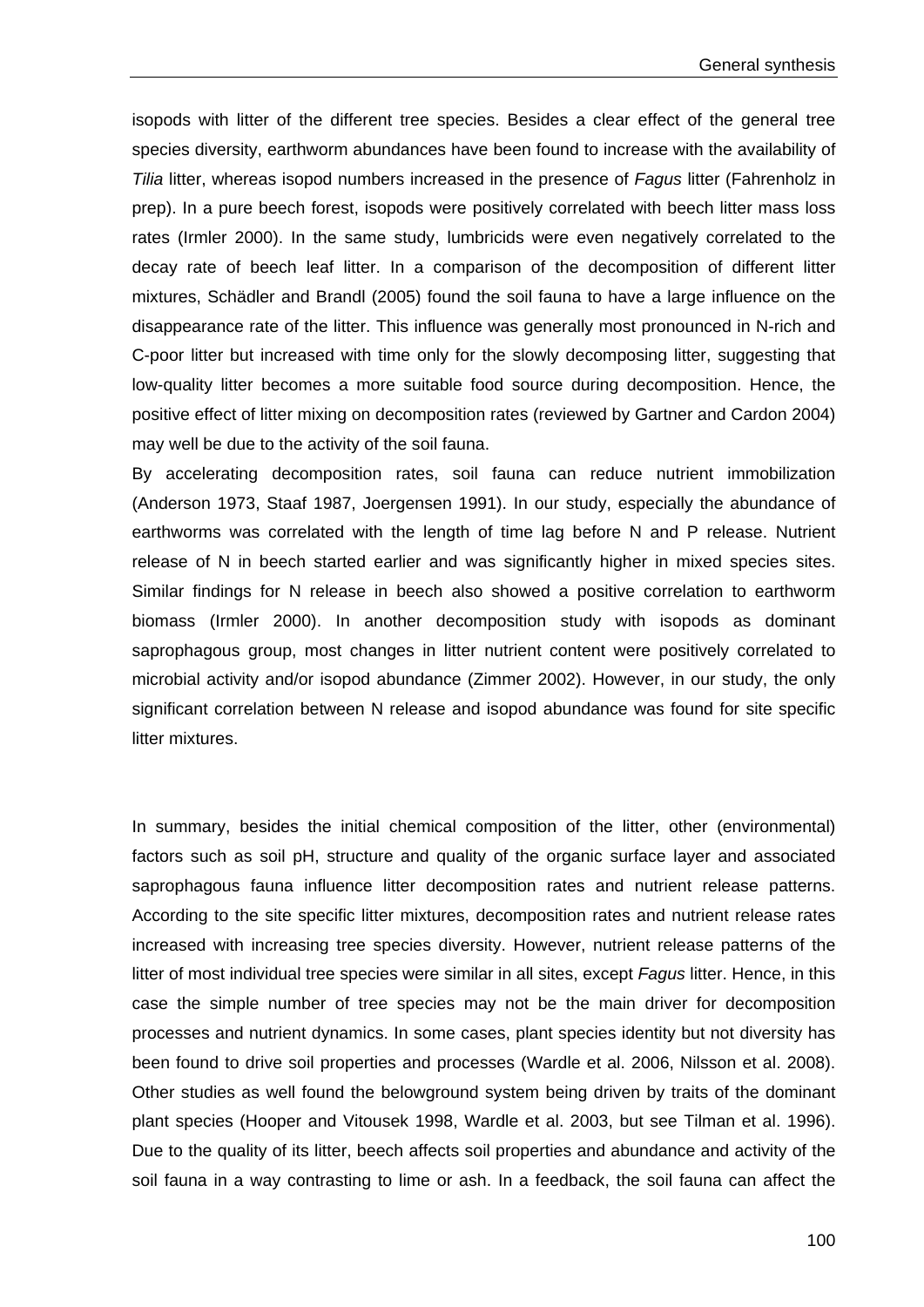aboveground system by different pattern of mineralization through preference of certain habitat conditions and food resources (Hättenschwiler and Bretscher 2001; Hättenschwiler and Gasser 2005). Therefore, presence and abundance of certain tree species is a key factor for the dynamics of litter decomposition.

# **Conclusion**

In conclusion, tree species diversity (in the Hainich) affects multiple abiotic and biotic habitat characteristics, which on their part influence the soil fauna communities (Fig. 1). Firstly, quality of food resources for phyto- and saprophagous groups is improved due to an increasing amount of high quality tree and herb litter in the diverse sites. Microorganisms and saprophagous fauna positively respond to this change in food quality. Additionally, both groups are linked via trophic interactions. Microorganisms are an important dietary component of larger saprophages, but these are also known to positively influence the activity of microorganisms by selective grazing. Hence, decomposition processes are influenced, inter alia, by tree species diversity via litter quality and altered soil fauna community structures*.* High quality litter is rapidly decomposed by microorganisms as well as by larger saprophages. Through an acceleration of decomposition rates, soil fauna increases nutrient mobilization, which enhances microbial biomass in the soil, soil pH and plant quality. This in turn feeds back positively to the soil fauna. The pH value may close the interaction cycle by a minor influence on tree species diversity, because the lower the pH the fewer tree species are able to compete in the crucial sapling stage. Especially the litter of *Fagus sylvatica* is of lower quality than litter of the other tree species, which again leads to such a decrease in soil pH and base saturation on beech dominated sites. However, main factors influencing tree species composition are e.g. former management practices, disturbance events and soil parameters, such as clay content.

Secondly, tree species diversity positively influences the structural diversity of the habitat. A well structured herb layer promotes phytophages as well as certain groups of predators, i.e. web-building spiders. On the other hand, the indirect result of the increased decomposition in the diverse forest sites is a reduction of organic matter in the litter layer. This decrease in habitat structure of the litter layer negatively affects most soil fauna communities. However, in monospecific stands *Fagus* litter decomposes only slowly, which leads to the accumulation of organic matter under beech. On the one hand, this pronounced litter layer is detrimental to saplings of many other tree species except beech itself. On the other hand, the litter layer offers a continuous microclimate and microhabitat to all soil animals, especially to predators. They are connected to the saprophagous groups in a typical predator-prey relationship and react positively on increasing numbers of prey organisms.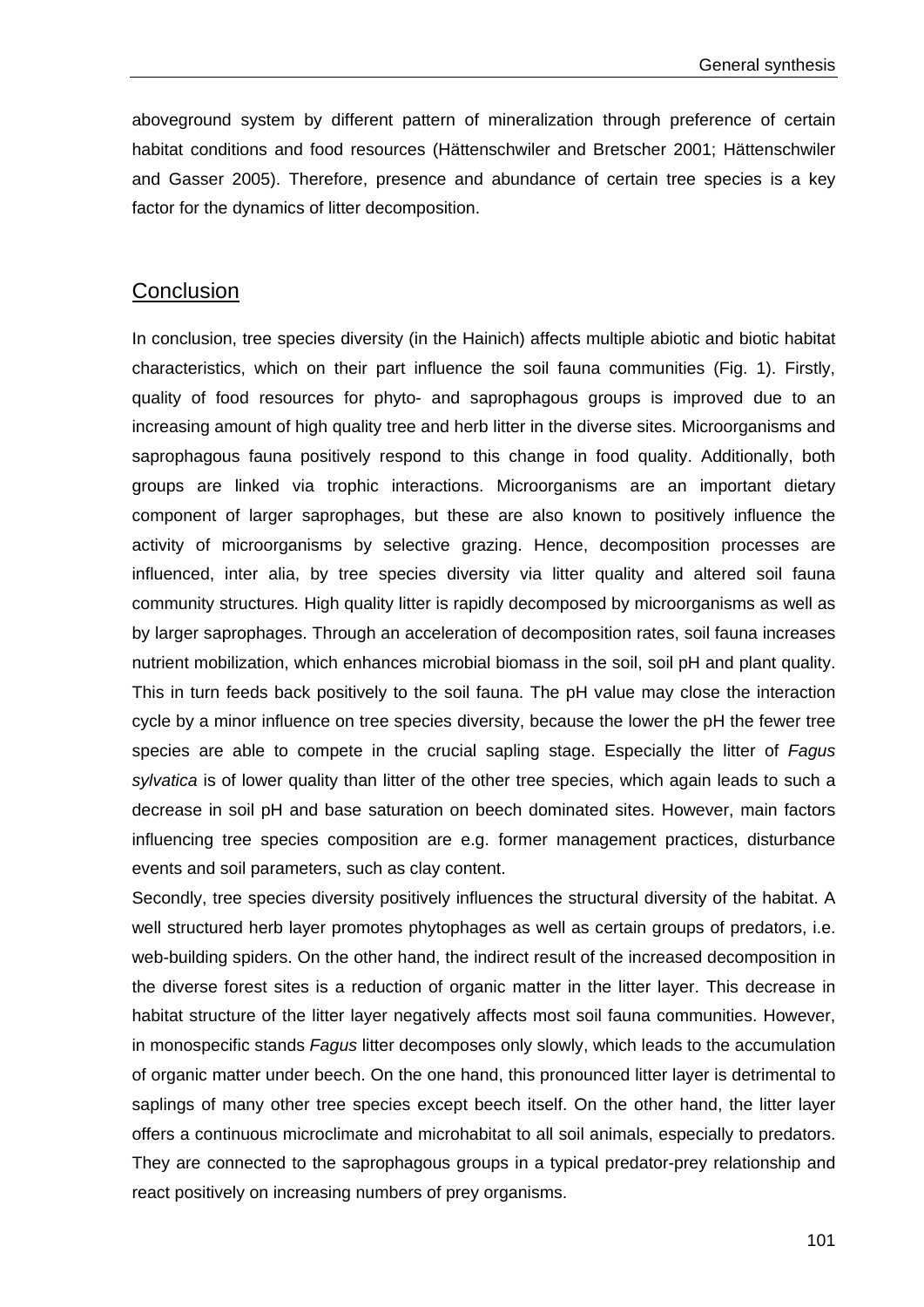In summary, there are two coherent feedback loops mediated by saprophagous soil fauna: a quality related feedback loop, which reinforces itself, and a structure related feedback system with negative interrelations. In combination, there is a trade-off for saprophages between food quality and habitable space. To further unravel the strength of the influence of tree species diversity in contrast to the decreasing amount of beech in the Hainich sites, causal patterns of top-down and bottom-up effects have to be studied separately and experimentally.



**Fig 1** Model of possible interactions between tree species diversity, soil macrofauna and decomposition processes. Interactions are presented as arrows (positive = black, negative = red, weak feedbacks = dashed). Data from Guckland et al. (2009) and Mölder (2008) are integrated. Phytophages are not separately displayed due to low abundances of purely phytophagous groups.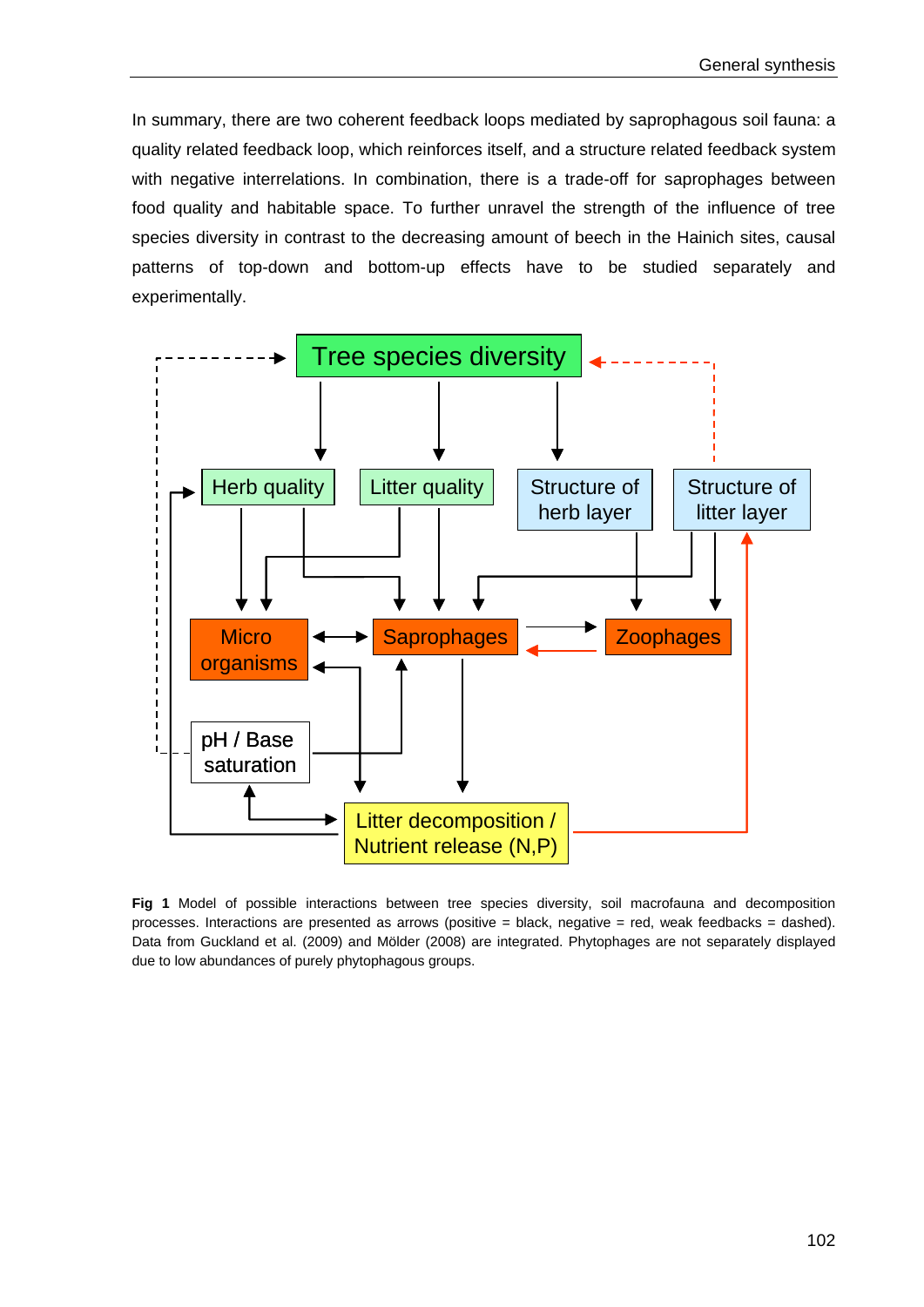# References

- Aerts R (1997) Climate, leaf litter chemistry and leaf litter decomposition in terrestrial ecosystems: A triangular relationship. Oikos 79: 439-449.
- Anderson JM (1973) The breakdown and decomposition of sweet chestnut (Castanea sativa Mill.) and beech (Fagus sylvatica L.) leaf litter in two deciduous woodland soils. 1. Breakdown, Leaching and Decomposition. Oecologia 12: 251–274.
- Aubert M, Bureau F, Alard D, Bardat J (2004) Effect of tree mixture on the humic epipedon and vegetation diversity in managed beech forests (Normandy, France). Canadian Journal of Forest Research 34: 233–248.
- Aubert M, Hedde M, Decaens T, Bureau F, Margerie P, Alard D (2003) Effects of tree canopy composition on earthworms and other macro-invertebrates in beech forests of Upper Normandy (France). Pedobiologia 47: 904–912.
- Augusto L, Ranger J, Binkley D, Rothe A (2002) Impact of several common tree species of European temperate forests on soil fertility. Annals of Forest Science 59: 233– 253.
- Baguette M (1993) Habitat selection of carabid beetle in deciduous woodlands of southern Belgium. Pedobiologia 37: 365-378.
- Beyer R (1964) Faunistisch-ökologische Untersuchungen an Landisopoden in Mitteldeutschland. Zoologische Jahrbücher, Systematik 91: 341-402.
- Bocock KL, Gilbert OJW (1957) The disappearance of leaf litter under different woodland conditions. Plant and Soil 9: 179–185.
- Brown BR, Love CW, Handley WRC (1963) Protein-fixing constituents of plants: Part III Rep. Forest. Res. Lond. 1961/1962. pp 90-93.
- Bultman TL, Uetz GW (1982) Abundance and community structure of forest floor spiders following litter manipulation. Oecologia 55: 34–41.
- Catalán TP, Lardies MA, Bozinovic F (2008) Food selection and nutritional ecology of woodlice in Central Chile. Physiological Entomology 33: 89–94.
- Chen B, Wise DH (1999) Bottom-up limitation of predaceous arthropods in a detritus-based terrestrial food web. Ecology 80: 761–772.
- Cornelissen JHC (1996) An experimental comparison of leaf decomposition rates in a wide range of temperate plant species and types. The Journal of Ecology 84: 573–582.
- Cotrufo MF, Briones MJ, Ineson P (1998) Elevated CO2 affects field decomposition rate and palatability of tree leaf litter: importance of changes in substrate quality. Soil Biology & Biochemistry 30: 1565-1571.
- Cotrufo MF, Miller M, Zeller B (2000) Litter decomposition. In: Schulze E-D (ed.), Carbon and Nitrogen Cycling in European Forest Ecosystems, Springer, Berlin, Vol. 142, pp. 276–296.
- Côuteaux M-M, Bottner P, Berg B (1995) Litter decomposition, climate and litter quality. Tree 10: 63– 66.
- Docherty M, Leather SR (1997) Structure and abundance of arachnid communities in Scots and lodgepole pine plantations. Forest Ecology and Management 95: 197–207.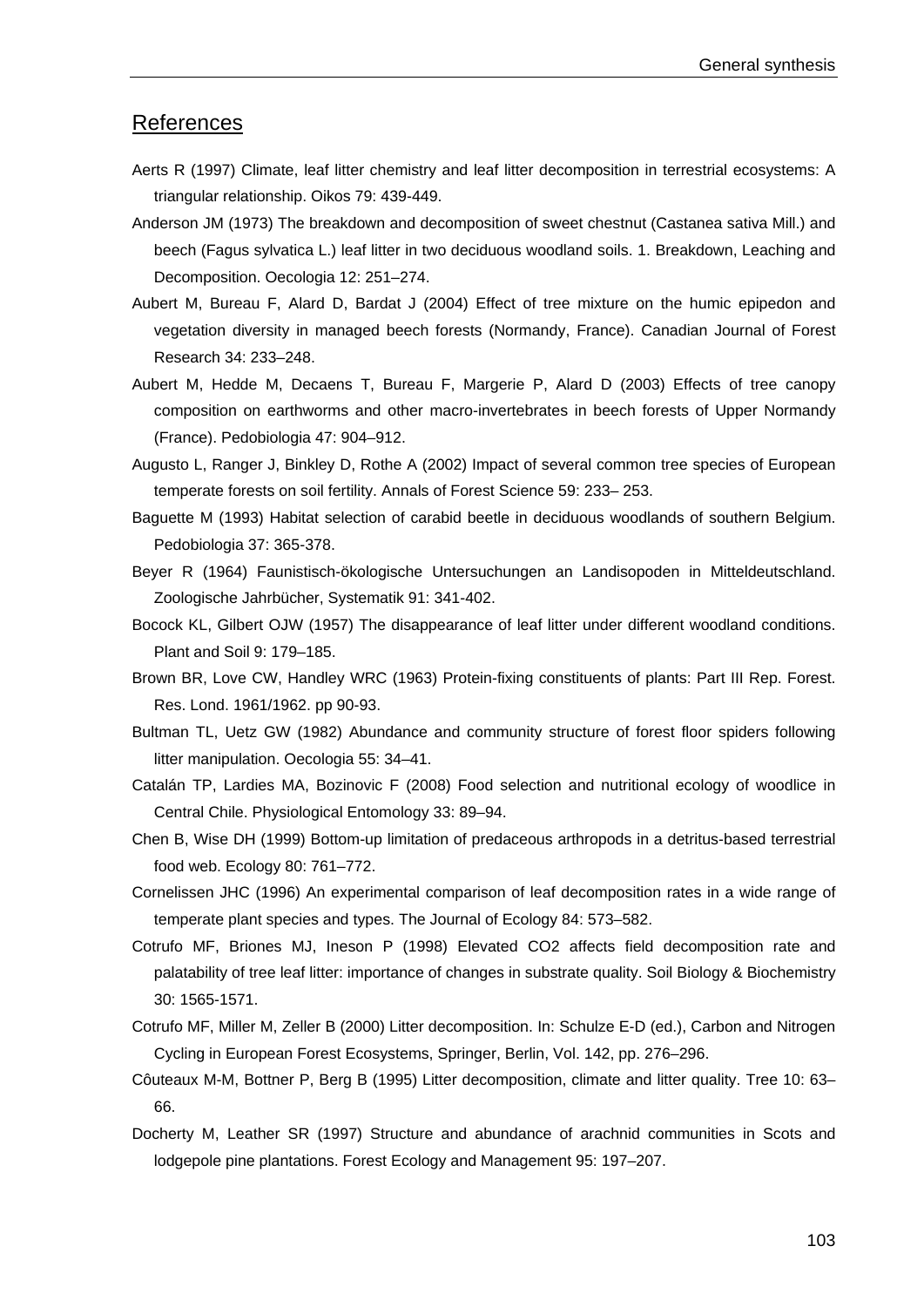- Edwards CA, Bohlen PJ (1996) Biology and Ecology of Earthworms, third ed., Chapman and Hall, London.
- Fuller R, Oliver TH, Leather SR (2008) Forest management effects on carabid beetle communities in coniferous and broadleaved forests: implications for conservation. Insect Conservation and Diversity 1: 242–252.
- Gartner TB, Cardon ZG (2004) Decomposition dynamics in mixed-species leaf litter. Oikos 104: 230– 246.
- Getz LL, Uetz GW (1994) Species diversity of terrestrial snails in the southern Appalachian Mountains, U.S.A. Malacological Review 27: 61-74.
- Guillemain M, Loreau M, Daufresne T (1997) Relationships beetween the regional distribution of carabid beetles (Coleoptera, Carabidae) and the abundance of their potential prey. Acta Œcologica 18: 465-483.
- Guckland A, Brauns M, Flessa H, Thomas FM, Leuschner C (2009) Acidity, nutrient stocks and organic matter content in soils of a temperate deciduous forest with different abundance of European beech (Fagus sylvatica L.). Journal of Plant Nutrition and Soil Science, in press.
- Hale CM, Frelich LE, Reich PB, Pastor J (2005) Effects of European earthworm invasion on soil characteristics in northern hardwood forests of Minnesota, USA. Ecosystems 8: 911–927.
- Hänggi A, Stöckli E, Nentwig W (1995) Habitats of Central European spiders. Miscellanae Faunistica Helvetica 4: 1–459.
- Hättenschwiler S, Bretscher D (2001) Isopod effects on decomposition of litter produced under elevated CO2, N deposition and different soil types. Global Change Biology 7: 565-579.
- Hättenschwiler S, Gasser P (2005) Soil animals alter plant litter diversity effects on decomposition. Proceedings of the National Academy of Sciences of the USA 102: 1519-1524.
- Hobbie SE, Reich PB, Oleksyn J, Ogdahl M, Zytkowiak R, Hale C, Karolewski P (2006) Tree species effects on decomposition and forest floor dynamics in a common garden. Ecology 87: 2288–2297.
- Hooper DU, Vitousek PM (1998) Effects of plant composition and diversity on nutrient cycling. Ecological Monographs 68: 121-149.
- Hornung E, Tóthmérész B, Magura T, Vilisics F (2007) Changes of isopod assemblages along an urbane suburbane-rural gradient in Hungary. European Journal of Soil Biology 43: 158-165.
- Hornung E, Warburg MR (1996) Intra-habitat distribution of terrestrial isopods. European Journal of Soil Biology 32: 179-185.
- Hylander K, Nilsson C, Jonsson BG, Göthner T (2005) Differences in habitat quality explain nestedness in a land snail meta-community. Oikos 108: 351-361.
- Irmler U (2000) Changes in the fauna and its contribution to mass loss and N release during leaf litter decomposition in two deciduous forests. Pedobiologia 44: 105–118.
- Irmler U (2005) Long-term fluctuations on the spider populations (Araneida) in a northern German woodland. Faunistisch-ökologische Mitteilungen 8: 337–352.
- Jacob M, Viedenz K, Polle A, Thomas FM. Leaf litter decomposition in the initial phase of decay in temperate deciduous forest stands along a gradient of increasing tree species diversity. submitted
- Joergensen RG (1991) Organic matter and nutrient dynamics of the litter layer on a forest rendzina under beech. Biology and Fertility of Soils 11: 163–169.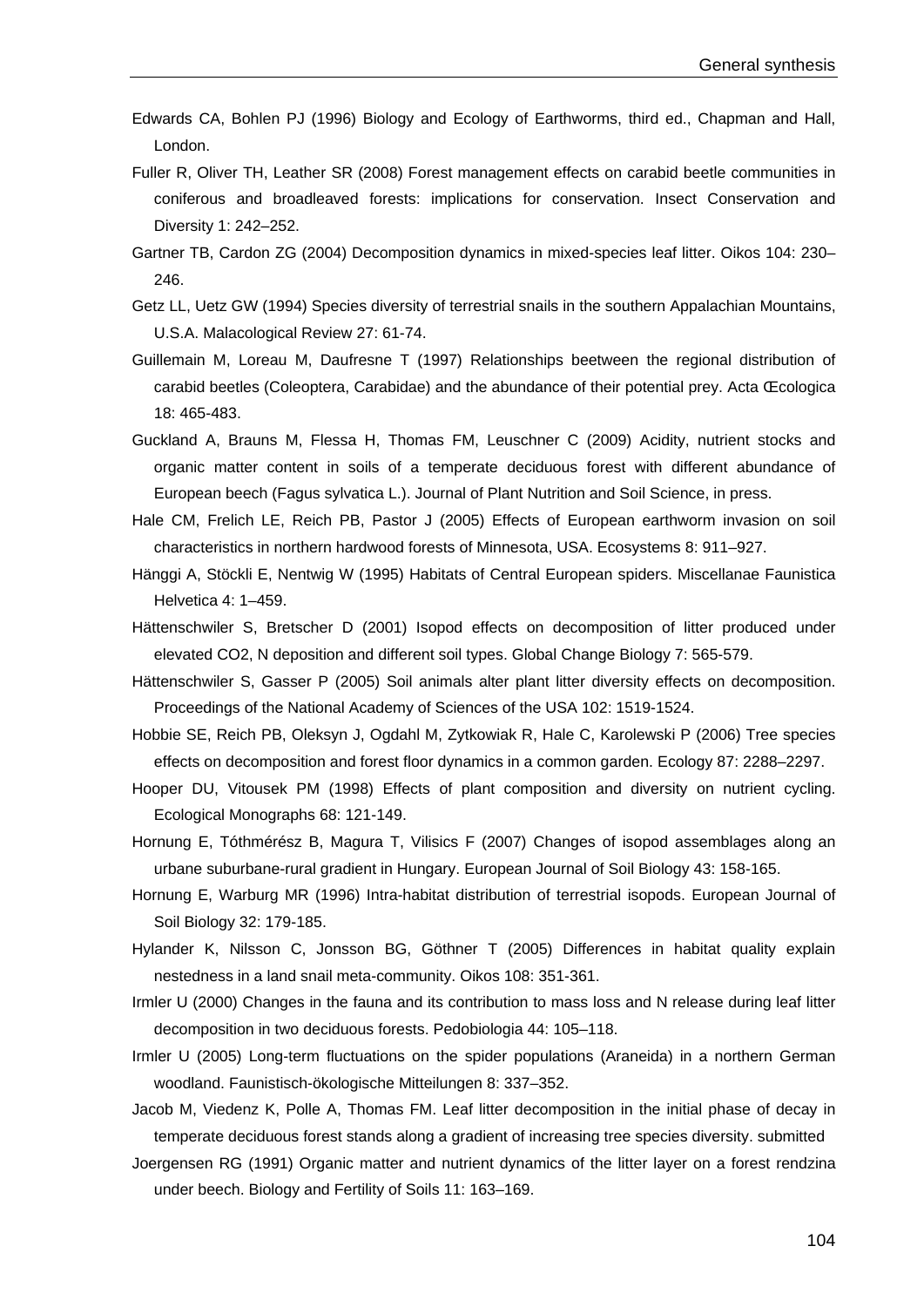- Jonsson M, Wardle D (2008) Context dependency of litter-mixing effects on decomposition and nutrient release across a long-term chronosequence. Oikos 117: 1674–1682.
- Judas M (1990) The development of earthworm populations following manipulation of the canopy leaf litter in a beechwood on limestone. Pedobiologia 34: 247-255.
- Kappes H, Topp W, Zach P, Kulfan J (2006) Coarse woody debris, soil properties and snails (Mollusca: Gastropoda) in European primeval forests of different environmental conditions. European Journal of Soil Biology 42: 139–146.
- Kautz G, Zimmer M, Topp W (2000) Responses of the parthenogenetic isopod, Trichoniscus pusillus (Isopoda: Oniscidea), to changes in food quality. Pedobiologia 44: 75–85.
- Koivula M, Punttila P, Haila Y, Niemelä J (1999) Leaf litter and the small-scale distribution of carabid beetles (Coleoptera, Carabidae) in the boreal forest. Ecography 22: 424-435.
- Lassau SA, Hochuli DF, Cassis G, Reid CAM (2005) Effects of habitat complexity on forest beetle diversity: do functional groups respond consistently? Diversity and Distributions 11: 73–82.
- Loreau M (1990) Competition in a carabid beetle community: a field experiment. Oikos 58: 25–38.
- Magura T, Tóthmérész B, Elek Z, 2003. Diversity and composition of carabids during a forestry cycle. Biodiversity and Conservation 12: 73–85.
- Martin K, Sommer M (2004) Relationships between land snail assemblage patterns and soil properties in temperate-humid forest ecosystems. Journal of Biogeography 31: 531–545.
- Millar AJ, Waite S (1999) Molluscs in coppice woodland. Journal of Conchology 36: 25-48.
- Mölder A (2008) Zur Struktur und Diversität der Bodenvegetation in Laubwäldern mit unterschiedlicher Baumartenvielfalt. Dissertation zur Erlangung des Doktorgrades der Fakultät für Forstwissenschaften und Waldökologie der Georg-August-Universität Göttingen.
- Mölder A, Bernhardt-Römermann M, Schmidt W (2008) Herb-layer diversity in deciduous forests: Raised by tree richness or beaten by beech? Forest Ecology and Management 256: 272-281.
- Mullen K, O'Halloran J, Breen J, Giller P, Pithon J, Kelly T (2008) Distribution and composition of carabid beetle (Coleoptera, Carabidae) communities across the plantation forest cycle-Implications for management. Forest Ecology and Management 256: 624–632.
- Niemelä J, Spencer JR, Carcamo H (1997) Establishment and interactions of carabid populations: an experiment with native and introduced species. Ecography 20: 643-652.
- Nilsson M-C, Wardle DA, DeLuca TH (2008) Belowground and aboveground consequences of interactions between live plant species mixtures and dead organic substrate mixtures. Oikos 117: 439-449.
- Oxbrough AG, Gittings T, O'Halloran J, Giller PS, Smith GF (2005) Structural indicators of spider communities across the forest plantation cycle. Forest Ecology and Management 212: 171–183.
- Parton W, Silver WL, Burke IC, Grassens L, Harmon ME, Currie WS, King JY, Adair EC, Brandt LA, Hart SC, Fasth B (2007) Global-scale similarities in nitrogen release patterns during long-term decomposition. Science 315: 361–364.
- Pearce JL, Vennier LA, Eccles G, Pedlar J, McKenney D (1994) Influence of habitat and microhabitat on epigeal spider (Araneae) assemblages in four stand types. Biodiversity and Conservation 13: 1305–1334.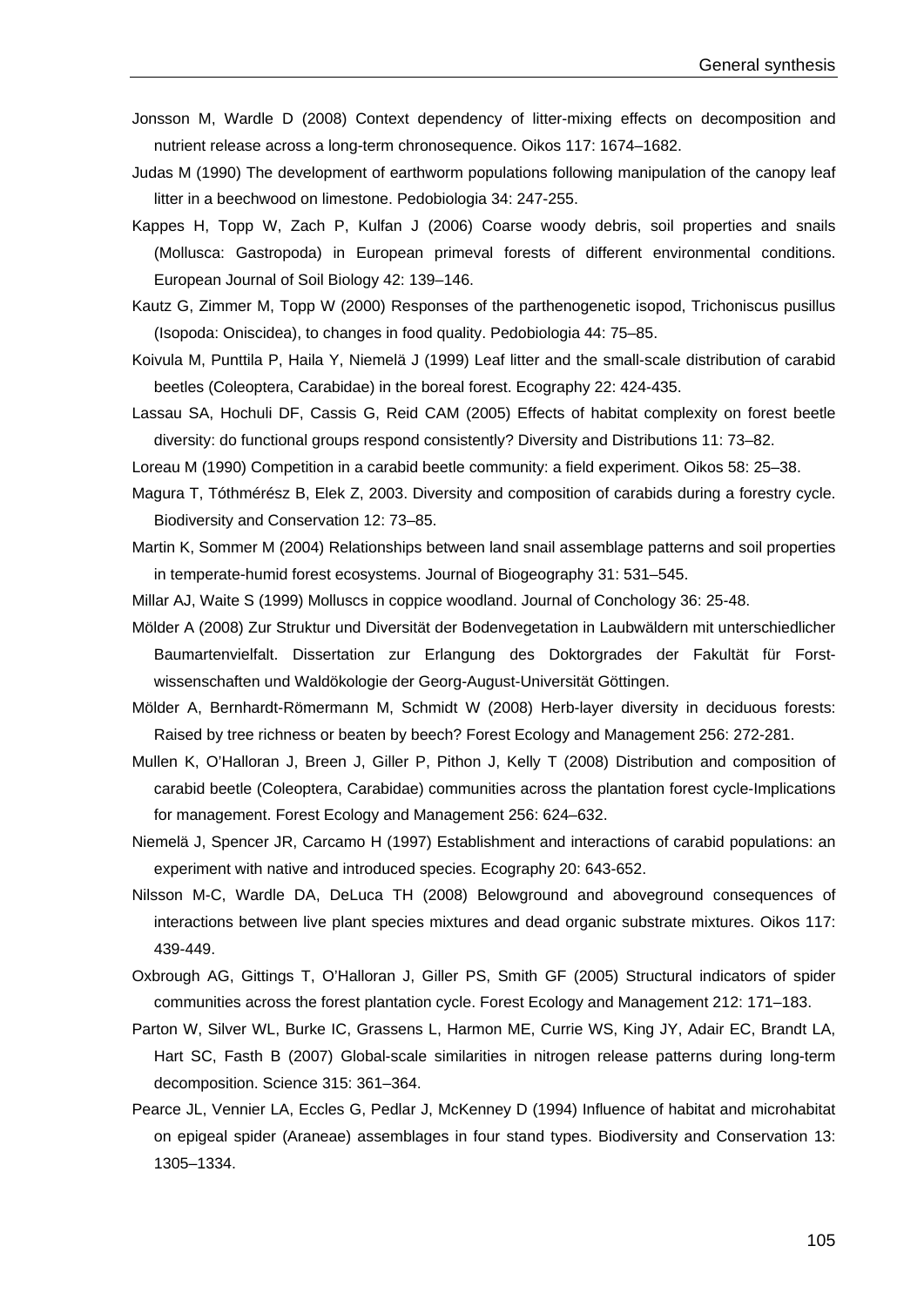- Petersen H, Luxton M (1982) A comparative-analysis of soil fauna populations and their role in decomposition processes. Oikos 39: 287–388.
- Phillipson J, Abel R, Steel J, Woodell SRJ (1978) Earthworm numbers, biomass and respiratory metabolism in a beech woodland - Wytham Woods, Oxford, Oecologia 33: 291-309.
- Ponge JF, Patzel N, Delhaye L, Devigne E, Levieux C, Béros P, Wittebroodt R (1999) Interactions between earthworms, litter and trees in an old-growth beech forest. Biology and Fertility of Soils 29: 360–370.
- Raino J, Niemelä J (2003) Ground beetles (Coleoptera: Carabidae) as Bioindicators. Biodiversity and Conservation 12: 487–506.
- Reich PB, Oleksyn J, Modrzynski J, Mrozinski P, Hobbie SE, Eissenstat DM, Chorover J, Chadwick OA, Hale CM, Tjoelker MG (2005) Linking litter calcium, earthworms and soil properties: a common garden test with 14 tree species. Ecology Letters 8: 811–818.
- Satchell JE (1967) Lumbricidae, in: Burges, A., Raw, F. (eds.), Soil Biology. Academic Press, London, pp. 259-322.
- Schädler M, Brandl R (2005) Do invertebrate decomposers affect the disappearance rate of litter mixtures. Soil Biology & Biochemistry 37: 329–337.
- Schaefer M (1990) The soil fauna of a beech forest on limestone: trophic structure and energy budget. Oecologia 82: 128–136.
- Schaefer M, Schauermann J (1990) The soil fauna of beech forests: comparison between a mull and a moder soil. Pedobiologia 34: 299–314.
- Scheu S (1992) Changes in the lumbricid coenosis during secondary succession from a wheat field to a beechwood on limestone, Soil Biology & Biochemistry 24: 1641-1646.
- Seastedt TR (1984) The role of microarthropods in decomposition and mineralization processes. Annual Review of Entomology 29: 25–46.
- Spungis V (2008) Fauna, Distribution, Habitat Preference and Abundance of Woodlice (Oniscidea) in Latvia. Latvijas Entomologs: 45, 25-37.

Sroka K, Finch O-D (2006) Ground beetle diversity in ancient woodland remnants in north-western Germany (Coleoptera, Carabidae). Journal of Insect Conservation 10: 335–350.

- Staaf H (1987) Foliage litter turnover and earthworm populations in three beech forests of soil and vegetation types. Oecologia 72: 58–64.
- Standen V (2000) The adequacy of collecting techniques for estimating species richness of grassland invertebrates. Journal of Applied Ecology 37: 884–893.
- Stippich G (1989) Die Bedeutung von natürlichen und künstlichen Strukturelementen für die Besiedlung des Waldbodens durch Spinnen (Zur Funktion der Fauna in einem Mullbuchenwald 14). Verhandlungen der Gesellschaft für Ökologie 17: 293–298.
- Swift MJ, Heal 0W, Anderson JM (1979) Decomposition in terrestrial ecosystems. Blackwell, Oxford, 372 pp.
- Sydes C, Grime JP (1981a) Effects of tree leaf litter on herbaceous vegetation in deciduous woodland. I. Field investigations. Journal of Ecology 69: 237–248.
- Sydes C, Grime JP (1981b) Effects of tree leaf litter on herbaceous vegetation in deciduous woodland. II. An experimental investigation. Journal of Ecology 69: 249–262.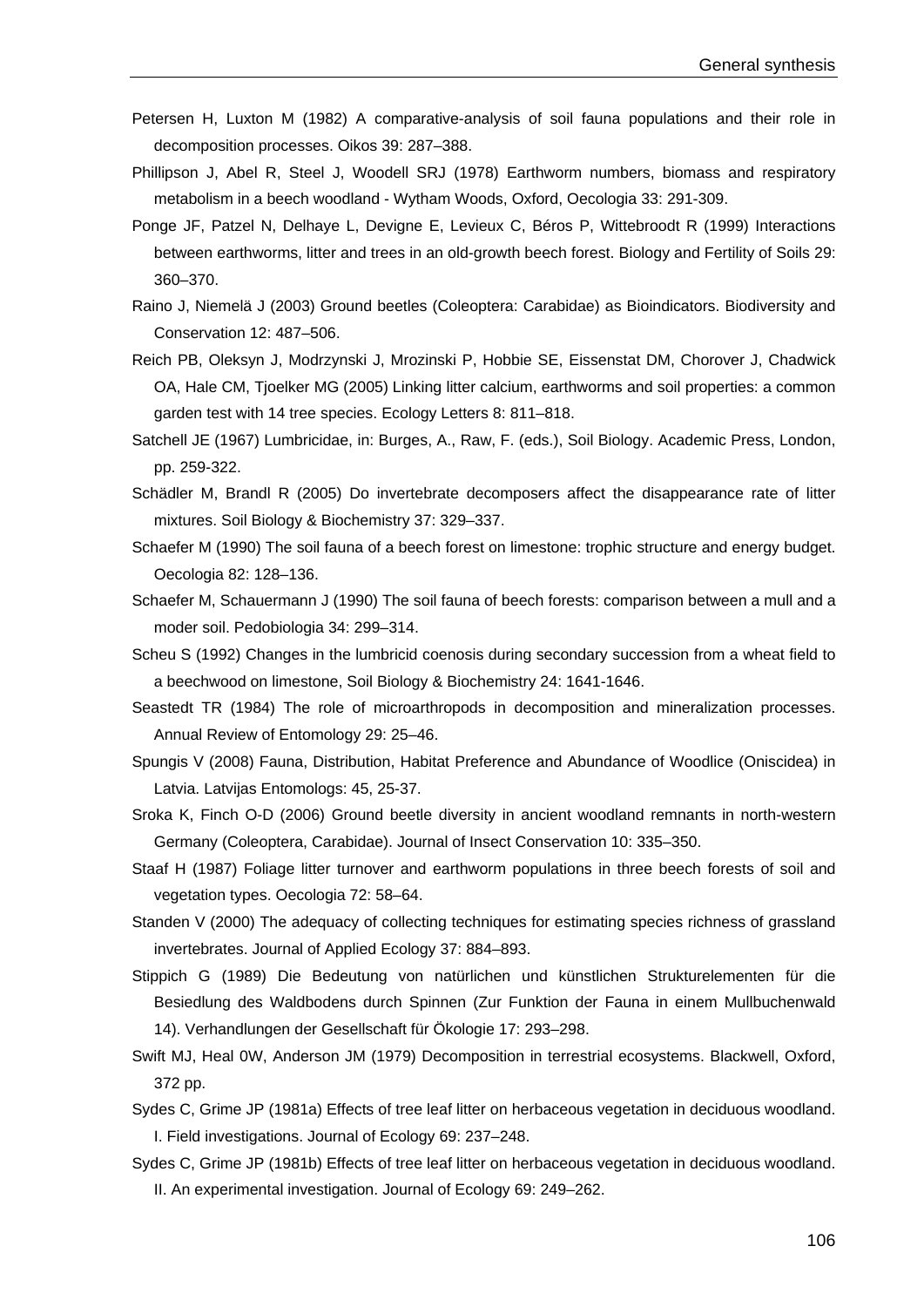- Tian G, Kang BT, Brussaard L (1993) Biological effects of plant residues with contrasting chemical compositions under humid tropical conditions: decomposition and nutrient release. Soil Biology & Biochemistry 24: 1051-1061.
- Tilman D, Wedin D, Knops J (1996) Productivity and sustainability influenced by diversity in grassland ecosystems. Nature 379: 718-720.
- Uetz GW (1979) The influence of variation in litter habitats on spider communities. Oecologia 40: 29– 42.
- Wardle DA, Yeates GW, Williamson W, Bonner KI (2003) The response of a three trophic level soil food web to the identity and diversity of plant species and functional groups. Oikos 102: 45-56.
- Wardle DA, Yeates GW, Barker GM, Bonner KI (2006) The influence of plant litter diversity on decomposer abundance and diversity. Soil Biology & Biochemistry 38: 1052–1062.
- Willett TR (2001) Spiders and other arthropods as indicators in old-growth versus logged redwood stands. Restoration Ecology 9: 410–420.
- Wise DH, Schaefer M (1994) Decomposition of leaf litter in a mull beech forest: comparison between canopy and herbaceous species. Pedobiologia 38: 269-288.
- Zicsi A, Pobozsny M (1977) Einfluss des Zersetzungsverlaufes der Laubstreu auf die Konsumintensität einiger Lumbriciden-Arten, in: Lohm U, Persson T (eds.), Soil Organisms as Components of Ecosystems, Ecological Bulletins (Stockholm) 25: 229-239.
- Ziesche TM, Roth M (2008) Influence of environmental parameters on small-scale distribution of soildwelling spiders in forests: What makes the difference, tree species or microhabitat? Forest Ecology and Management 255: 738–752.
- Zimmer M (2002) Is decomposition of woodland leaf litter influenced by its species richness? Soil Biology & Biochemistry 34: 277–284.
- Zimmer M, Topp W (2000) Species-specific utilization of food sources by sympatric woodlice (Isopoda: Oniscidea). Journal of Animal Ecology 69: 1071-1082.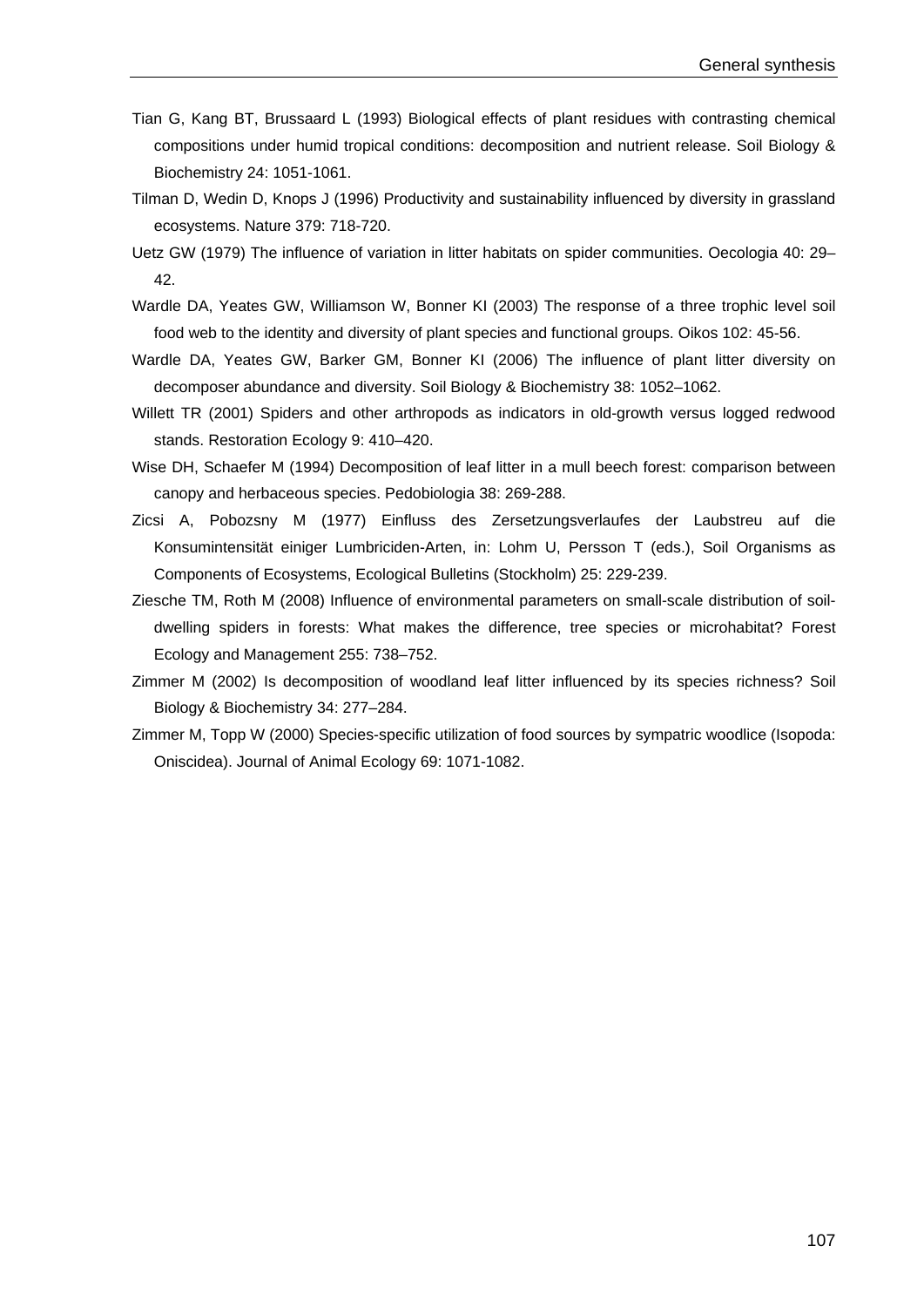#### Summary

The relationship between species diversity and ecosystem function is an important topic of modern ecological research. Plant diversity has often been found to affect structural and biotic properties of ecosystems. Although the basic dependence of the soil food web on the resources provided by primary production is well studied, the knowledge of tree species diversity interactions with belowground processes and soil animal communities is still imperfect. This is especially true for forest ecosystems with mixtures of more than two tree species. In this study, the effect of increasing diversity of deciduous tree species on the composition of soil macrofauna communities and on leaf litter decomposition was studied. Nine research sites with comparable edaphic and climatic conditions were established in the Hainich National Park (Thuringia, Germany). They formed a diversity gradient ranging from pure beech (*Fagus sylvatica*), to medium-diversity stands built by beech, ash (*Fraxinus excelsior*), and lime (*Tilia spp.*), and to high-diversity stands dominated by beech, ash, lime, maple (*Acer pseudoplatanus* and *A. platanoides*), and hornbeam (*Carpinus betulus*) (Diversity Levels 1, 2 and 3).

Canopy litter diversity had a marked effect on the composition of soil macrofauna communities. Though, the relationship between increasing tree species diversity and diversity or abundance of the animal taxa studied (gastropods, lumbricids, isopods, carabids and araneids) was not generally linear. Trophic groups responded differently to tree species diversity: the abundance of key groups of primary decomposers such as isopods and earthworms was promoted by a high diversity of litter resources with an increasing amount of high quality litter, whereas sapro- and phytophagous snails were most diverse and abundant in the medium-diversity forest sites. The activity density of predators in the litter layer such as spiders and carabid beetles decreased in the highly diverse plots due to the fast decomposition of the litter and the concomitant reduction of the litter habitat. On the other hand, predator diversity was positively correlated with the more diverse herb and litter layer in mixed sites. Overall, tree species diversity was an important driving force for soil macrofauna, but it was complemented by structuring forces exerted by single keystone species (e.g. beech).

Litter decomposition was studied for the six common tree species on the Hainich sites: beech. lime, ash, maple (*A. pseudoplatanus* and *A. platanoides*) and hornbeam, as well as for site specific litter mixtures. The annual decomposition rates (k) were typical for these temperate tree species, with  $k = 0.5$  for beech and  $k = 1.5 - 2$  for the other tree species. The decomposition rate of *Fagus* increased with increasing tree species diversity and was further correlated to soil pH, moisture of the litter layer and isopod abundance. Litter decomposition of the other tree species was also faster in the mixed species sites (except for ash and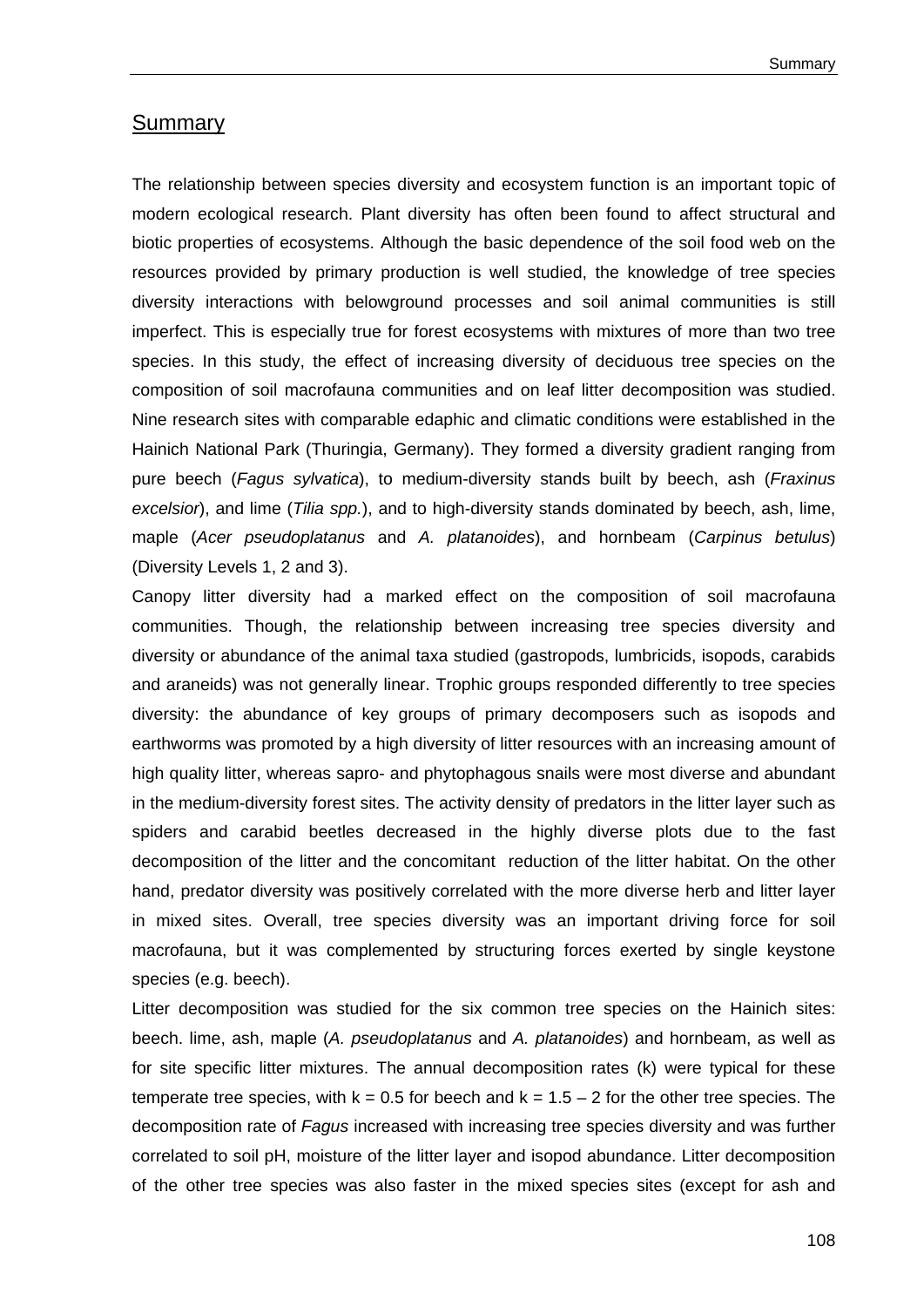hornbeam) and was positively correlated with earthworm abundance. Amounts and release rates of nutrients differed between tree species but were not consistently different between the diversity levels. Patterns of nutrient release were correlated to initial litter nutrient ratios and even more so with earthworm abundance. Mere tree species diversity may not be the driver of decomposition processes and nutrient dynamics. Characteristic traits of individual tree species, e.g. of beech in contrast to lime and ash, influence soil and habitat properties as well as soil fauna communities. Thus, presence and abundance of certain tree species and their associated soil fauna (e.g. earthworms) play a key role through their direct and indirect effects on the whole forest ecosystem.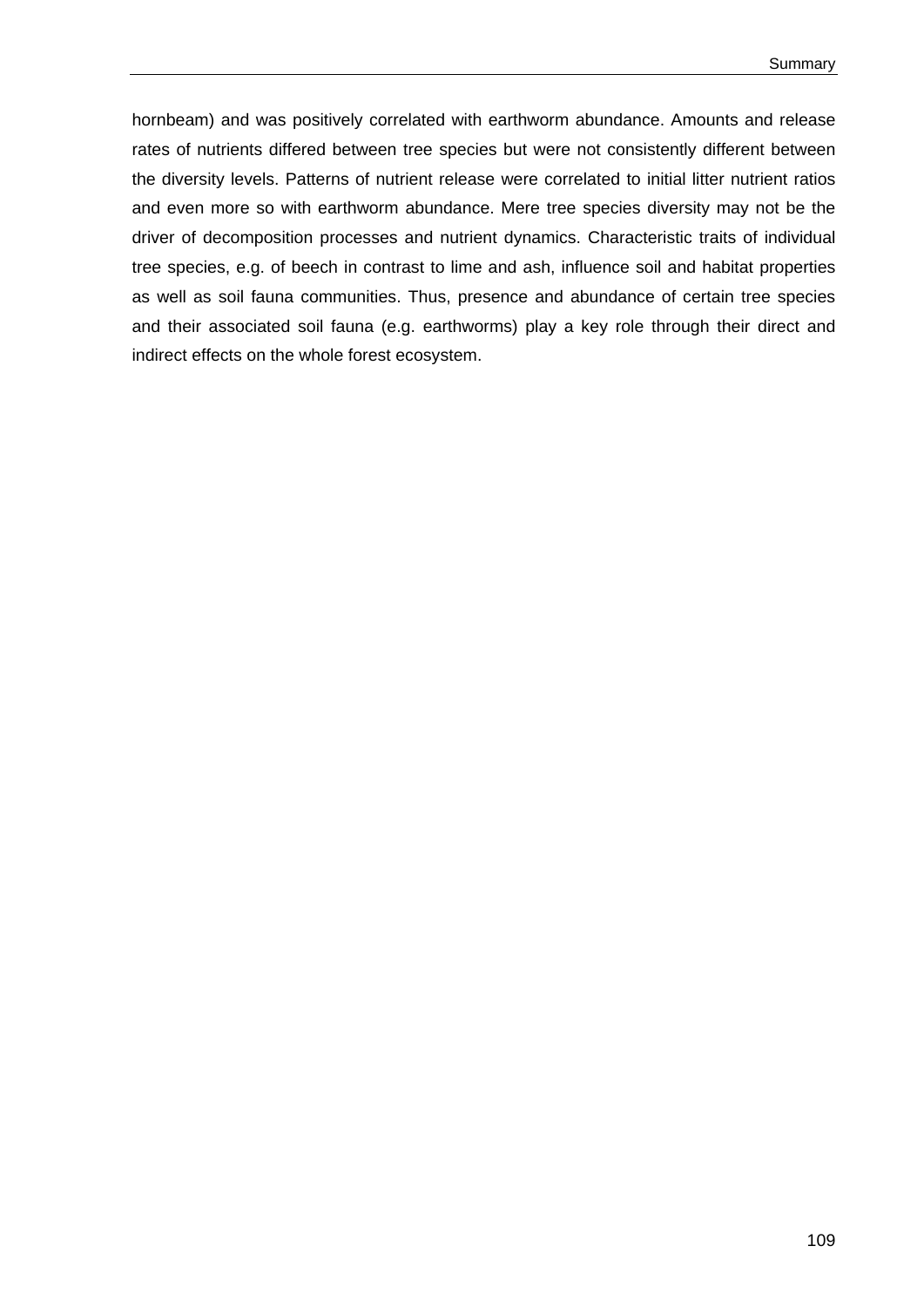### Acknowledgements

First and foremost, I want to thank Professor Dr. Matthias Schaefer for providing this interesting research topic and for his generous help and support. Furthermore, I would like to thank the members of my PhD examination board for their time and effort, especially Prof. Dr. Klaus Hövemeyer for reviewing my PhD thesis.

I am especially thankful for the opportunity to work in the 'Graduiertenkolleg 1086', which was kindly funded by the DFG. I would like to thank Prof. Dr. Christoph Leuschner, Dr. Frank Thomas, Dr. Hermann Jungkunst and Dr. Stefan Fleck for their organisation and coordination of the Research Training Group. All the PhD students have been great company and excellent co-workers. In particular, I want to thank Mascha Jacob, Inga Schmidt and Andreas Mölder for their friendship and superb teamwork. The management of the Hainich National Park has been very cooperative and without their kind permission nobody of us would have had the chance to work in this fascinating and beautiful forest.

To all my colleagues of the Ecology group I am deeply grateful, in particular Dr. Christian Platner and Dr. Sonja Migge-Kleian for their fruitful discussions and general support. Christel Fischer, Dieter Nünchert, Ingrid Kleinhans and Susanne Böning-Klein have been immensely helpful with all the lab and technical work. Many thanks to my former Diploma students Andreas Schuldt, Insa Mende and Nina Spottek; I wish you all the best for your future. Evelyn Schuhmacher, Simone Cesarz, Stephanie Beyer and Verena Eißfeller have become good friends during the last years. Thank you for your encouragement, your cooperation and the great time we could spend together.

Many thanks to my old friends from Bremen, who bore my sporadic calls and trips to the old home without complaints. My deepest thanks to my family, whose constant love and support were my foundation in all these years. Finally, I want to thank Hans-Georg Weland for his never-ending love and understanding.